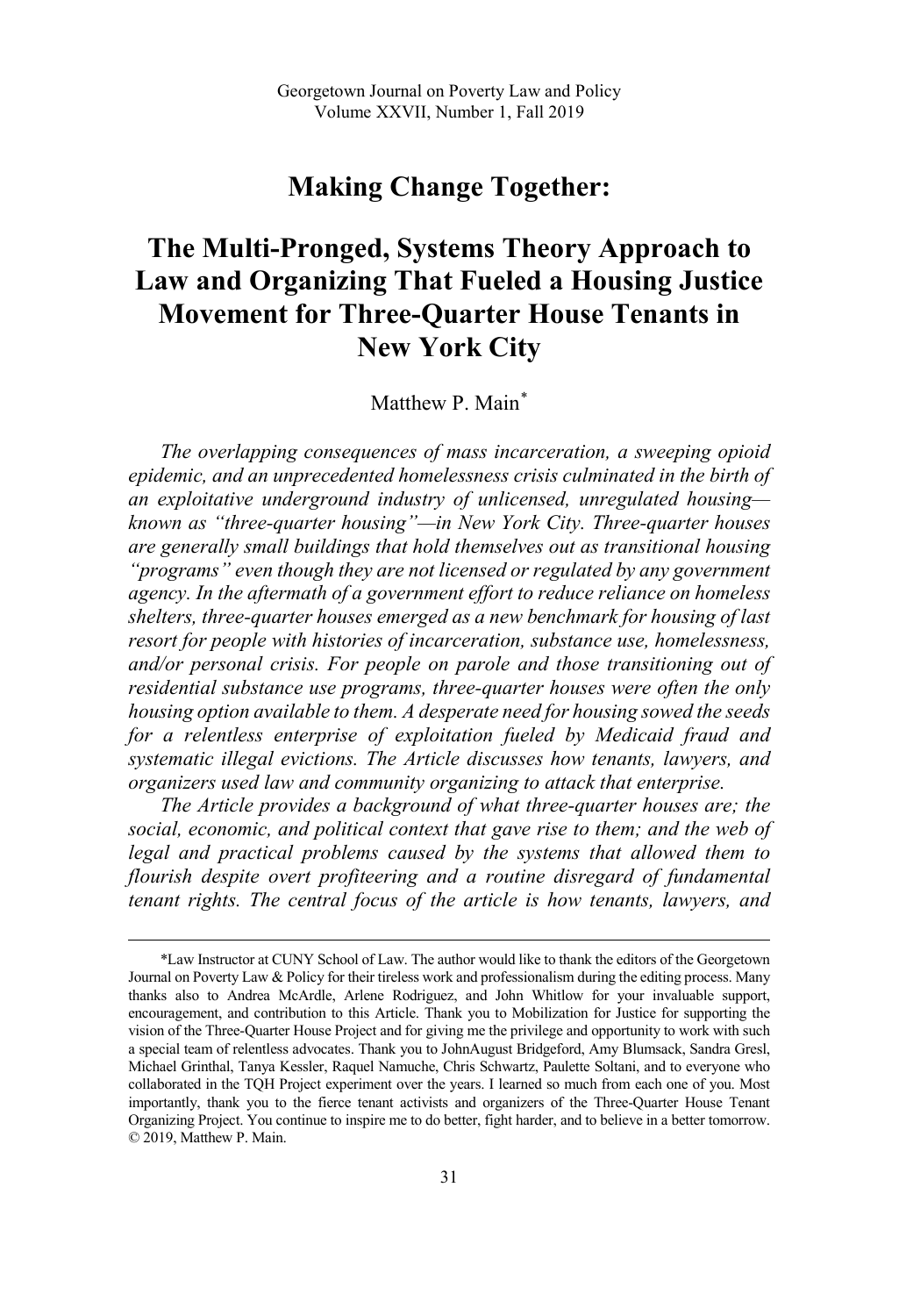*organizers adopted the flexibility of a multi-pronged, utilitarian approach to law and organizing to demand accountability and build a tenant-driven movement for reform. The Article chronicles the trajectory of that law and organizing endeavor through the prism of Lucie E. White's "three visions" of activist lawyering to analyze its challenges, triumphs, and shortcomings. Ultimately, the goal of the Article is to historicize the little-known struggle of three-quarter house tenants in New York City, to offer that experience as a tool for community-based lawyering, and to posit that a collaborative, systems theory approach grounded in utility and versatility—rather than a particular "model" of law and organizing—should be the paradigm for fusing the work of lawyers, organizers and affected people into a movement for transformative change.* 

| I.                                                                    |  |
|-----------------------------------------------------------------------|--|
| II. BACKGROUND: HOW MASS INCARCERATION, A HOMELESSNESS CRISIS,        |  |
| AND THE OPIOID EPIDEMIC GAVE RISE TO THE EXPLOITATIVE THREE-          |  |
|                                                                       |  |
|                                                                       |  |
|                                                                       |  |
|                                                                       |  |
|                                                                       |  |
| B. The Three-Quarter House Problem through the Prism of Lucie E.      |  |
|                                                                       |  |
| 1. Limited Access to Relief within Established Channels under New     |  |
|                                                                       |  |
| 2. Barriers Stemming from "Social Values and Institutional Practices" |  |
|                                                                       |  |
| 3. Alienation and Subordination Triggered by Systemic "Domination     |  |
|                                                                       |  |
|                                                                       |  |
|                                                                       |  |
| III. TENANTS AND ADVOCATES EMBARK ON AN UNCHARTED                     |  |
| COLLABORATION OF LAWYERS, TENANTS AND ORGANIZERS TO BUILD A           |  |
|                                                                       |  |
| A. A Utilitarian, Systems Theory Approach to Law and Organizing 60    |  |
|                                                                       |  |
|                                                                       |  |
|                                                                       |  |
| B. Lucie E. White's Three Visions for How a Lawyer Promotes           |  |
|                                                                       |  |
| IV. APPLYING WHITE'S FRAMEWORK TO THE THREE-QUARTER HOUSE             |  |
| PROJECT: LEGAL SERVICES + EDUCATION + GRASSROOTS ACTIVISM +           |  |
|                                                                       |  |
|                                                                       |  |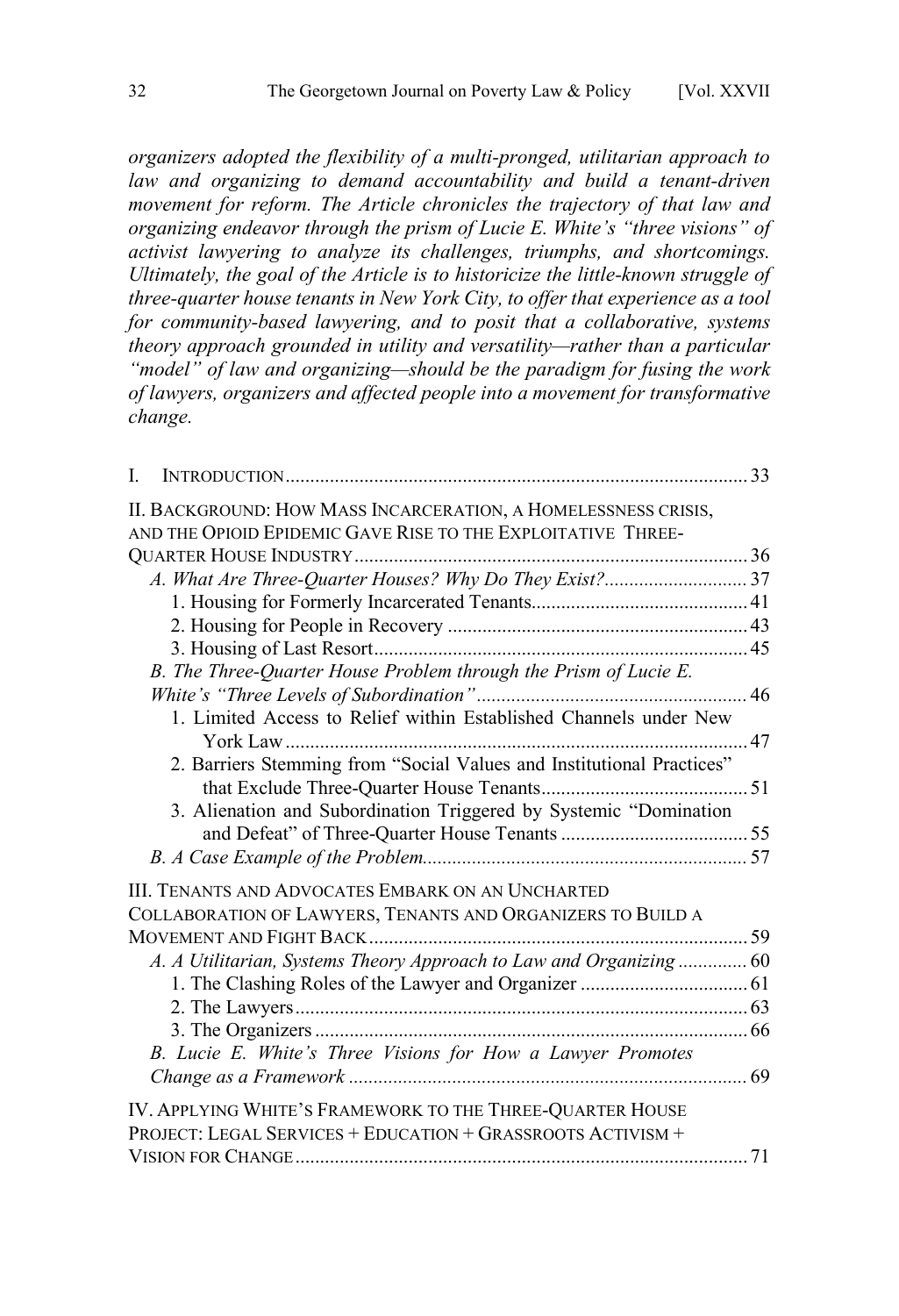<span id="page-2-0"></span>

| A. First Dimension: Translating Three-Quarter House Tenant                                                                      |  |
|---------------------------------------------------------------------------------------------------------------------------------|--|
|                                                                                                                                 |  |
|                                                                                                                                 |  |
| 2. Education, Language and Fact Development: Employing Legal<br>Theories in Individual Cases to Change the Narrative and Win in |  |
|                                                                                                                                 |  |
| B. Second Dimension: Expanding Public Consciousness about Three-                                                                |  |
|                                                                                                                                 |  |
|                                                                                                                                 |  |
|                                                                                                                                 |  |
| 3. Leveraging Media Coverage to Broaden Support Networks 83                                                                     |  |
| C. Third Dimension: Developing Political Consciousness among                                                                    |  |
|                                                                                                                                 |  |
| 1. A Shared Understanding: Forming a Community and Framing the                                                                  |  |
|                                                                                                                                 |  |
| 2. Politicizing Education within the Three-Quarter House Community  88                                                          |  |
|                                                                                                                                 |  |
|                                                                                                                                 |  |
| 5. A Note about Reliance on the Non-Profit Industrial Complex 92                                                                |  |
| V. A FOURTH DIMENSION: EMBRACING THE UTILITY, VERSATILITY,                                                                      |  |
|                                                                                                                                 |  |

PATIENCE, [AND RESILIENCE OF A LAW-AND-ORGANIZING PRACTICE ................ 95](#page-64-0)

## I. INTRODUCTION

*It's 10:18 p.m. You come home and you find all of your belongings packed up in big black trash bags thrown on the curb. You don't have a lot—you lost your apartment a couple years ago—but everything you have is now packed up and thrown on the street like trash. You try to move your things back into the building, but you are confronted at the door by Mike, the "house manager." Mike tells you that you are "discharged," because you missed the 10:00 p.m. curfew. You've lived there for six months and don't have anywhere else to stay. You ask him where you are supposed to go. He tells you it's not his problem and closes the door in your face.*

*Your history of addiction wreaked havoc on most of your family and personal relationships, so you really don't have anywhere to go. You don't have any money saved. You call the police.* 

*After forty minutes, the police finally arrive. Two cops get out of the car. You notice they are both white. They look annoyed. You're a little nervous because you're Black, and your experience with the police over the years has been turbulent given your drug history. But you have been sober for over eight months, and you haven't done anything illegal. You hope you can just explain the situation, get back into your room, and go to bed.* 

*You start to explain. You don't use drugs anymore. You aren't causing problems. You pay rent. The house manager locked you out, because you were late for curfew. They say, "Curfew? House manager? What is this, a halfway house or something?" You aren't really sure what the house is. You heard that it's a "three-*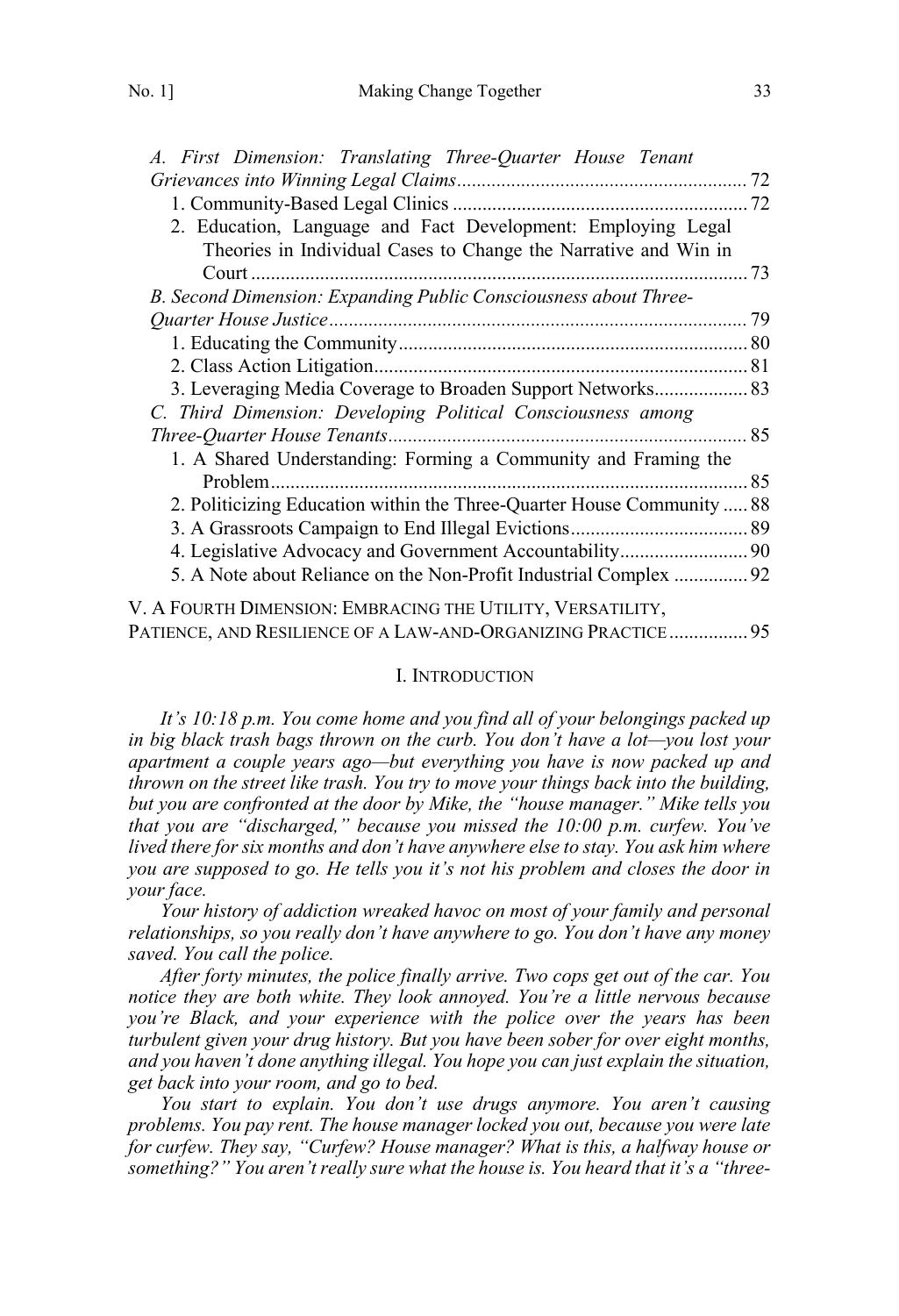*quarter house," but you don't really know what that means. There are no supportive services at the building. You pay rent, and you live there. You were sent to the house by the inpatient rehab program where you were living and in recovery for a few months. You assumed the house where they were sending you would be safe and stable since it was a state-licensed rehab program that referred you there.* 

*When you left the rehab program you were homeless. You went to the threequarter house from rehab and met a guy named Chuck who told you that he ran a "program" at the house. He asked if you were on Medicaid. You said you were. He told you that if you signed some papers and went to an outpatient drug treatment program five days a week you could live there. You had already started going to a different program, but Chuck told you that everyone who lives there has to go to the program he has a relationship with. (You learned after that even people who never had a drug problem had to go to that same program. It was common knowledge in the house that Chuck was working some kind of Medicaid kickback scam with the outpatient program.) You signed the papers. You didn't really know what they said, but you were desperate for a place to stay. And you were tired. You've been homeless before. You would have signed just about anything at that point if it meant a roof over your head.* 

*Mike has lived at the building a little longer than you have. He told you that he was sent to the house by parole—he's lived there since he came back to Brooklyn after serving a few years upstate for a drug conviction. Until recently, Mike was just a regular tenant like you—and most of the other thirty-seven guys who were crammed in the three-family brownstone—just trying to find a little stability in his life. But a couple months back Chuck said he would give Mike his own room if he would help keep an eye on the guys who lived at the house and enforce the "house rules." Mike agreed. Since then you have seen Mike kick several guys out of the house onto the street. Until now you never had a problem with him so you didn't see any reason it would happen to you.* 

*The cops go to the door to talk to Mike. Mike shows the officers a document labeled "Waiver of Tenant Rights." The police look at it and ask you if you signed it. You couldn't remember but it looked like your signature. The officers talk to each other about what they think it means. They ask you if you still go to the outpatient program. You tell them you do, but you miss it sometimes because you're looking for work. The cops talk to each other again. Mike tells the police that you have been "discharged," whatever that means. The cops say that they think the "waiver" means that the house manager has the right to keep you out since they discharged you from the "program." "What program?" you ask. They shrug. They can't do anything about it. They tell you to go to court tomorrow if you want to get back in but grumble that they don't understand why you would even try to go back to that "shithole." It's overcrowded, dirty and has bedbugs. "It's filled with addicts and convicts." They don't understand that you don't have another option. You try to explain, but they tell you that they are going to arrest you if you don't leave. It's that simple.* 

*You sleep on the train that night. If you make it until morning without being arrested, maybe you'll go to housing court. But you don't have extra money for the train. You don't have a lawyer. And you don't even know if what happened to you is illegal. You know other guys who tried to go to court when they got kicked out.*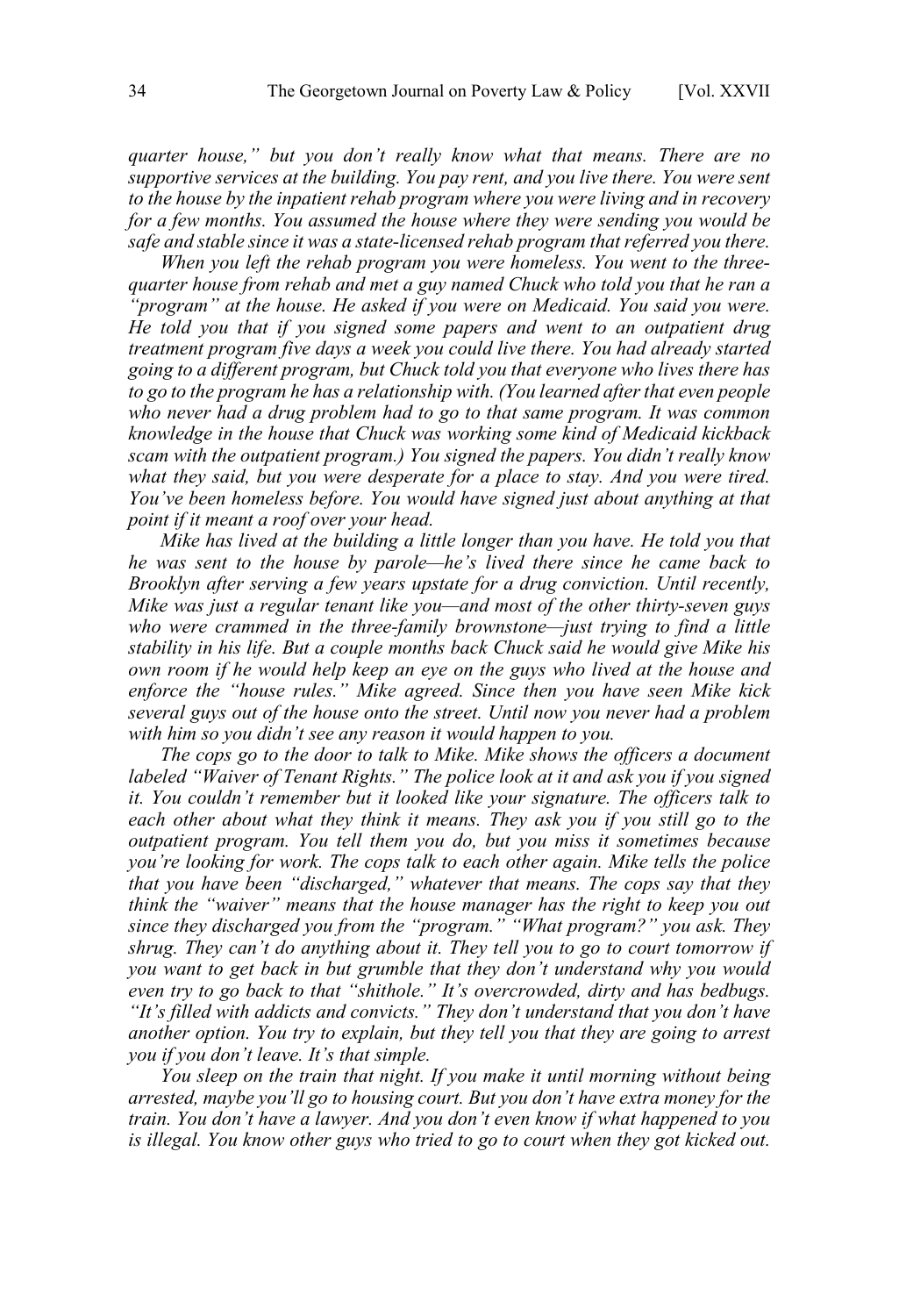*None of them ever came back. The cops are probably right. It's not worth fighting it. You see the writing on the wall.* 

*Relapse. Homelessness. Jail. Repeat.*

This scenario highlights the all-too-common moment of crisis in the lives of thousands of very low-income New Yorkers who rely on so-called "three-quarter houses," the underground network of unlicensed, unregulated housing in New York City. For many three-quarter house tenants, this type of eviction without court process looms as an almost inevitable collapse of stability in their lives. While illegal eviction is perhaps the most egregious and destabilizing component of the three-quarter house tenant experience, it is just one thread in the complex knot that is the three-quarter house problem.

The three-quarter house industry surfaced at the convergence of the era of mass incarceration, an unprecedented homelessness crisis, and a relentless opioid epidemic. <sup>1</sup> By the early 2000s, three-quarter houses had become the de facto housing of last resort for a diverse population of individuals whose lives are touched by any combination of those systems. The vast majority of three-quarter house tenants are poor people of color who are among the most in need of safe, stable housing in New York City.<sup>2</sup>

The root of the problem is hard to pinpoint. Does it stem from the criminal legal system and prison reentry? Is it a symptom of substance use disorders? Is it merely due to a dearth of safe, stable housing for poor people? Can it be explained as yet another outgrowth of institutional racism and a market-based economy? Or

 <sup>1.</sup> This article describes the "opioid epidemic," "homelessness crisis," and "mass incarceration" among the major systems that fueled the birth of the three-quarter house industry. The author recognizes and would like to clarify that those are broad generalizations. People who live in three-quarter houses have diverse backgrounds. Some people were "unhoused" before entering a three-quarter house but would not self-identify as "homeless." Some tenants have substance use histories entirely disconnected from the opioid crisis and some have no substance use history at all. Many tenants are formerly incarcerated, but some have had no contact at all with police or the criminal legal system. That diversity of background and experience speaks to the role of three-quarter housing as a one-size-fits-all shelter of last resort.

<sup>2.</sup> It is with some apprehension that the author elects to use the phrase "poor people" to describe the individual human beings who were targeted by the three-quarter house industry. The author considered "low-income" or "low-wealth" individuals or "people experiencing poverty" among other descriptors. Reluctance to adopt any one of those alternatives stems from a concern that such terms may have the unintended consequence of sanitizing what the author views as a form of oppression inflicted by social norms, racism, bias and systemic inequality. Being "poor" is not merely a result of one's income or net worth. *See generally* SASHA ABRAMSKY, THE AMERICAN WAY OF POVERTY (2013). Poverty is what a market-based economy grounded in racism and systemic oppression *does* to the have-nots. *See id.* at 10– 12, 87–90 (asserting that poverty is a "scandal" perpetrated by politically-enabled, market-driven inequality "stoked [by] bigotries and stereotypes," rather than a mere "tragedy" of happenstance). The author's use of the term "poor people" does not portend to appropriate that term on behalf of a community to which the author does not belong. Instead, it reflects an effort to align with the movement-building principles articulated by those such as The Poor People's Campaign. *See Fundamental Principles*, POOR PEOPLE'S CAMPAIGN,<https://www.poorpeoplescampaign.org/fundamental-principles/> (last visited Nov. 17, 2019). Specifically, it is grounded in the spirit of lifting up "those most affected by systemic racism, poverty, the war economy, and ecological devastation and to building unity across lines of division." *Id.* Consistent with those principles, the author recognizes that "poverty and economic inequality cannot be understood apart from a society built on white supremacy" and that "[b]laming the poor" for the systemic oppression they experience *"*perpetuate[s] economic exploitation, exclusion, and deep inequality." *Id.*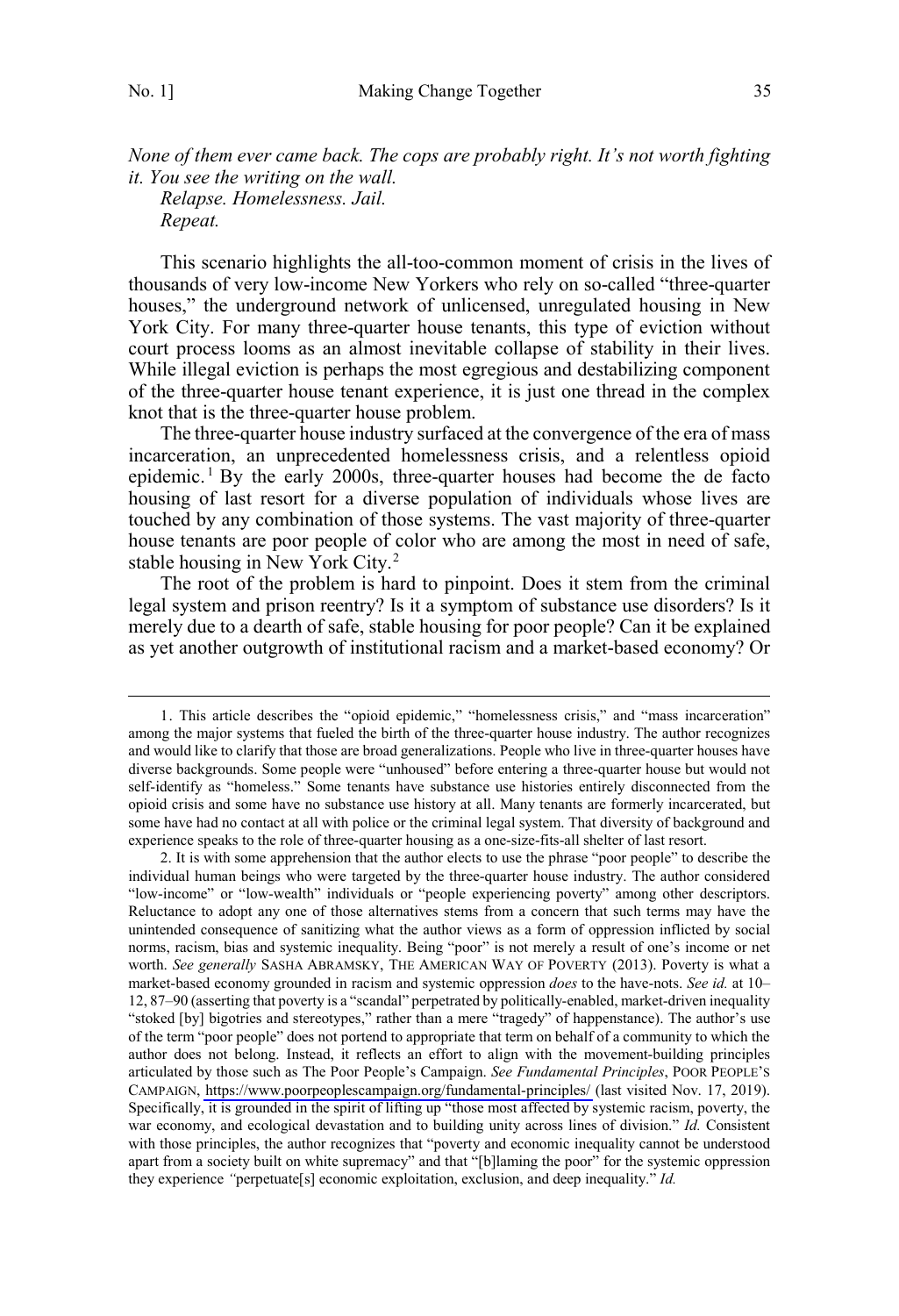<span id="page-5-0"></span>are housing laws and the courts that interpret them to blame? Perhaps it is a lack of public awareness or political will?

With so many questions, a clear, logical path to a "solution" is similarly elusive. What do tenants want? How can their voices be amplified? What kind of collective action can tenants take? Can "justice" be achieved in the courts? Is there a need for legislative and policy reform? Can media attention help? Might it hurt? A small group of tenants, lawyers, and organizers grappled with these questions for nearly ten years. And in the course of a messy, unscripted collaboration marked by victory and defeat, those tenants, lawyers and organizers embarked on a journey to answer them.

This Article is about movement lawyering. It is a memoir of the tensions, challenges, triumphs, and shortcomings of a law-and-organizing model that evolved to confront the three-quarter house industry and demand justice for tenants in New York City.

Part II of this Article defines three-quarter houses and explains the social, economic, and political context that gave rise to the three-quarter housing model. It then looks to Lucie E. White's "Three Levels of Subordination" to contextualize the human experience of three-quarter house tenants and frame the maze of interlocking problems that emerge from the three-quarter house industry.<sup>3</sup> Part III uses the framework of White's "Three Visions of Activist Lawyering" to analyze the multipronged approach to law and organizing employed by tenants, organizers, and lawyers to attack that industry."4 Part IV chronicles the trajectory of that lawand-organizing endeavor through the prism of Lucie E. White's Three Visions to analyze its challenges, triumphs, and shortcomings. It posits that a collaborative, systems theory approach grounded in utility and versatility—rather than a particular "model" of law and organizing—should be the paradigm for fusing the work of lawyers, organizers, and affected people into a movement for transformative change. Finally, Part V offers concluding thoughts and charges lawyers to think outside of the confines of the legal canon to invigorate new movements for social, racial, and economic justice.

## II. BACKGROUND: HOW MASS INCARCERATION, A HOMELESSNESS CRISIS, AND THE OPIOID EPIDEMIC GAVE RISE TO THE EXPLOITATIVE THREE-QUARTER HOUSE INDUSTRY

*"When people are stably housed, it provides them a springboard from which they can reach their next goals, be it education, employment, physical and* 

 <sup>3.</sup> *See generally* Lucie E. White, *To Learn and Teach: Lessons from Driefontein on Lawyering and Power*, 1988 WIS. L. REV. 699, 748 (1988). White describes those "Three Levels of Subordination" as (1) limits on the ability of a particular group to prevail within established channels for dispute resolution, (2) how "social values and institutional practices" exclude certain groups, and (3) a psychological process "triggered by the experience of subordination itself" that may lead to alienation among certain communities. *Id.* at 746–53.

<sup>4.</sup> *See id.* at 754. Under White's first vision of activist lawyering, the lawyer adheres to a role of transforming client grievances into winning legal claims. *Id.* The "second-dimension" lawyer broadens her goals to stimulate "discourse about social justice" and "expand public consciousness" to mobilize for broader change. *Id.* at 759. Under the third vision, the lawyer's objective is to develop political consciousness among the subordinated community in furtherance of autonomous collective resistance. *Id.*  at 765.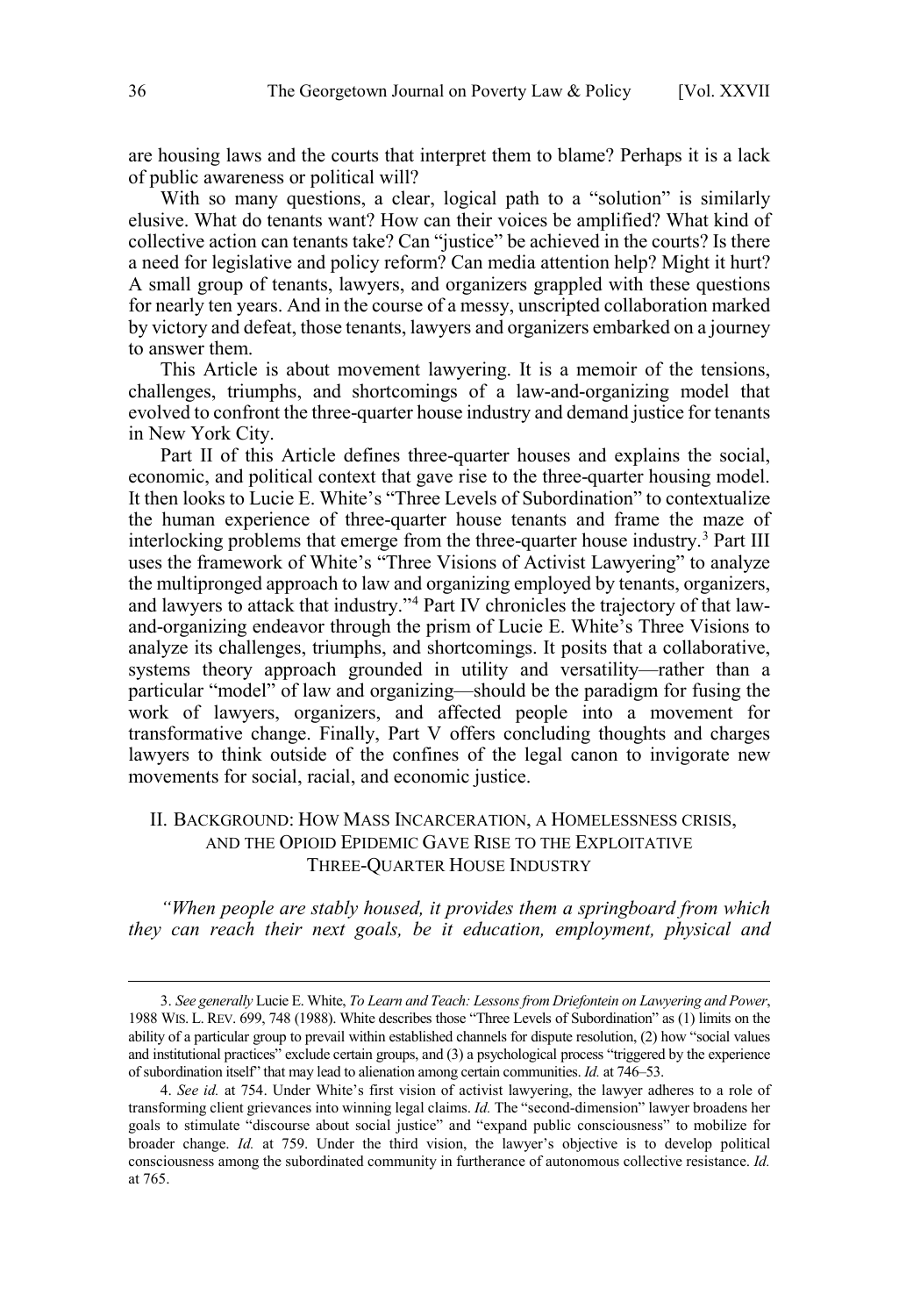<span id="page-6-0"></span>*emotional wellness, or financial self-sufficiency. Without stable housing, everything else is at risk."*<sup>5</sup>

#### *A. What Are Three-Quarter Houses? Why Do They Exist?*

In the early 2000s, the overlapping consequences of mass incarceration, a sweeping opioid epidemic, and an unprecedented homelessness crisis culminated in the birth of an exploitative underground industry of unlicensed, unregulated housing, known as "three-quarter housing," in New York City.<sup>6</sup> Three-quarter houses are generally small buildings that hold themselves out as transitional housing "programs" even though they are not licensed or regulated by any government agency.<sup>7</sup> The landlords who operate three-quarter houses prey on people's desperate need for housing to lure potential tenants. <sup>8</sup> They make deceitful, false promises to provide supportive services, such as job training or assistance obtaining alternative housing, and market themselves with motivational names like "Miracle House," "Steps to Better Living," and "House of Hope."<sup>9</sup> Under the false pretense of "program," and with no legal authority, three-quarter house operators impose so-called "house rules" such as curfews, limitations on visitors, or restrictions on conduct to micromanage the everyday lives of

5. Luther Mack, *Who We Are*, THREE-QUARTER HOUSE TENANT ORGANIZING PROJECT, <http://www.topnyc.org/who-we-are> (last visited Nov. 17, 2019).

*See* JOHN JAY COLL. OF CRIMINAL JUSTICE, *supra* note 6, at 5; United States v. Narco Freedom, 7. Inc., 95 F. Supp. 3d 747, 749 (S.D.N.Y. 2015) ("These three-quarter houses do not provide in-house services to tenants, are not licensed or regulated, and have no formal arrangement with any government agency."). On June 2, 2015, Mayor De Blasio declared the three-quarter house industry a citywide problem and instituted a City Task Force on Three-Quarter Housing, saying, "We will not accept the use of illegally subdivided and overcrowded apartments to house vulnerable people in need of critical services." Kim Barker, *New York City Task Force to Investigate 'Three Quarter' Homes*, N.Y. TIMES (June 1, 2015), [https://www.nytimes.com/2015/06/01/nyregion/new-york-city-task-force-to-investigate-three-quarter](https://www.nytimes.com/2015/06/01/nyregion/new-york-city-task-force-to-investigate-three-quarter-homes.html)[homes.html](https://www.nytimes.com/2015/06/01/nyregion/new-york-city-task-force-to-investigate-three-quarter-homes.html) (last visited Nov. 17, 2019).

8. *See, e.g.*, Transcript of Plaintiffs' Openings at 3, Webster v. #1 Mktg. Serv. Inc., No. 30238/2010 (N.Y. Sup. Ct. 2017) ("Three-quarter houses are overcrowd[ed] buildings that are operated by individuals on a for-profit basis. They recruit their tenants from the homeless population and incentivize them to come to the houses by offering false promises of decent living conditions and the provision of social services once individuals move into the houses. The operators of these houses also promise prospective tenants that they will help them find assistance in obtaining permanent independent housing after they've moved in.").

9. *See* Barker, *supra* note 7 (referring to the "aspirational names [of three-quarter houses] like Freedom House and Miracle House"); Jodine Mayberry, *New York '3-Quarter House' Operators Admit to Medicaid Fraud Scam*, 23 WESTLAW J. HEALTH CARE FRAUD 8 (2018) (noting "Steps to Better Living Inc." among the corporations controlled by three-quarter house operator convicted of larceny stemming from Medicaid fraud); Davidson v. House of Hope, 19600/12, N.Y. L.J. 1202579307267 (Civ. Ct. 2012).

<sup>6.</sup> JOHN JAY COLL. OF CRIMINAL JUSTICE PRISONER REENTRY INST., THREE-QUARTER HOUSES: THE VIEW FROM THE INSIDE 5–6 (2013), [http://johnjaypri.org/wp-content/uploads/2016/04/PRI-TQH-](http://johnjaypri.org/wp-content/uploads/2016/04/PRI-TQH-Report.pdf)[Report.pdf;](http://johnjaypri.org/wp-content/uploads/2016/04/PRI-TQH-Report.pdf) Kim Barker, *A Choice for Recovering Addicts: Relapse of Homelessness*, N.Y. TIMES (May 30, 2015), [https://www.nytimes.com/2015/05/31/nyregion/three-quarter-housing-a-choice-for-recovering](https://www.nytimes.com/2015/05/31/nyregion/three-quarter-housing-a-choice-for-recovering-addicts-or-homelessness.html)[addicts-or-homelessness.html](https://www.nytimes.com/2015/05/31/nyregion/three-quarter-housing-a-choice-for-recovering-addicts-or-homelessness.html) ("Virtually unnoticed and effectively unregulated, the homes have multiplied over the past decade, driven by a push to reduce shelter rolls, a lack of affordable housing and unscrupulous operators."). For background on policies that fed the growth of three-quarter houses, *see Warehousing the Homeless: The Rising Use of Illegal Boarding Houses to Shelter Homeless New Yorkers*  [hereinafter Warehousing the Homeless], COALITION FOR THE HOMELESS, [https://www.coalitionforthehomeless.org/press/warehousing-the-homeless-the-rising-use-of-illegal](https://www.coalitionforthehomeless.org/press/warehousing-the-homeless-the-rising-use-of-illegal-boarding-houses-to-shelter-homeless-new-yorkers-2/)[boarding-houses-to-shelter-homeless-new-yorkers-2/](https://www.coalitionforthehomeless.org/press/warehousing-the-homeless-the-rising-use-of-illegal-boarding-houses-to-shelter-homeless-new-yorkers-2/) (last visited Nov. 17, 2019).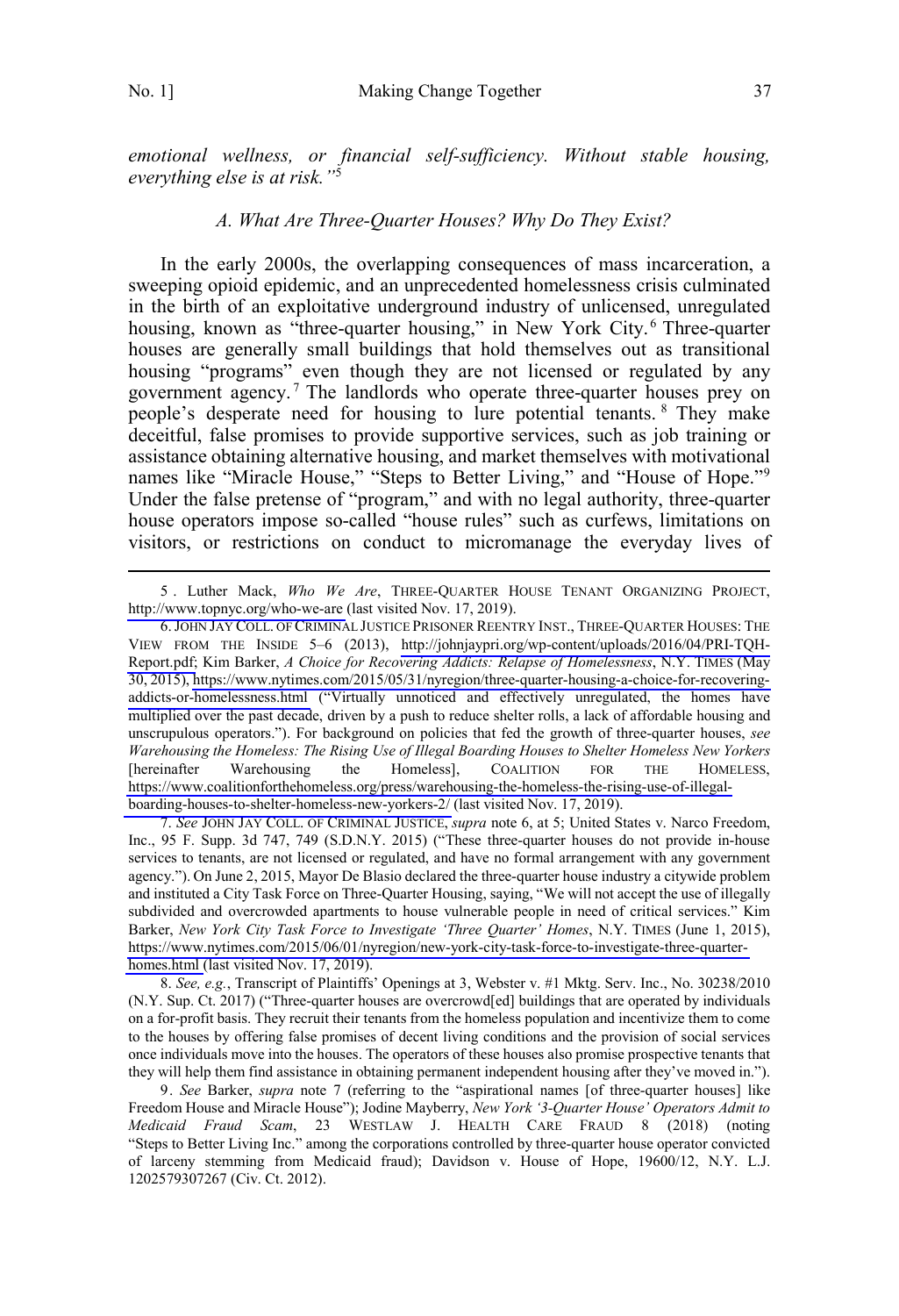occupants.10 Most three-quarter houses are segregated by gender, and hierarchy or favoritism based on race or ethnicity is commonplace.<sup>11</sup> The houses tend to be dangerously overcrowded and are often tagged with numerous housing code violations.<sup>12</sup> Instead of a stable and supportive environment, residents routinely battle exploitation by oppressive house operators who seek to profit on the backs of tenants' dire need for housing.<sup>13</sup> Tenants are frequently required to attend an outpatient substance use treatment program chosen by the house operator, even when that tenant many not need or want treatment, or when attending such a program conflicts with employment, education, or family obligations.<sup>14</sup> Almost uniformly, three-quarter house tenants are taunted by the specter of illegal eviction.<sup>15</sup>

Three-quarter house tenants are among the most systemically marginalized in New York City. The vast majority have been arrested, and many have spent months or years of their lives in jail or prison.<sup>16</sup> Like the population of incarcerated persons in New York State and around the nation, three-quarter house tenants are

13. See United States v. Narco Freedom, Inc., 95 F. Supp. 3d at 760 (noting that Narco Freedom does not dispute that it conditions housing on the resident's participation in outpatient drug treatment program); Press Release, N.Y. State Office of the Attorney Gen., Attorney Gen. James Announces Conviction of "Three-Quarter House" Dir. Charged With Defrauding Medicaid Through A Kickback Scheme (Jan. 8, 2019), [https://ag.ny.gov/press-release/attorney-general-james-announces-conviction-three-quarter-house](https://ag.ny.gov/press-release/attorney-general-james-announces-conviction-three-quarter-house-director-charged)[director-charged](https://ag.ny.gov/press-release/attorney-general-james-announces-conviction-three-quarter-house-director-charged) ("The defendants exploited individuals struggling with homelessness and substance abuse in order to pad their bottom line."); Press Release, N.Y. State Office of the Attorney Gen., A.G. Schneiderman Announces Guilty Pleas Of "Three-Quarter" Housing Operators Yury Baumblit & Rimma Baumblit (Feb. 15, 2018), [https://ag.ny.gov/press-release/ag-schneiderman-announces-guilty-pleas-three](https://ag.ny.gov/press-release/ag-schneiderman-announces-guilty-pleas-three-quarter-housing-operators-yury-baumblit)[quarter-housing-operators-yury-baumblit](https://ag.ny.gov/press-release/ag-schneiderman-announces-guilty-pleas-three-quarter-housing-operators-yury-baumblit) ("Yury Baumblit and Rimma Baumblit lined their pockets by preying on our most vulnerable New Yorkers.").

14. Maura Ewing, *The Dangerous Zone Between a Halfway House and Freedom*, AL JAZEERA AMERICA (Feb. 23, 2014), [http://america.aljazeera.com/articles/2014/2/23/the-dangerous](http://america.aljazeera.com/articles/2014/2/23/the-dangerous-zonebetweenahalfwayhouseandfreedom.html)[zonebetweenahalfwayhouseandfreedom.html](http://america.aljazeera.com/articles/2014/2/23/the-dangerous-zonebetweenahalfwayhouseandfreedom.html) (describing a resident's choice between unnecessary housemandated treatment and paid employment and classes); JOHN JAY COLL. OF CRIMINAL JUSTICE,*supra* note 6, at 23–24; Jonathan Burke & Brian J. Sullivan, *Single-Room Occupancy Housing in New York City: The Origins and Dimensions of a Crisis*, 17 CUNY L. REV. 113, 132 (2013) ("Medicaid fraud may be rampant in Three-Quarter House operations. Many operators require Three-Quarter House residents to participate in substance abuse or other so-called rehabilitative programs in order to maintain residency in a facility . . . Each time that the resident visits the program, Medicaid makes a payment on her behalf. If a resident refuses to attend the program, she risks being evicted.").

15. For the purposes of this article, "illegal eviction" refers to the use of self-help, including threats or use of force, removal of personal belongings, changing door locks or any other of a series of unlawful means a landlord or agent of the landlord may employ to remove an occupant from possession without resort to court process. *See* N.Y.C. ADMIN. CODE § 26–521 (McKinney 2019); N.Y. REAL PROP. ACTS. LAW §§ 711, 768, 853 (McKinney 2019).

16. *See* JOHN JAY COLL. OF CRIMINAL JUSTICE, *supra* note 6, at 6–9 (noting that seventy-two percent of respondents in Prison Reentry Institute (PRI) study were previously incarcerated and nineteen percent were currently on parole).

 <sup>10.</sup> *See, e.g.*, Cooper v. Back on Track Grp., Inc., <sup>994</sup> N.Y.S.2d 251, 254–56 (Civ. Ct. 2014) (incorporating extensive excerpt of "rules" from the "program" purportedly operated by landlord); Wright v. Lewis, No. 12376/08, 2008 WL 4681929, at \*7–8 (N.Y. Sup. Ct. Oct. 23, 2008) (same).

<sup>11.</sup> *Wright*, 2008 WL 4681929 at \*1 (noting that the occupants were "indigent and disabled female tenants").

<sup>12.</sup> *See* JOHN JAY COLL. OF CRIMINAL JUSTICE,*supra* note 6, at 6–7 (citing an analysis by the Furman Center for Real Estate and Urban Policy, finding that of 317 known three-quarter house addresses, eightyeight percent had a building code complaint between 2005 and 2012 that resulted in at least one violation or stop-work order by the New York City Department of Buildings).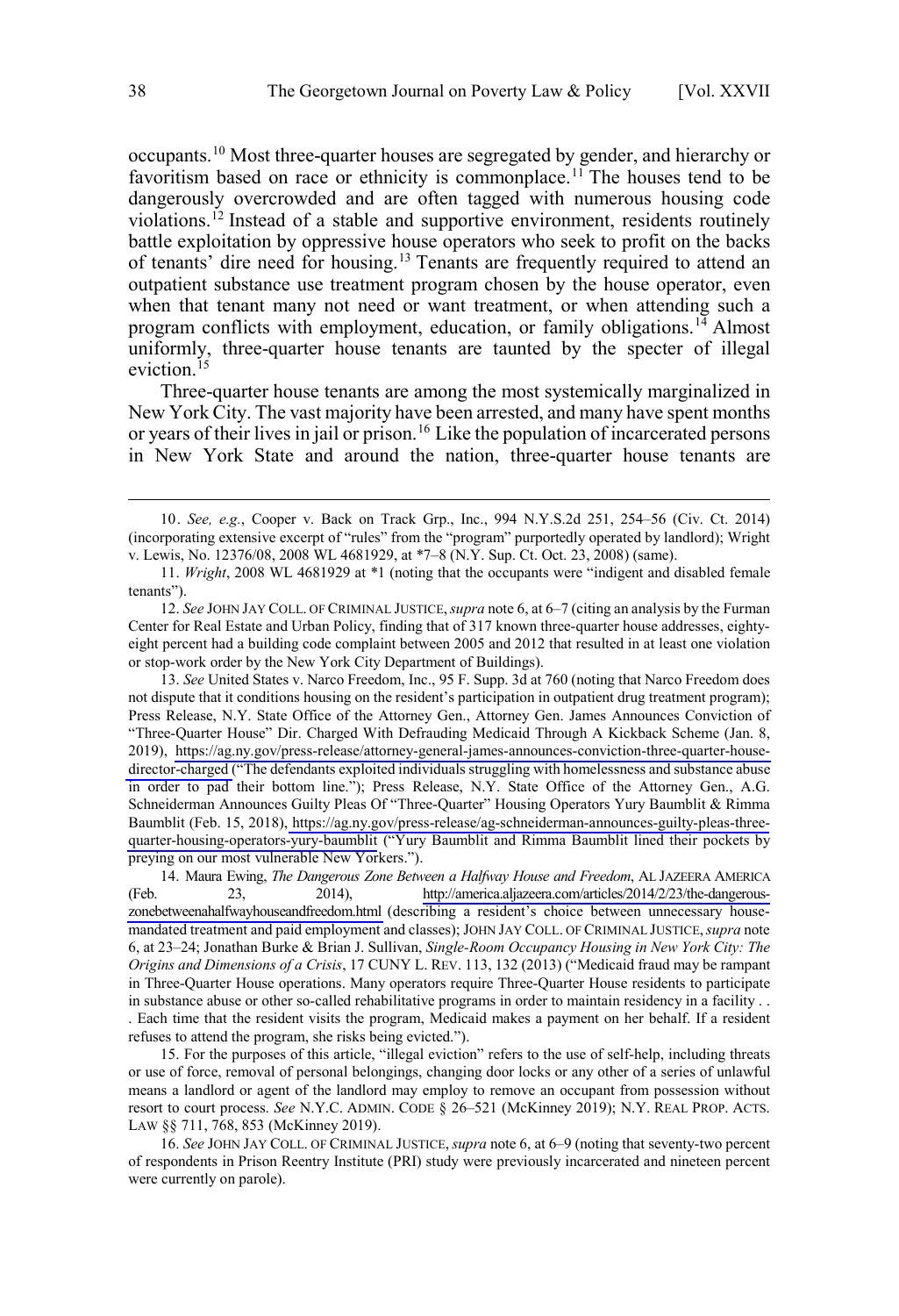disproportionately men of color.<sup>17</sup> Many tenants have histories that include substance use, homelessness, mental health disabilities, personal crises, and abject poverty.18 Moreover, three-quarter houses are located in some of the poorest and most policed neighborhoods in New York City.<sup>19</sup> In 2012, John Jay College of Criminal Justice Prisoner Reentry Institute estimated that there were some 300 three-quarter houses providing shelter for upwards of 10,000 tenants in New York City. Since then, advocates have documented over 400 addresses known to operate as three-quarter houses.<sup>20</sup> However, because there is no legal definition of a socalled "three-quarter house" and no government oversight of them, the precise number of tenants who live in the houses remains unknown.<sup>21</sup>

Three-quarter houses are the outgrowth of a sprawling housing crisis and a lack of truly affordable housing for very low-income people in New York City.<sup>22</sup> Brian Sullivan and Jonathan Burke posit that "devastating" policies designed to

19. JOHN JAY COLL. OF CRIMINAL JUSTICE, *supra* note 6, at 10–12 (pointing to data from the Furman Center for Real Estate and Urban Policy to conclude that "the vast majority [of three-quarter houses] are concentrated in some of the poorest and most marginalized communities"); George Joseph, *Has 'Gang Policing' Replaced Stop-and-Frisk?*, CITYLAB (Feb. 28, 2017), <https://www.citylab.com/equity/2017/02/has-gang-policing-replaced-stop-and-frisk/517572/> ("As the map makes clear, police identifications of crews concentrate in Harlem in Manhattan, across the Bronx, and in low-income Brooklyn neighborhoods, like East New York, East Flatbush, and Bedford-Stuyvesant—all of which experienced some of the highest concentrations of stop-and-frisks.").

20. To track expansion of the three-quarter house industry, advocates at MFY Legal Services, Inc., now known as Mobilization for Justice, maintained an internal database to record known three-quarter houses in New York City. A copy of that confidential database is on file with Mobilization for Justice. *See* Patrick Tyrell, Staff Attorney for Mobilization for Justice Inc., Testimony Regarding Three-Quarter House Task Force Presented Before N.Y.C. Council (Apr. 29, 2019), [http://mobilizationforjustice.org/wp](http://mobilizationforjustice.org/wp-content/uploads/Testimony-2019-04-29-Intro-153-A-TQH-Task-Force.pdf)[content/uploads/Testimony-2019-04-29-Intro-153-A-TQH-Task-Force.pdf](http://mobilizationforjustice.org/wp-content/uploads/Testimony-2019-04-29-Intro-153-A-TQH-Task-Force.pdf) (indicating that there are an estimated 600 three-quarter houses in Brooklyn alone).

21. Barker, *supra* note 7 (reporting that "[n]o one knows exactly how many of these homes exist" and that they are "difficult to track because 'they pop up and go away,'" but one state official estimated that there might be 600 in Brooklyn alone); *see* N.Y.C. HUMAN RES. ADMIN., THREE-QUARTER HOUSING QUARTERLY REPORT 2 (Dec. 31, 2017) (on file with author) (indicating that city agencies have independently identified 114 buildings operating as three-quarter houses as of June 30, 2018).

22. COAL. FOR WOMEN PRISONERS, A PLACE TO CALL MY OWN: WOMEN AND THE SEARCH FOR HOUSING AFTER INCARCERATION 3 (2013) ("In New York City specifically, the dearth of transitional and permanent housing options for people home from incarceration has led to the rise of a "three-quarter" housing market.").

<sup>17.</sup> See Motion of Temporary Receiver for Authorization to Implement Stabilization Plan at 22, United States v. Narco Freedom, Inc., 95 F. Supp. 3d 747 (S.D.N.Y. 2015) (No. 14 Civ. 8593), ECF. No. 185-1 (indicating that of 461 three-quarter house tenants surveyed, 50% identified as Hispanic, 33% as Black, and 12% as white); N.Y. DEP'T OF CORR. & CMTY. SUPERVISION, UNDER CUSTODY REPORT: PROFILE OF INMATE POPULATION ii (Jan. 1, 2013), [http://www.doccs.ny.gov/Research/Reports/2013/](http://www.doccs.ny.gov/Research/Reports/2013/UnderCustody_Report_2013.pdf) [UnderCustody\\_Report\\_2013.pdf](http://www.doccs.ny.gov/Research/Reports/2013/UnderCustody_Report_2013.pdf) (indicating that 95.9% of New York State inmates are male and that 73.7% are African-American or Hispanic); *Quick Facts: New York,* U.S. CENSUS BUREAU, <http://www.census.gov/quickfacts/table/PST045215/36> (last visited Nov. 17, 2019) (indicating that 51.4% of the New York State population is female; 70.1% is white, 18.8% is Hispanic or Latinx, and 17.6% is Black or African American).

<sup>18.</sup> *See* JOHN JAY COLL. OF CRIMINAL JUSTICE, *supra* note 6, at 8 (noting that seventy-two percent of tenant-respondents were formally incarcerated, sixty percent formally resided in a homeless shelter, 51 percent previously participated in residential substance use treatment, and ninety-five percent received Medicaid and food stamps); *see* Motion of Temporary Receiver for Authorization to Implement Stabilization Plan, *supra* note 17 (indicating that 95 percent of surveyed tenants received public assistance or other fixed income, seventy-six percent had history of homelessness, sixty-two percent had a mental health disability, and forty-five percent had a history of addiction).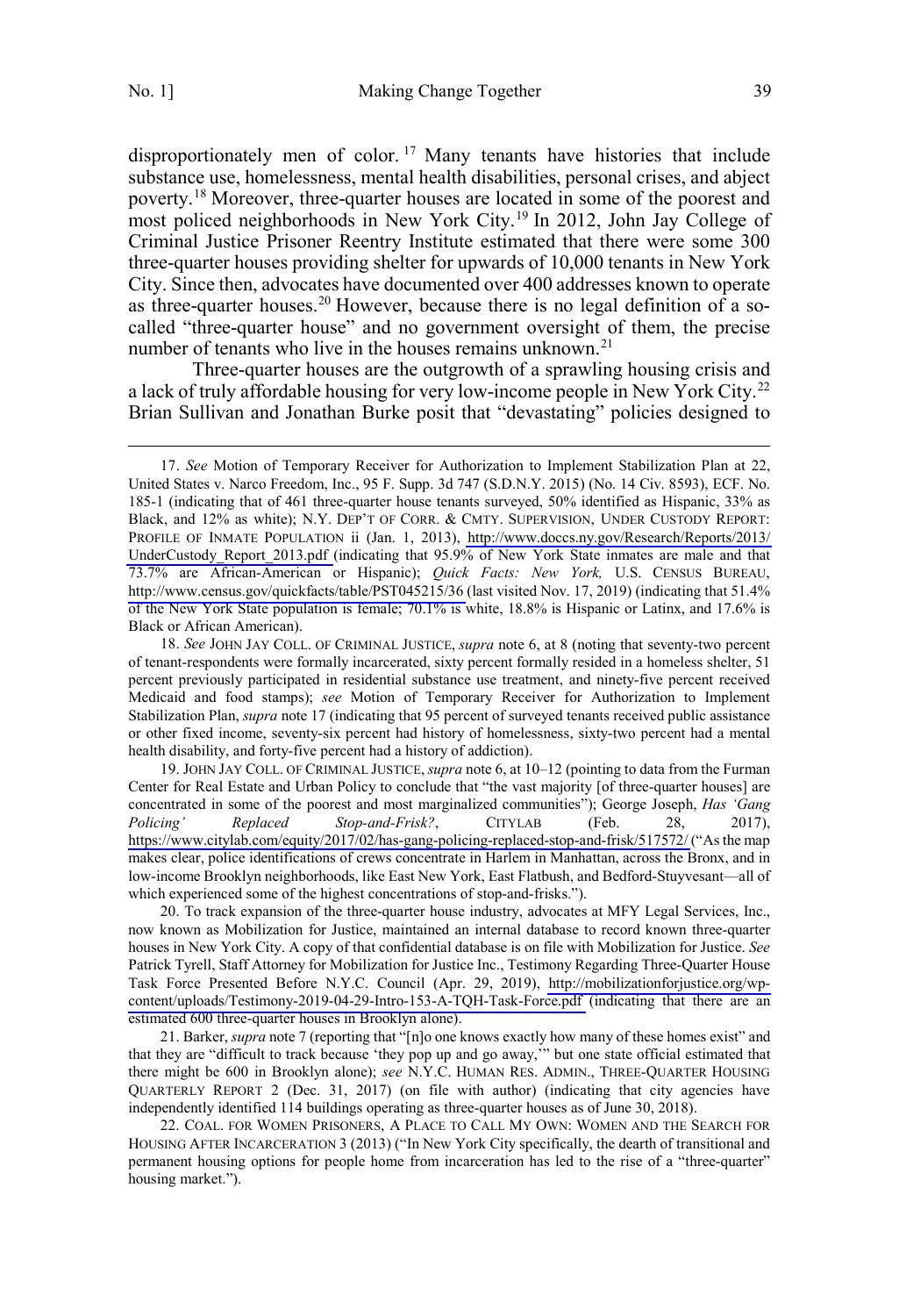eliminate single-room occupancy (SRO) housing, which comprised "more than ten percent of the City's rental stock" in the post-World War II era, "must be viewed in the context of—and as a cause of—[New York City's] ongoing housing crisis."23 Burke and Sullivan describe the irony that the City has looked to threequarter houses "as a means to reduce [city] shelter population," even though threequarter houses are increasingly created by taking over SRO buildings to "falsely hold themselves out as supportive housing to draw tenants from prisons [and] homeless shelters ... [while denying] even basic tenancy rights."<sup>24</sup> While "SROs" remain an integral part" of the low-income housing market, "the number of units affordable to low-income residents is fully one-third lower than it would have been had SRO housing been preserved."<sup>25</sup> As a result, upwards of 500,000 poor New Yorkers are relegated to "[i]llegally subdivided apartments and other SRO-type units," including three-quarter houses.<sup>26</sup>

Notwithstanding the precarity of their housing situation, three-quarter house tenants are not considered "homeless" under New York State law. <sup>27</sup> In an ostensible effort to reduce the optics of an increasing shelter population, city and state agencies turned to three-quarter houses as an alternative. Despite acknowledging that they, or their contractors, regularly made referrals to threequarter housing, state agencies like the Office of Alcoholism and Substance Abuse Services  $(OASAS)^{28}$  and the Department of Corrections and Community Supervision  $(DOCCS)^{29}$  repeatedly sought to minimize their connection to the industry.30 By virtue of a massive stream of referrals from government agencies

28. OASAS is the state agency charged to oversee inpatient residential and outpatient substance abuse treatment programs in New York *See* N.Y. MENTAL HYG. LAW § 19.07 (McKinney 2019). In 2016, the average daily enrollment in OASAS-licensed substance use treatment programs was 97,184. *People Served for Opioids from 2010–2017*, OFF. OF ALCOHOLISM & SUBSTANCE ABUSE SERVS., <https://webapps.oasas.ny.gov/ODR/CD/PplAdmOpioids.cfm> (last visited Nov. 17, 2019). Opioids were the primary substance for fifty-five percent of those in OASAS programs. *Id.*

29. DOCCS is the state agency that oversees post-release supervision and parole in New York State. According to the DOCCS website, the goal of parole supervision for the agency is to "improve public safety by providing continuity of appropriate treatment services" and "support services." *The Departmental Mission*, DEP'T OF CORRECTIONS & COMMUNITY SUPERVISION, <http://www.doccs.ny.gov/mission.html> (last visited Oct. 27, 2019). Under the New York Correction Law, DOCCS has a duty to assist people subject to parole supervision "to secure employment, educational or vocational training, and housing." N.Y. CORRECT. LAW § 201 (McKinney 2019).

30. *See, e.g.*, Lisa Riordan Seville & Graham Kates, *The Narco Freedom Case: Who's Watching the Caregivers?*, THE CRIME REP. (Jan. 5, 2015), [https://thecrimereport.org/2015/01/05/2015-01-the-narco](https://thecrimereport.org/2015/01/05/2015-01-the-narco-freedom-case-whos-watching-the-caregivers/)[freedom-case-whos-watching-the-caregivers/](https://thecrimereport.org/2015/01/05/2015-01-the-narco-freedom-case-whos-watching-the-caregivers/) (discussing inconsistency of DOCCS official who testified that "parole regularly directed those leaving prison to [a three-quarter house]" but that they do so as a "last resort," even though it is a "sub-optimal" placement); Barker, *supra* note 7 (noting that OASAS "does not approve three-quarter houses, because they do not provide any services… [and according to OASAS general counsel, Robert Kent] "[t]hese houses are not something that we [OASAS] regulate or certify").

 <sup>23.</sup> Burke & Sullivan, *supra* note 14, at 120, 132.

<sup>24.</sup> *Id.* at 131.

<sup>25.</sup> *Id.* at 137.

<sup>26.</sup> *Id.*

<sup>27.</sup> *See* N.Y. SOC. SERV. LAW § 42 (McKinney 2019) ("'Homeless person' shall mean an undomiciled person who is unable to secure permanent and stable housing without special assistance, as determined by the commissioner."). N.Y.C. has adopted the federal definition located at 24 CFR § 91.5(1)(iii) (2019) (indicating that the federal definition of "homeless" includes "[a]n individual who is exiting an institution where he or she resided for 90 days or less and who resided in an emergency shelter or place not meant for human habitation immediately before entering that institution").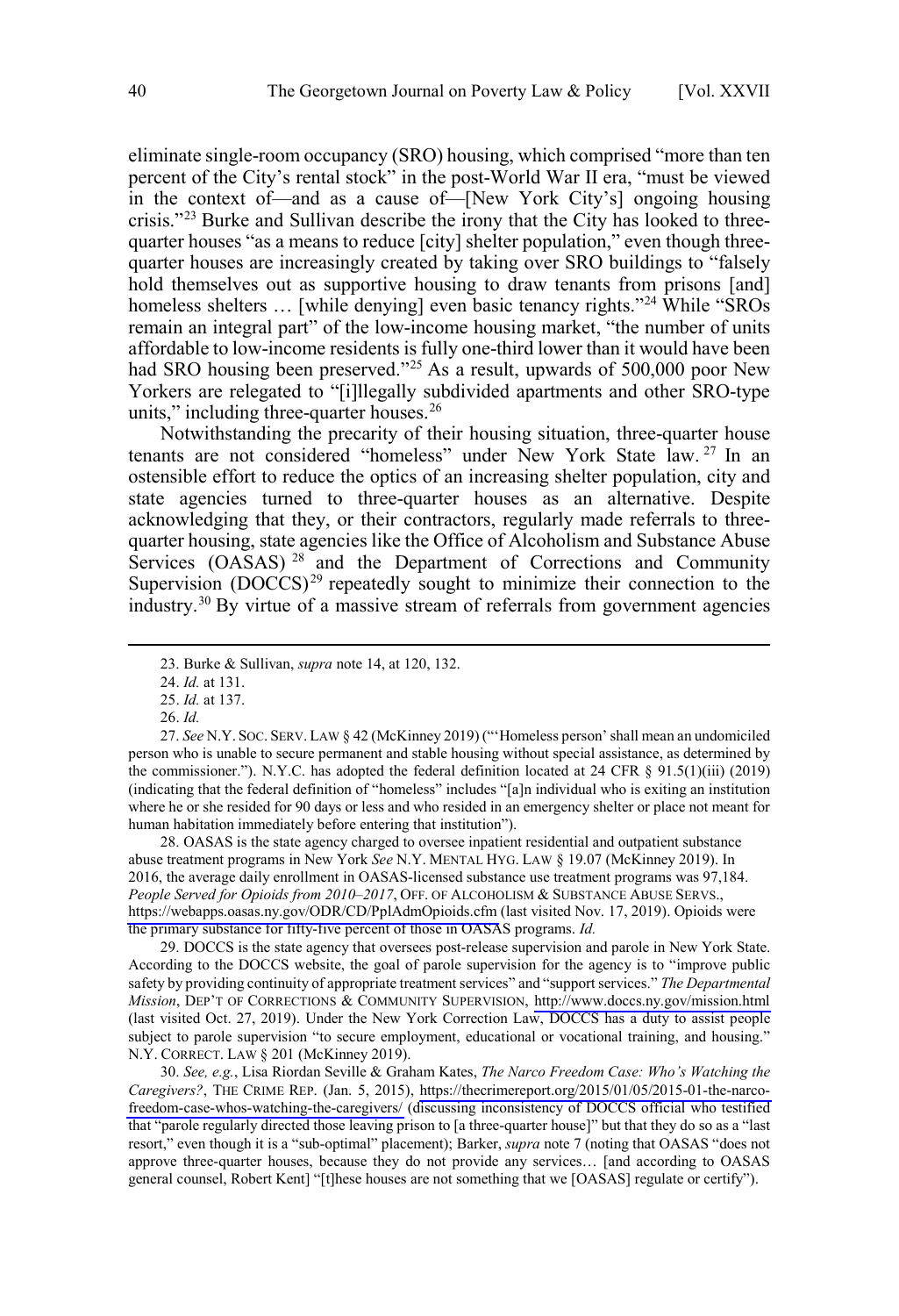<span id="page-10-0"></span>like OASAS and DOCCS, the three-quarter house industry quietly became the de facto housing stock for people with substance use histories and involvement in the criminal justice system, as well as others in critical need of housing in New York  $City.<sup>31</sup>$ 

## 1. Housing for Formerly Incarcerated Tenants

Three-quarter houses have been touted by DOCCS as filling a gap in the dearth of affordable housing options for people under parole supervision. Securing public housing from the New York City Housing Authority (NYCHA), the agency that oversees the city's subsidized public housing, is legally impossible for many formerly incarcerated persons. Even if a tenant on parole is able to locate a NYCHA unit—an extremely unlikely occurrence in light of the backlog of over 160,000 applications on the waiting  $list^{32}$ —many individuals are systematically excluded and ineligible to reside in public housing, even with family members, because of exclusion policies that bar individuals who have criminal justice involvement.<sup>33</sup>

In addition to filling a void of affordable housing options, three-quarter houses also promote a façade of enhanced supervision for people on parole. Parole officers and DOCCS officials readily acknowledge a false belief that three-quarter houses offer structure or programming that facilitates a transition to the community for people under parole supervision.<sup>34</sup> DOCCS has a list of "approved" addresses where parolees are "mandated" to reside, which manifests as a pipeline from incarceration into the network of three-quarter houses.35 Not insignificantly, parole

34. *See* Lisa Riordan Seville & Graham Kates, *A Home of Their Own*, THE CRIME REP. (July 8, 2013) <https://thecrimereport.org/2013/07/08/2013-07-a-home-of-their-own/> ("'They're another set of eyes for us, just to make sure that someone's reentry into the community is going the way it should,' said DOCCS spokesman [Thomas] Mailey.").

 <sup>31.</sup> Riordan Seville & Kates, *supra* note 30 ("Nearly 60,000 people are now homeless each night in New York City, more than double the number in 2001. Moreover, a dramatic drop in New York State's prison population, and heavy marketing by [one large house operator], helped to make parole increasingly reliant on the homes.").

<sup>32</sup> . *See NYCHA Application – Frequently Asked Questions,* N.Y.C. HOUSING AUTHORITY, <https://www1.nyc.gov/assets/nycha/downloads/pdf/applicant-faq.pdf> (last visited Nov. 17, 2019).

<sup>33.</sup>  People convicted of Class A, B, or C felonies are ineligible to reside in NYCHA housing until six years after completing their sentence, and people convicted of Class D or E felonies are ineligible until five years after completing their sentence. Even misdemeanor convictions can render an applicant ineligible for up to four years. *See* N.Y.C. HOUS. AUTH., TENANT SELECTION AND ASSIGNMENT PLAN (2016), [https://www1.nyc.gov/assets/nycha/downloads/pdf/TSAPlan.pdf.](https://www1.nyc.gov/assets/nycha/downloads/pdf/TSAPlan.pdf) NYCHA also has the authority to evict an entire family based on the alleged criminal activity or related grounds of "non-desirability." Indeed, in 2017 alone, of 1502 cases commenced on "non-desirability" grounds, 464 resulted in the permanent exclusion. *See* N.Y.C. HOUS. AUTH., SAFETY AND SECURITY AT NYCHA: 2017 REPORT ON OUTCOMES OF ADMINISTRATIVE ACTIONS RELATING TO PERMANENT EXCLUSION AND TERMINATION OF TENANCY FOR NON-DESIRABILITY (2017), [https://www1.nyc.gov/assets/nycha/downloads/pdf/2017-permanent](https://www1.nyc.gov/assets/nycha/downloads/pdf/2017-permanent-exclusion-report.pdf)[exclusion-report.pdf.](https://www1.nyc.gov/assets/nycha/downloads/pdf/2017-permanent-exclusion-report.pdf)

<sup>35.</sup>  *Id*. ("DOCCS said that while it refers parolees to treatment programs, and must approve any residence in which parolees live, it does not refer directly to housing, nor does it certify or oversee the housing."); *see* Patrick Arden, *Three-Quarter Houses Mix Problems with Positives*, CITY LIMITS (Mar. 7, 2012), <https://citylimits.org/2012/03/07/three-quarter-houses-mix-problems-with-positives/> (quoting three-quarter house tenant, "Parole mandated I go there . . . I wasn't addicted to no drugs, but I had to go to treatment for a year. First, I was in a room with eight people. After two weeks, I was moved to a twoman room, and that's where I stayed, even after I finished the program."); *see also* Devine v. Annucci, 150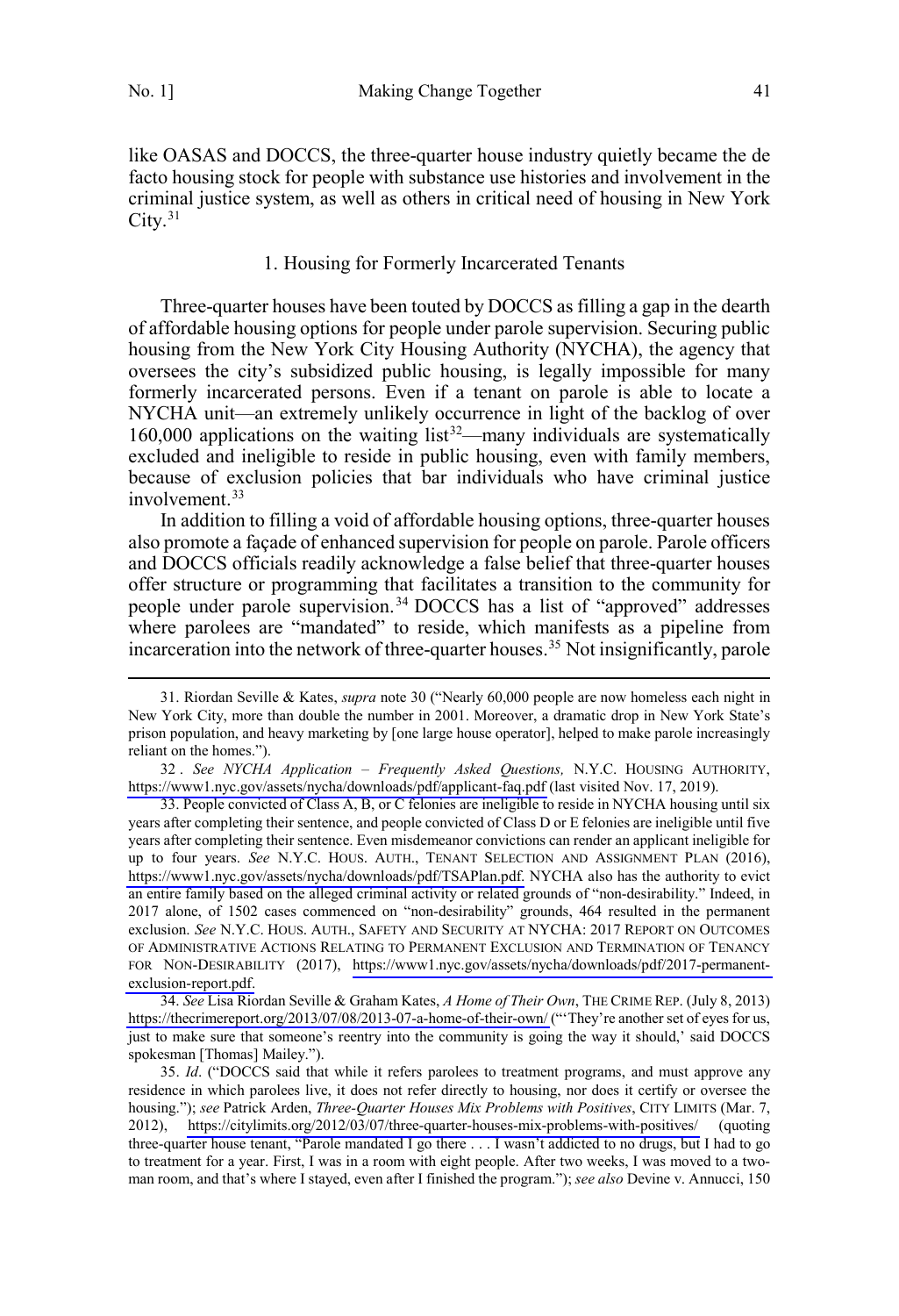officers often see three-quarter houses as a way to lessen the agency's burden. Instead of tracking multiple residences, three-quarter houses give DOCCS an option to supervise scores of people on parole at a single address, even if that is at the expense of tenants' rights.<sup>36</sup>

DOCCS has a compromising history of collaboration with the three-quarter house industry. The most infamous example is Narco Freedom, Inc. (Narco Freedom), the now-defunct non-profit organization.<sup>37</sup> At its peak, Narco Freedom operated at least twenty-one three-quarter houses that were conservatively estimated to house more than 1200 very low-income tenants, including many individuals on parole.<sup>38</sup> According to reports, in 2013, 425 tenants on parole lived in Narco Freedom three-quarter houses. <sup>39</sup> In October 2014, the United States Attorney for the Southern District of New York filed a complaint against Narco Freedom alleging, *inter alia*, fraud, Medicaid kickbacks, and abuses against the residents of the Narco Freedom three-quarter houses.<sup>40</sup>

In March 2015, the New York State Attorney General announced the indictment of Narco Freedom executives for Medicaid fraud and kickbacks, operating an unlicensed treatment facility, and violating patients' rights.<sup>41</sup> The charges included allegations that Narco Freedom's unlicensed three-quarter houses required tenants to attend Narco Freedom's state-licensed outpatient substance use treatment programs as a condition of residency.<sup>42</sup> According to the New York State Attorney General, "Narco Freedom stole at least twenty-seven million dollars from the Medicaid program" by violating patients' rights, submitting claims for excessive services, and by operating an unregulated residential treatment

38. *See* Complaint, United States v. Narco Freedom Inc., 95 F. Supp. 3d 747 (S.D.N.Y. 2015) (No. 14 Civ. 8593), ECF No.1.

http://www.salon.com/2013/07/09/for parolees and recovering addicts housing

[options\\_are\\_bleak\\_partner](http://www.salon.com/2013/07/09/for_parolees_and_recovering_addicts_housing_options_are_bleak_partner) (noting that DOCCS placed 425 parolees in three-quarter houses run by a single operator).

40. *See* Complaint, United States v. Narco Freedom Inc.*,* 95 F. Supp. 3d 747 (S.D.N.Y. 2015) (No. 14 Civ. 8593), ECF No.1.

41. *See* Press Release, N.Y. State Office of the Attorney Gen., A.G. Schneiderman Announces Indictment of Nonprofit Narco Freedom and Its Top Executives for Participating in an Organized Crime Ring (Mar. 18, 2015) (on file with author).

 $\overline{a}$ 

A.D.3d 1104, 1105 (N.Y. App. Div. 2017) (noting that "the petitioner was ordered by his parole officer to report to a three-quarter house.").

<sup>36.</sup> *See* COALITION FOR WOMEN PRISONERS, *supra* note 22 ("[Three-quarter houses] are particularly dangerous environments for women who need support to address substance abuse and domestic violence issues and mental and physical health needs. Nevertheless, parole officers, prison personnel, and service providers regularly refer women to three-quarter houses because they have nowhere else to send them.").

<sup>37.</sup>  *See* Complaint, United States v. Narco Freedom Inc.*,* 95 F. Supp. 3d 747 (S.D.N.Y. 2015) (No. 14 Civ. 8593), ECF No.1; *see also Important Information About Narco Freedom, Inc.,* NARCO FREEDOM, INC., [http://www.narcofreedom.com](http://www.narcofreedom.com/) (last visited Nov. 17, 2019) (indicating that pursuant to a an order of the United States District Court for the Southern District of New York, Narco Freedom no longer operates clinical and housing programs).

<sup>39.</sup> Lisa Riordan Seville & Graham Kates, *Bleak Housing Options for Parolees and Recovering Addicts*, SALON (July 10, 2013),

<sup>42.</sup> *Id.* In fact, Narco Freedom, like many other three-quarter houses, allegedly required outpatient substance use treatment regardless of whether the occupant had a history of substance use. United States v. Narco Freedom, 95 F. Supp. 3d 747, 752 (S.D.N.Y. 2015) ("Current and former Freedom House residents submitted declarations stating that they had no history of substance abuse. But they nonetheless attended Narco Freedom treatment programs in order to live at a Freedom House.").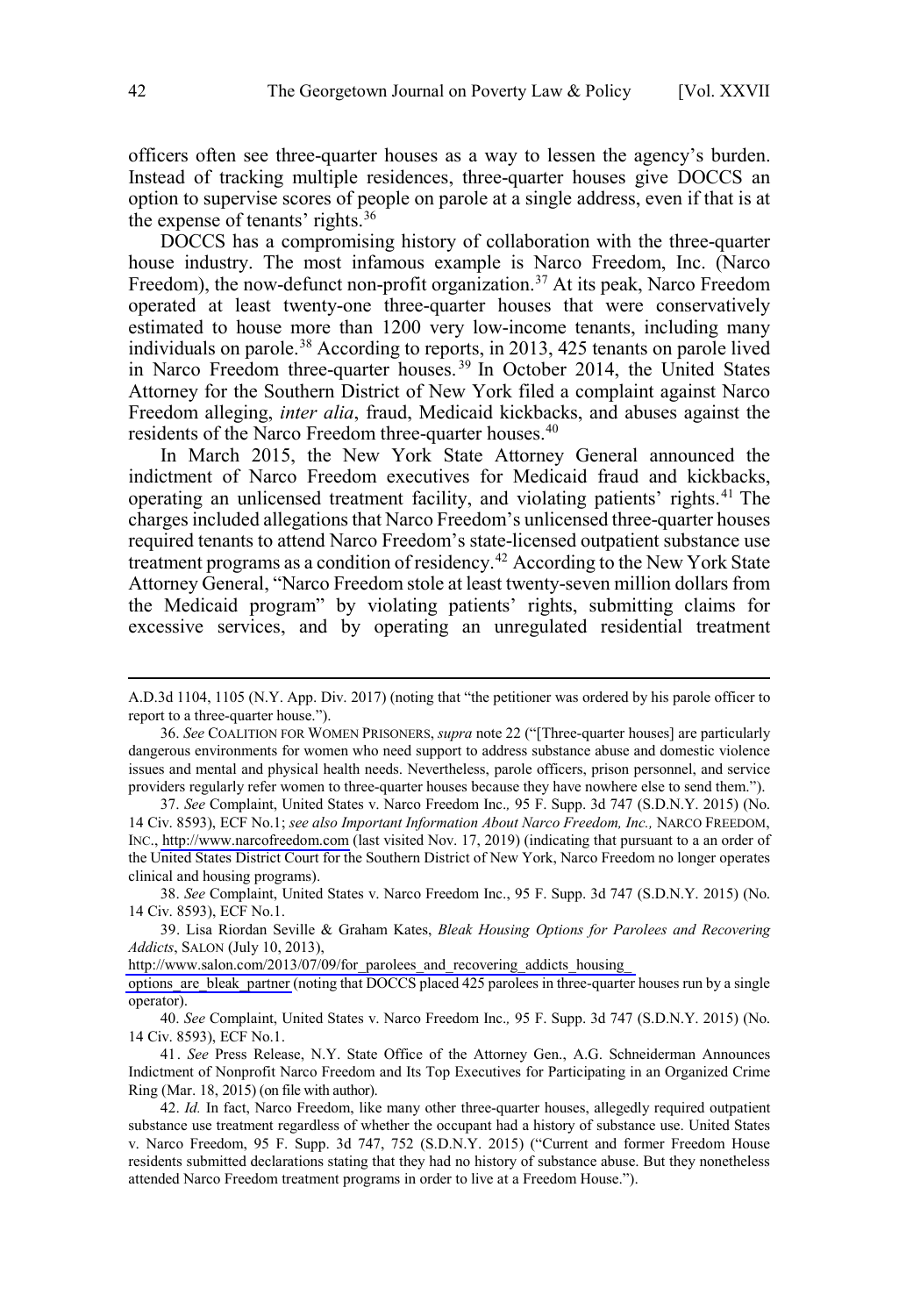<span id="page-12-0"></span>program. <sup>43</sup> After an outcry from former residents and the community at large, Narco Freedom and its executives accepted a plea deal. They acknowledged that they had engaged in theft, exploitation, and a violation of the tenants' and patients' rights.<sup>44</sup>

## 2. Housing for People in Recovery

The opioid crisis and lack of safe, stable housing for people with histories of substance abuse are also tied to the three-quarter house industry. Drug overdose is currently a leading cause of death for Americans under age fifty.<sup>45</sup> In New York, drug overdoses take more lives than homicides, traffic accidents, and suicides combined.<sup>46</sup> Eighty percent of those overdoses involve opioids.<sup>47</sup> In addition to that crisis, New York City is experiencing record levels of homelessness, with a city shelter population averaging more than 60,000 people each night. <sup>48</sup> The devastating confluence of those crises has rendered drug overdose a leading cause of death for people experiencing homelessness year after year. 49

Access to safe, stable housing reduces harm. Housing security promotes community safety and reduces the likelihood of death from overdose.<sup>50</sup> It prioritizes human dignity. The so-called "housing first" philosophy is the "polar opposite of a one-size-fits-all approach."51 This philosophy embraces the principle

46 . N.Y.C. DEP'T OF HEALTH AND MENTAL HYGIENE, UNINTENTIONAL DRUG POISONING (OVERDOSE) DEATHS QUARTERS 1 - 4, 2017, NEW YORK CITY (2018), https://www1.nyc.gov/assets/doh/downloads/

[pdf/basas/provisional-overdose-report-fourth-quarter.pdf](https://www1.nyc.gov/assets/doh/downloads/pdf/basas/provisional-overdose-report-fourth-quarter.pdf).

47. *Id.*

48. *See* COAL. FOR THE HOMELESS, NEW YORK CITY HOMELESSNESS: THE BASIC FACTS, (2018), [http://www.coalitionforthehomeless.org/wp-content/uploads/2018/12/NYCHomelessnessFactSheet\\_10-](http://www.coalitionforthehomeless.org/wp-content/uploads/2018/12/NYCHomelessnessFactSheet_10-2018_citations.pdf) 2018 citations.pdf ("The number of homeless New Yorkers sleeping each night in municipal shelters is now 75 percent higher than it was ten years ago.").

49 . Giselle Routhier & Josh Goldfein, *Oversight: Opioid Overdoses Among NYC's Homeless Population,* Testimony Before the New York City Council, (Feb. 27, 2018) at 3, https://www.coalitionforthehomeless.org/wp-

[content/uploads/2018/02/OpioidHearingTestimony\\_2.27.18.pdf](http://coalitionforthehomeless.org/wp-content/uploads/2018/02/OpioidHearingTestimony_2.27.18.pdf) ("Drug-related deaths ranked as the leading cause of death among homeless men for the past three fiscal years, and among homeless women for the past five fiscal years.").

50. *See Opioid Abuse and Homelessness*, NAT'L ALL. TO END HOMELESSNESS (Apr. 5, 2016), <https://endhomelessness.org/resource/opioid-abuse-and-homelessness> ("[D]ata clearly shows that substance abuse and overdose disproportionately impact homeless people."); Megan Stuart, *Housing Is Harm Reduction: The Case for the Creation of Harm Reduction Based Termination of Tenancy Procedures for the New York City Housing Authority*, 13 N.Y.C. L. REV. 73, 74 (2009) (arguing that "[p]reventing evictions and homelessness for drug users is not simply an issue of balancing the need to protect a community from crime on one hand and an individual's due process rights on the other," and explaining instead, "[c]ommunity safety is fundamentally linked to the health of individuals, which is linked to their housing status"). Consequently, policies that ensure safe, stable housing for people regardless of whether they may be drug users provide a common-sense method to reduce deaths resulting from overdose.

51 . *What Housing First Really Means,* NAT'L ALL. TO END HOMELESSNESS (Mar. 18, 2019), [https://endhomelessness.org/what-housing-first-really-means.](https://endhomelessness.org/what-housing-first-really-means/)

 <sup>43.</sup> Press Release, *supra* note 41.

<sup>44.</sup> *Id.*

<sup>45.</sup> *See* Josh Katz, *The First Count of Fentanyl Deaths in 2016: Up 540% in Three Years*, N.Y. TIMES (Sept. 2, 2017), [https://www.nytimes.com/interactive/2017/09/02/upshot/fentanyl-drug-overdose](https://www.nytimes.com/interactive/2017/09/02/upshot/fentanyl-drug-overdose-deaths.html)[deaths.html.](https://www.nytimes.com/interactive/2017/09/02/upshot/fentanyl-drug-overdose-deaths.html)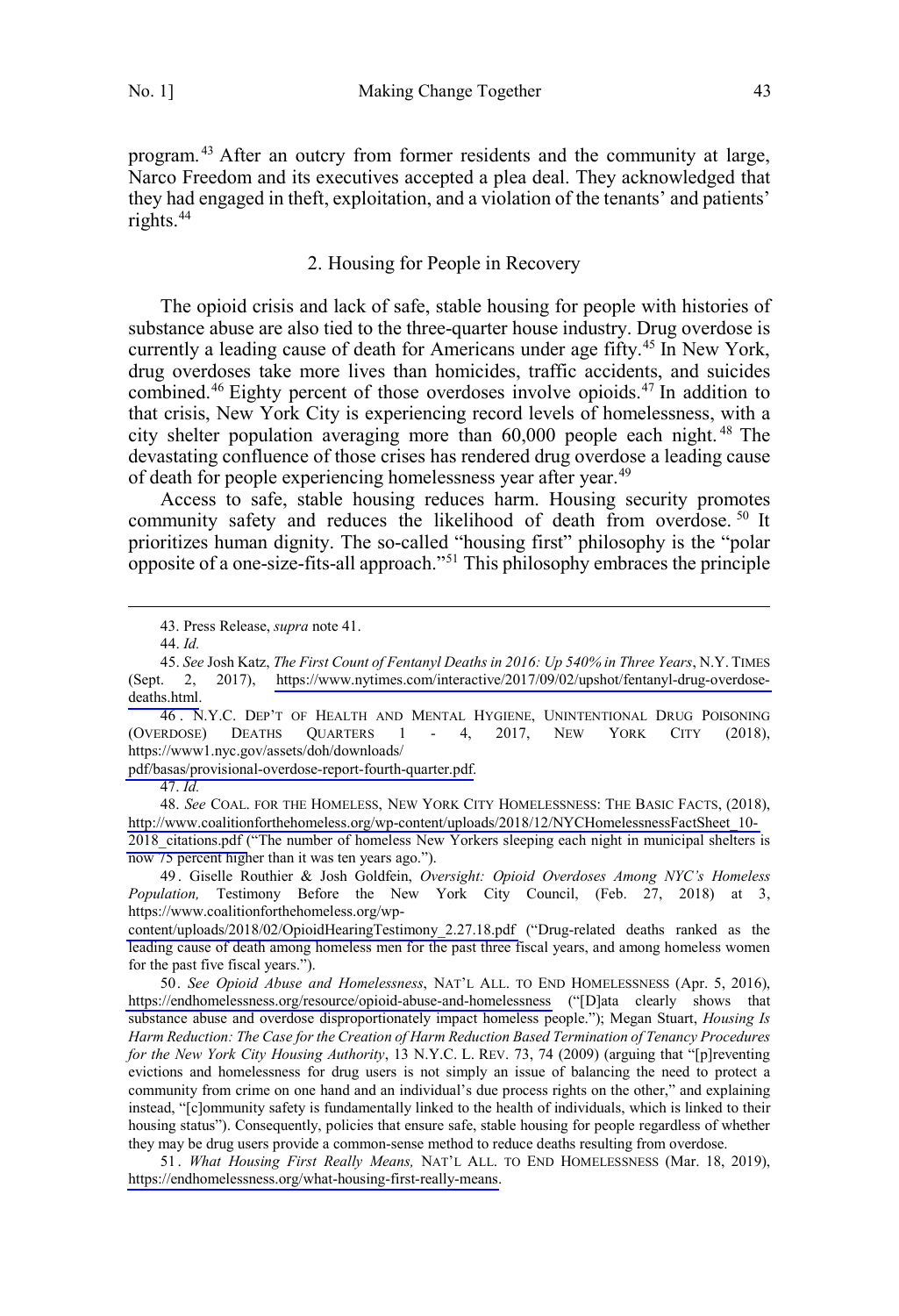that housing is a human right.<sup>52</sup> It rejects the notion that people must conform to certain standards to be housed.<sup>53</sup> By maintaining housing stability, stakeholders can promote health, safety, and wellbeing that is mutually beneficial to at-risk individuals and to the communities in which they live.<sup>54</sup>

There are many reasons why housing options are particularly limited for poor people with substance use disorders. Individuals with histories of substance use often report other destabilizing life circumstances. Many have experienced unemployment or financial crisis, eviction, health problems, as well as the crumbling of personal and family relationships or other support networks.<sup>55</sup> OASAS does not license or regulate three-quarter houses. <sup>56</sup> Yet despite a long history of complaints related to illegal eviction and poor conditions, OASASlicensed providers continued to make referrals to three-quarter houses.<sup>57</sup> However, since many three-quarter house operators required treatment as a condition of residence, those referrals fed an underbelly of unlicensed residential treatment programs in violation of the New York Mental Hygiene Law.58

The opioid crisis has given rise to a "treatment industrial complex."<sup>59</sup> Substance use treatment and rehabilitation have been "increasingly attracting forprofit companies . . . [whose] success depends not on being effective, but on keeping as many people as possible under supervision for as long as possible. The lengthier, deeper, and more expansive the treatment, the greater the profit."<sup>60</sup> A network of unregulated three-quarter houses exists to fill unmet housing needs for an unprecedented population of people with substance use histories. And it consolidates broad swaths of opportunity for illicit profiteering. Just as the housing shortage resulted in exploitation of people with mental health disabilities who were

54. Stuart, *supra* note 50.

55. *See* JOHN JAY COLL. OF CRIMINAL JUSTICE, *supra* note 6, at 7–8.

56. *See* N.Y. MENTAL HYG. LAW § 22.07(b) (McKinney 2019).

57. See Coalition for the Homeless, Testimony on Referral Criteria for Single Adult Permanent Housing before the N.Y.C. Dep't of Homeless Servs. (Mar. 18, 2013), https://www.coalitionforthehomeless.org/wp-

[content/uploads/2014/07/TestimonyProposedTitle31ChangesMarch182013.pdf](https://www.coalitionforthehomeless.org/wp-content/uploads/2014/07/TestimonyProposedTitle31ChangesMarch182013.pdf) [hereinafter Testimony on Referral Criteria] ("Although the 2010 [Department of Homeless Services] rule successfully and significantly reduced referrals to unsafe three-quarter houses by city shelters, the three-quarter house industry has continued to flourish, in part because other programs and entities-most notably the NYS Office Alcoholism and Substance Abuse Services (OASAS) and the NYS Department of Corrections and Community Supervision (DOCCS)-are not similarly constrained.").

58. Press Release, N.Y. State Office of the Attorney Gen., Attorney General James Announces Conviction of "Three-Quarter House" Director Charged With Defrauding Medicaid Through A Kickback Scheme (Jan. 8, 2019) [https://ag.ny.gov/press-release/2019/attorney-general-james-announces-conviction](https://ag.ny.gov/press-release/2019/attorney-general-james-announces-conviction-three-quarter-house-director-charged)[three-quarter-house-director-charged.](https://ag.ny.gov/press-release/2019/attorney-general-james-announces-conviction-three-quarter-house-director-charged)

*See* Arjun Sethi & Cate Granziani, *Stop the Treatment Industrial Complex*, POLITICO (Mar. 9, 59. 2016), [https://www.politico.com/agenda/story/2016/03/stop-the-treatment-industrial-complex-000061.](https://www.politico.com/agenda/story/2016/03/stop-the-treatment-industrial-complex-000061) 60. *Id.*

*See* Julia Haskins, *'Housing first' model making inroads on homelessness: Caring for people who*  52. *are homeless*, THE NATION'S HEALTH (2018),

<http://thenationshealth.aphapublications.org/content/48/1/1.3> ("Housing first is based on the premise that housing is necessary for health, security and wellness, and that people need not meet a long list of prerequisites to access permanent housing.").

<sup>53.</sup> *Id.* The solution to homelessness is permanent housing for everyone. *See What Housing First Really Means, supra* note 51 ("Whether you follow the rules or not. Whether you are "compliant" with treatment or not. Whether you have a criminal record or not. Whether you have been on the streets for one day or ten years.").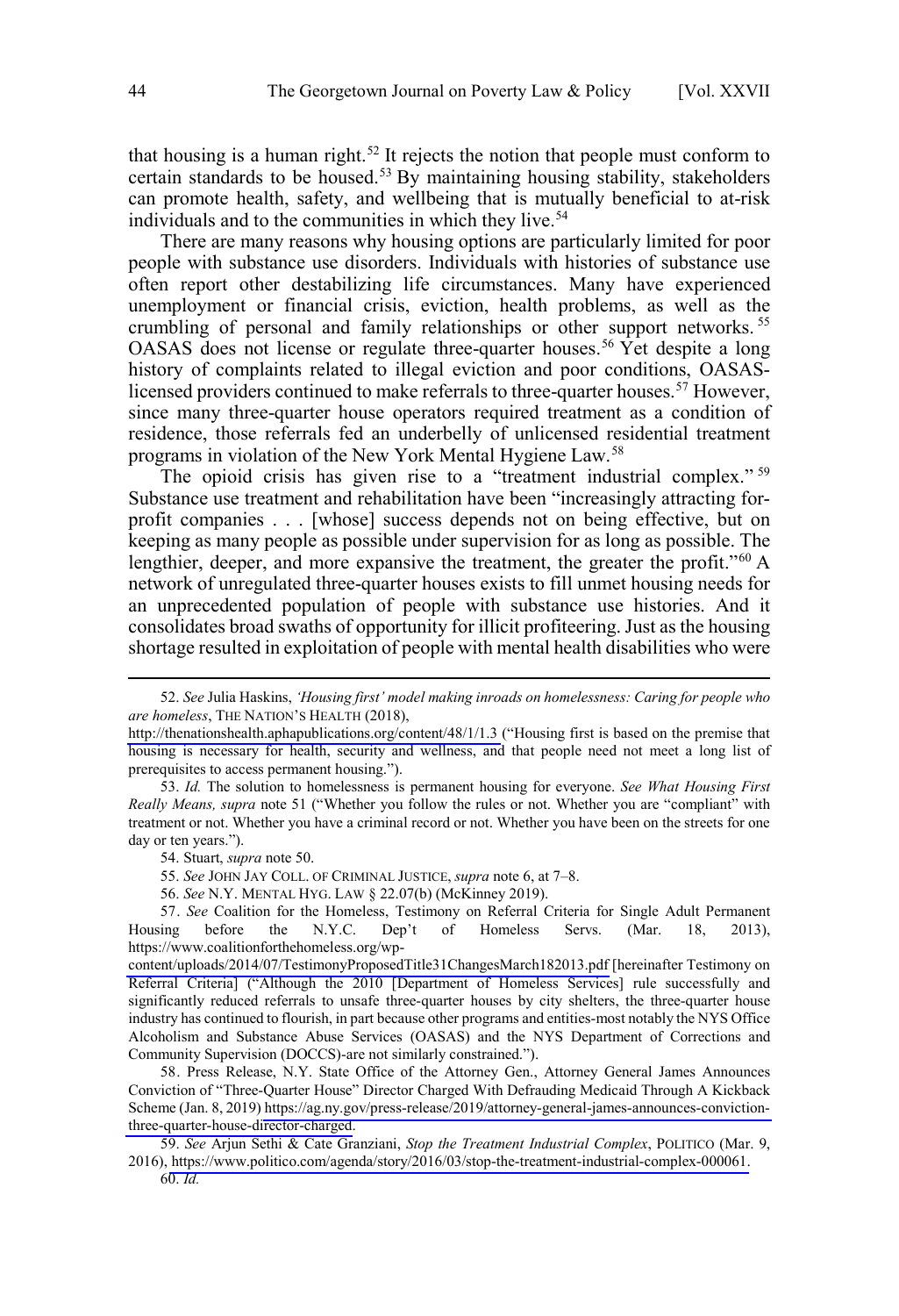<span id="page-14-0"></span>discharged from city jails, it has also laid the foundation for the mistreatment of people exiting substance use treatment programs.<sup>61</sup>

## 3. Housing of Last Resort

Three-quarter houses serve as a last resort for people who might otherwise be discarded to the streets. The industry, however, has been notoriously rife with scandal, fraud, and exploitation.<sup>62</sup> In 2008, the New York City Department of Homeless Services promulgated a regulation that prohibited referrals to threequarter houses.<sup>63</sup> Although the Department of Homeless Services regulation may have curbed the number of referrals from New York City's shelter system, it did not eliminate the reliance on the three-quarter house industry. This reliance results from poor New Yorkers still having nowhere else to live.<sup>64</sup>

This reliance left at-risk tenants in the crosshairs of widespread abuses. With rents as low as \$215.00 per month, three-quarter housing was perhaps the only affordable option for people receiving public assistance.<sup>65</sup> In exchange, tenants

62. *See, e.g.*, Press Release, N.Y. State Office of the Attorney Gen., A.G. Schneiderman Announces Guilty Pleas Of "Three-Quarter" Housing Operators Yury Baumblit & Rimma Baumblit (Feb. 15, 2018) (on file with author) ("Yury Baumblit and Rimma Baumblit lined their pockets by preying on our most vulnerable New Yorkers."); Press Release, N.Y. State Office of the Attorney Gen., A.G. Schneiderman Announces Criminal Guilty Plea And Multi-Million Dollar Civil Settlement With Narco Freedom (May 31, 2017) (on file with author) (acknowledging Narco Freedom violated the rights of its residents and illegally conditioned residency on attendance at its own substance abuse treatment program.").

63. *See* N.Y. COMP. CODES R. & REGS. tit. 31, § 2-01 (2019).

64. *See* Testimony on Referral Criteria*, supra* note 57. In contrast to the NYC Department of Homeless Services, OASAS declined to promulgate a rule to formally prohibit unsafe referrals. Instead, the agency issued a Local Services Bulletin that included a "policy" that OASAS providers "should review" housing placements to determine whether there are matters that call into question the safety of the particular housing placement. *See also* Local Services Bulletin No. 2011-01: Housing Referrals, Office of Alcoholism and Substance Abuse Servs. (July 15, 2011).

*See* Steven Banks, Comm'r of The N.Y.C. Dep't of Social Servs., Human Res. Admin., Mindy 65. Tarlow, Dir. of the Mayor's Office of Operations, and Anne-Marie Hendrickson, Comm'r of Asset & Prop. Mgmt. at the N.Y.C. Dep't of Hous. Pres. & Dev. at the N.Y.C. Council's Gen. Welfare & Hous. & Bldgs. Comms. on the Oversight of Three-Quarter Hous., Testimony on Three-Quarter Housing (Oct. 6, 2016) ("The state-set monthly shelter allowance of \$215 for single adults has not been raised in decades, which has limited the ability of low-income individuals to find suitable and affordable housing."); Lylla Younes, *What Happens When The 'Necessary Evil' Preventing Homelessness Falls Apart?* GOTHAMIST (May 2, 2018), [https://gothamist.com/news/what-happens-when-the-necessary-evil-preventing](https://gothamist.com/news/what-happens-when-the-necessary-evil-preventing-homelessness-falls-apart)[homelessness-falls-apart](https://gothamist.com/news/what-happens-when-the-necessary-evil-preventing-homelessness-falls-apart) ("Most three-quarter house tenants pay rent with their \$215 monthly shelter allowance from the state—an amount that has not changed since 1988.").

 <sup>61.</sup> *See* Heather Barr, *Connecting Litigation to A Grass Roots Movement: Monitoring, Organizing, and* Brad H. v. City of New York, 24 PACE L. REV. 721, 729 (2004) (discussing movement lawyering and organizing related to discharge planning for people with mental health disabilities).

I had become more and more convinced that in New York City at least, "criminalization of mental illness" was largely a housing shortage problem. People need housing or supportive housing. They can't get it. Without a stable living situation and supportive services, their illness goes untreated. They self-medicate their illness with illegal drugs or commit other criminal acts as a result of poverty, desperation, or psychiatric symptoms. They get arrested. They go to jail. Sure, they need discharge planning to give them a chance at staying out of jail, but discharge planning for people who have no housing in a city with a dire housing shortage raises the same questions again--discharge to where?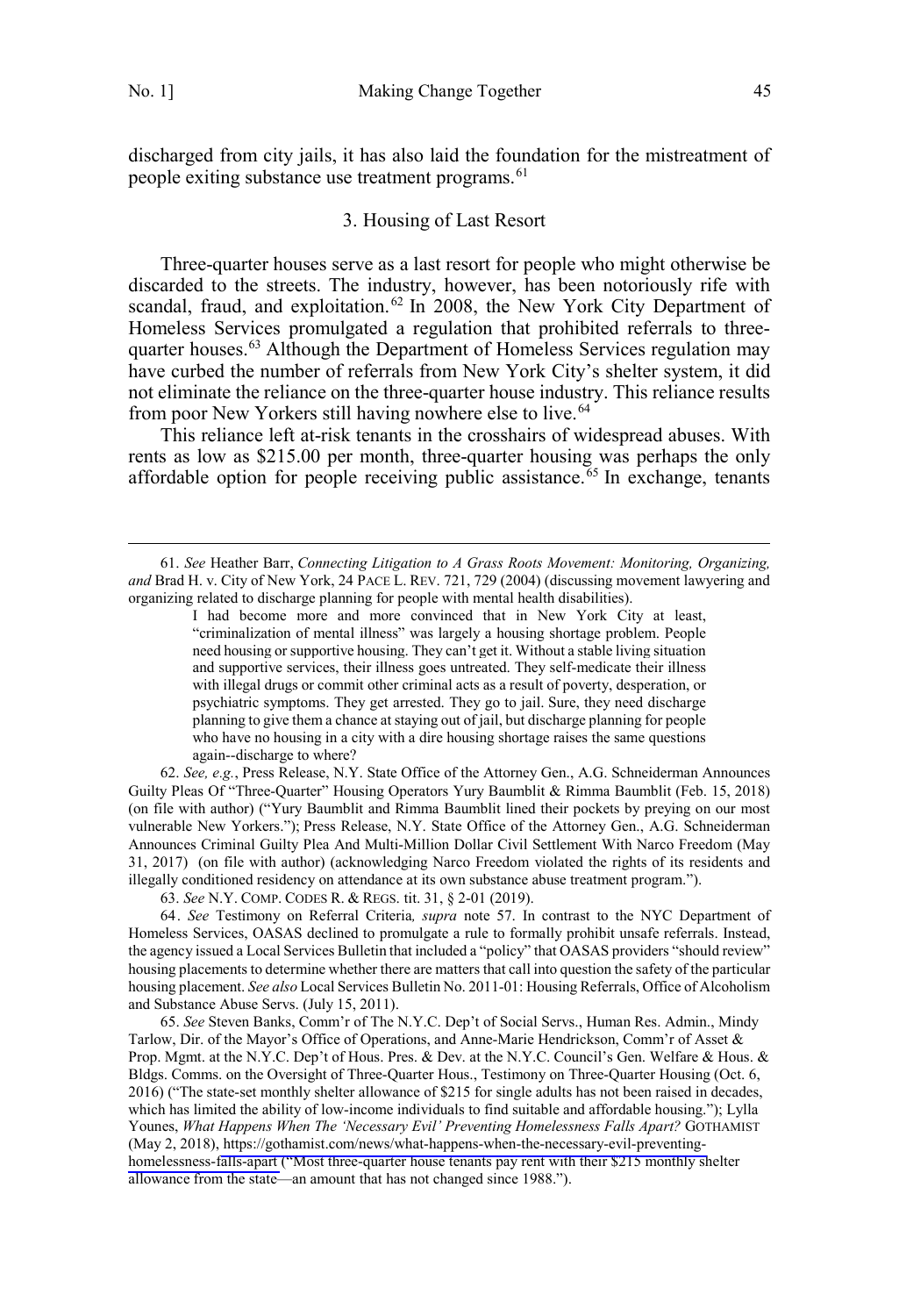<span id="page-15-0"></span>lived in squalid, overcrowded conditions.<sup>66</sup> Operators routinely evicted tenants without court process in violation of city and state laws that prohibit self-help evictions.<sup>67</sup> This created a revolving door of housing instability that targeted New York's most marginalized tenants. Despite the abhorrent conditions and demoralizing abuses by house operators, three-quarter houses remained one of the few options available for very low-income, single adults. Systemic racism and biases toward people in poverty project stigma on three-quarter house tenants. That stigma rendered the plight of three-quarter house tenants invisible and permitted the three-quarter house industry to reign unchecked by law enforcement or political stakeholders for years.

## *B. The Three-Quarter House Problem through the Prism of Lucie E. White's "Three Levels of Subordination"*

In her article *To Learn and Teach: Lessons from Driefontein on Lawyering and Power*, Lucie E. White explored collaboration among lawyers, organizers, and affected people.68 The lawyer and organizer were "outsiders" who collaborated with a subordinated Black village community in South Africa targeted for "removal" by the apartheid regime.<sup>69</sup> White argued that the villagers' experience should be viewed through a lens of "three mechanisms through which political power is exercised and maintained." First is the extent to which a community has the ability to prevail within established channels for dispute resolution.<sup>70</sup> Second is how "social values and institutional practices" overtly or more subtly exclude certain groups.71 The third mechanism is what White refers to as a psychological process "triggered by the experience of subordination itself" characterized by the "repeated experience of domination and defeat" that may lead to alienation and withdrawal of particular populations.<sup>72</sup>

White's tiers of subordination offer a framework to understand the threequarter house issue. To illustrate, the following Section places the experience of three-quarter house tenants in the context of White's three levels of subordination.

 <sup>66.</sup> Excessive overcrowding was part and parcel of the business model. According to one owner of several three-quarter house buildings, there are "two sides to it, and one side is you can't control your clients if you don't know where they are. And number two, it's just a mathematical formula that if you're at the end of the day, after you look at all your income, and you look at your expenses, and there will be a profit, then it makes sense. So the more you house, the more income you bring in for the organization." *See* United States v. Narco Freedom, Inc*.*, 95 F. Supp. 3d 747, 750 (S.D.N.Y. 2015) (quoting testimony of building owner Jay Deutchman).

<sup>67.</sup> Jake Bernstein, *Inside a New York Drug Clinic, Allegations of Kickbacks and Shoddy Care*, PROPUBLICA, (Sept. 9, 2013), [https://www.propublica.org/article/inside-a-new-york-drug-clinic](https://www.propublica.org/article/inside-a-new-york-drug-clinic-allegations-of-kickbacks-and-shoddy-care)[allegations-of-kickbacks-and-shoddy-care](https://www.propublica.org/article/inside-a-new-york-drug-clinic-allegations-of-kickbacks-and-shoddy-care) (detailing complaints by former staff at an outpatient program of payments to a three-quarter house operator); JOHN JAY COLL. OF CRIMINAL JUSTICE, *supra* note 6, at 25–26; Davidson v. House of Hope, N.Y.L.J., Nov. 28, 2012 (N.Y. Civ. Ct. Nov. 15, 2012); Gregory v. Crespo, N.Y.L.J., Mar. 20, 2012 (N.Y. Civ. Ct.. Mar. 6, 2012).

<sup>68.</sup> *See generally* White, *supra* note 3.

<sup>69.</sup> *Id.* at 700.

<sup>70.</sup> *Id.* at 747–48.

<sup>71.</sup> *Id.* at 748–52.

<sup>72.</sup> *Id.* at 752–54.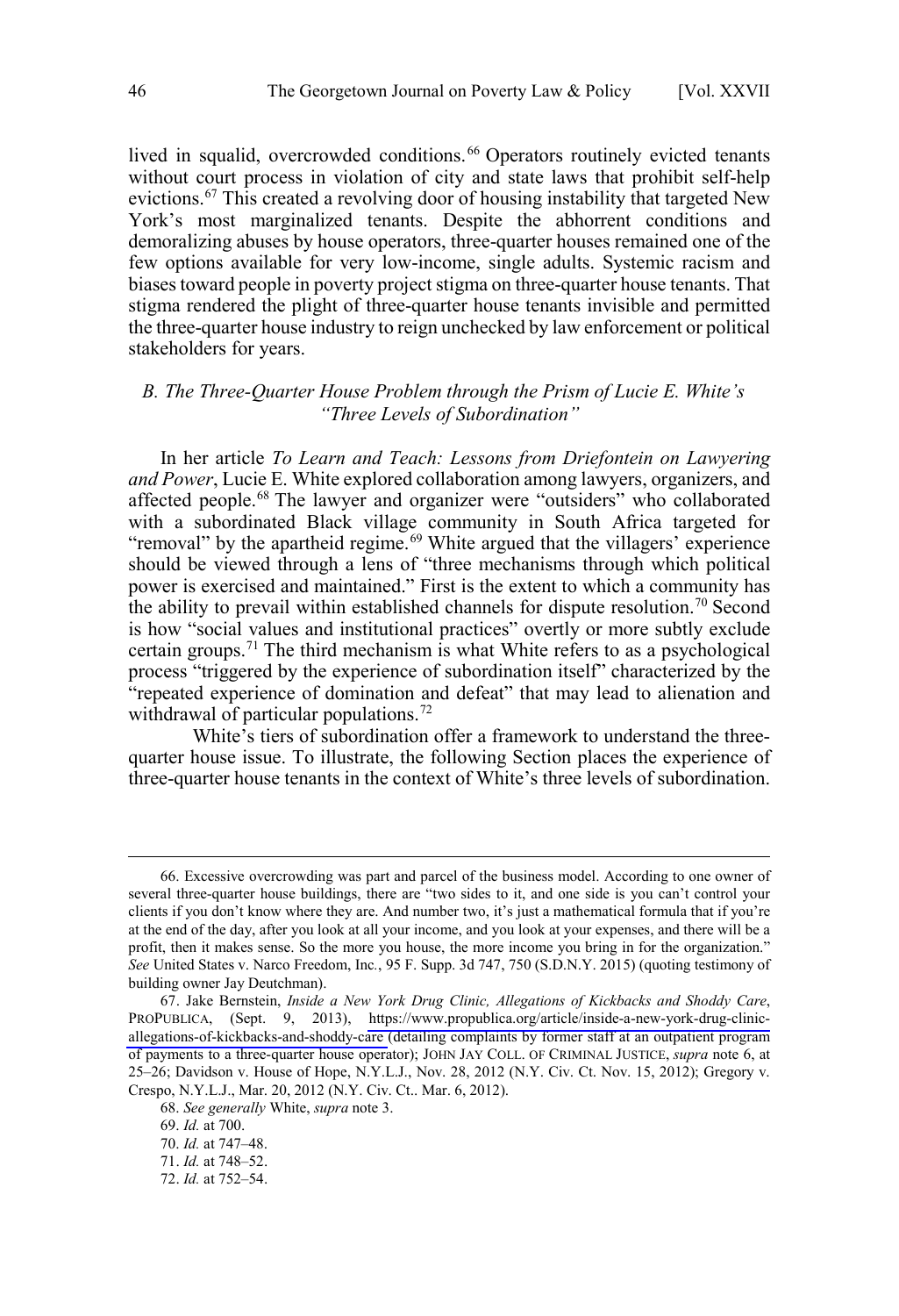<span id="page-16-0"></span>1. Limited Access to Relief within Established Channels under New York Law

*"[T]he Court doubts the legality of the situation that [the three-quarter house operator] has created. Laws regarding occupancy of residential space are clearly being ignored. Laws regarding rent regulation are most likely being violated."*<sup>73</sup>

## a. *New York's Legal Prohibition of Self-Help Evictions*

New York has a long-standing policy prohibiting the use of self-help evictions to oust lawful occupants from the buildings in which they reside. According to the New York State Court of Appeals, "[t]he law is clear and well-established that a landlord may not oust an occupant of an apartment from those premises without resorting to proper legal process and providing legal notice."<sup>74</sup> Under state law, a "tenant" cannot be removed from possession except through court process.<sup>75</sup> At the city level, the protection against self-help is even stronger. In an effort to expand the class of individuals who are protected from eviction without court process, the New York City Council enacted the "Unlawful Eviction Law." This law makes it a misdemeanor to evict or attempt to evict an occupant who has lawfully occupied a dwelling unit<sup>76</sup> for thirty consecutive days or longer by, among other things, using or threatening to use force or engaging in a course of conduct that is intended to induce the occupant to vacate.<sup>77</sup> Despite the "clear and wellestablished" right to court process codified in the law, three-quarter house tenants continued to face routine eviction without any due process.<sup>78</sup> For several reasons—

74. Romanello v. Hirschfeld, 470 N.Y.S.2d 328, 328 (App. Div. 1983) (Fein & Milonas, JJ., dissenting), *aff'd as modified*, 63 N.Y.2d 613 (1984) (adopting reasoning of dissent in 98 A.D.2d 657). The extremely limited circumstances under which a squatter—a person who enters into possession without permission or acquiescence—can be removed by self-help "clearly reflects the premise that self-help is not available when a landlord gives [an occupant] permission, whether implicit or express, to occupy his property." *See* Walls v. Giuliani, 916 F. Supp. 214, 218 (E.D.N.Y. 1996).

75. N.Y. REAL PROP. ACTS. LAW § 711 (McKinney 2019). The legislature amended the statute and broadened protections in June 2019. The statute now reads, "No tenant or lawful occupant of a dwelling or housing accommodation shall be removed from possession except in a special proceeding." *See id.* (as amended by N.Y. HOUSING STABILITY AND TENANT PROTECTION ACT (McKinney 2019)).

76. The issue of what constitutes a "dwelling unit" for the purposes of the Illegal Eviction Law became a key component to the legal strategy implemented by advocates in housing court, discussed *infra* Section IV.A.2.ii. Pursuant to the Multiple Dwelling Law § 4(4), a "dwelling" is any building or structure or portion thereof which is occupied in whole or in part as the home, residence or sleeping place of one or more human beings. N.Y. MULT. DWELL. LAW § 4(4) (McKinney 2011). A "multiple dwelling" shall not be deemed to include a hospital, convent, monastery, asylum or public institution, or a fireproof building used wholly for commercial purposes. *Id.* § 4(8). Under New York City's Housing Maintenance Code "[a] dwelling is any building or structure or portion thereof which is occupied in whole or in part as the home, residence or sleeping place of one or more human beings. N.Y.C. ADMIN. CODE § 27-2004(a)(3) (McKinney 2019). A "[d]welling unit shall mean any residential accommodation in a multiple dwelling or private dwelling." *Id.* § 27-2004(a)(13).

77. *See* N.Y.C. ADMIN. CODE. § 26-521. In June 2019, the state legislature codified the City's Illegal Eviction Law into state law. N.Y. REAL PROP. ACTS. LAW. § 768 (McKinney 2019) (as amended by N.Y. HOUSING STABILITY AND TENANT PROTECTION ACT (McKinney 2019)).

78. *See, e.g.*, JOHN JAY COLL. OF CRIMINAL JUSTICE., *supra* note 6, at 22.

 <sup>73.</sup> McIntosh v. Baumblit, Index No. 18194/10, 9–10 (N.Y. Civ. Ct. Nov. 10, 2010) ("[T]he Court was greatly concerned by the role that [the three-quarter house operator] played herein and in general. It was a great surprise to find that this type of housing/rehabilitation exists and with no regulation or oversight by the City or an appropriate agency.").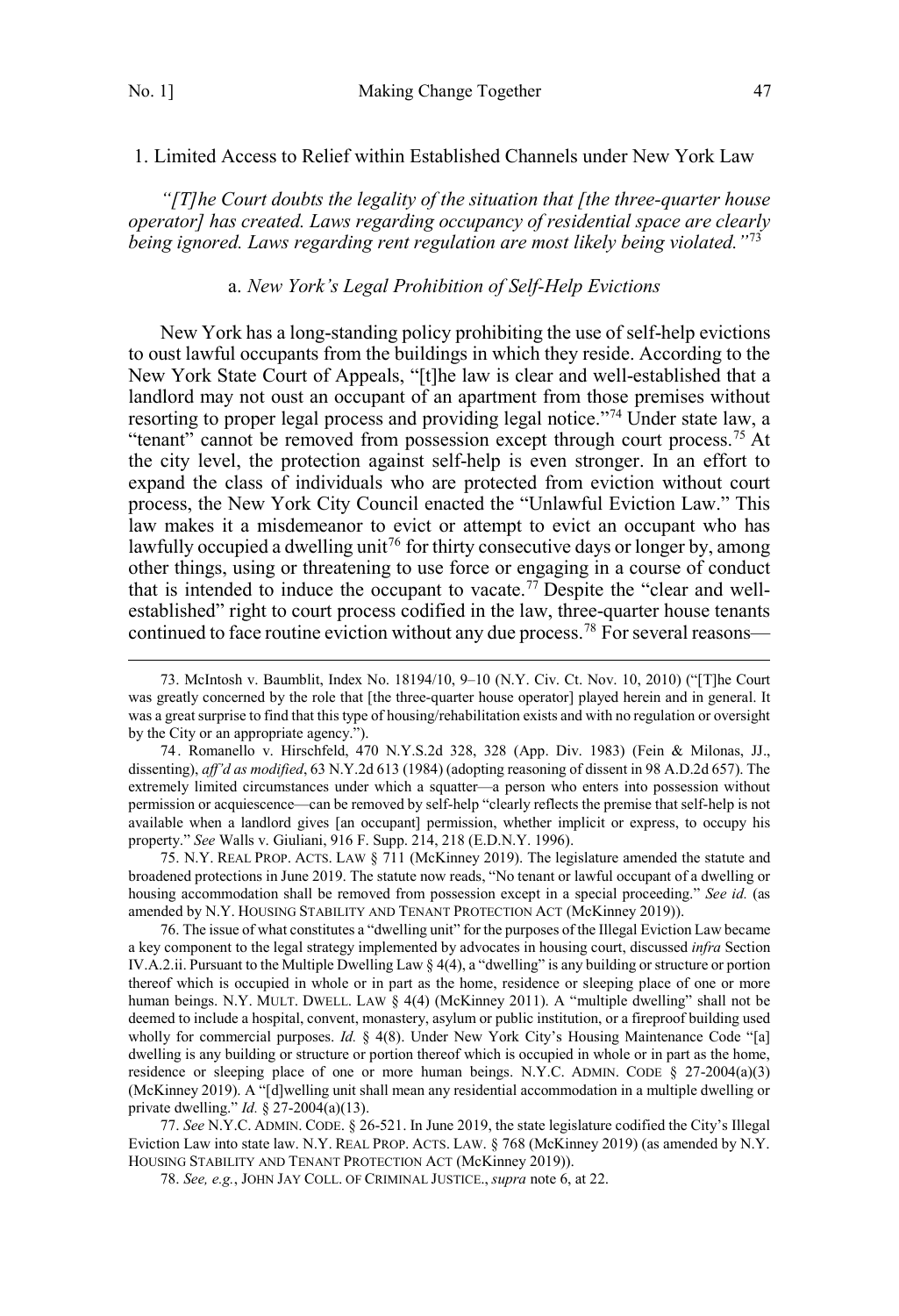legal, practical, and social—New York City Housing Court often failed to offer a legal remedy when those illegal evictions occurred. Due to the apparent ability of landlords to flout the law with impunity, eviction without court process became a hallmark of the three-quarter house business model and a seemingly unshakable reality for tenants across New York City.

## b. *Not So "Clear and Well-Established" for Three-Quarter House Tenants*

Structural impediments in terms of access and substantive relief limited the tenants' ability to obtain relief through established channels in court. In theory, the formal process through which a person may obtain relief following an unlawful eviction—an "illegal lockout" proceeding—is meant to be straightforward.<sup>79</sup> Generally, an occupant who is evicted may seek restoration of possession where (1) the respondent-landlord evicted the petitioner-tenant by unlawful means; and (2) the petitioner was peaceably in actual possession of the subject premises for at least thirty days.<sup>80</sup>

For three-quarter house tenants, this seemingly simple process is littered with obstacles. Failure of the excluded *pro se* tenant to have the legal wherewithal to name the proper respondent, to adequately identify the precise unit where they reside, or to name "John Doe" in the petition are all bases for dismissal of the proceeding before a court even considers the merits.<sup>81</sup> Due to the nature of threequarter housing, *pro se* tenants are particularly susceptible to procedural flaws in court.

80. *See* N.Y. REAL PROP. ACTS. LAW § 713(10); Saccheri v. Cathedral Prop. Corp*.*, 708 N.Y.S.2d 805, 806 (App. Term 2000).

For a general overview of the process for a *pro se* litigant to commence an "illegal lockout" in 79. housing court, see [https://www.metcouncilonhousing.org/knowledgebase/illegal-evictions-illegal](https://www.metcouncilonhousing.org/knowledgebase/illegal-evictions-illegal-lockouts/)[lockouts](https://www.metcouncilonhousing.org/knowledgebase/illegal-evictions-illegal-lockouts/) (last visited Nov. 21, 2019). So-called "illegal lockout" cases are summary proceedings commenced pursuant to New York's Real Property Actions and Proceedings Law (RPAPL) § 713(10) that allow an excluded occupant of the premises to seek restoration. *See, e.g.,* Truglio v. VNO 11 E. 68th St. LLC, 35 Misc. 3d 1227(A), at \*7 (N.Y. Civ. Ct. 2012) ("It is well settled that where the [h]ousing [c]ourt finds that an unlawful eviction has occurred, restoration is an appropriate remedy and well within the Court's authority to order."). That remedy was established pursuant to the longstanding policy to preserve the public peace by preventing landlords from taking the law into their own hands and breaching the peace through self-help evictions. *See* Fults v. Munro, 202 N.Y. 34 (1911); Town of Oyster Bay v. Jacob*,* 96 N.Y.S. 620 (App. Div. 1905); *Romanello*, 98 A.D.2d at 658; Hawkins v. City of New York, N.Y.L.J., Oct. 23, 1993 (N.Y. Civ. Ct.) ("A chief goal was to prevent landlords from taking the law into their own hands.").

<sup>81. &</sup>quot;John Doe" refers to the individual who may have entered into possession of the unit after an eviction without court process. The requirement that "John Doe" be made party to the proceeding gives rise to a tension between the person who was wrongfully ousted and the new occupant who enters into possession unaware of the pending dispute for occupancy of that unit. The "John Doe" occupant becomes a collateral scapegoat in the three-quarter house business model. Without knowledge or warning, that occupant is swept into a dispute that necessarily requires that one person be entitled to a dwelling and the other person ousted from it. *See, e.g.*, Shearin v. Back on Track Grp., Inc., 997 N.Y.S.2d 227, 232 (Civ. Ct. 2014) (noting that the "John Doe" occupant "is an innocent third party" who did not play a role in the illegal eviction of the petitioner-tenant); Ross v. Baumblit, 995 N.Y.S.2d 488, 490 (Civ. Ct. 2014) (noting that the "John Doe" "is an innocent bystander" but since he "has been at the premises for a relatively brief period of time" and "knew, or reasonably ought to have known . . . that his claim to the bunk was in jeopardy," the equities favored the petitioner-tenant).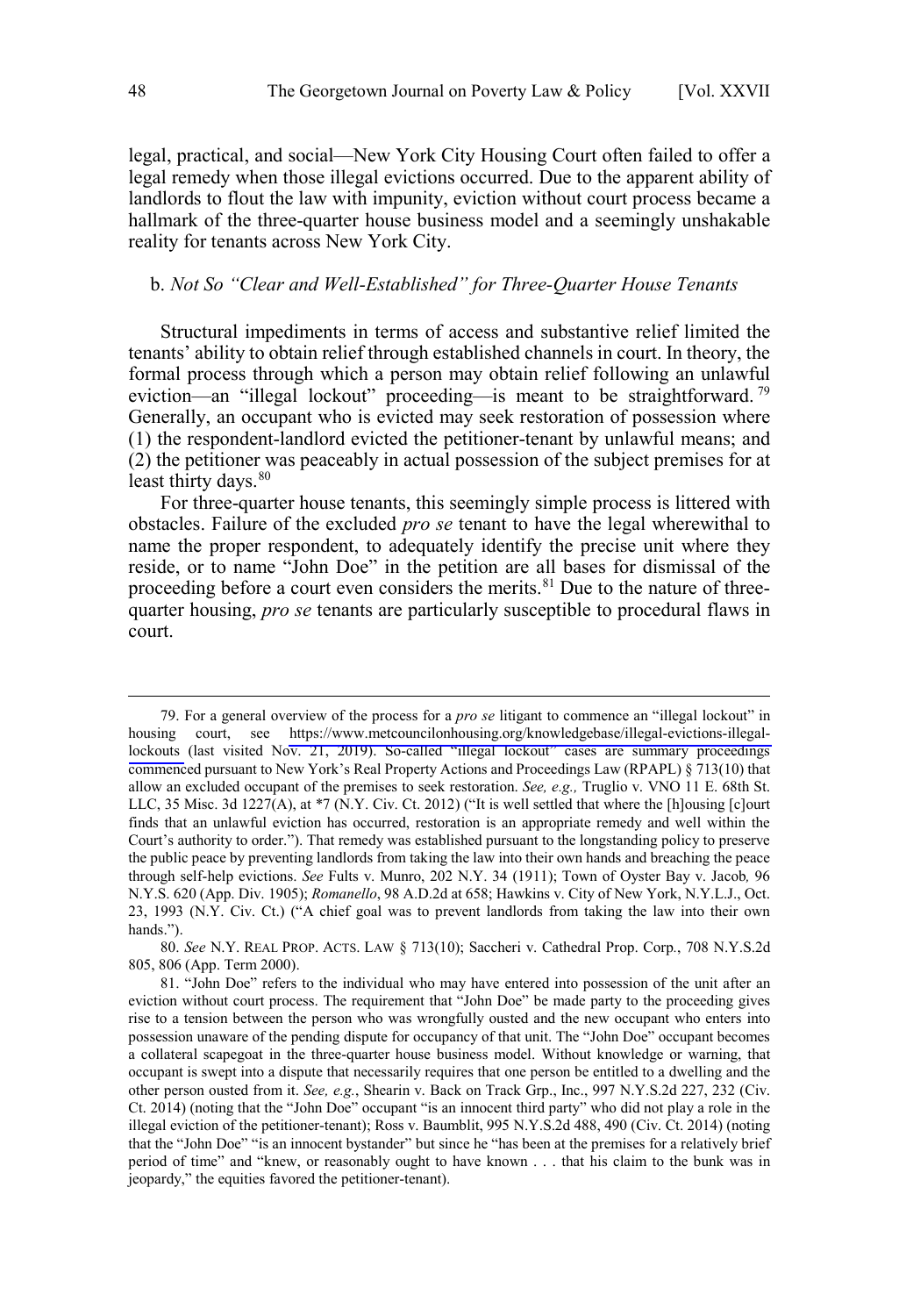Many three-quarter house tenants do not know, or do not have any way to know, the name of the "landlord" they should identify to commence an illegal lockout proceeding in court. In the typical three-quarter house scenario, the operator of the house is the net lessee,  $82$  not the owner of the building. $83$  That net lessee is often a corporate entity entirely unknown to the occupant.<sup>84</sup> Given the informality of the three-quarter house business model, occupants may only know individuals by first names or nicknames that are wholly inadequate to commence formal court proceedings.<sup>85</sup>

The occupant's obligation to describe the demised premises is similarly fraught. Three-quarter house tenants do not generally occupy an entire apartment or even an entire room but are instead assigned a particular bunk in a room.<sup>86</sup> Rooms and bunks are generally not clearly marked by numbers or letters.<sup>87</sup> Given the often overcrowded, makeshift layout of the buildings, it is difficult to describe the specific space that a person "possesses" in a three-quarter house. Three-quarter house operators almost never provide written leases or anything in writing that clearly identifies the particular unit the tenant occupies.  $88 \text{ In}$  some cases, the paperwork provided to the tenant falsely provides an address entirely distinct from the actual place of residence.<sup>89</sup>

The law also presents substantive challenges for three-quarter house tenants. Before advancing to the merits of an alleged illegal eviction, residents of threequarter houses are forced to litigate their occupancy status. They must demonstrate that they are "tenants" as opposed to mere "licensees."90 That distinction, though

85. *See, e.g.,* Cooper v. Back on Track Grp., Inc.*,* 994 N.Y.S.2d 251, 252 (Civ. Ct. 2014) (implying that the tenant did not know her landlord but that "she considered 'Mr. Yury' her landlord . . . [because] he collected rent and monitored her activities.").

86. *See, e.g.*, *Shearin,* 997 N.Y.S.2d at 229 (noting that the occupant was "assigned" a specific bunk bed and closet space in a three-quarter house).

87 . This assertion is based on the author's personal observation in three-quarter houses and corroborated by years of practice where clients routinely grappled with how to describe the precise location of the bunk they occupied in a building that did not identify bunks or even rooms with numbers or letters.

88. *See, e.g.,* Tanya Kessler, MFY Legal Servs., Three-Quarter Houses Hearing on Intros 1164, 1166, 1167, 1168, 1171 and Res. 1035 before the N.Y.C. Council Comm. on General Welfare and Comm. on Hous. & Bldgs. (Oct. 6, 2016) ("MFY has never had a three-quarter house client who was able to meet [the requirement to furnish a lease to the city agency]. Three-quarter house tenants rarely have leases.").

89. Confidential documents obtained in the course of representation on file with author.

90. Until June 2019, when the legislature amended the RPAPL, the law was unsettled on the issue of whether a licensee could maintain an "illegal lockout" proceeding in housing court. Prior to the amendment, the statute defined a "tenant" to "include an occupant of one or more rooms in a rooming house . . . who has been in possession for thirty consecutive days or longer." N.Y. REAL PROP. ACTS. LAW § 711 (McKinney 1985). The law provided that a "[tenant] shall [not] be removed from possession except in a special proceeding." *Id.* Based on the ambiguity of the occupancy status of three-quarter house tenants, landlords were able to successfully circumvent court process, arguing that the RPAPL did not require a special proceeding to evict a "licensee" as opposed to "tenant." *See, e.g.*, Coppa v. LaSpina, 839 N.Y.S.2d

 <sup>82.</sup> Under N.Y.C. Admin. Code § 27-2004(a)(45), "owner" includes a "lessee, agent, or any other person, firm or corporation, directly or indirectly in control of a dwelling." For the purposes of that definition, "lessee" refers to "a lessee in control of property, i.e., a net lessee." Robinson v. Taube, 63 Misc. 3d 1224(A) (N.Y. Civ. Ct. 2019) (indicating that "net lessee" is a "lessee in control of property").

<sup>83.</sup> *See* JOHN JAY COLL. OF CRIMINAL JUSTICE, *supra* note 6, at 13.

<sup>84.</sup> *See, e.g.*, McIntosh v. Baumblit, Index No. 18194/10, at 6–7 (N.Y. Civ. Ct. Nov. 10, 2010) (admonishing the occupant who "was not sure" of the house operator's official title "or even if there was one" and who was unable to establish the particular relationships among the individual operator, the corporate entity, and the premises where he resided).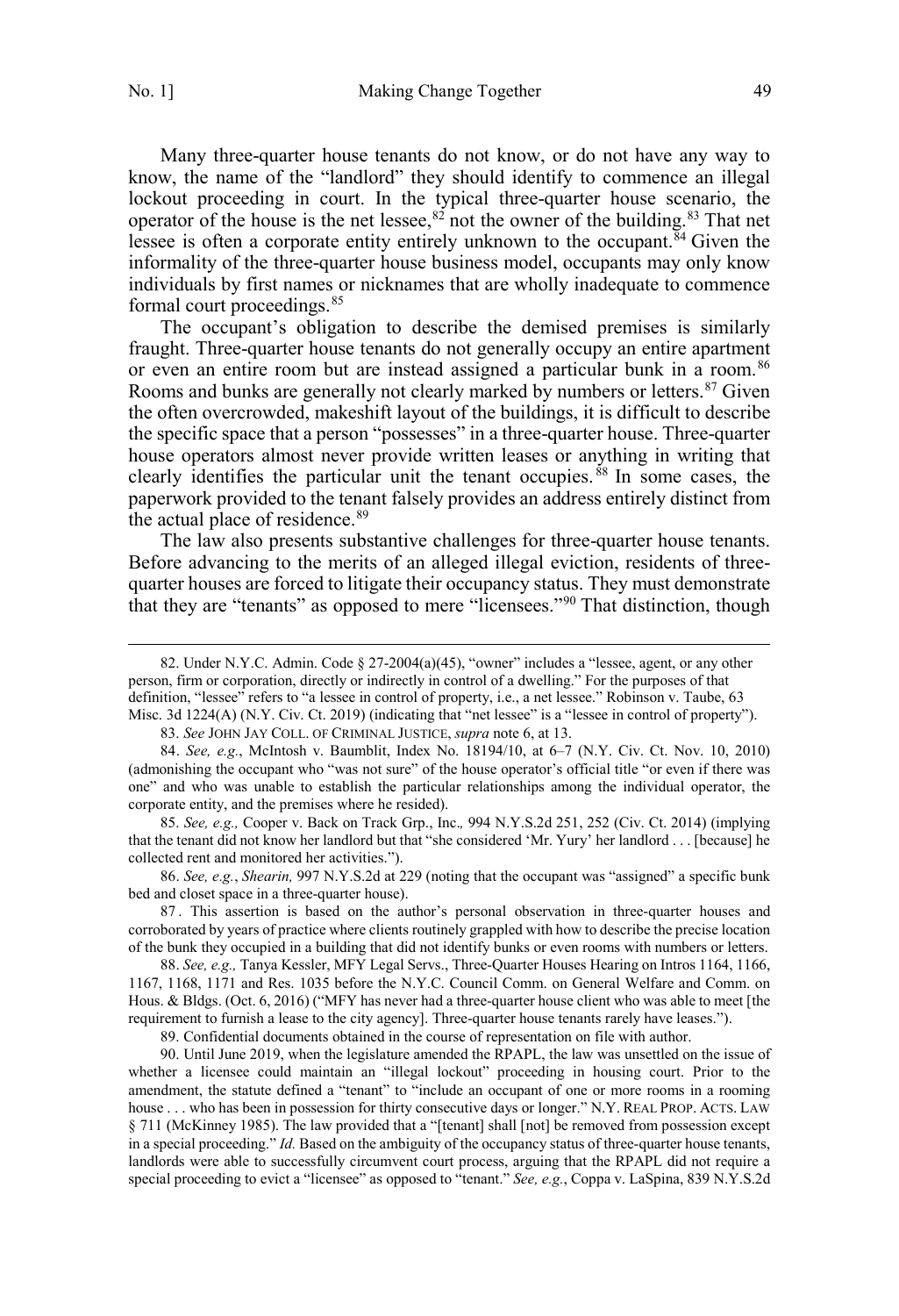meaningless under New York City's Unlawful Eviction Law, can result in delay or preclusion of relief altogether under state law. <sup>91</sup> Even if that sometimesinsurmountable hurdle is overcome, the tenant must litigate whether relief may be barred because she signed a purported "waiver of tenant rights."92 Because of the stigma imposed by systemic racism and othering that scapegoats three-quarter house tenants, tenants are often required to defend their criminal or substance use history, matters wholly irrelevant to an illegal lockout proceeding.<sup>93</sup> The bias by some judges has been so explicit that the legal questions at issue are never reached by the court.<sup>94</sup>

780, 782 (App. Div. 2007) (permitting self-help eviction because occupant was "a mere licensee" who also validly waived her right to due process). The result was that a person who was evicted from her home without court process was forced to litigate the status of her occupancy before the court would even reach the issue of whether the landlord unlawfully engaged in self-help to evict. Landlords argued that because the language in RPAPL § 713, the statute governing proceedings in which no landlord-tenant relationship exists, was permissive—i.e., "a special proceeding *may* be maintained under this article . . ."—they were not required to use the court process to evict licensees. *See* N.Y. REAL PROP. ACTS. LAW § 713 (McKinney 2010) (emphasis added); Andrews v. Acacia Network, 70 N.Y.S.3d 744, 746 (App. Term 2018) ("[T]he unlawful eviction provisions of Administrative Code of the City of NY § 26–521 do not operate to change a license or other nonpossessory interest into a possessory interest. While these provisions may 'subject a violator to criminal liability and civil penalties, [they] do not provide an avenue through which [an occupant] can be restored to possession of an apartment[.]'"). For years, that litigation created a procedural quagmire that wasted time and squandered scarce judicial resources—all while the occupant remained homeless, barred from reentering her home. Tenant activists and advocates successfully lobbied to modify the statute, which now clearly provides a right to court process for all "lawful occupants." The statute now reads, "No tenant or lawful occupant of a dwelling or housing accommodation shall be removed from possession except in a special proceeding." N.Y. REAL PROP. ACTS. LAW § 711 (McKinney 2019) (as amended by 2019 N.Y. Sess. Laws Ch. 36 (S. 6458) (McKinney)).

91. *See*, *e.g., Andrews*, 70 N.Y.S.3d at 745–46. Importantly, the legislative amendments to the RPAPL also codified the language from New York City's Unlawful Eviction Law into state law. *See* N.Y. REAL PROP. ACTS. LAW § 768(1)(a) (McKinney 2019) (as amended by 2019 N.Y. Sess. Laws Ch. 36 (S. 6458) (McKinney)).

92. *See* Cooper v. Back on Track Grp., Inc., 994 N.Y.S.2d 251, 256 (Civ. Ct. 2014*)* (finding that a "License Agreement," comprised of "terms that are at best, formidable and oppressive," coupled with the occupant's credible testimony about the circumstances under which she signed the purported agreement, was an unconscionable contract of adhesion that "is unenforceable as a waiver of the statutory protections afforded the petitioner by the RPAPL and the NYC Administrative Code"); Shearin v. Back on Track Group, Inc., 997 N.Y.S.2d 227, 231 (Civ. Ct. 2014) ("[T]he waiver claimed by [the three-quarter house operator] is so broad and all-encompassing as to be tantamount to a waiver not of specific tenant's rights but of the status of being a tenant. Such a waiver, as discussed below, is trumped by controlling statute."); Davidson v. House of Hope*,* N.Y.L.J., Nov. 28, 2012, at \*3 (N.Y. Civ. Ct. Nov. 15, 2012) (finding purported waiver of tenant rights unenforceable).

93. In practice, the author regularly observed judges and landlords' attorneys interrogate tenants about substance use, criminal history, employment status, whether the tenants comply with arbitrary "house rules," as well as other perceived "choices" a tenant may have made to end up in a three-quarter house. One court's discussion of an occupant's substance use in dismissing his illegal eviction claim is illustrative. In *McIntosh v. Baumblit*, the court first questioned why the occupant would fear being accused of trespass by the landlord because he was no longer on parole. Index No. 18194/10, at 8 (N.Y. Civ. Ct. Nov. 10, 2010). It went on to admonish that the occupant "felt comfortable enough, upon completion of his parole, to partake in alcohol and narcotics. . . . [and] saw no problem with engaging in or admitting to these activities [even though] [o]ne would think that being caught engaging in these activities . . . would be more worrisome than mere trespass. Yet, according to the testimony and certainly [occupant's] demeanor on the stand, he was not concerned about being arrested for narcotics use." *Id*. Thus, the court concluded, "it was unlikely that he would be concerned about being arrested for trespass." *Id.* 

94. For instance, in *DiGiorgio v. 1109–1113 Manhattan Ave. Partners, LLC*, the Appellate Division remanded the matter to a different Justice "in light of repeated statements made by the Supreme Court

 $\overline{a}$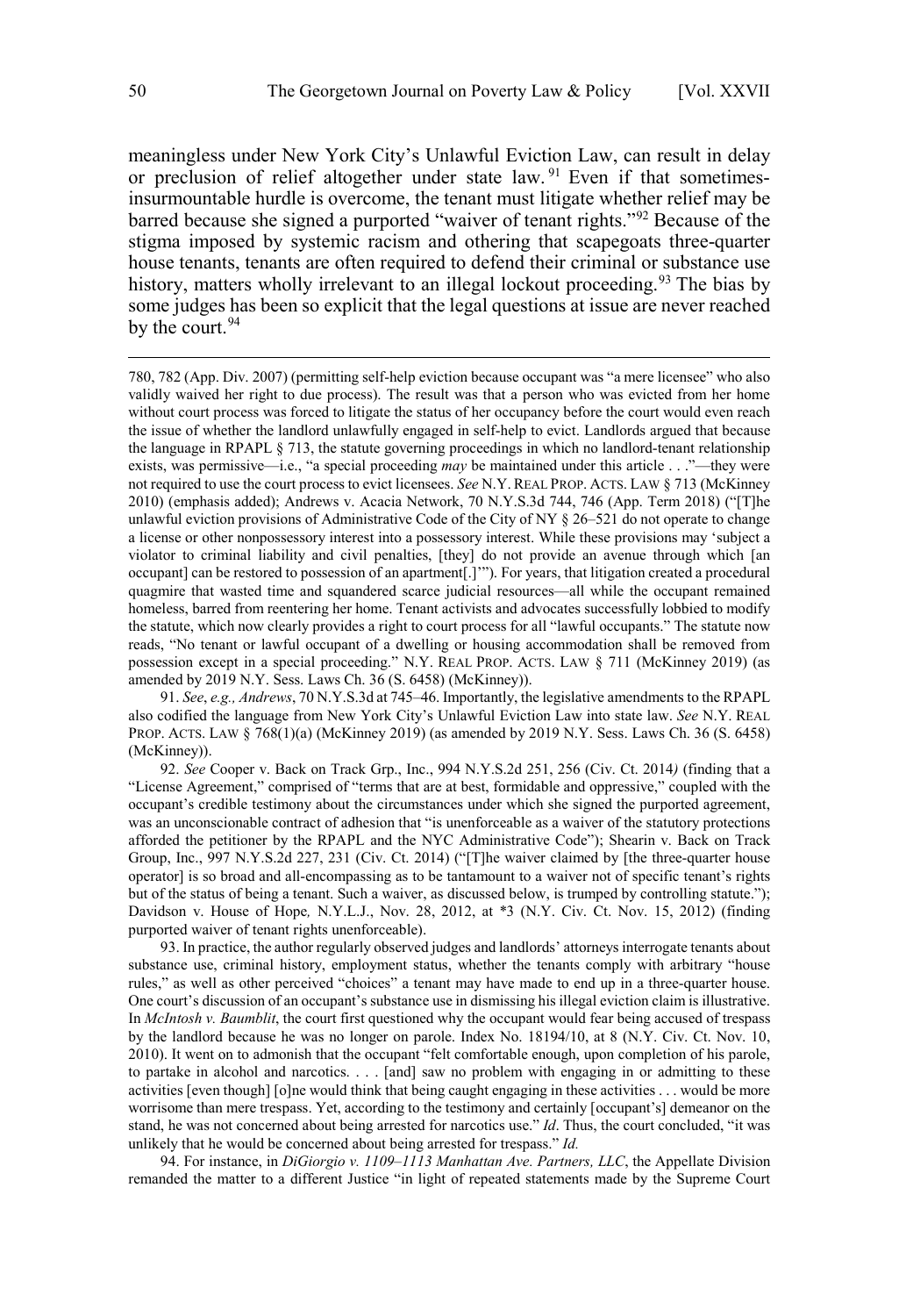$\overline{a}$ 

<span id="page-20-0"></span>The law built in an additional barrier to relief in the courts for three-quarter house tenants. Under the so-called "futility of restoration" doctrine, courts decline to restore an ousted occupant to possession where it is clear that the landlord could prevail were it to commence a summary proceeding to evict that occupant.<sup>95</sup> Even though a tenant may demonstrate that he has been rendered homeless by the landlord's violation of the law, the futility doctrine limits and sometimes eliminates the tenant's legal right to return to the residence.<sup>96</sup> The occupant may commence a plenary action to seek damages for the wrongful eviction, but those damages are generally limited to pecuniary loss.<sup>97</sup> The demoralizing violence of being plunged into homelessness is not pecuniary loss. The perverse outcome of the futility doctrine, and all of these obstacles, is that landlords can rely on the law and institutions to flout laws with impunity.

## 2. Barriers Stemming from "Social Values and Institutional Practices" that Exclude Three-Quarter House Tenants

*"When I was on parole in the Three-Quarter Houses, they were monitoring me. Parole would call the houses on a daily basis and, like, do a run-down of what I was doing. Did he go to his program? Did he sign in and out? It was like they had an ankle bracelet on my body. I felt like a little adolescent at home being punished. You know what I'm saying? I found it totally intolerable to be there, so I ended up leaving the Three-Quarter House and getting violated from parole. You know, under conditions like that, it was intolerable, and I felt that it was wrong."*<sup>98</sup>

95. *See*, *e.g.*, In re 110-45 Queens Blvd. Garage, Inc. v. Park Briar Owners, Inc.*,* 265 A.D.2d 415, 416 (N.Y. App. Div. 1999); SITC Inc. v. Riverplace I Holdings LLC, 870 N.Y.S.2d 879 (Civ. Ct. 2008).

96. *See, e.g.*, Bernstein v. Rozenbaum*,* 2008 WL 2832169 (N.Y. App. Div. July 10, 2008) (declining to restore tenants to possession despite apparent eviction without due process); Humphrey v. Green, Index No. L&T 13801/2012, at \*6 (N.Y. Civ. Ct. Aug. 7, 2012) ("The Court notes that even if [the occupant] had established that he was a tenant rather than a licensee, the court would find restoration futile, as [the occupant] would be subject to eviction.").

during oral argument, which exhibited bias against the plaintiffs." 958 N.Y.S.2d 417, 422-23 (App. Div. 2013). The transcripts from the Supreme Court illustrate some of that bias: "You know, I believe that the richest country in the world, there should be facilities for men like your clients. I believe we should have maybe Ellis Island." Transcript of Record at 49:2-5, *DiGiorgio*, 958 N.Y.S.2d 417. Then the court speculated that legal questions at issue—concerning rights to shelter and protection against illegal eviction—were secondary to whether the tenants receive treatment (an issue not before the court): "If you are evicted, whether it's legally or illegally, at least you are not found dead. If you don't go for your treatment, your alcoholic treatment, you mental treatment or any other treatment, you either going to be found dead or back to prison or back to the mental institution. . . . Give me an alternative plan. I have been thinking of a plan, and I was thinking of to get the Habitat for Humanity, get them involved . . . you should be doing that, Counsel, if you care." *Id*. at 75:6-11.

<sup>97.</sup> *See* N.Y. REAL PROP. ACTS. LAW § 853 (McKinney 1981); S. Nicolia & Sons Realty Corp. v. AJA Concrete Ready Mix, Inc., No. 001794/08, 2011 WL 499204, at \*6 (N.Y. App. Div. Jan. 25, 2011) ("A tenant who is unlawfully removed from possession of real property within the meaning of RPAPL 853 can recover the value of items of personal property lost during the unlawful eviction. There must be sufficient evidence to establish the value of the property, at the time of loss.") (internal citations omitted).

<sup>98.</sup> JOHN JAY COLL. OF CRIMINAL JUSTICE, *supra* note 6, at 33.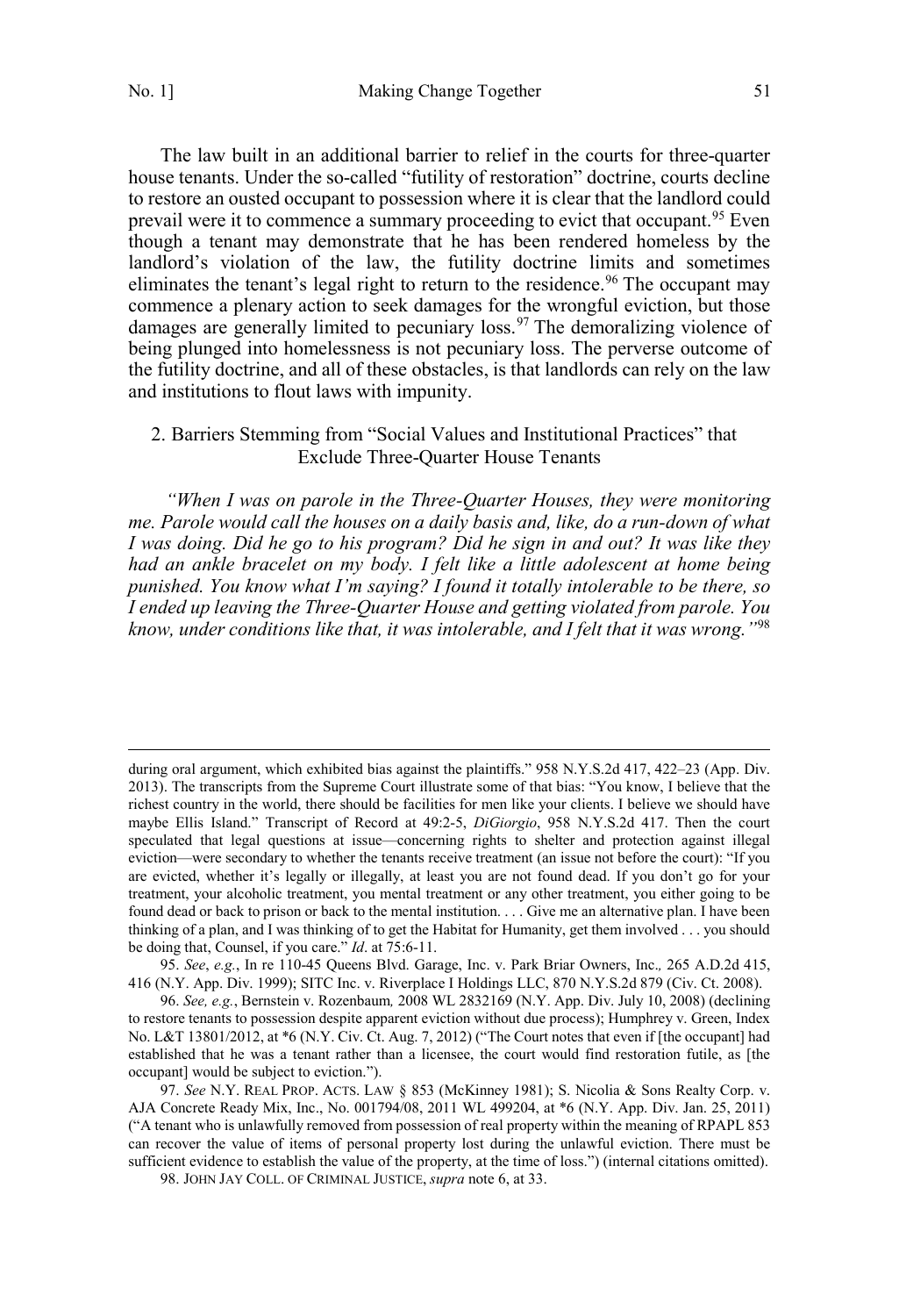Protecting three-quarter house tenants is not a priority for the noblesse. Political elites view three-quarter housing as a fringe issue.<sup>99</sup> Misinformation about three-quarter housing creates a public dialogue that hovers between willful blindness and blame-the-victim NIMBY-ism.<sup>100</sup> Access to counsel is systemically limited. Legal services organizations historically declined to dedicate resources to cases where an occupant may not have a right to long-term occupancy of the premises.101 Ironically, tenants' housing instability is also a structural barrier to accessing legal counsel. While tenants are, of course, permitted to pursue legal remedies *pro se*, judges are notoriously unsympathetic, and even hostile, toward the perceived underclass of people who live in three-quarter houses.<sup>102</sup>

A history of fraught relations between police and poor people of color renders reliance on law enforcement futile. The risks of seeking police assistance may outweigh the potential benefit. <sup>103</sup> The NYPD Patrol Guide expressly instructs officers "[t]o protect the rights of a person who is being or has been unlawfully evicted from his dwelling unit" and authorizes officers to issue a summons or effect an arrest of the person alleged to have violated the law.<sup>104</sup> Calling the police may

101. *See, e.g.*, NYC OFFICE OF CIVIL JUSTICE, ANNUAL REPORT 52 (June 2016) ("Legal service providers identified the type of housing stock or subsidy as key considerations in determining which cases have the most merit and thus strategically allocating limited resources. One legal service provider commented that their top priority is to protect tenants in rent-stabilized apartments."). Notably, in 2013, a Task Force to Expand Access to Civil Legal Services found that just 1 percent of tenants as opposed to 95 percent of landlords had legal counsel. *See* THE TASK FORCE TO EXPAND ACCESS TO CIVIL LEGAL SERVICES IN NEW YORK, REPORT TO THE CHIEF JUDGE OF THE STATE OF NEW YORK 600, 609 (2014) (Statement and exhibits of Hon. A. Gail Prudenti, Chief Administrative Judge, New York State Unified Court System, at the Chief Judge's Hearing on Civil Legal Services, Third Dep't (Oct. 6, 2014)). *See also*  Stuart, *supra* note 50, at 93 ("Organizations that receive federal legal services funding are prohibited from defending against eviction proceedings based upon a drug charge or drug behavior. Thus, the vast majority of legal service providers in New York are barred from taking the case and tenants must go to their hearings unrepresented.").

102. *See* Audio Recording: Rivera v. Peter Young Residence, Inc. et al., L&T 011201/16 (N.Y. Civ. Ct. 2016) at 13:57 (on file with author) (Judge, prior to formally commencing a hearing or taking any testimony from *pro se* tenant: "Sir, based on this agreement that you signed . . . I don't know that this court has any jurisdiction . . . so do you want to withdraw the case or do you want me to dismiss it?").

103. Lucie E. White urges scholars and activists to consider the "practices of survival and resistance that underlie what may appear to be silent assent." White, *supra* note 3 at 752. She argues that the seeming acquiescence to the "agendas of the more powerful group" must be viewed through the lens of a "double" consciousness of the subordinated group, whose particular situation, calculus and consciousness may not be immediately apparent from the perspective of privileged outsiders. *Id.* at 752–54.

104. NYPD PATROL GUIDE, UNLAWFUL EVICTIONS, Procedure No. 214-12. According to the New York City Civilian Complaint Review Board (CCRB), "The NYPD's Patrol Guide contains the rules that

Despite years of outcry from tenants, political stakeholders were largely unmoved to take any action 99. to end abuses in three-quarter housing. Not coincidentally, that changed one day after the *New York Times* launched an explosive exposé and Mayor Bill de Blasio announced an interagency taskforce to tackle the three-quarter house problem. *See* Press Release, N.Y.C. Office of the Mayor, Mayor de Blasio Orders Immediate Actions to End the Use of Substandard Three-quarter Houses in N.Y.C. (June 1, 2015), [https://www1.nyc.gov/assets/dhs/downloads/pdf/press-releases/three-quarter-houses.pdf;](https://www1.nyc.gov/assets/dhs/downloads/pdf/press-releases/three-quarter-houses.pdf) Barker, *supra* note 7.

<sup>100.</sup> See THE FORTUNE SOCIETY & JOHN JAY COLLEGE OF JUSTICE, IN OUR BACKYARD: OVERCOMING RESISTANCE TO REENTRY HOUSING (A NIMBY TOOLKIT) 5 (2009), <https://fortunesociety.org/wp-content/uploads/2017/05/Community.pdf> ("Research demonstrates that NIMBY [i.e., Not In My Back Yard] reactions are greater when the local stakeholders lack participation in the proposed project, lack accurate information about the clients and/or the problems they face, and fear for their safety.").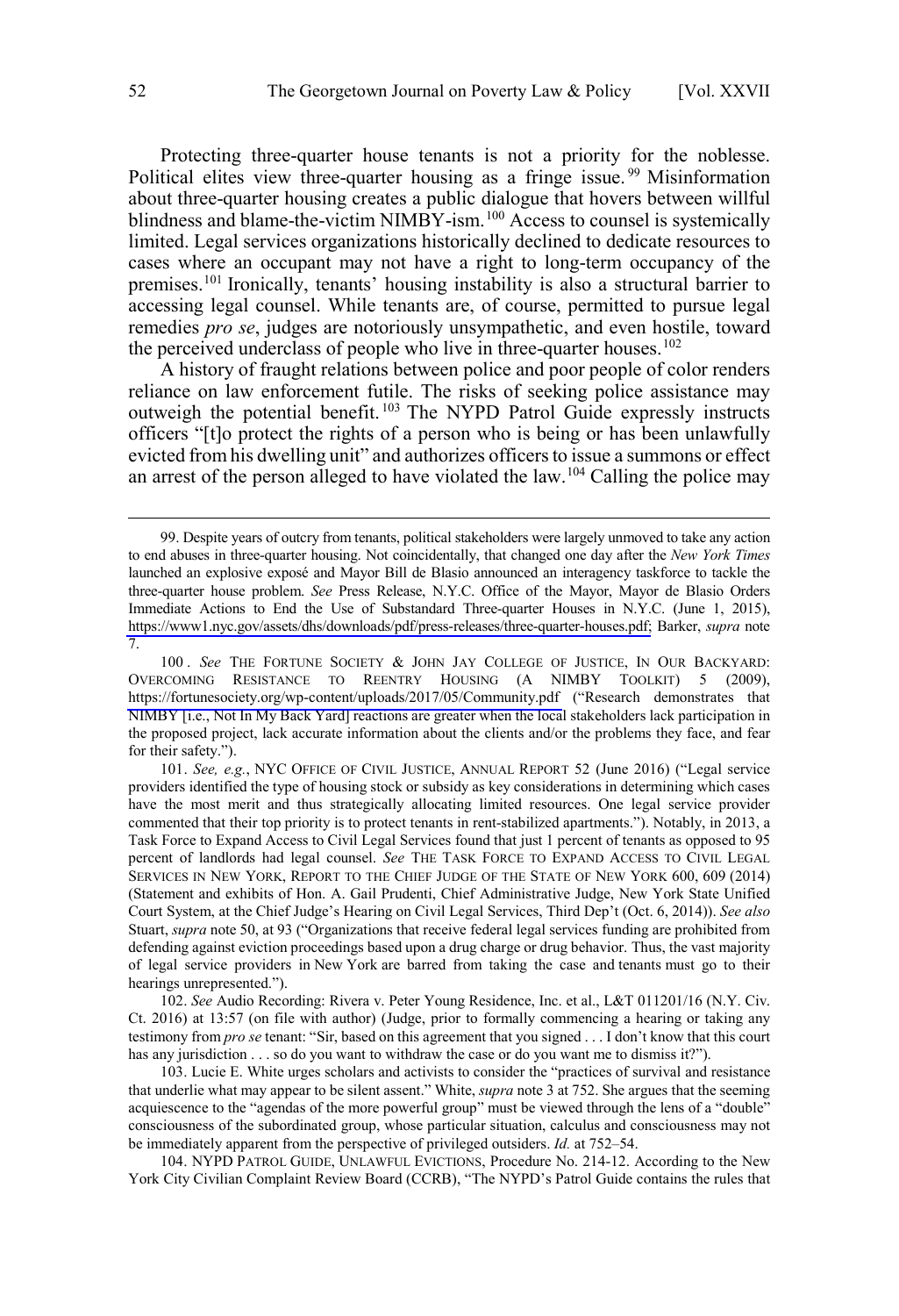$\overline{a}$ 

be a fairly unremarkable, but effective, tool for affluent tenants in white communities.<sup>105</sup> Not so for communities of color, where most three-quarter houses are located.<sup>106</sup> House operators are experts at marshaling tenants' stigma as "addicts" or "convicts" to frame a narrative that curries favor with officers.<sup>107</sup> Perhaps clouded by that stigma, officers fail to help tenants who seek assistance after an illegal eviction.<sup>108</sup> Contrary to the mandates of the Patrol Guide, officers refer tenants to housing court to settle the dispute.<sup>109</sup> Tenants regularly report that, in response to their attempts to solicit police assistance, officers threaten arrest, effectuate arrest, or issue criminal citations against the tenant rather than the house operator.<sup>110</sup> Tenants effectively face an ultimatum: pack up and go to the city shelter or spend the night in jail.<sup>111</sup>

Even effective police intervention fails to foster housing stability in the threequarter house context. For instance, tenants under parole supervision report apprehension about calling the police for assistance for fear that the police contact could trigger a parole violation.<sup>112</sup> In addition to the risk posed by the police themselves, a 911 call for help also carries the risk of a parole violation and reincarceration.<sup>113</sup> Even absent a violation, parole officers regularly require tenants

106. *See id.* at 970.

107. *See, e.g*., Patrick Arden, *Lawsuits Target Three-Quarter House Operators*, CITY LIMITS (Mar. 7, 2012), [https://citylimits.org/2012/03/07/lawsuits-target-three-quarter-operators](https://citylimits.org/2012/03/07/lawsuits-target-three-quarter-operators/) (quoting landlord attorney's characterization of who lives in three-quarter houses: "[they] are drug addicts, and [they] are exconvicts, and [they] are the dregs of the earth that have no place to live.").

108. *See* Riordan Seville & Kates, *supra* note 34, at 4 ("But every time the police came, they'd be on the side of [the landlord.]").

109. *See*, *e.g.*, Christine Simmons, *Parolee in Drug Treatment Program Is Granted Rights of a Tenant,* 247 N.Y.L.J. 1, (Mar. 20, 2012) ("Fearful of being arrested, Mr. Gregory left the residence and went to the police, who contacted Roberto Crespo, the facility's director. Mr. Crespo responded that Mr. Gregory had graduated and had refused to enter another facility. Mr. Gregory was advised [by the police] to start a [h]ousing [c]ourt proceeding.").

110. *See, e.g.,* Powell v. Uplifting Men, Inc*.*, Index No. 18498/10 (N.Y. Civ. Ct. 2010) (noting that the occupant, not the landlord, was arrested when the landlord failed to restore occupant to possession despite court order to do so); N.Y. MULT. DWELL. LAW § 4 (McKinney 2011) ("owner" includes "lessee, agent, or any other person, firm or corporation, directly or indirectly in control of a dwelling.").

111. *See*, *e.g.*, Shearin v. Back on Track Grp., Inc., 997 N.Y.S.2d 227, 229 (Civ. Ct. 2014) (noting that the tenant "feared, quite reasonably, that if he did not leave, he would be arrested, and so he left.").

112. *See* JOHN JAY COLL. OF CRIMINAL JUSTICE,*supra* note 6, at 16 (One "35-year-old female tenant stated, "Ultimately, the house manager started calling my parole officer for every little thing. So it got unbearable for me, and I moved. I said let me move, because before you get me violated, I'll leave. And I packed my stuff and I left."). The authors of the report find that "[H]ouse operators sometimes exert control and settle scores by contacting or threatening to contact parole or probation officers with often-fabricated allegations of misconduct. This puts the tenant at risk of violation or re-incarceration." *Id.* at viii.

113. *See id.* at viii ("Additionally, illegal evictions derail recovery and reintegration and can lead to relapse, street homelessness, unemployment, and violations of parole mandates that can result in re-

NYC police officers must follow in carrying out their official duties. When the CCRB investigates a complaint of police misconduct, it focuses on the details of the encounter and determines whether or not the officer's actions were improper based on the Patrol Guide, New York State law and the United States Constitution." *NYPD Patrol Guide*, CIVILIAN COMPLAINT REV. BOARD, <https://www1.nyc.gov/site/ccrb/investigations/nypd-patrol-guide.page> (last visited Nov. 17, 2019).

<sup>105</sup> . *See, e.g*., Shawn E. Fields, *Weaponized Racial Fear*, 93 TUL. L. REV. 931, 970 (2019) (explaining how "over-enforcement"—excessive, unwarranted action—simultaneous with "underenforcement"—inadequate police responses to communities of color that need police protection—makes people of color far less inclined than white people to call the police for help).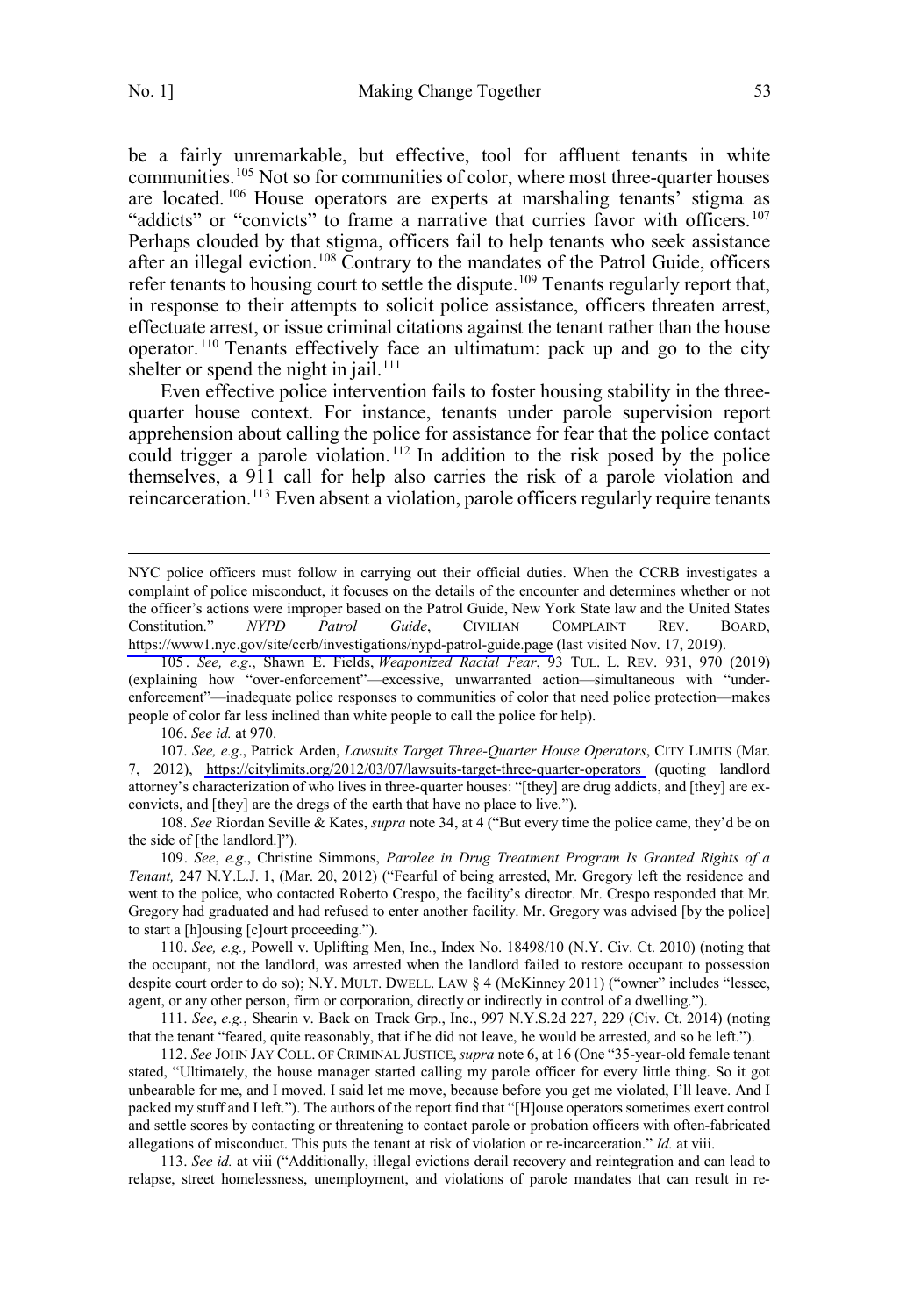to relocate to a city shelter instead of supporting tenants in challenging landlord abuses.<sup>114</sup> That relocation entirely undermines the tenant's effort to assert her right to due process by effectively executing the self-help eviction on behalf of the landlord.<sup>115</sup> If those risks are insufficient to deter legal challenges to self-help evictions, tenants share a near-universal fear that calling the police (or code enforcement authorities) will ensure retaliation—sometimes including physical violence—by the house operator. $116$ 

For tenants faced with the prospect of losing housing, the stakes are extremely high. Capitalizing on tenants<sup>3</sup> need for housing is a central pillar of the threequarter house business model.<sup>117</sup> As the gatekeepers to the only housing most tenants can afford, landlords extort silence, or even complicity, in a housing model that profits from systematic illegal evictions and Medicaid fraud.<sup>118</sup> Landlords condition residence in a three-quarter house on the occupant's "agreement" to attend a Medicaid-reimbursable substance use treatment program five or more times per week.<sup>119</sup> Logically, when a tenant completes the program, Medicaid reimbursements are no longer available. For the landlord, that means no more kickbacks from the program provider. For the tenant, that translates into an illegal eviction. It is a conveyor belt of injustice that thrives on tenant turnover. Illegally evict. Bring in a new Medicaid-eligible tenant. Milk profits until exhaustion. Repeat.<sup>120</sup> The choice for tenants is perverse. Relapse or be evicted.

118. *See* JOHN JAY COLL. OF CRIMINAL JUSTICE, *supra* note 6, at 26 (discussing the role of house managers to collect "fees" from tenants and "slips" documenting that tenants attended outpatient substance use treatment). Landlords routinely enlisted so-called "house managers" to enforce "house rules," such as curfew, and verify that tenants attended landlord-selected outpatient treatment programs. *See id.* at 32. Based on the author's observations in practice, the house managers were charged to effectuate illegal, selfhelp evictions on the landlord's order if a tenant failed to attend the outpatient program every day or did not abide by any of the arbitrarily-imposed house rules. Tenants' reluctance to challenge the landlord abuses was thus two-fold. On one hand, tenants could not risk losing the housing. If complying with rules and attending an outpatient program meant keeping a roof over their heads, many tenants saw no option but to do so. On the other, because the scheme required tenants to use their Medicaid cards to attend the outpatient treatment, tenants feared that law enforcement might target them for being complicit in the landlord's fraud.

119. *See, e.g.*, United States v. Narco Freedom, Inc., 95 F. Supp. 3d 747, 760 (S.D.N.Y. 2015) (noting that Narco Freedom does not dispute that it conditions housing on the resident's participation in an outpatient drug treatment program).

120. *See, e.g.*, Corey Bates, Three-Quarter House Tenant Organizing Project, Testimony in Support of Intros 1164, 1166, 1167, 1168, 1171 and Res. 1035 (Oct. 6, 2016) (on file with author) ("Even when my housemates attended regularly and did everything Yury asked, once they ran through their billable Medicaid treatment, they were discharged. Let me be clear that 'discharge' is simply another way to say

 $\overline{a}$ 

incarceration."); Matthew Main, Referral Criteria for Single Adult Permanent Housing, Testimony Before the N.Y.C. Dep't of Housing Pres. & Dev., Jan. 16, 2015, at 6.

<sup>114.</sup> *See* Tyrell, *supra* note 20, at 5 (explaining that but for advocates' intervention challenging an unlawful eviction, parole authorities would have moved some twenty-five tenants from their three-quarter house into the shelter system).

<sup>115.</sup> *See* JOHN JAY COLL. OF CRIMINAL JUSTICE, *supra* note 6, at 16.

*See* Patrick Arden, *Deep Concerns about Three-Quarter Housing*, CITY LIMITS (Mar. 7, 2012), 116. <https://citylimits.org/series/three-quarter-homes/> ("Other common complaints included rampant overcrowding, with bunk beds occupying even kitchens and living rooms; a lack of heat and hot water; and threats of violence.").

<sup>117.</sup> *See* Tyrell, *supra* note 20, at 2 ("Landlords often falsely pose as social service providers, luring desperate homeless people into dangerous, overcrowded buildings where they are exploited for their government benefits.").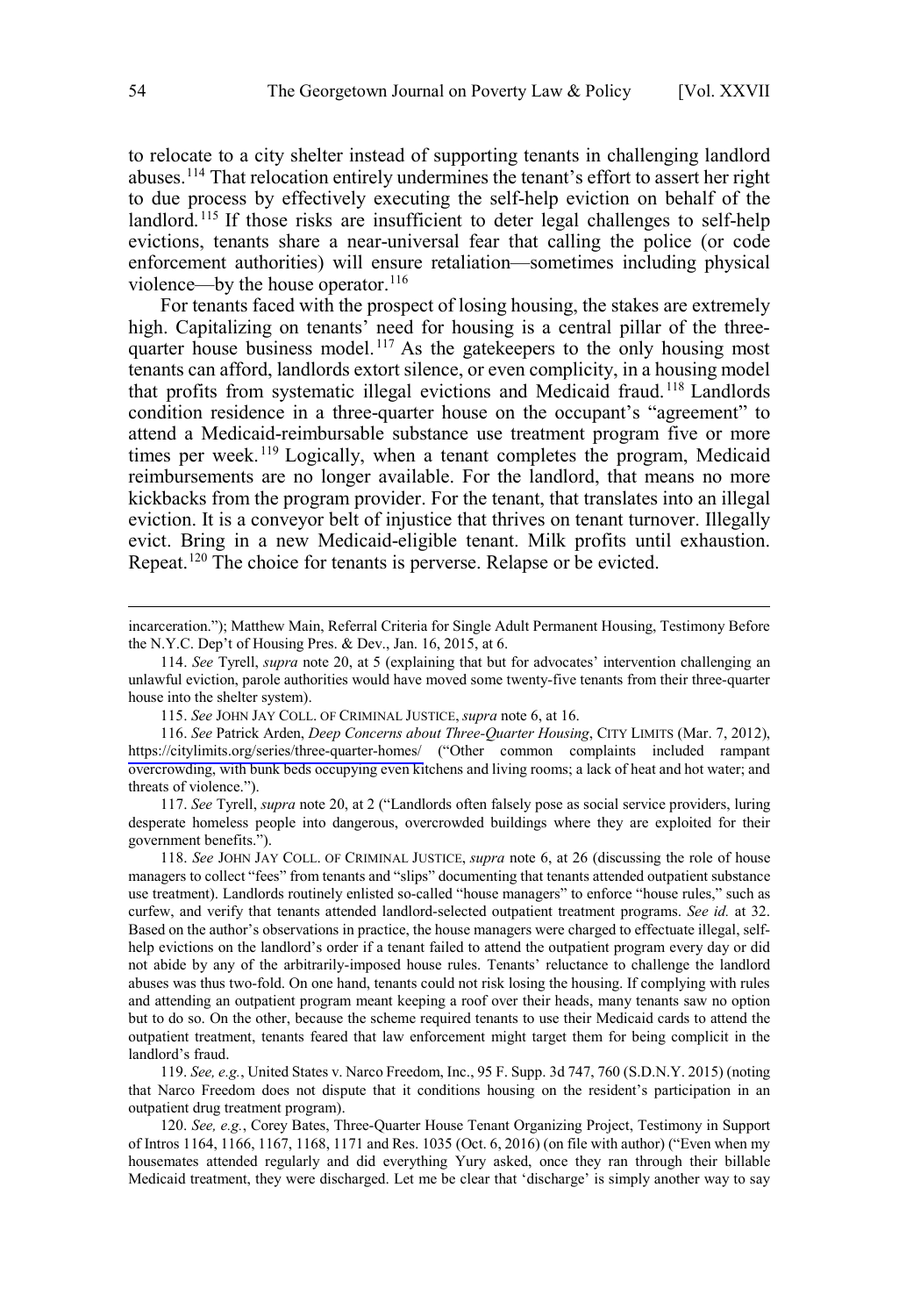## <span id="page-24-0"></span>3. Alienation and Subordination Triggered by Systemic "Domination and Defeat" of Three-Quarter House Tenants

*"This is what happens when they illegally put you out: you go backwards. You get depressed. You start using. When you start using, you commit crimes."<sup>121</sup>*

Three-quarter house tenants are no strangers to the systems of oppression that collude to quiet their voices, quash their grievances, and ignore their plight. In 2015, a survey of some 461 three-quarter house tenants offered a demographic snapshot of the three-quarter house tenant population.<sup>122</sup> According to the survey results, ninety-five percent of residents survived on public assistance or other government-sourced fixed income.123 Seventy-six percent reported a history of homelessness. <sup>124</sup> Sixty-two percent reported that they had a mental health disability, while fifty-five percent reported a physical disability.<sup>125</sup> Forty-five percent moved to a three-quarter house because of addiction, twenty-two percent because of mental illness, and twenty-two percent because they were mandated to do so (presumably by the criminal legal system).126 Eighty-eight percent identified as male, and eighty-nine percent identified as non-white.127 A staggering eightynine percent reported that they had no alternative housing option besides the threequarter house.<sup>128</sup>

The three-quarter house problem may be viewed through the lens of "social death" and "rightlessness" experienced by so many three-quarter house tenants. "Social death," according to D. Marvin Jones, is where "[p]owerlessness, rightlessness, and invisibility" merge to create a perception "by society and the law [that the person is] a non-being." <sup>129</sup> Consistent with the notion of "social death," three-quarter house tenants' histories of multi-system involvement<sup>130</sup> place them within a "'criminally stigmatized underclass' that is screened by law, policy, and common practice out of legitimate opportunities to rejoin society as 'regular' citizens."131 That experience manifests in a litany of

 $\overline{a}$ 

129. D. Marvin Jones, *A Bronx Tale: Disposable People, the Legacy of Slavery, and the Social Death of Kalief Browder*, 6 U. MIAMI RACE & SOC. JUST. L. REV. 31, 38 (2016).

130. By multi-systems involvement, the author refers to the entrenched histories of many threequarter house tenants with social systems related to mental and physical health, public benefits, child welfare, criminal justice, and any number of related social services that permeate their lives.

131. *See* Kathryne M. Young & Joan Petersilia, *Keeping Track: Surveillance, Control, and the Expansion of the Carceral State,* 129 HARV. L. REV. 1318, 1342–43 (2016) (reviewing CHARLES R. EPP ET AL., PULLED OVER: HOW POLICE STOPS DEFINE RACE AND CITIZENSHIP (2014)) (discussing the collateral consequences of criminal records).

illegal eviction. As soon as the old tenant was out on the street, Yury would bring in someone new whose Medicaid was still accessible. Yury even encouraged his tenants to relapse in order to keep the Medicaid money flowing.").

<sup>121.</sup> Riordan Seville & Kates, *supra* note 34, at 4.

<sup>122.</sup> *See* Motion of Temporary Receiver for Authorization to Implement Stabilization Plan, United States v. Narco Freedom Inc., No. 14-cv-8593 (S.D.N.Y. June 25, 2014), ECF No. 185-1.

<sup>123.</sup> *Id.* at 22.

<sup>124.</sup> *Id.* at 23.

<sup>125.</sup> *Id.* at 22.

<sup>126.</sup> *Id.* at 23.

<sup>127.</sup> *Id.* at 22.

<sup>128.</sup> *Id.* at 23.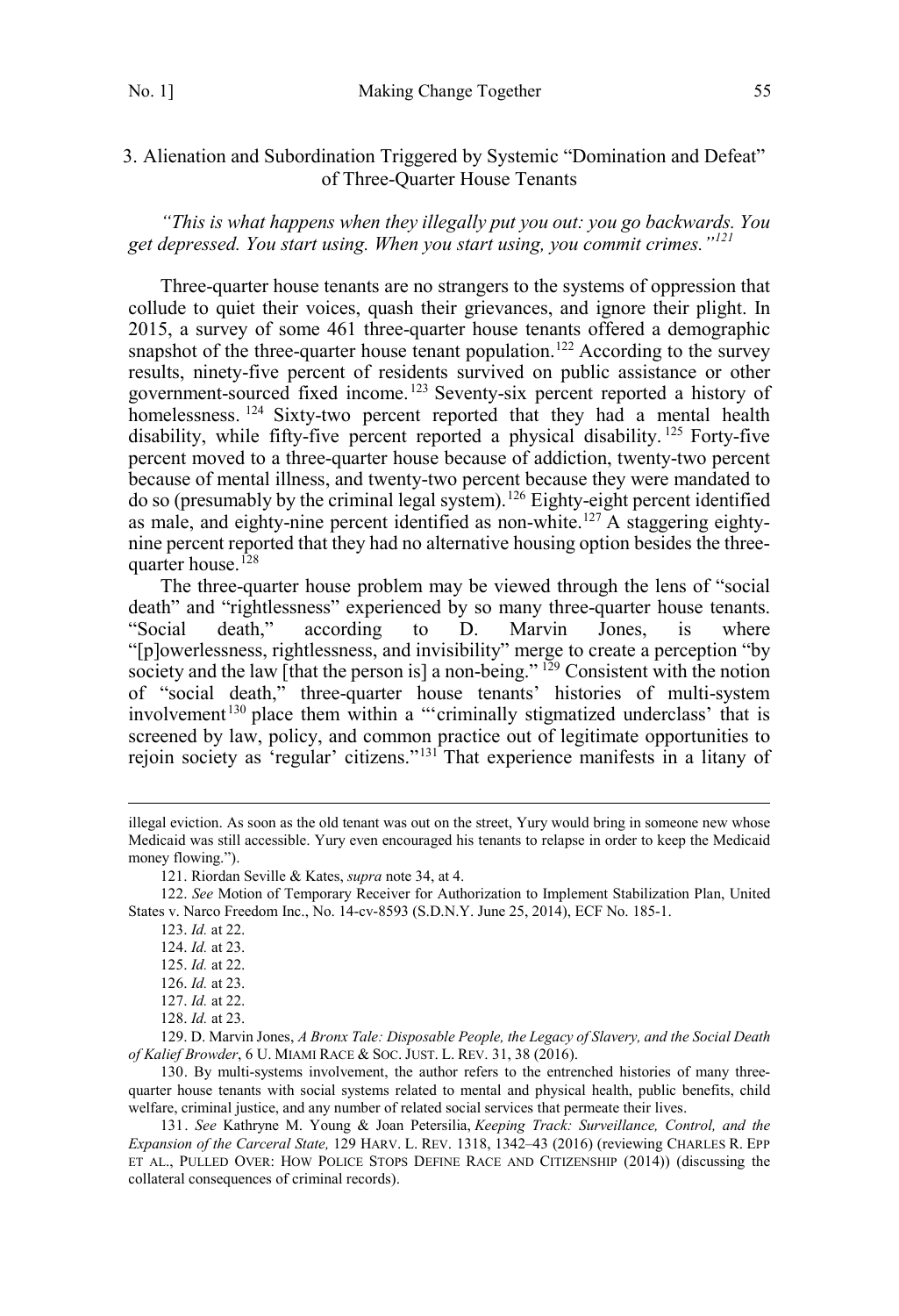barriers to legal remedies and to the basic dignity of autonomy that is commonplace for the privileged class.

Institutional settings strip human beings of individual autonomy and indoctrinate obedience to authority.<sup>132</sup> Subordinated communities "are taught to perceive, remember, imagine the world as though things cannot—and should not change."133 When a landlord imposes a rule or illegally evicts a tenant, the tenant may decline to resist, believing, perhaps correctly, that resistance is unlikely to result in any material improvement of his circumstances.<sup>134</sup> Against that backdrop, the collective desperation for housing gives rise to a survivalist mentality. Avoid confrontation to preserve housing. Remain invisible.<sup>135</sup> Rather than object to an illegal eviction, the rational and calculated response may be to remain silent and accept the injustice as yet another manifestation of status as rightless persons.<sup>136</sup>

One tenant's testimony about his wrenching experience crystalizes the manifestation of this process of alienation. The tenant recounted that he once told the landlord that the cold in the three-quarter house was "getting intolerable."<sup>137</sup> In response, the landlord told the tenant, a Black man, "If you want some warmth, you could go back to Africa." <sup>138</sup> Shaken by the landlord's words, the tenant testified that he "never felt so humiliated as a person."139 "I was belittled. I was treated like I was – I meant nothing. I felt like I was living in an inhumane place."<sup>140</sup> "I felt less than a person for a long time."<sup>141</sup>

Some tenants' tendency to convey apathy, cynicism, or even fear about movement-building as an engine for change is a challenge confronted by lawyers and organizers alike. To engage in legal battles, potential litigants must first adopt at least some minimal trust in the efficacy of legal institutions. Because many three-quarter house tenants were so intimately familiar with those systems, efforts

134. See, e.g., Cindy Rodriguez, *Drug Rehab for Housing: Alleged Scheme Targets City's Most Vulnerable*, WNYC (Dec. 15, 2010), <https://www.wnyc.org/story/104149-jerome-david> (noting that tenants who are able to stand up to three-quarter house landlords are "definitely the exception, not the rule" because many tenants are "just struggling for survival . . . [so] [g]oing to court is something of a luxury").

135. *See id.* It is worth noting here that this is one example, among many, as to why organizing threequarter house tenants was particularly challenging. Similarly to how certain immigrant populations may be reluctant to engage in organizing because their involvement could bring them to the attention of immigration authorities and subject them to deportation, some three-quarter house tenants were deterred from community organizing because of risk that their involvement could jeopardize their housing. *See*  Scott L. Cummings & Ingrid V. Eagly, *A Critical Reflection on Law and Organizing*, 48 UCLA L. REV. 443, 498 (2001).

136 . *See* White, *supra* note 3, at 752 (1988) (discussing how the psychological process of subordination engenders "feelings of fatalism, self-depreciation, and apathy" that can cause alienation from community that manifests as "passivity and silence").

137. Transcript of Record at 58, Webster v. #1 Mktg. Serv., Inc.*,* No. 30238/2010 (N.Y. Sup. Ct. 2017).

138. *Id.* 139. *Id.*  140. *Id.* at 60. 141. *Id.* at 64.

 <sup>132.</sup> *See, e.g.*, Madeline Porta, *Not Guilty by Reason of Gender Transgression: The Ethics of Gender Identity Disorder As Criminal Defense and the Case of P.F.C. Chelsea Manning*, 16 CUNY L. REV. 319, 341 (2013) ("Prisons discipline the bodies of those locked up within them by manipulating, classifying, examining, and constantly surveilling them; this discipline 'make[s] them more useful for mass production and at the same time easier to control.'").

<sup>133.</sup> White, *supra* note 3, at 751–52.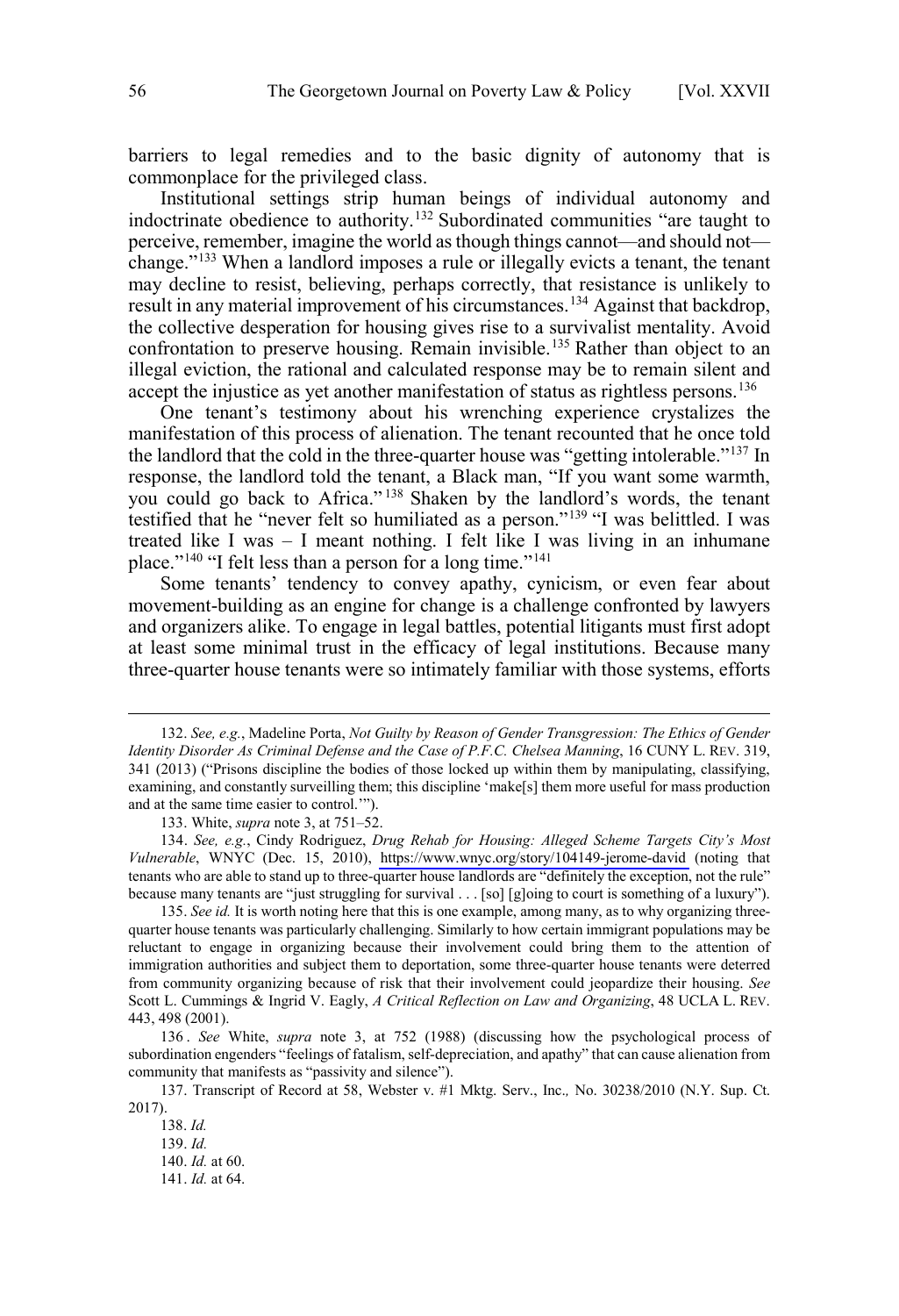<span id="page-26-0"></span>to engage tenants might be met with skepticism. For those relegated to threequarter houses, engaging in a law-and-organizing campaign could carry substantial risk.142 The likelihood of reward would be entirely uncertain. The attorneys and organizers, paid to advocate, stand to lose nothing in a fight against the threequarter house industry. But everything is at stake for tenants. A failed campaign could mean homelessness, relapse, incarceration, or worse.<sup>143</sup>

## *B. A Case Example of the Problem*

Tony Ross was born and raised in Long Island.144 He has mental health and cognitive disabilities. He cannot read. Since childhood, he was the target of violence and abuse. He turned to drugs and alcohol to self-medicate. The drug use led to criminal activity. As a young adult, Tony spent over five years in and out of prison or jail. Safety, security, and stability were all foreign concepts to Tony. Nonetheless, despite the abuse he survived and the violence he experienced, he remained relentlessly positive, earnest, and trusting. Appearing undaunted by his traumatic history, he also made it his mission to stand unabashedly for his rights even in the face of the most unforgiving circumstances and most frustrating of setbacks.

In or around 2014, after years cycling within systems marked by incarceration, homelessness, and substance use treatment programs, Tony once again found himself in need of stable housing. He was disgusted with the chaos and insecurity of the city shelter system. Because Tony had nowhere else to live, Tony's parole officer directed him to a state-licensed inpatient drug treatment program. When Tony finished the program, staff referred him to a three-quarter house called "Back on Track."145 He didn't know what three-quarter houses were and had never heard of Back on Track. The staff reassured him that it was a "program" that would provide him safe, stable housing. When he arrived at the Back on Track facility, the landlord handed him a stack of papers to sign. Tony explained that he didn't

 <sup>142.</sup> *See* discussion *supra* Section II.B.2 (noting some of the most pressing risks include retaliation, arrest, parole violation, relapse, or homelessness).

<sup>143.</sup> As noted by Aaron Samsel, perhaps some of these considerations help explain why some lawand-organizing projects lack "a clear path to continued membership or participation" when immediate legal issues are resolved. *See* Aaron Samsel, *Toward a Synthesis: Law as Organizing*, 18 CUNY L. REV. 375, 398 (2015).

<sup>144.</sup> The information in this section is based on multiple interviews with Mr. Ross. Mr. Ross has given permission to the author to use his name and to share his story for the purposes of this article. He was the petitioner in Ross v. Baumblit, 46 Misc. 3d 637, 638–39 (N.Y. Civ. Ct. 2014).

<sup>145.</sup> Back on Track Group was one of several three-quarter houses operated by Yury Baumblit. Mr. Baumblit was a notorious three-quarter house operator in New York City. Over the course of more than ten years, Mr. Baumblit operated some 30 buildings as three-quarter houses. In 2015, Mr. Baumblit was the focus of a multi-story exposé by the *New York Times* on the three-quarter house industry. *See* Barker, *supra* note 6. In April 2016, Mr. Baumblit was arrested and indicted on felony charges of grand larceny, money laundering, illegal eviction, and violations of the Social Services Law prohibiting Medicaid kickbacks. Kim Barker, *Flophouse Operator Is Arrested in a Scheme to Defraud Medicaid*, N.Y. TIMES (Apr. 13, 2016) [hereinafter Barker Apr. 13], [https://www.nytimes.com/2016/04/14/nyregion/flophouse](https://www.nytimes.com/2016/04/14/nyregion/flophouse-operator-is-arrested-in-a-scheme-to-defraud-medicaid.html)[operator-is-arrested-in-a-scheme-to-defraud-medicaid.html;](https://www.nytimes.com/2016/04/14/nyregion/flophouse-operator-is-arrested-in-a-scheme-to-defraud-medicaid.html) Press Release, N.Y. State Att'y Gen., A.G. Schneiderman Announces the Indictment and Arraignment of Three-Quarter Housing Operators Yury Baumblit and Rimma Baumblit on Charges of Medicaid Fraud and Money Laundering (May 18, 2016) (on file with author) [hereinafter Schneiderman]. In February 2018, Baumblit pleaded guilty to a number of charges and was sentenced to 2.5 to 4 years in state prison. *See* Barker Apr. 13; *see* Schneiderman.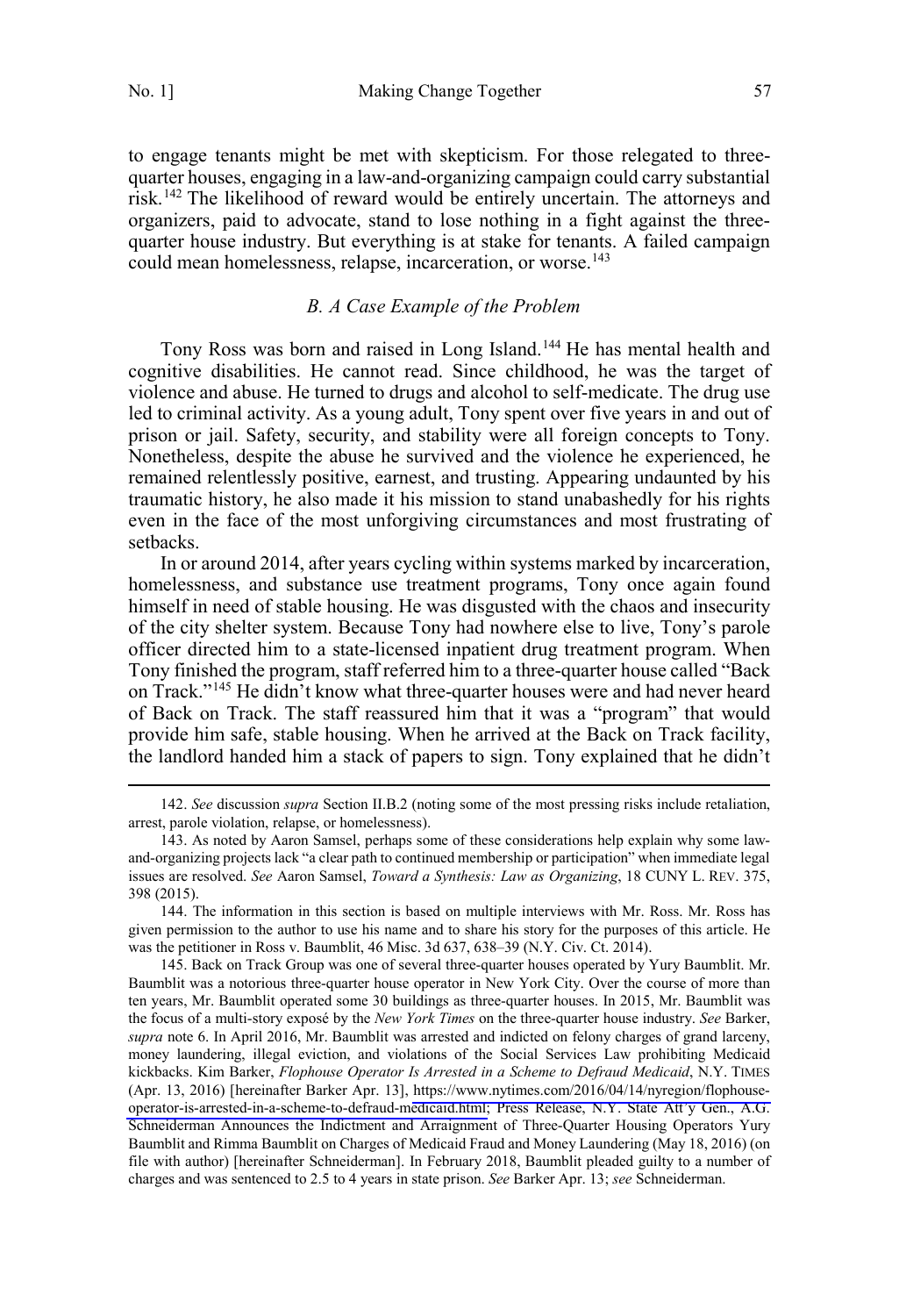know how to read, but the landlord said Tony could not move in unless he signed. Recognizing that homelessness was his only alternative, Tony signed the papers.<sup>146</sup>

Tony moved in and began to pay rent in April 2014.<sup>147</sup> Tony and the landlord had a rental dispute and, beginning in October 2014, the landlord began a series of attempts to evict him without court process.<sup>148</sup> In the course of just three days, Tony called the police at least four times to help him when the landlord attempted to engage in self-help to evict.<sup>149</sup> On October 11, 2014, Tony was arrested for selling loose cigarettes.<sup>150</sup> He spent the night in jail and did not return to the threequarter house until the next day.<sup>151</sup> When Tony returned, he found that the landlord had assigned a new occupant in Tony's bunk.<sup>152</sup> For nearly the next month, the landlord forced Tony to sleep on the floor in the living room.<sup>153</sup>

Tony won that case in housing court. But his formal triumph—while exciting for the lawyers who would be contemplating the utility of the court's decision in future cases—was a pyrrhic victory for Tony. Rendered homeless, Tony had to wait nearly a month before the court issued an order restoring him to possession. But the wait did not end there. The landlord refused to comply with the order, successfully pitting the new tenant against Tony (that tenant was also desperate for housing and, according to the court, was an "innocent bystander").<sup>154</sup> The police declined to intervene further and referred Tony back to court. Despite standing up for his rights, calling the police, securing legal counsel, testifying in court, and obtaining an order restoring him to possession, very little changed for Tony. To the contrary, the landlord flouted the court order, dismantled the in-house stove to collectively punish the tenants for Tony's activism, and forced him to sleep on the cold, hard floor in the three-quarter house for the next six months.<sup>155</sup>

While Tony's harrowing ordeal in the three-quarter house demonstrates some of the most egregious abuses inflicted on tenants, the key components of the story—homelessness, incarceration, substance use, illegal eviction, and futility of legal remedies—are the hallmarks of the three-quarter house tenant experience. With that backdrop, the next Part chronicles how the Three-Quarter House Project (TQH Project) fought back.

*See* Mona El-Naggar et al., *Profiting From the Desperate* (video), N.Y. TIMES (May 30, 2015) 155. at 2:29,<https://www.nytimes.com/video/nyregion/100000003711706/profiting-from-the-desperate.html> (capturing Tony's landlord, Yury Baumblit, dismantling the stove that occupants used to heat the threequarter house); Benjamin Mueller & Tatiana Schlossberg, *New York Today: Inside an Investigation*, N.Y. TIMES (June 1, 2015), [https://cityroom.blogs.nytimes.com/2015/06/01/new-york-today-inside-an](https://cityroom.blogs.nytimes.com/2015/06/01/new-york-today-inside-an-investigation)[investigation](https://cityroom.blogs.nytimes.com/2015/06/01/new-york-today-inside-an-investigation) ("[Tony Ross] slept on the floor of a house run by Yury Baumblit.").

 <sup>146.</sup> *See Ross*, 46 Misc. 3d at 638.

<sup>147.</sup> *Id.* 

<sup>148.</sup> *Id.* at 638–39.

<sup>149.</sup> *Id.*

<sup>150.</sup> *Id.* at 639.

<sup>151.</sup> *Id.* 

<sup>152.</sup> *Id.* 

<sup>153.</sup> *Id.*

<sup>154.</sup> *Id.* at 639–40.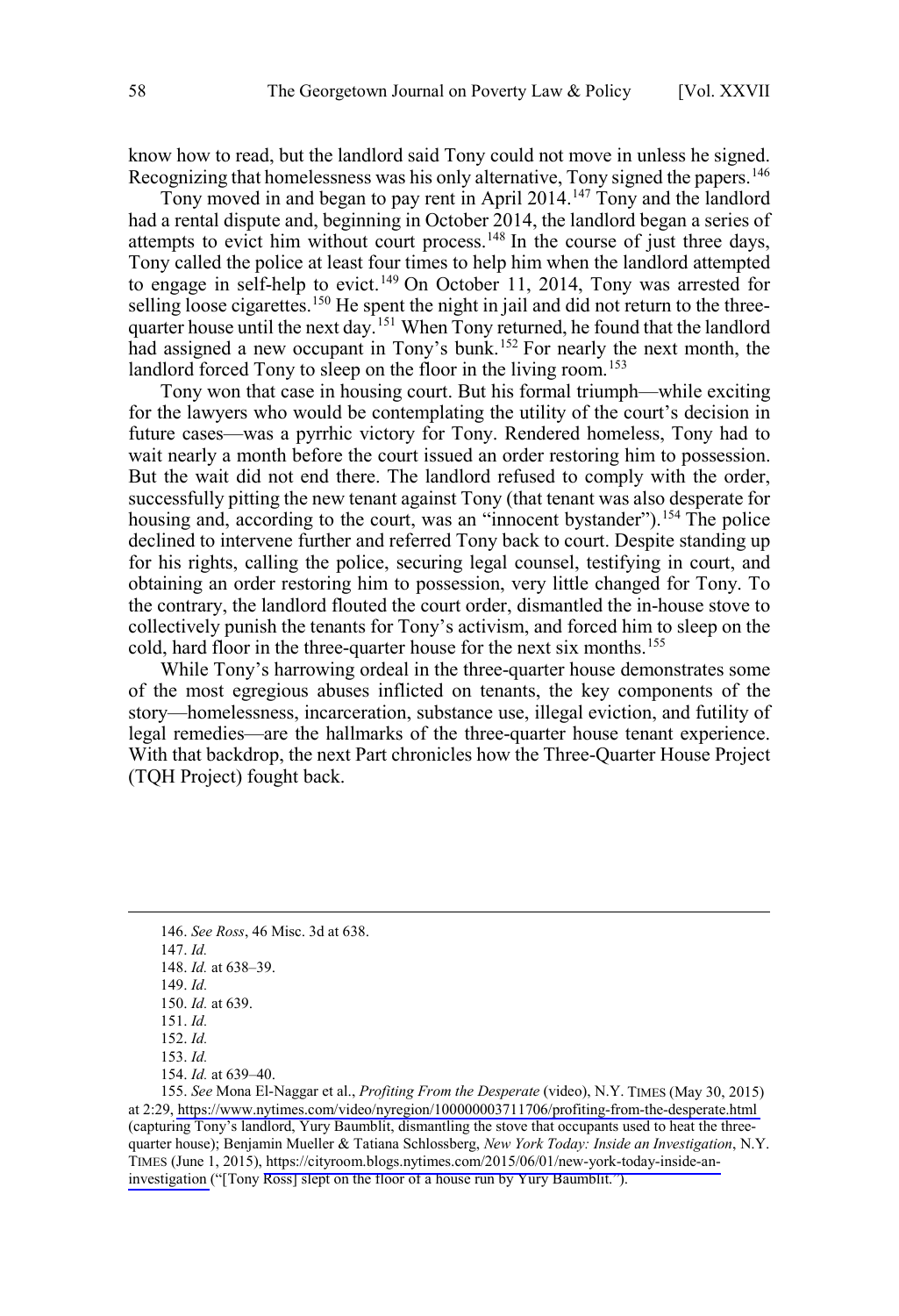## <span id="page-28-0"></span>III. TENANTS AND ADVOCATES EMBARK ON AN UNCHARTED COLLABORATION OF LAWYERS, TENANTS AND ORGANIZERS TO BUILD A MOVEMENT AND FIGHT  $BACK$ <sup>156</sup>

In 2009, one lawyer at MFY Legal Services, Inc. (MFY)<sup>157</sup> commenced an endeavor to undertake a multi-pronged, multi-year strategy to work *with*, not merely *on behalf of*, tenants.<sup>158</sup> The ambitious goals were to improve housing conditions, protect tenant rights, and hold unscrupulous three-quarter house operators accountable for deceptive, exploitative, and abusive practices.159 Central to that endeavor would be a collaboration with tenants and organizers, which came to be known as the TQH Project. <sup>160</sup> The strategy of the TQH Project would encompass direct legal services, impact litigation, and policy reform, together and entwined with grassroots community organizing.<sup>161</sup>

The TQH Project sought to situate its lawyering practice in the context of the intersectionality of systems that fueled the three-quarter house problem.<sup>162</sup> The TQH Project set aside the notion that its goals could be achieved by adherence to any single approach to advocacy. Instead, it adopted an approach that was necessarily flexible to respond to the needs of individual tenants, the demands of the collective tenant movement, the inadequacies of court-based "rights" advocacy, and the confines of the non-profit funding apparatus.<sup>163</sup> The result was what this Article refers to as a "utilitarian" approach to law and organizing—a

158. See Seeking Justice for Three-Quarter House Residents, MOBILIZATION FOR YOUTH FYI (MFY Legal Services, Inc., New York, N.Y.), Summer 2016*,* at 1, [http://mobilizationforjustice.org/wp](http://mobilizationforjustice.org/wp-content/uploads/September-2016-MFY-FYI_opt.pdf)[content/uploads/September-2016-MFY-FYI\\_opt.pdf](http://mobilizationforjustice.org/wp-content/uploads/September-2016-MFY-FYI_opt.pdf) ("When MFY Legal Services launched the Three-Quarter House Project (TQH) in September 2009, few people in New York had heard of this type of unregulated and abusive housing. But Staff Attorney Tanya Kessler, who came to MFY as a Skadden Fellow, worked to defend the basic tenancy rights of these residents, address poor conditions, and empower them to advocate for themselves.").

159. *See id.*

160. Transforming a group of advocates interested in supporting three-quarter house tenants from a generic direct legal services provider to a multi-layered and collaborative law-and-organizing project was rooted in a partnership MFY Legal Services, Inc. ("MFY"), a legal services provider, developed with Neighbors Together, a community-based organization and soup kitchen in Brooklyn. *See id.* ("[Lawyers and organizers from MFY] partner with Neighbors Together, a social service organization in Brownsville, Brooklyn, the epicenter of the three-quarter house problem. They counsel TQH tenants, hold weekly intake sessions and, with Neighbors Together, organize the Three-Quarter House Tenant Organizing Project (TOP), which provides a vehicle for residents to reach out to others, and engage in a wide range of advocacy activities.").

161. *See generally* Part IV, *infra*.

162 . For the purposes of this article, I adopt the concept of "intersectionality" as coined by Kimberlé Crenshaw some thirty years ago. *See generally* Kimberlé Crenshaw, *Demarginalizing the Intersection of Race and Sex: A Black Feminist Critique of Antidiscrimination Doctrine, Feminist Theory and Antiracist Politics*, 1989 U. CHI. L. FORUM 139 (1989).

163. *See* Section IV.C.5, *infra*.

 <sup>156.</sup> The author is one of the attorneys who was part of the law-and-organizing endeavor that is the focus of this article. The author has made every effort to support each factual assertion with sources independent from the author's personal experiences and observations. In the absence of available external sources, however, the author relies on those personal experiences and observations to provide context and support as necessary.

<sup>157.</sup> In 2017, MFY Legal Services, Inc. became Mobilization for Justice. Our Mission and History, MOBILIZATION FOR JUSTICE, [http://mobilizationforjustice.org/about/about-mfy](http://mobilizationforjustice.org/about/about-mfy/) (last visited Nov. 17, 2019).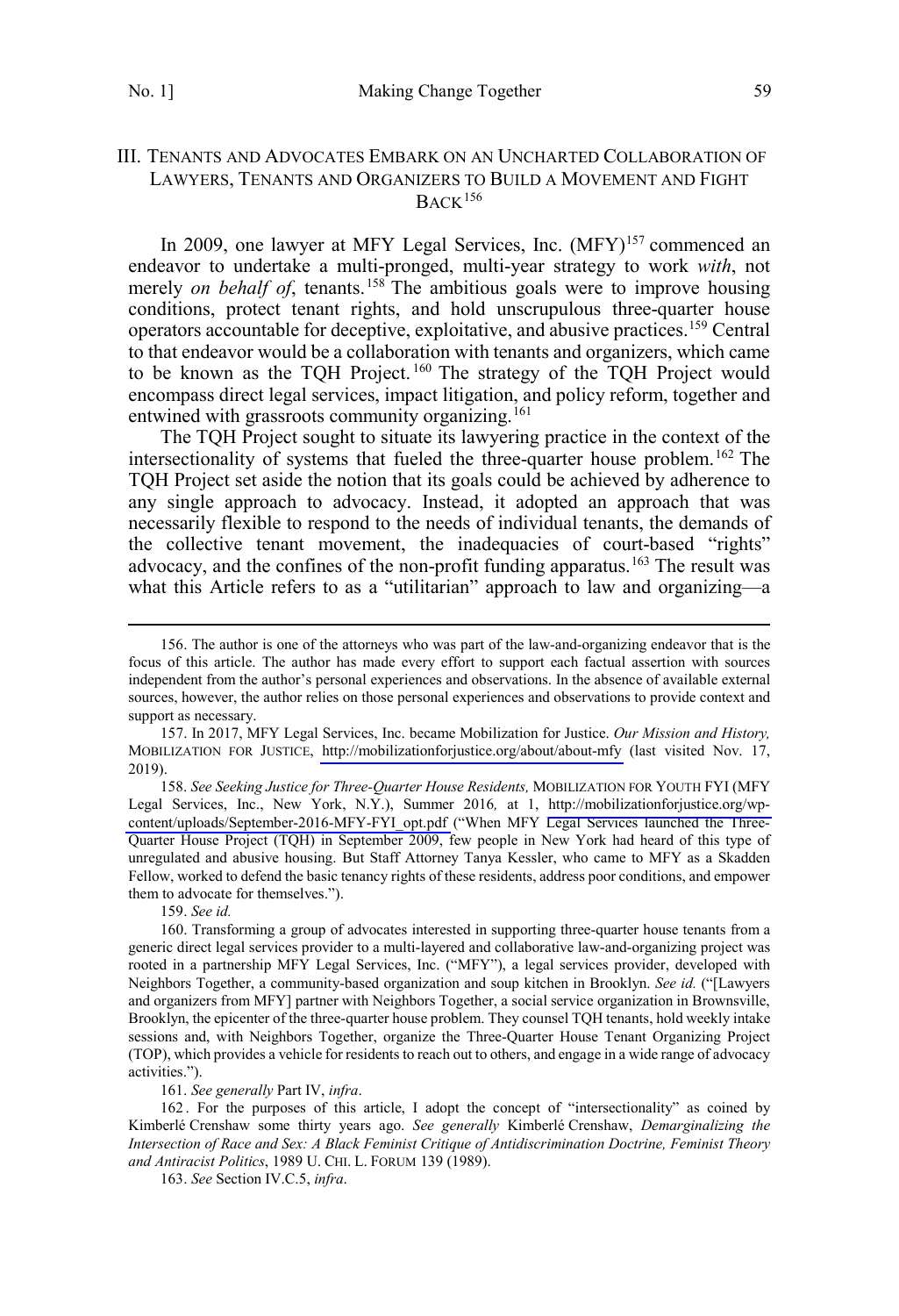<span id="page-29-0"></span>venture to calibrate lawyering with grassroots, client-driven movement-building in light of the institutional systems that created and maintained the three-quarter house problem. <sup>164</sup> The section that follows endeavors to define the utilitarian approach to law and organizing. Then, I return to White's three dimensions of power and subordination to locate the law-and-organizing model practiced by the TQH Project within that framework for social change.

## *A. A Utilitarian, Systems Theory Approach to Law and Organizing*

Law-and-organizing approaches have become an established paradigm for advocacy and social change.<sup>165</sup> There are, however, a range of approaches.<sup>166</sup> Whether the lawyer maintains a supportive role that is "quarantined from the organizing process"<sup>167</sup> or fully assumes the roles of both lawyer and organizer,<sup>168</sup> a unifying thread among the approaches is measuring success "by asking whether legal advocacy has empowered client communities." <sup>169</sup> Any approach must confront the inherent disparities in power among lawyers, constituents, and organizers.170 Harmonizing this discord is a Herculean task.

The TQH Project endeavored to anticipate and respond to the intersectionality of systems that impact not just individual clients, but the diverse group of individuals who reside in three-quarter houses.171 Because of the dearth of safe,

168. *See id.* at 58 ("Increasingly, lawyers are caught in the conflict between the ideals of legal services provision—equal justice and individual rights—and its frustrating reality—pyrrhic victories, resource shortages, and political restrictions attached to funding."). Grinthal introduces the "Lawyer as Organizer" as the starting point—or perhaps ending place—for a lawyer who is frustrated with the "pressure and limitations" of the law as a means for social change. *Id.* Grinthal argues that the Lawyer as Organizer should be employed as a provisional remedy that is "not a static structure, but transitions from pure legal services to one of the [other Grinthal models]." *Id.* That objective is consistent with an ethos that permeates each of Grinthal's models: a deliberate and principled effort to combat the disparate power dynamics between lawyers and organizers. Indeed, he warns that "in practice [the Lawyer as Organizer model] often aggrandizes and foregrounds the lawyer" and may result in unintended dependency on the lawyer as the "central figure" or "visionary" in the movement. *Id.* at 59. As such, when employing that model, lawyers "should work toward differentiating the roles of lawyer and organizing as soon as possible." *Id.*

169. Cummings & Eagly, *supra* note 135, at 489.

170 . For instance, E. Tammy Kim endorses the "resource-ally model" that "sees lawyers as 'facilitators' who should perform 'work that is supportive of, but not directly involved in, the work the client is seeking to accomplish." E. Tammy Kim, *Lawyers As Resource Allies in Workers' Struggles for Social Change*, 13 N.Y.C. L. REV. 213, 220 (2009). Kim argues that the separation of law and organizing maintains lawyers as "resource allies" to "avoid role confusion [so they] are able to focus on what they do best*." See id.; see also* White, *supra* note 3, at 740 (noting that "the power relation between the lawyer and the community was of central concern . . . . [and] one way to equalize[e] the relationships [is] by ensuring that the client has more power").

171. This type of systems theory approach may help the lawyer to "more fully understand the complex interaction of race, place, economy, and opportunity" by considering "the cumulative effects of discrimination within multiple dynamic and interacting systems such as residential segregation and concomitant discrepancies in property values, bank lending practices, and design of transportation networks; racial disparities in educational investment and attainment; concentration of law enforcement in

 <sup>164.</sup> *See* Section III.A, *infra*.

<sup>165.</sup> *See generally* Cummings & Eagly, *supra* note 135 (chronicling the history of the law-andorganizing movement).

<sup>166.</sup> *Id.* at 479.

<sup>167.</sup> Michael Grinthal, *Power With: Practice Models for Social Justice Lawyering*, 15 U. PA. J. L. & SOC. CHANGE 25, 45 (2011) (describing the "Corporate Model" where the lawyer represents the "interests [of an organization] rather than the legal needs of the individual group members").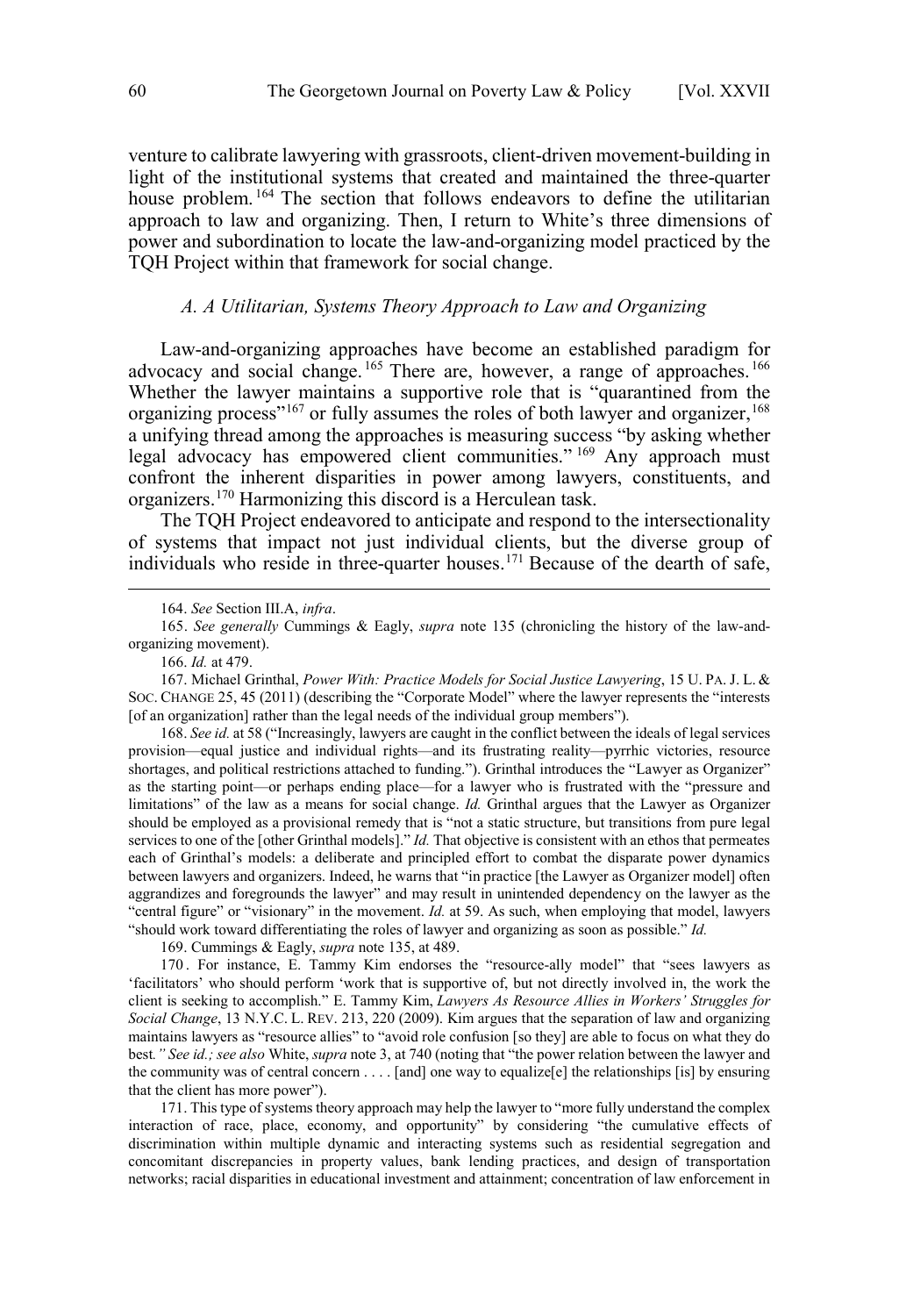$\overline{a}$ 

<span id="page-30-0"></span>stable housing for poor people in New York, three-quarter houses emerged as a one-size-fits-all model of housing of last resort—a hotbed for exploitation rooted in systems of institutionalized power and oppression.<sup>172</sup> Consistent with the aims of social work and movement lawyering, the TQH Project adopted practices that sought to fuse equity and social justice for the entire three-quarter house community into each individual case.<sup>173</sup> The following Sections will discuss the mechanics of collaboration among the players in the TQH Project. First, I attempt to distill the sources of tension between the lawyers and organizers. I then discuss the respective roles of the organizers and lawyers in the TQH Project, and their mutual reliance in a movement for three-quarter house tenant justice.

## 1. The Clashing Roles of the Lawyer and Organizer

The law is inherently and deliberately conservative. Its goals and visions are developed from the perspective of very powerful elites.<sup>174</sup> The law excludes. It vests disinterested professional actors with power to make decisions and develop strategy to attack discrete legal issues.<sup>175</sup> Conversely, the essence of community organizing is to demand inclusion of affected people in a decision-making process that can sow seeds for transformative change.176 It puts power in the hands of the excluded—workers, tenants, students, and communities—so the people who are affected by laws, policies, rules, procedures, and practices are the driving force behind the development and implementation of the legal frameworks that influence their lives. Therein lies the constant tension—deploy direct services to support individuals in crisis or allocate limited resources to mobilize for transformative change?

communities of color and disparate levels of incarceration; and other institutional and cultural systems that lead to racial disadvantage." Rachel A. Spector, "*Dignified Jobs at Decent Wages": Reviving an Economic Equity Model of Employment Discrimination Law*, 36 BERKELEY J. EMP. & LAB. L. 123, 144 (2015).

<sup>172.</sup> The author by no means intends to suggest that he has developed some kind of particular expertise to navigate the complex intersectionality of systems, experiences, and stigmas that color the experiences of three-quarter house tenants' daily realities. The author readily acknowledges that this is a process and challenge informed by his own privilege and relative position of power. Thus, while the author is of the belief that legal representation should always be informed in consideration of the particular experiences manifest by the systems of oppression that affect clients' lives, the effort to do so in this particular law-and-organizing model is highlighted here because the author believes it was a critical and ever-challenging component of the Three-Quarter House Project's practice.

<sup>173.</sup> For instance, the attorneys made it common practice to introduce and explain the dynamics of the three-quarter house industry in each case. Whether that meant a brief introduction to that context in a case conference or oral argument in court, or a more detailed overview in written submissions, the attorneys incorporated that history and context as a necessary element of their advocacy.

<sup>174.</sup> *See* William P. Quigley, *Letter to A Law Student Interested in Social Justice*, 1 DEPAUL J. FOR SOC. JUST. 7, 17 (2007) ("All laws are made by those with power. There are not many renters or low-wage workers in Congress or sitting on the bench. The powerless, by definition, are not involved in the lobbying, drafting, deliberating and compromising that are essential parts of all legislation. Our laws, by and large, are what those with power think should apply to those without power.").

<sup>175.</sup> *See* Grinthal, *supra* note 167, at 34, 36.

<sup>176.</sup> *See* Jeannie Oakes et al., *Grassroots Organizing, Social Movements, and the Right to High-Quality Education*, 4 STAN. J. CIV. RTS. & CIV. LIBERTIES 339, 361 (2008).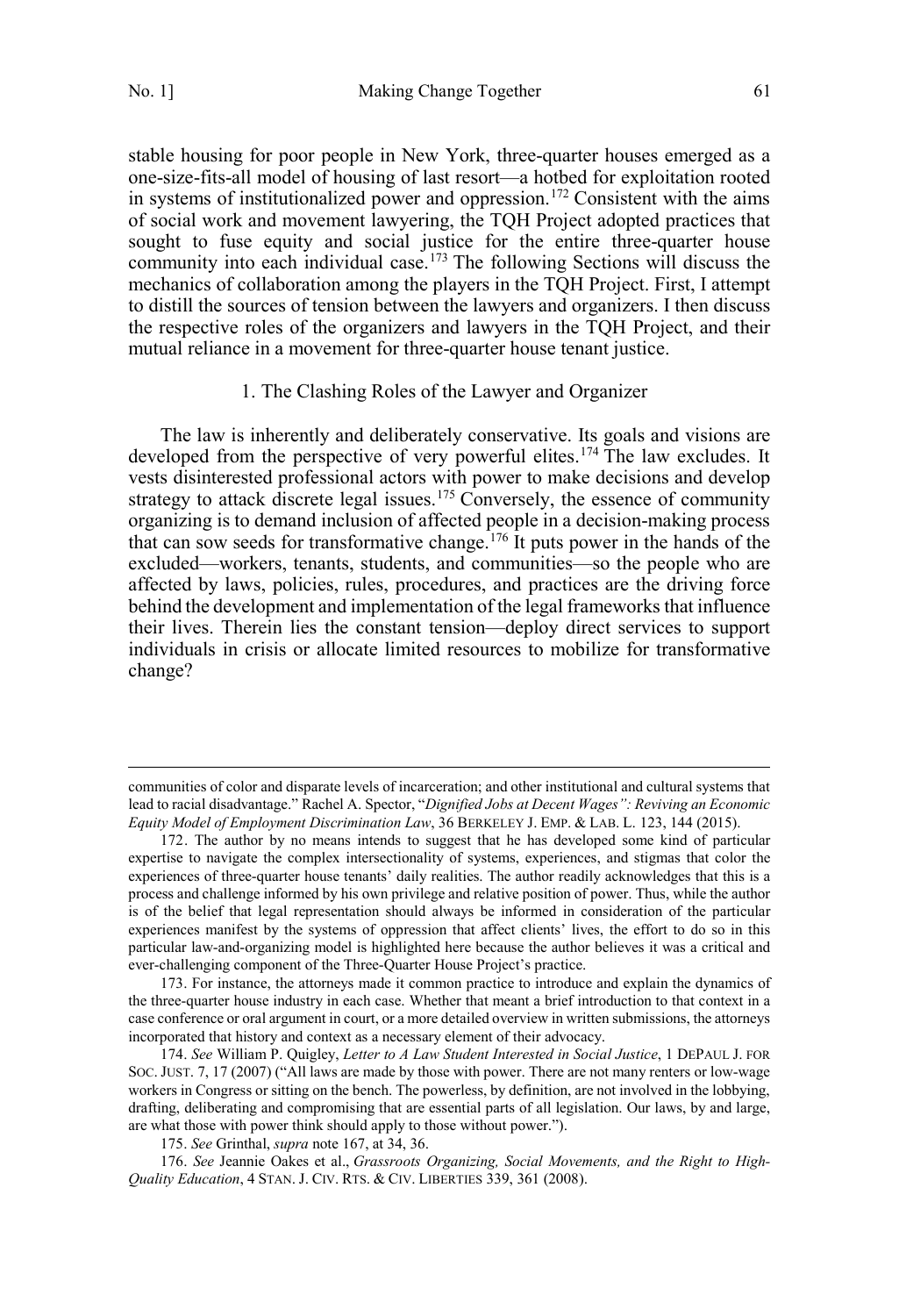Ethical rules obligated the TQH lawyers to adhere to the needs and interests of their individual clients.<sup>177</sup> Yet in the context of movement-building, identifying those needs and interests was not always so clear. Should the lawyers select cases and adopt strategies most likely to further the movement-building agenda? Did it matter that clients might feel compelled to act consistently with collective movement goals because of a perceived belief that they "owed" the lawyers for the legal services rendered?<sup>178</sup> A particular client's experience might resonate with other tenants, make a compelling story for the press, or offer a tangible example to elected officials. Yet many tenants had no interest in becoming a public face of the three-quarter house community. Not every tenant is an activist. Few desired to be associated with three-quarter housing.<sup>179</sup> For scores of tenants, the houses were meant to be nothing more than a temporary place to lay their heads. The goal was to move on. Righting the wrongs of the three-quarter house industry was not every tenant's cause célèbre.

Yet many clients and former clients were actively involved. Because of the interconnectedness between legal strategies and grassroots organizing, the lawyers were required to be extremely diligent and cautious when inquiring as to whether a client or former client wished to allow the movement to "use" his story in furtherance of movement goals. Was it the lawyer's duty to discern the reason why a tenant opted to engage in a certain legal strategy or become involved in a particular organizing campaign? Did the lawyering need to be entirely disaggregated from the organizing? These questions were complicated. The TQH Project did not want tenants engaging in campaigns because they believed they "owed" it to the lawyers as a quid pro quo for the legal services rendered.<sup>180</sup>

The paralegal-organizers grappled with a similar tension.<sup>181</sup> By declining to serve the person in crisis, the paralegal-organizer would have more bandwidth to mobilize actions, lead trainings, meet elected officials, and conduct outreach in the field. But what is the effect on organizing when members in crisis are not able to

179. Perhaps colored by the stigma of what it felt like to be associated with three-quarter housing, multiple tenants confided in the author that close friends, family, and/or employers had no idea that they lived in a three-quarter house. They kept the conditions, experiences, and stresses of life in the houses to themselves.

180. *See* Cummings & Eagly, *supra* note 135, at 496 ("The imposition of an organizing model on clients who are seeking legal services raises questions about lawyer domination and paternalism. Are these clients really interested in being organized, or are they agreeing to do so only because they have no other means of obtaining needed legal services?").

181. As discussed further in Section III.A.3, *infra*, institutional resources for organizers at MFY were limited. Thus, for much of the Project's existence, the organizers were charged to occupy a dual role of both paralegal *and* organizer.

 <sup>177.</sup> *See, e.g.*, 7 C.J.S. Attorney & Client § 80 (2019) ("An attorney must represent a client to the best of the attorney's abilities under the circumstances, devoting the attorney's entire energies to the client's interests. An attorney's duty to the client must be absolute and uncompromised."); L. Ray Patterson, *Legal Ethics and the Lawyer's Duty of Loyalty*, 29 EMORY L.J. 909, 918 (1980) ("The prevailing notion among lawyers seems to be that the lawyer's duty of loyalty to the client is the first, the foremost, and, on occasion, the only duty of the lawyer."); Kim, *supra* note 170, at 227–28 (arguing that the "resource-ally" model of law and organizing minimizes the risk that a lawyer working with organizers may breach ethical duties).

<sup>178.</sup> For a discussion of this tension in the context of "participatory" criminal defense model, *see* Cynthia Godsoe, *Participatory Defense: Humanizing the Accused and Ceding Control to the Client*, 69 MERCER L. REV. 715, 728 (2018) ("The client's wishes may be subsumed by the needs of his community or the movement.").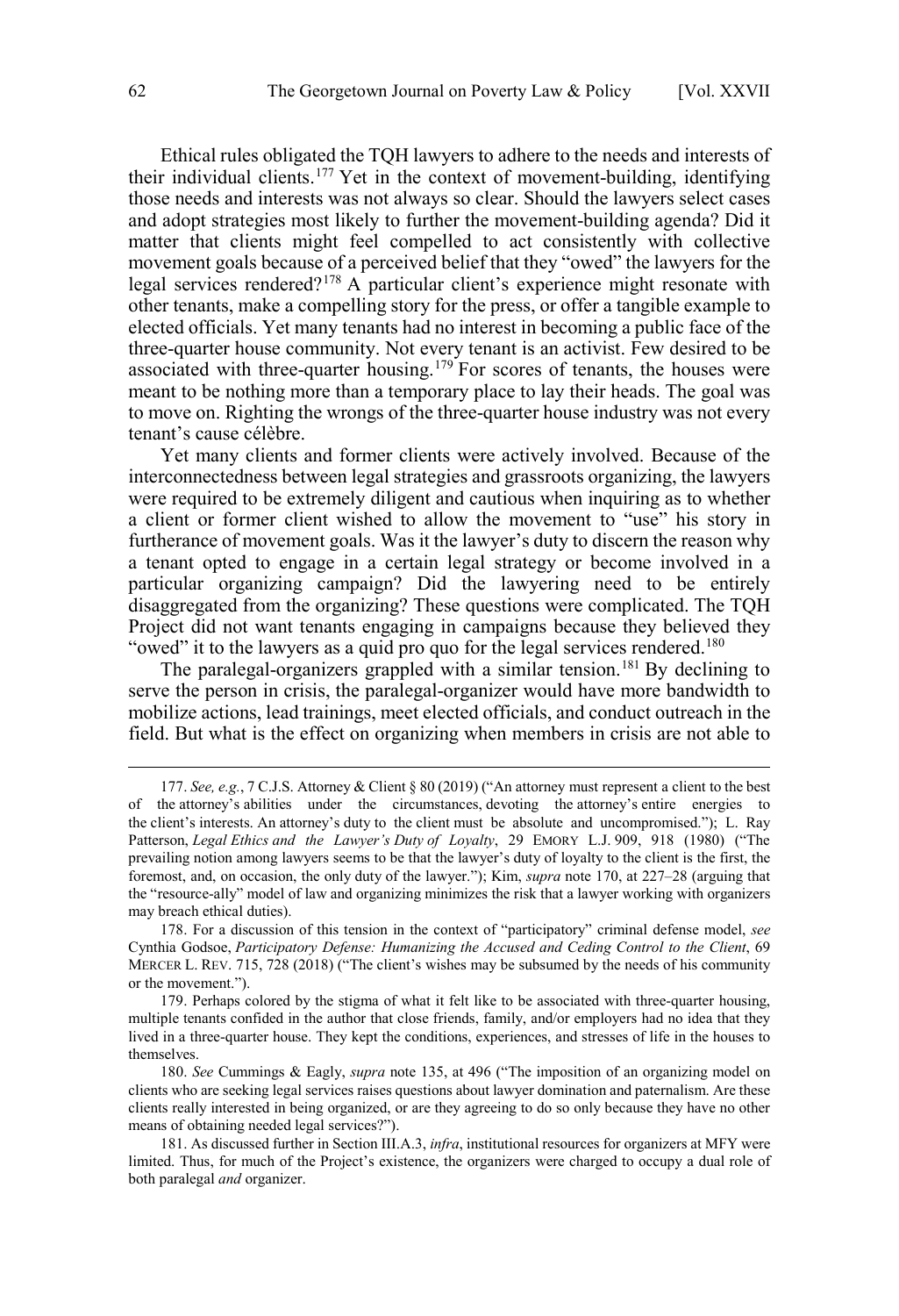<span id="page-32-0"></span>obtain support to address their most immediate and fundamental needs? How is it possible to mobilize for more transformative change when the base is consumed by personal crisis? Navigating these situations was complicated. Because the base was plagued by crisis, efforts to mobilize action was a continuous challenge. A seemingly constant need to respond to individual emergencies often meant that the movement had to wait.<sup>182</sup>

#### 2. The Lawyers

These challenges remained ever-present for the TQH Project. The role of the lawyer was not as straightforward as it is in more traditional lawyering,<sup>183</sup> but the lawyers did not stray so far from traditional lawyering methods so as to become organizers themselves.184 Instead, as explained in detail *infra*, the TQH Project adopted a blend of systems theory—consistent with social work and community organizing 185—with an individual client approach consistent with traditional delivery of legal services and the "resource-ally" model in which "lawyers support community organizing through legal representation of members of external grassroots organizations."186

Unlike the "individualistic professional role of [traditional] lawyers" for which "[p]ursuing social justice is not an explicit goal," <sup>187</sup> the TQH Project lawyers emphasized "group work, community organizing, and social reform"<sup>188</sup> consistent with the stated norms for social work.<sup>189</sup> The result was an approach through which the lawyers, together with organizers and affected people, considered "not only the immediate problem faced by a client (as a lawyer might do) but also the 'system' within which the client exists."<sup>190</sup> Inherent in the Project's model was a tension between the call to respond to individual crises, the ethical obligation to zealously

 <sup>182.</sup> *See* Grinthal, *supra* note 167, at 49–50 (discussing the "seductive immediate payoff of traditional legal service delivery [that] competes with the long-term power-building of organizing").

<sup>183.</sup> By "traditional lawyering," the author refers to attorney-client relationships that exist within the context of a closed universe determined by the particular facts of the case. *See id.* at 31–32 (discussing traditional models of lawyering that promote the "concentration of power in the hands of lawyers," including representation of corporations, and the use of impact litigation class action litigation, as means through which lawyers "advocate on behalf of unorganized constituencies" without clear mechanisms for accountability by the individuals within those groups).

<sup>184.</sup> Indeed, as discussed by Cummings and Eagly, the lawyers were cautious that "a shift toward an [exclusively] organizing-centered approach would result in a reduction of basic services to [their] clients." *See* Cummings & Eagly, *supra* note 135, at 492.

<sup>185.</sup> *See* Jane Aiken & Stephen Wizner, *Law as Social Work*, 11 WASH. U.J.L. &POL'Y 63, 72 (2003) ("Social workers and lawyers, at their best, not only provide caring support and advocacy for the poor and powerless but contribute their professional knowledge and skills to the struggle against social injustice and economic exploitation. In function, they work for social change.").

<sup>186.</sup> Kim, *supra* note 170, at 220.

<sup>187.</sup> Aiken & Wizner, *supra* note 185, at 64–66 (noting that while the Rules of Professional Conduct refer to "the ideals of public service," they impose no ethical obligation on lawyers to pursue them).

<sup>188.</sup> *Id.* at 65 (noting that the role of the social worker focuses not just on "the individual client, but also on the client's family and community, including the social, economic, racial, ethnic, and religious factors affecting the client's life.").

<sup>189.</sup> The author does not intend to suggest that all social workers view their work through a social justice lens but to instead draw contrast between the stated professional norms in that profession as opposed to those in the law.

<sup>190.</sup> Aiken & Wizner, *supra* note 185, at 66.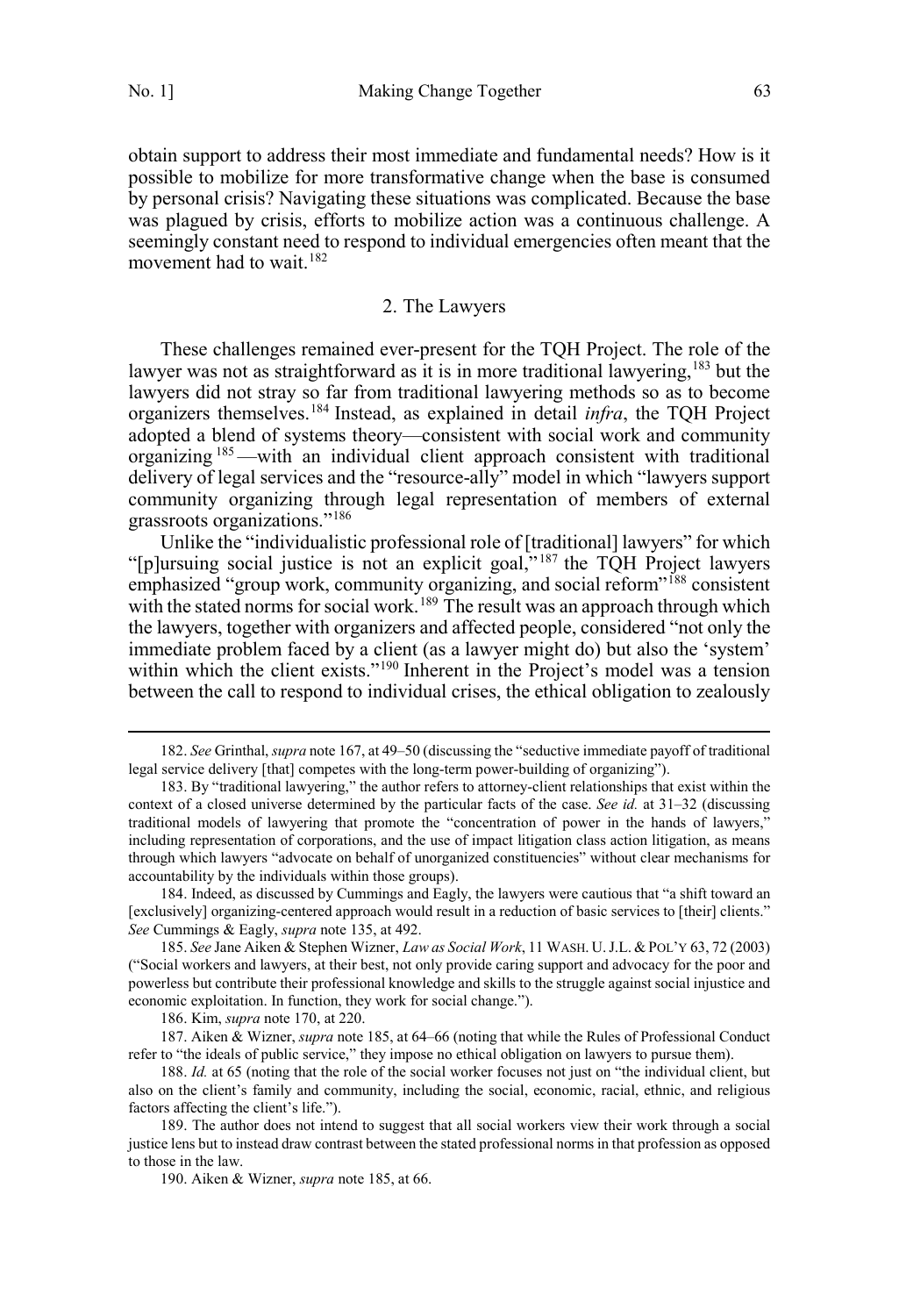address discrete legal problems, and the demand to attack the underlying systems at the root of those distinct individual issues.<sup>191</sup> To navigate that tension, the utilitarian model proposes that advocates collaborate with directly affected people to employ a multitude of tactics, inside the courtroom and out, to disrupt the status quo and cultivate a framework for transformative change.

Substantively, the attorneys' work encompassed three general areas: (1) housing and homelessness;  $192$  (2) reentry, parole, and policing;  $193$  and (3) substance use and other disabilities.  $194 \text{ In each of those areas, the attempts}$ employed distinct but often overlapping approaches to advocacy including direct legal services, affirmative litigation, policy and legislative advocacy, and grassroots community education and organizing.

As a practical matter, that meant the lawyers would take on individual client cases in housing court while also engaging in affirmative class action litigation in New York State Supreme Court or federal court. Individual client representation offered "legal first aid" to respond to the immediate crises caused by illegal selfhelp evictions, discontinuance of essential services, or building-wide evictions in

192. The overall mission of this component of the attorney's role was to serve very low-income people who live in, formerly lived in, or may one day live in a three-quarter house. The attorneys represented three-quarter house tenants in "illegal lockout" proceedings in housing court when tenants were evicted without court process. They also maintained a docket of cases representing tenants in lawful evictions holdover or non-payment proceedings. In addition, the attorneys carried an affirmative litigation docket: cases in housing court where the tenant sued for repairs or to restore essential services, or cases in New York State Supreme Court or federal court to litigate claims related to deceptive business practices, violations of the New York State Mental Hygiene Law (e.g., forced medical care or substance use treatment services), source of income discrimination, unpaid wages and overtime, among other claims. Brief service was a critical and weighty part of the day-to-day work: fielding calls or walk-in intakes from TQH tenants seeking counsel, advice, or general information related to issues faced by and the rights of TQH tenants. Attorneys engaged in policy reform efforts, including drafting and lobbying for legislative reforms through formal channels and also engaging with administrative agency stakeholders to seek support with individual building issues and broader city-wide reforms. Attorneys maintained rolling communication with media outlets regarding current issues faced by clients and/or current events related to TQH industry. Those formal advocacy efforts are complemented by on-the-ground education and community engagement in the form of know-your-rights trainings with tenants and community-based organizations as well as informational presentations at police precincts, government agency offices, and miscellaneous conferences.

193. The goal of this component of the attorneys' role was to serve people with criminal justice involvement, address barriers to reentry and dignified housing, and combat discrimination. The attorneys advocated with DOCCS to ensure that tenants who were under parole supervision were able to exercise their right to safe, stable housing, obtain repairs, and challenge discriminatory and/or unlawful treatment by landlords. The attorneys also engaged in legislative and policy reform, advocating to remove barriers to decent housing for people with histories of criminal justice involvement. Attorneys also interfaced with DOCCS administration and parole officers as well as NYPD leadership and patrol officers on issues related to housing stability (e.g., right to court process prior to eviction).

194. In this area, the attorneys' role was to serve people who use drugs or formerly used drugs, combat discrimination and stigma, and advocate for widespread adoption of harm reduction models. The attorneys focused on the intersection of the opioid epidemic and the homelessness crisis, providing legal representation and advocacy to combat discrimination based on substance use disability, engaging in legislative reform, and providing advice and counsel to people living in or exiting from residential substance use treatment programs in New York State.

 <sup>191.</sup> It would be naïve to assert any unitary "root cause," but the carceral state, the criminalization of poverty and disability, predatory capitalism, and racial injustice were among the many entrenched in the three-quarter house tenant experience.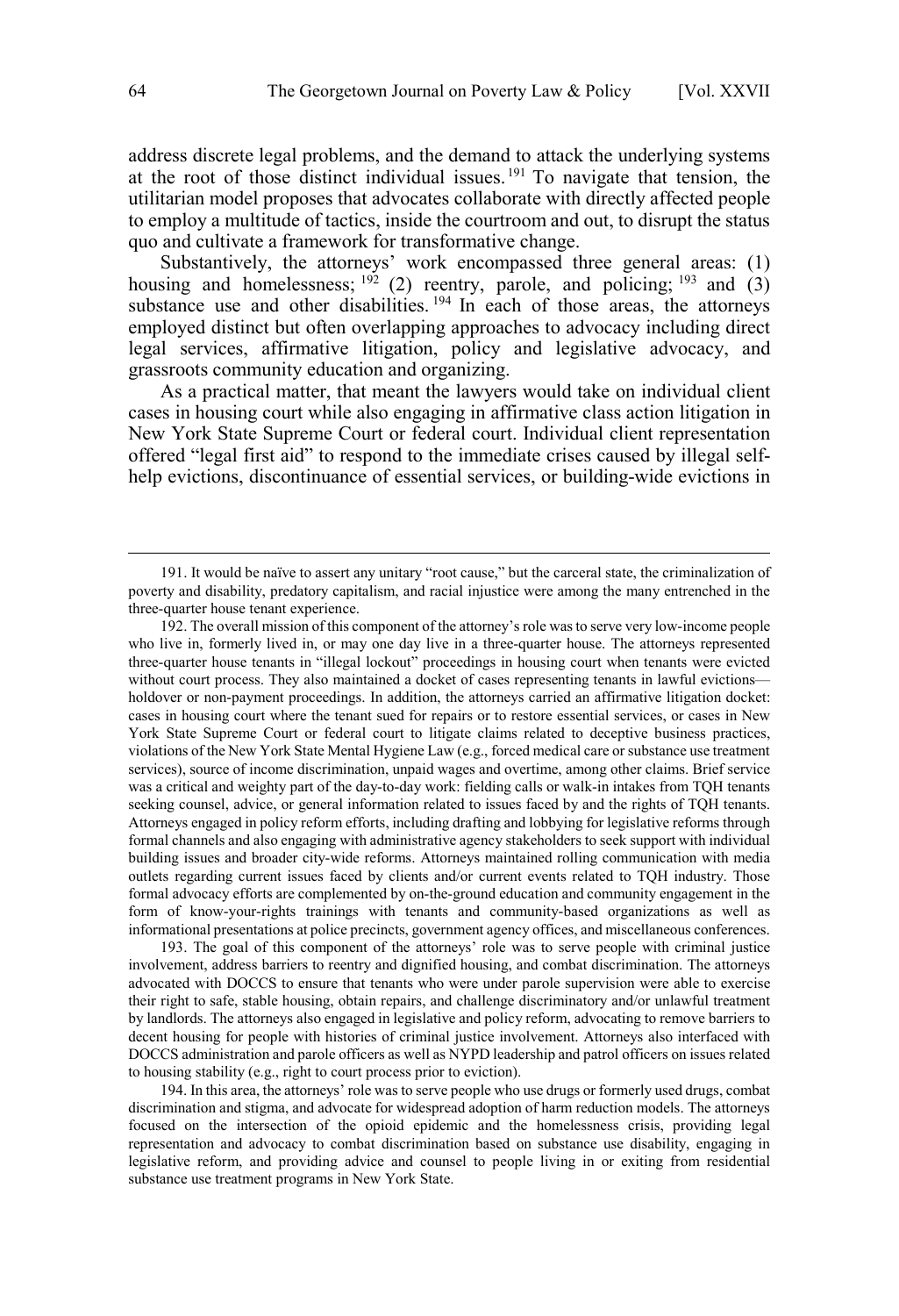housing court.<sup>195</sup> Far slower moving, the affirmative class action litigation took aim at some of the larger three-quarter house operators with broader goals of obtaining relief for class members, raising awareness about the three-quarter house problem, holding accountable the operators whose profits derived from exploitation of tenants, and igniting political will for reform. In both forums, the litigation created a hook for organizers to rally other tenants, educate them about their rights, and engage them in the legal and political processes for change.<sup>196</sup>

To successfully engage as movement lawyers with three-quarter house tenants, the role of the attorneys was broader than the traditional notion of "lawyer." The role oscillated from social worker, activist, teacher, and—to the dismay of many legal ethicists—friend.<sup>197</sup> The attorneys adopted a role akin to Charles Fried's "limited-purpose friend."198 "A lawyer," says Fried, "is a friend in regard to the legal system. He is someone who enters into a personal relation with you—not an abstract relation as under the concept of justice. That means that like a friend he acts in your interests, not his own; or rather he adopts your interests as his own."199 That relationship, he posits, even if "sharply limited" to the lawyer's "range of concern," is consistent with the "classic definition of friendship," because the lawyer's "intensity of identification with the client's interest is the same [as the traditional friend]."<sup>200</sup>

Acutely aware of their role as "limited-purpose friend," the attorneys balanced use of traditional lawyers' tools of formal negotiation, legal argumentation, and litigation, with the capacity to deliver non-legal aid more attributable to the privilege of their *status* as lawyers—particularly white lawyers—and less their substantive legal prowess.<sup>201</sup> For example, upon receipt of a call that a tenant was illegally evicted, the lawyer and organizer would deploy immediately to the site of

199. *Id.*

200. *Id.* at 1071–72.

 <sup>195.</sup> This role mirrors what Grinthal calls the "Legal M\*A\*S\*H Unit," where the lawyer "handles short-term legal 'first aid' to keep the leaders up and organizing." Grinthal, *supra* note 167, at 48. While the Legal  $M^*A^*S^*H$  lawyer must appreciate the organizing objectives of the constituency, she remains tethered to the delivery of legal services as a principal engine for change. Indeed, Grinthal cautions that the delivery of legal services may "creep into the core struggles" of the movement such that those legal battles "eclipse[] organizing" as the primary means through which members experience power. *Id.* at 49–50.

<sup>196.</sup> *See id.* at 53–54 (discussing the "Scaffold of Litigation" model under which lawyers use litigation as a hook to promote a shared identity among constituents and galvanize engagement in organizing campaigns).

<sup>197.</sup> *See* Robert J. Condlin, *"What's Love Got to Do with It?" "It's Not Like They're Your Friends for Christ's Sake": The Complicated Relationship Between Lawyer and Client*, 82 NEB. L. REV. 211, 306– 07 (2003) (discussing the lawyer's one-sided role as "a friendly fiduciary"—an agent who may have a "duty of sociability" but who is not a friend of the client in the true sense of the word); *see* Kim, *supra* note 168, at 220 (critiquing the "unbounded lawyering model comprising the roles of organizer, counselor, and friend").

<sup>198.</sup> Charles Fried, *The Lawyer as Friend: The Moral Foundations of the Lawyer-Client Relation*, 85 YALE L. J. 1060, 1071 (1976).

<sup>201.</sup> For example, on multiple occasions, tenants contacted lawyers to report that police failed to assist them when they called police to report that a landlord evicted them without court process. Before commencing a proceeding in housing court, the lawyers—both white—would often go to the site of the alleged illegal eviction and call the police again with the tenant. Almost without exception, the presence of the lawyers resulted in action by the officers to follow the NYPD Patrol Guide and enforce the city's illegal eviction law.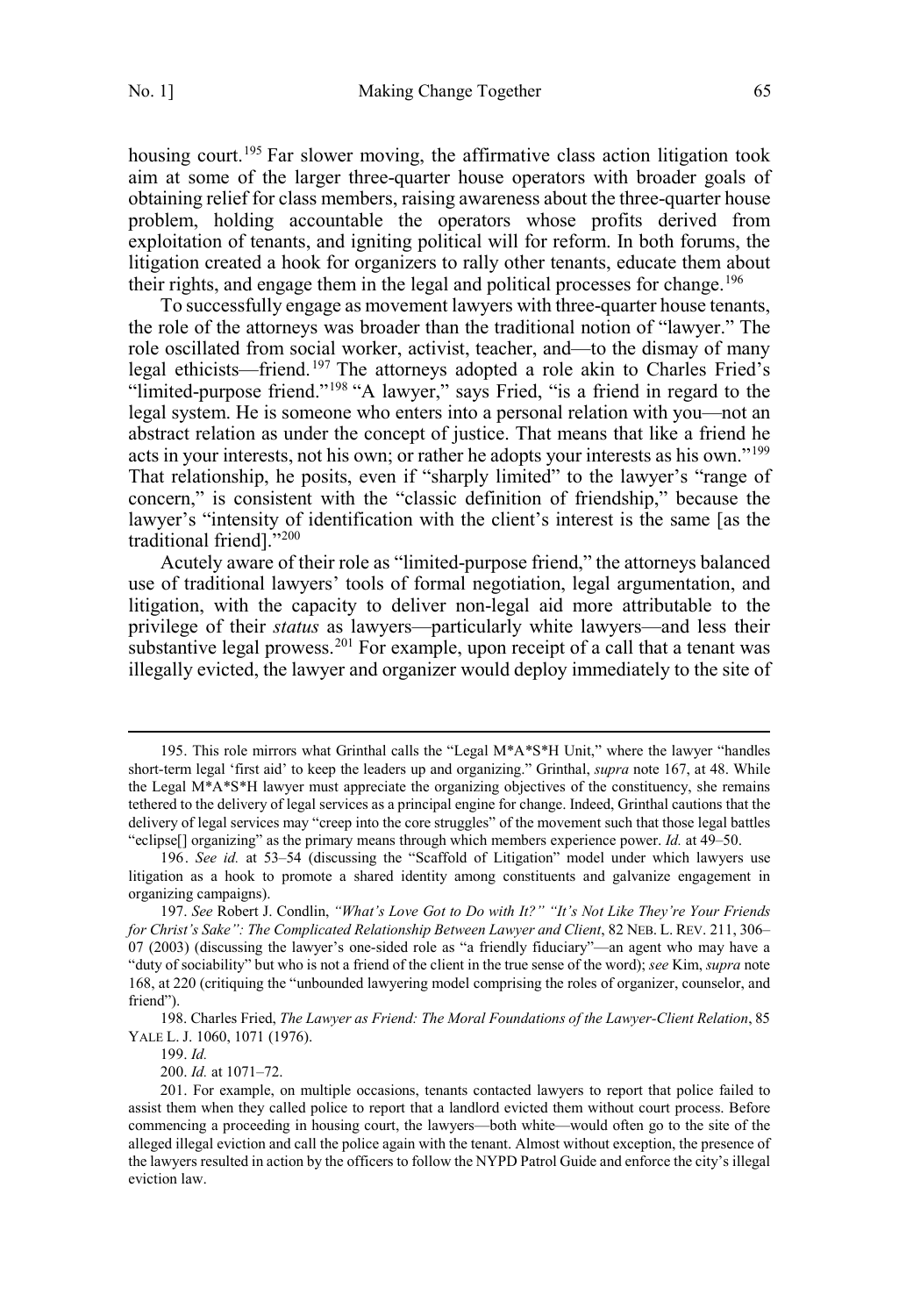<span id="page-35-0"></span>the illegal eviction.  $202$  By showing up on a moment's notice, the lawyer and organizer embodied their roles as "limited purpose friend[s]," standing with the tenant and sending a message to the landlord and other building residents that the tenant was not alone.<sup>203</sup> Rather than leave the tenant to seek police assistance alone, the lawyer could make the 911 call and be the point of contact when law enforcement arrived. Thus, the mere physical presence of the lawyer mitigated the risk of a negative encounter between the police and the tenant and made it more likely that the tenant would be permitted reentry into the building without having to rely on a protracted process to obtain relief from a court.

Consciously or not, the lawyers wielded race and class privilege to support tenants. Unlike the vast majority of three-quarter house tenants, the attorneys were white, stably employed, healthy, and sheltered from the destabilization, institutional racism, and oppression that led many to three-quarter houses. <sup>204</sup> Although those differences could be marshalled as assets with police, parole officers, lawyers, or judges, they could also provoke division or disconnect between the lawyers and tenants.<sup>205</sup> To promote a model of law and organizing that would attempt to bridge the gaps in experience, the lawyers leaned heavily on the relationship building undertaken by the TQH Project organizers.

#### 3. The Organizers

Organizing is the backbone to movement lawyering. Organizing has been defined as "the processes by which people build and exercise power by collecting and activating relationships"—organizing people to develop "relational power."<sup>206</sup> In contrast to the sometimes rigid, outcome-driven focus of lawyering, organizing

 <sup>202.</sup> For just one example, on March 16, 2015, a tenant called MFY Legal Services, Inc. to report that he was illegally evicted. The tenant reported that he called the police but that the police declined to assist him. The author along with TQH Project organizer, Paulette Soltani, then went to the building to interface with the police, explained what three-quarter houses are, and reminded officers of the mandates of the NYPD Patrol Guide to enforce the city's illegal eviction law. With the physical presence of advocates at the scene, the police informed the landlord that the tenant had a right to court process. With pressure from the police, the landlord ultimately relented and the tenant was restored to possession. *See* Video Recording Documenting Encounter with Police (Mar. 16, 2015) (on file with author).

<sup>203.</sup> *See* Fried, *supra* note 198, at 1071.

<sup>204.</sup> *See* Motion of Temporary Receiver for Authorization to Implement Stabilization Plan, United States v. Narco Freedom Inc*.*, 95 F. Supp. 3d 747 (S.D.N.Y. 2015) (No. 14 Civ. 8593), ECF No. 185-1 (indicating that of 461 three-quarter house tenants surveyed, fifty percent identified as Hispanic, thirtythree percent as Black, and twelve percent as white).

<sup>205.</sup> While it is perhaps impossible to quantify the precise impact that the lawyers' race may have played in these various contexts, it is the author's opinion that race and gender always contributed to the dynamics of the particular situation. For just one example, in contrast to multiple tenants who reported threats of arrest when they called for police assistance, the author did not once believe that his advocacy with the police put him at risk for arrest. Perhaps it is too much of a leap to attribute the entirety of that disparate treatment to the author's race, gender, or professional status alone. However, it would strain credulity to assume that those layers of privilege did not contribute to the vastly different treatment experienced by the author as compared the poor people of color the author represented.

<sup>206.</sup> Grinthal, *supra* note 167, at 34, 36; *see also* Nina Farnia, *Sitting Silently at Home: A Critique of "The Revolution Will Not Be Funded: Beyond the Non-Profit Industrial Complex*," 17 UCLA WOMEN'S L.J. 269, 296 (2008) (explaining that community organizing is made up of the grassroots work that is necessary to build a movement, which includes "the creation of public, open spaces, the development of participatory organizational structures, recruitment, and popular education").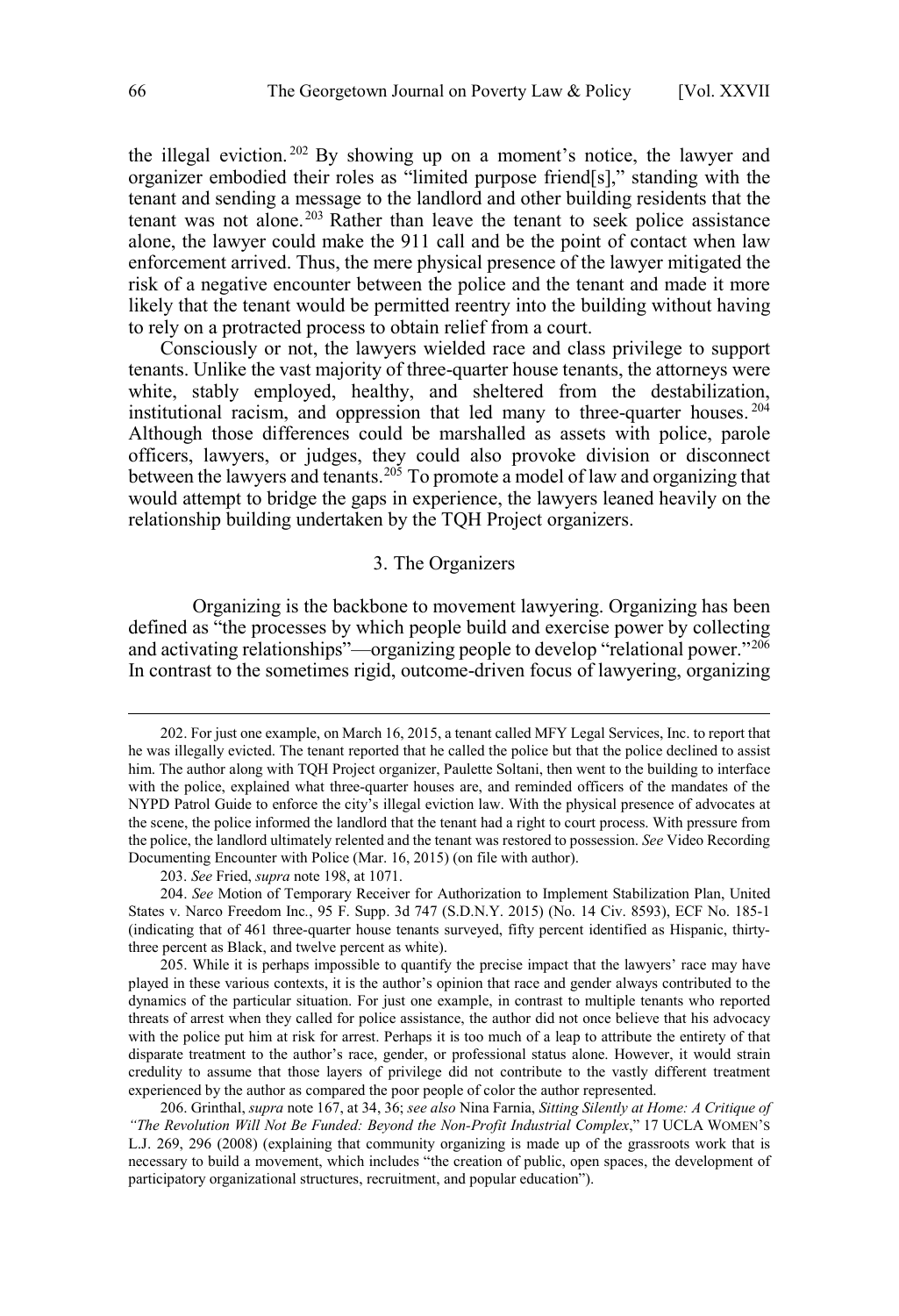encompasses a "slow, circular process of mutual education between [the organizer] and community members."<sup>207</sup> The goal of that process is to politicize knowledge and harness that power to effect social change.<sup>208</sup>

The organizer is a disruptor of the hierarchical capitalist status quo. But in the context of a non-profit industrial complex that disproportionately prioritizes and glorifies the value of lawyers as a solution to compound social problems, the role of the organizer is routinely marginalized or ignored.<sup>209</sup> As explained by Nina Farnia, non-profit organizations need funding to operate.<sup>210</sup> To obtain that funding, organizations must meet the expectations of private, government, or corporate funders.<sup>211</sup> The non-profit industrial complex becomes an arm of the state that hamstrings the ability to challenge state authority when the organization must also be accountable to that authority to remain solvent.<sup>212</sup> The result, Farnia argues, is that non-profit organizations are commandeered "to quell dissent and social resistance, thereby maintaining the white supremacist, capitalist, and patriarchal status quo."213

Systemic marginalization of organizers from the delivery of legal services is entirely consistent with Farnia's critique. For instance, the Legal Services Corporation, the largest funder of civil legal aid for low-income people in the United States, <sup>214</sup> categorically prohibits organizing by organizations that it funds.<sup>215</sup> More recently, the groundbreaking Universal Access to Counsel legislation that provides a right to counsel for low-income tenants facing eviction in New York City notably stopped short of including funding to community-based organizations to promote grassroots tenant organizing campaigns.<sup>216</sup> That practice perpetuates an elitist, top-down approach that paints lawyers as the heroic saviors

213. *Id.*

 <sup>207.</sup> White, *supra* note 3, at 743.

<sup>208.</sup> *See* Oakes et al., *supra* note 176, at 361 (discussing the exercise of power by way of public actions, rallies, petitions, letter writing, or social media campaigns).

<sup>209.</sup> For example, the New York City Universal Access to Housing Law, which made New York City the first jurisdiction in the United States to guarantee a right to legal representation for low-income tenants who face eviction, does not include funding of community organizing to support the legal services organizations that provide that legal representation. *See* N.Y.C. ADMIN. CODE § 26-1302 (2017). The statute entitles tenants at or below 200 percent of federal poverty guidelines to "brief legal assistance, which is defined as "individualized legal assistance provided in a single consultation by a designated [nonprofit legal services] organization . . ." *Id.*

<sup>210.</sup> *See* Farnia, *supra* note 206, at 279–80.

<sup>211.</sup> *Id., see also* Kim, *supra* note 170, at 226 ("Due to the relatively higher salaries of lawyers and the considerable costs of litigation, organizations may tend to provide more resources to in-house lawyering than organizing.").

<sup>212.</sup> *See* Farnia, *supra* note 206, at 280.

*See Who We Are*, LEGAL SERVS. CORP., <https://www.lsc.gov/about-lsc/who-we-are> (last visited 214. Nov. 17 2019).

<sup>215</sup> . "Recipients [of Legal Services Corporation funds] may not use funds provided by the Corporation or by private entities to initiate the formation, or to act as an organizer, of any association, federation, labor union, coalition, network, alliance, or any similar entity." 45 C.F.R. § 1612.9 (2018).

<sup>216.</sup> Organizers and activists with the Right to Counsel Coalition have kept funding for community organizing on the forefront, however. Indeed, New York City Council Intro 1104 would require the city to fund the organizing work that is essential to spread the word about the right to counsel in New York City and support tenants who are working with one another to combat landlord abuses. *See "Right to Counsel, Power to Organize" Campaign*, RIGHT TO COUNSEL NYC COALITION, https://www.righttocounselnyc.org/

right to counsel power to organize campaign (last visited Nov. 17, 2019).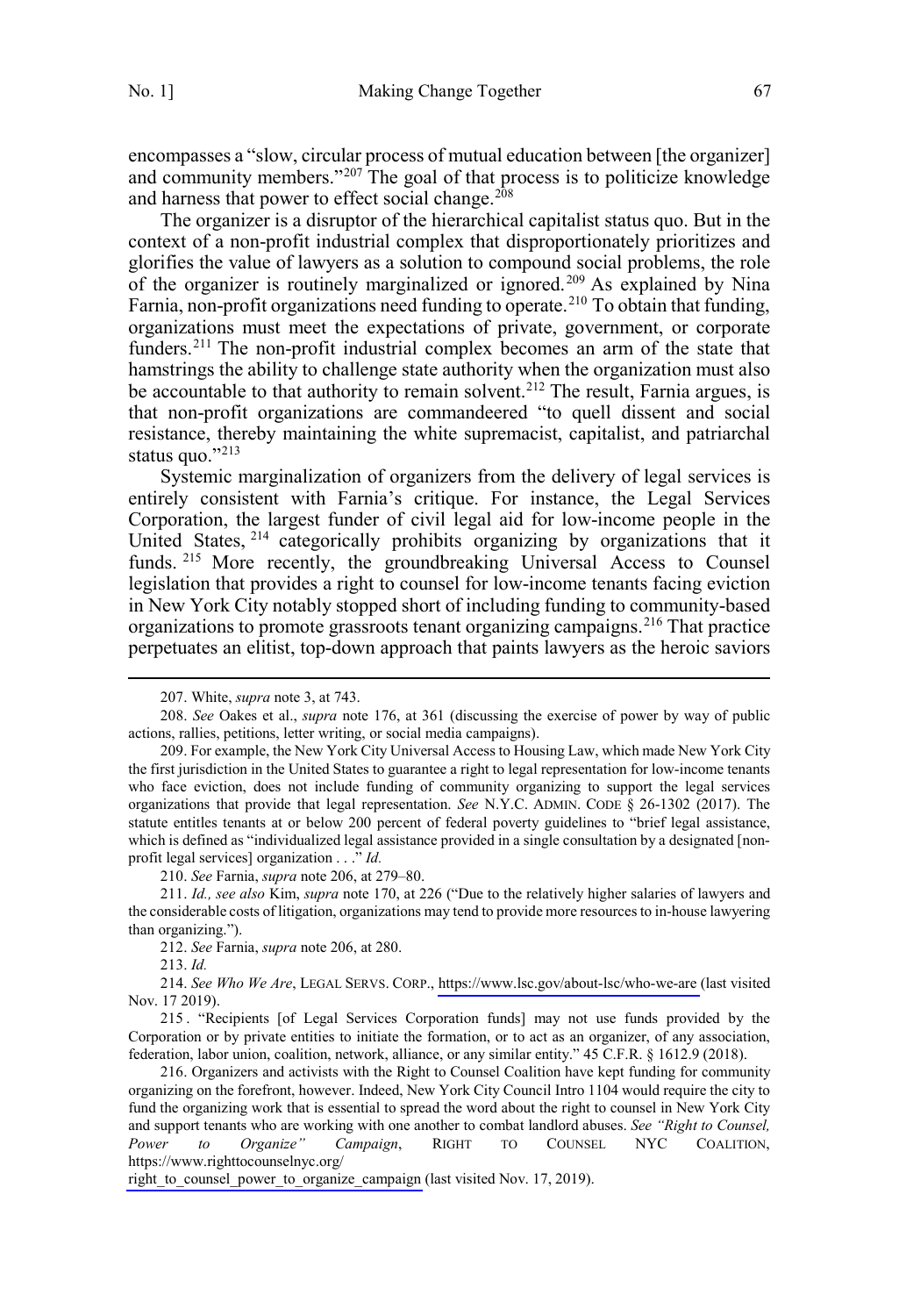who will swoop in to relieve the powerless from their plight. <sup>217</sup> That model suppresses radical, grassroots organizing with directly affected people in favor of more politically palatable reformist objectives determined by elites.<sup>218</sup>

Community organizers collaborate with affected people to build movements. They embed themselves in communities to understand the problem, identify the structural obstacles to solutions, and then engage the expertise of the constituency to develop leadership and collective strategy to demand change.<sup>219</sup> A purely lawbased approach to social problems does not contemplate collaborative dialogue a relational exchange of skills and experiences—between affected people and lawyers employed to serve them. Those exchanges take time and are more difficult to measure than the outcomes of formal legal representation that can be tallied and packaged neatly for funders. Unlike legal services providers, organizers must manage the nuance of less concrete indicators for leadership development, movement-building, and the progress of campaign strategy.<sup>220</sup>

The purpose of organizing is to build nurturing relationships that create power.221 Traditional legal services models are grounded in "an insistent view of poor or marginalized clients as bundles of weakness and need" who must rely on lawyers to contribute power and resources.<sup>222</sup> Grinthal critiques the "pure charity" of the traditional legal services model" as "a pose of benevolent giving . . . [that] also enforces the client's powerlessness and dependency."<sup>223</sup> Organizers disrupt that narrative and "counter the 'expertise' of the lawyers and the mystique of the law"<sup>224</sup> by holding both the lawyers and the client-activists accountable to one another and to their shared objectives for meaningful victories inside the courtroom and out.225

221. *See* Grinthal, *supra* note 167, at 49.

224. White, *supra* note 3, at 745.

 <sup>217.</sup> *See, e.g.*, Barr, *supra* note 61, at 735 (cautioning against the tendencies of public interest lawyers to work for and not *with* the communities that they seek to serve); Godsoe, *supra* note 178, at 729 (referring to Gerald Lopez's warnings that "public interest or 'progressive' lawyers are constrained by their privilege and the elitist norms of the profession that cast them as 'heroes' to their helpless and incapable clients").

<sup>218.</sup> *See* Rikke Mananzala & Dean Spade, *The Nonprofit Industrial Complex and Trans Resistance*, 5 SEXUALITY RES. AND SOC. POL'Y 53, 57 (2008) ("Some have argued that because social justice nonprofits are funded through philanthropy—frequently directly by wealthy individuals and corporations—the strategies of this work have become more conservative to better fit those funders' capitalism maintenance and reformist goals than the base-building, visionary organizing goals that might emerge more directly from communities facing oppression.").

<sup>219.</sup> *See* Oakes et al., *supra* note 176, at 358.

<sup>220.</sup> *See* Mananzala & Spade, *supra* note 218, at 58 ("Base-building work that involves less tangible returns like the growth of shared political analysis within a community or relationship building is undervalued. This model encourages organizations to identify goals that can be achieved quickly, not to envision the long-term strategies necessary for more radical changes to politics and culture.").

<sup>222.</sup> *Id.* 

<sup>223.</sup> *See id.*; *see also* Kim, *supra* note 170, at 218 (discussing the image of the stereotypical public interest attorney who "saw an acceptance of the primacy of law in enacting social change" hardening with "authoritative, domineering . . . [and] single-minded . . . adherence to legal solutions" to complex social problems).

<sup>225.</sup> For further discussion of the roadblocks to transformative change when social justice lawyers fail to anchor legal battles for policy reform in community-based movement-building see Rikke Mananzala et al., *Law Reform and Transformative Change: A Panel at CUNY Law*, 14 CUNY L. REV. 21, 46 (2010) ("However, we were doing this policy work like typical lawyers–meeting in closed rooms with bureaucrats, not connecting the work to direct community organizing strategies. SRLP was working on making our organization accountable and governed by the people who come to us to seek services, but we didn't yet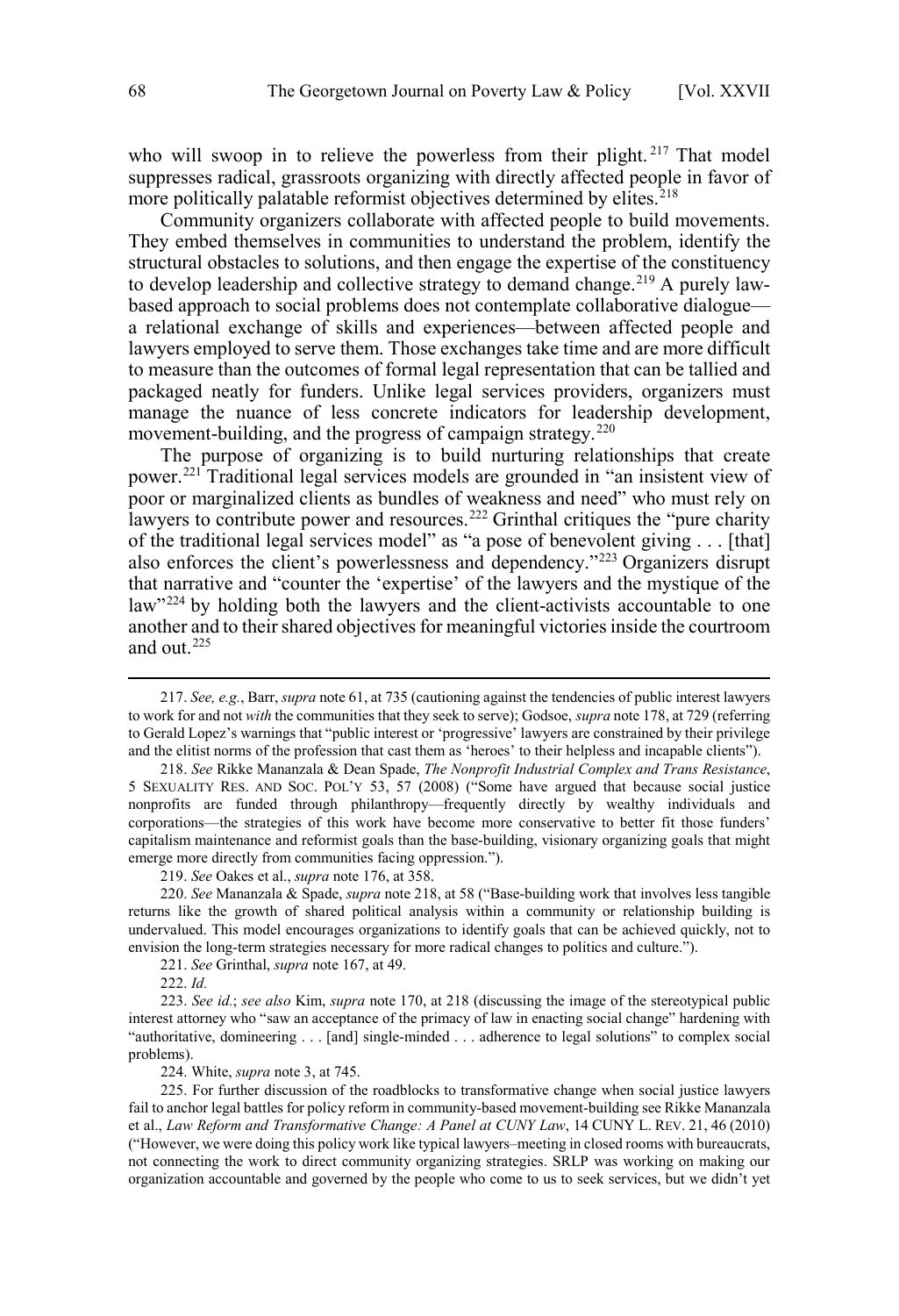$\overline{a}$ 

<span id="page-38-0"></span>No. 1] Making Change Together 69

Because of the disproportionate resources allocated to legal services and lawyers, the TQH Project organizers were saddled with a disproportionate burden.<sup>226</sup> The organizers conducted on-the-ground outreach at community-based organizations, substance use treatment program sites, hospitals, fast-food restaurants, or any other location they identified as one frequented by three-quarter house tenants. They met hundreds of tenants and built relationships.<sup>227</sup> They planned and coordinated meetings, developing agendas that balanced member education with goal identification, campaign strategy, and leadership development. With all those responsibilities on their shoulders, the organizers also pushed lawyers to fight harder and to do better.

## *B. Lucie E. White's Three Visions for How a Lawyer Promotes Change as a Framework*

It would be wholly disingenuous to suggest that the TQH Project developed what I now refer to as the "utilitarian" approach to law and organizing within the confines of a clear, scripted agenda. What I outline *infra* draws heavily from the models articulated by E. Tammy Kim, 228 Heather Barr, 229 Michael Grinthal, 230

228. *See* Kim, *supra* note 170, at 218.

229. Heather Barr warns public interest lawyers who are motivated by a desire to "right wrongs" to be ever-vigilant to reject the ease of falling into a role of fighting *for* people who are oppressed, rather than *with* them. *See* Barr, *supra* note 61, at 735 ("As people with advanced (and expensive) education, often from comfortable class and privileged racial backgrounds, it is easy for [lawyers] to fall into a role of fighting *for* people who are oppressed, rather than *with* them.").

have a strategy around how to make this kind of work, which is mired in expertise and deeply undemocratic, actually become a site of community organizing, leadership development, and mobilization. There were so many policy reform efforts being undertaken by SRLP and a few others without a deep community organizing strategy. Not surprisingly, these policy efforts ran into a lot of problems and were very hard to get implemented because the only real way to win meaningful victories is to have an organized community behind the demands.");White, *supra* note 3, at 744 (discussing the role of the organizer to create space where constituents are "culturally 'at home' [and where] [t]hey did not have to be 'good clients' to get help . . . [and] [t]hey did not have to listen to what lawyers tell them 'what the law said' about their problems").

<sup>226.</sup> The organizers were also paid much less. For example, in 2015, in contrast to a lawyer with five years of experience who earned \$76,643.27, an organizer with comparable experience was paid just \$52,490.08. *See* Collective Bargaining Agreement between the Legal Servs. Staff Ass'n Nat'l Org. of Legal Servs. Workers Int'l Union UAW, Local 2320, AFL-CIO and MFY Legal Servs., Inc. Jan. 1, 2015 to Dec. 31, 2017, 70, 73, [https://lssa2320.org/wp-content/uploads/2015/01/MFY-CBA-2015-to-2017-1.pdf.](https://lssa2320.org/wp-content/uploads/2015/01/MFY-CBA-2015-to-2017-1.pdf)

*See, e.g.*, Paulette Soltani, Letter to the Editor, *Parolees Locked Out of Housing*, N.Y. DAILY 227. NEWS (Mar. 8, 2018), [https://www.nydailynews.com/opinion/Mar.-8-homeless-parolees-dangerous](https://www.nydailynews.com/opinion/Mar.-8-homeless-parolees-dangerous-drivers-)[drivers-power-outages-article-1.3861587](https://www.nydailynews.com/opinion/Mar.-8-homeless-parolees-dangerous-drivers-) (noting the activist met "hundreds of people . . . while organizing three-quarter house tenants across New York City").

<sup>230.</sup> Grinthal advances a series of services-plus-organizing models that endorse a role of legal services to support organizing. *See* Grinthal, *supra* note 167, at 49–58. Each model confronts the inherent disparities in power between lawyers and organizers and to varying degrees endeavors to harmonize that discord. *See id.*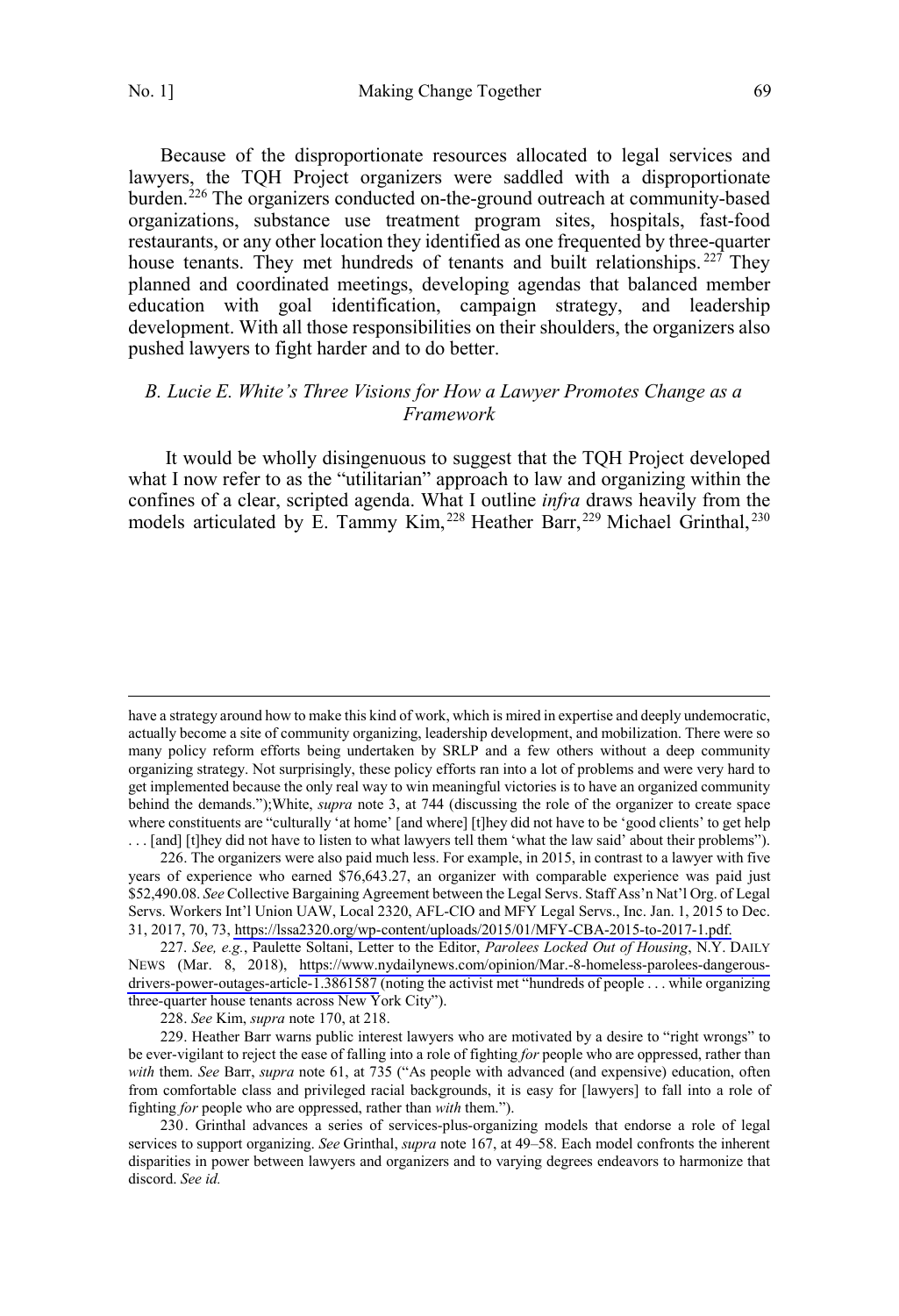Alizabeth Newman,  $^{231}$  Karen Gargamelli and Jay Kim,  $^{232}$  Aaron Samsel,  $^{233}$  Jane Aiken and Stephen Wizner, <sup>234</sup> Sameer Ashar, <sup>235</sup> and others. Central to the approach adopted by the TQH Project is open-minded willingness and flexibility to adapt the focus, roles, and strategies according to the particular needs of tenants at the particular moment in the movement. In essence, the model was every model, and it was no model. As discussed *infra*, it was a utilitarian approach to law and organizing informed by a systems-based, intersectional perspective that continually sought to meet tenants where they were, based on their history and their experience. In an attempt to give meaning to that ever-changing approach, I now turn to the framing established by Lucie E. White.<sup>236</sup>

Grounded in the three "levels of subordination," discussed in Section II.B, *supra*, White advanced three "ideal types," or "visions," of social-change lawyering.<sup>237</sup> Under each "type," the lawyer must employ strategies that recognize and ultimately evolve to accommodate the dimensions of power that color the experiences of subordinated populations.<sup>238</sup> The first is the "straightforward and familiar" prototype wherein the lawyer translates client grievances into winning legal claims.239 The "second-dimension" lawyer views the utility of litigation more comprehensively. She engages in litigation not only to "win" but to stimulate "discourse about social justice" and "expand public consciousness about justice and mobilize direct action for change."<sup>240</sup> She uses advocacy to "produce public happenings" that resonate with the "audience"—the subordinated group and the wider public—and defines success not only by legal victories but also the extent to which the advocacy moves that audience to action.<sup>241</sup>

Finally, under the third type, the lawyer steps away from her professional norms, opening a "dialogic process of reflection and action" to develop political

233. *See* Samsel, *supra* note 143, at 392–93 (advocating for a "Law *as* Organizing" approach).

234. Aiken and Wizner posit that the "lawyer as social worker" should identify root problems and solutions to provide a holistic service to their clients. *See* Aiken & Wizner, *supra* note 185, at 64. In that vein, "[the lawyer] considers the impact of the law . . . and the client's community when determining what might be a good legal outcome." *Id.* at 75. The lawyer as social worker values client empowerment and client investment in solving problems and avails herself as "merely a resource, not the director of activity." *Id.* at 76.

235. *See, e.g.*, Sameer M. Ashar, *Movement Lawyers in the Fight for Immigrant Rights*, 64 UCLA L. Rev. 1464, 1495 (2017) (discussing the role of movement lawyers in deploying both "conventional legal tools" while also "nurturing critical visions by which to alter law and social discourse"). Ashar posits that there is a common thread between "establishment" lawyers and "a recessive strand" of lawyers who "challenge the superstructure" by supporting activists and using "more critical discursive frames" to use the "full repertoire of lawyering tactics that included litigation and non-litigation advocacy" to achieve social change. *Id.* at 1496.

236. *See* White, *supra* note 3, at 748.

237. *See id.* at 754–55.

 <sup>231.</sup> *See* Alizabeth Newman, *Bridging the Justice Gap: Building Community by Responding to Individual Need*, 17 CLINICAL L. REV. 615, 616 (2011).

<sup>232.</sup> *See* Karen Gargamelli & Jay Kim, *Common Law's Lawyering Model: Transforming Individual Cases into Opportunities for Community Organizing*, 16 CUNY L. REV. 201, 205 (2012) (laying out the principles upon which Common Law was established, co-founders Karen Gargamelli and Jay Kim state expressly that "lawyers should take a backseat in movement building; lawyers should do legal work, not organize; and organizers know best so they should lead the way").

<sup>238.</sup> *See id.* 

<sup>239.</sup> *Id*. at 755.

<sup>240.</sup> *Id.* at 758, 760.

<sup>241.</sup> *Id.* at 758–59.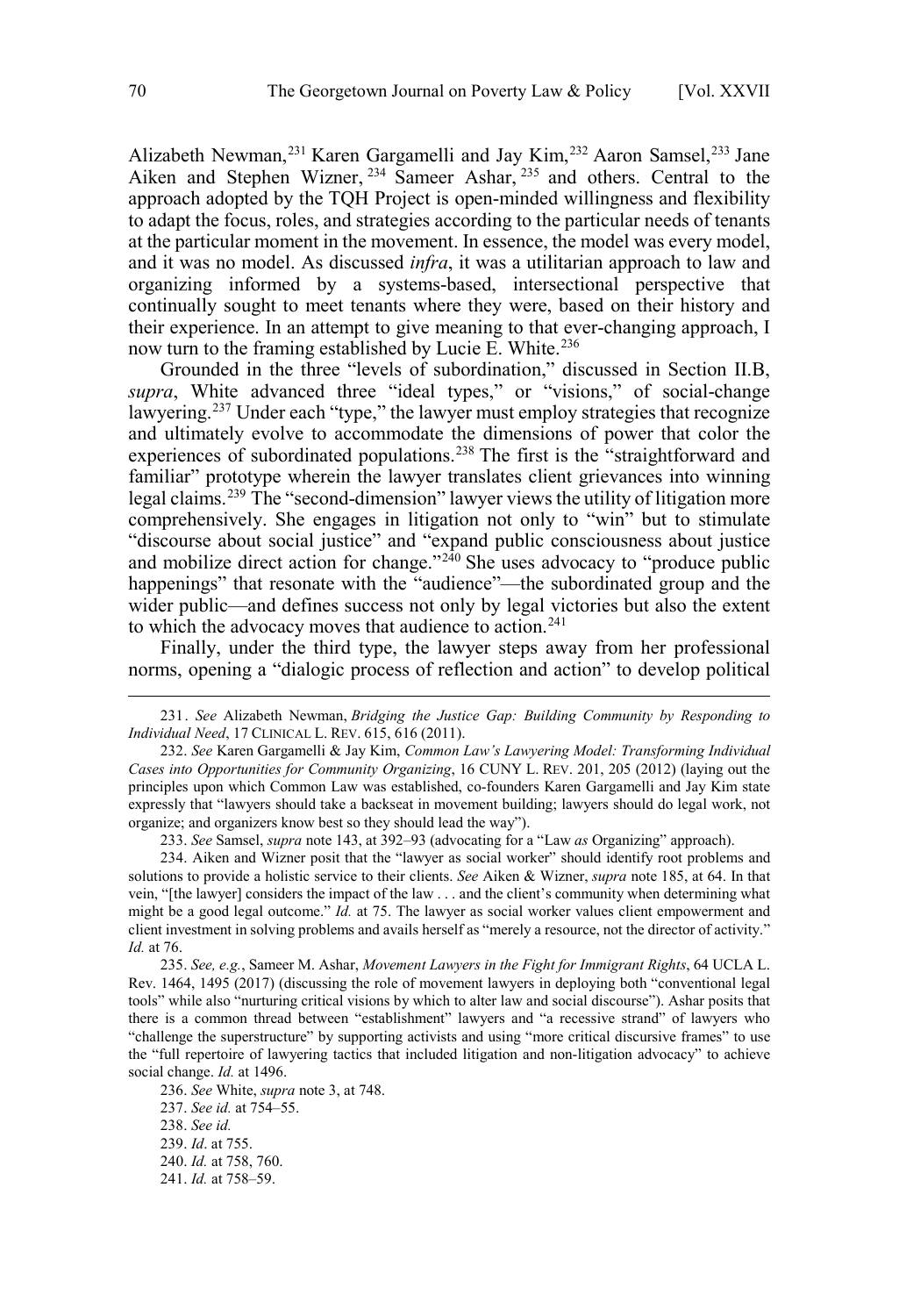<span id="page-40-0"></span>

consciousness among the subordinated community that informs how the community may "interpret moments of domination as opportunities for resistance."<sup>242</sup> The lawyer does not "dictate to the group what actions they must take" but instead engages in an exchange with "those who know the landscape [of the problem] and will suffer the risks" of a particular action.<sup>243</sup> Unlike an organizer who may be more directive, "leading clients to engage in pre-scripted actions," the third dimensional image of the social justice lawyer seeks to enable clients to speak for themselves as "critics and  $\ldots$  strategists."<sup>244</sup> As such, "[t]hey must act more like teachers, turning every moment into an occasion for clients to practice skills and build connections that will enable them to make change."<sup>245</sup>

White's discussion of the Driefontein village illustrates the potential for successful and effective collaboration among lawyers, organizers, and the community. While recognizing the "distinct tasks" undertaken by the lawyer and organizer, respectively, she heralds their capacity to complement one another in "a single advocacy strategy" to reinforce efforts of a subordinated community to reclaim its own power.<sup> $246$ </sup> Part IV will discuss the interplay among each of White's three images of the lawyer in the context of the TQH Project's collective efforts to reclaim tenant power.

## IV. APPLYING WHITE'S FRAMEWORK TO THE THREE-QUARTER HOUSE PROJECT: LEGAL SERVICES + EDUCATION + GRASSROOTS ACTIVISM + VISION FOR **CHANGE**

Developing a workable law-and-organizing practice was a constant work-inprogress. Given the complex and deeply entrenched problems, the TQH Project did not have a clear strategic blueprint for a solution. Contrary to the implication from White's three dimensions of social justice lawyering, the process was not linear. And it was not without substantial setbacks. No single "dimension" of lawyering captures the fluidity of approaches employed by the TQH Project to collaborate with three-quarter house tenants in their movement for housing justice. At each stage of the Project's recursive process, lawyers, organizers, and directly impacted individuals engaged in an ongoing relational exchange of power to develop a shared vision for transformative change. Tactics and strategies were determined based on their utility at a particular time in light of the particular context of that moment, not by adherence to any particular approach or ideology. By locating the work of the TQH Project within each of White's three evolving visions of lawyering, this Section will attempt to demonstrate that a collaborative systems theory approach grounded in utility and versatility—rather than a particular "model" of law and organizing—should be the paradigm for fusing the work of lawyers, organizers, and affected people into a movement for transformative change.

 <sup>242.</sup> *Id.* at 761–63.

<sup>243.</sup> *Id.* at 763–64.

<sup>244.</sup> *Id.* at 764.

<sup>245.</sup> *Id.* at 765.

<sup>246.</sup> *Id.* at 766.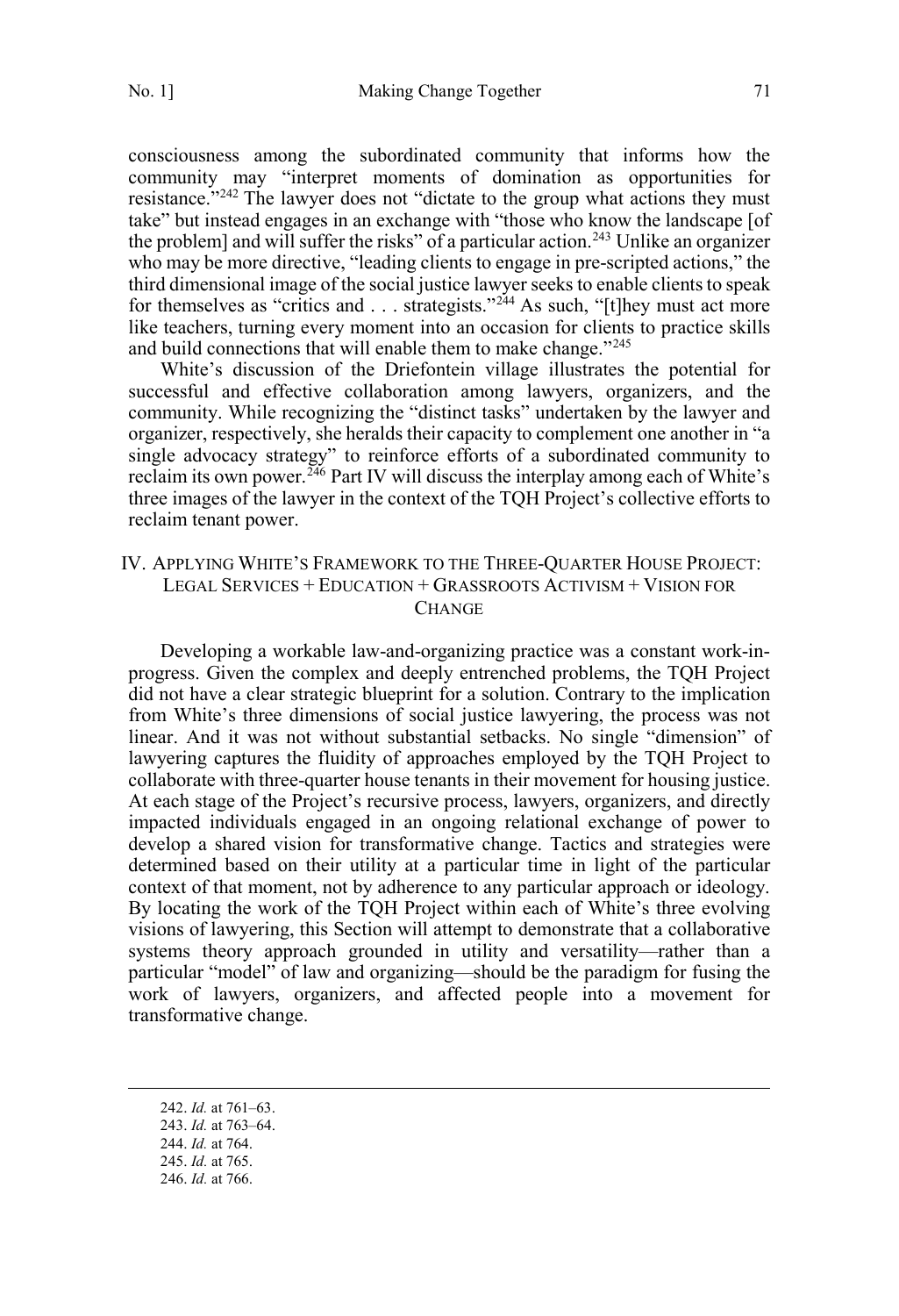## <span id="page-41-0"></span>*A. First Dimension: Translating Three-Quarter House Tenant Grievances into Winning Legal Claims*

*"Without the help of a lawyer, I don't know where I would have ended up – probably in the street or the homeless shelter, but maybe even jail. I was scared to go to housing court on my own and I knew the odds would be against me without an attorney. I also knew that my landlord would have an attorney even if I didn't . . . With [the lawyer's] help, I was able to file a case in housing court, fight for my rights, and get back into my house."*<sup>247</sup>

The TQH Project employed a series of strategies to translate the range of tenant grievances into winning claims and defenses in court. This Section will discuss some of those strategies and how the Project endeavored to use them as fodder for strengthening the movement to improve the lives of three-quarter house tenants.

#### 1. Community-Based Legal Clinics

The lawyers and paralegal-organizers held a weekly legal clinic specifically for three-quarter house tenants at Neighbors Together, a community-based organization and "community café" located in the heart of a community peppered with three-quarter houses.<sup>248</sup> By locating a weekly clinic within the heart of the community, the Project provided tenants with reliable access to lawyers on an ongoing basis. The clinic offered a convenient location for tenants to obtain brief legal advice and counsel as well as space where the legal team could schedule client intake appointments or meetings to prepare court documents or testimony for litigation.

From a practical standpoint, the clinic was also a resource through which the legal team met new clients for individual representation as well as numerous class members for what became two class action lawsuits filed by three-quarter house tenants against two large three-quarter house operators.<sup>249</sup> Tenants' faces became familiar to the lawyers, and vice versa. Over time, the lawyers met more threequarter house tenants and learned from tenants' firsthand experiences. Tenants, not lawyers, identified concerns and goals.

The lawyers' continuous presence in the community legal clinic helped them understand the issues confronted by directly affected people. Connecting to the community meant the lawyers could more effectively assess the propriety of litigation as a meaningful tool to seek remedy.250 Visibility of the lawyers in the legal clinics also helped forge closely tethered relationships with grassroots campaigns taking shape at Neighbors Together. The community connection furthered a practice of client-centered lawyering and became a resource for

 <sup>247</sup> . Felix Plaza Hernandez, Leader in the Three-Quarter House Tenant Organizing Project, Testimony in Support of Intro 214-A (Sept. 23, 2016) (on file with author).

*See* NEIGHBORS TOGETHER, [https://neighborstogether.org](https://neighborstogether.org/) (last visited Nov. 17, 2019); JOHN 248. JAY COLL. OF CRIMINAL JUSTICE, *supra* note 6, at 11–12 (indicating that three-quarter houses are disproportionately located in New York City's poorest communities).

<sup>249.</sup> *See* David v. #1 Mktg. Serv., Inc., 979 N.Y.S.2d 375 (App. Div. 2014); DiGiorgio v. 1109–1113 Manhattan Ave. Partners, LLC, 958 N.Y.S.2d 417 (App. Div. 2013).

<sup>250.</sup> *See* Barr, *supra* note 61, at 735.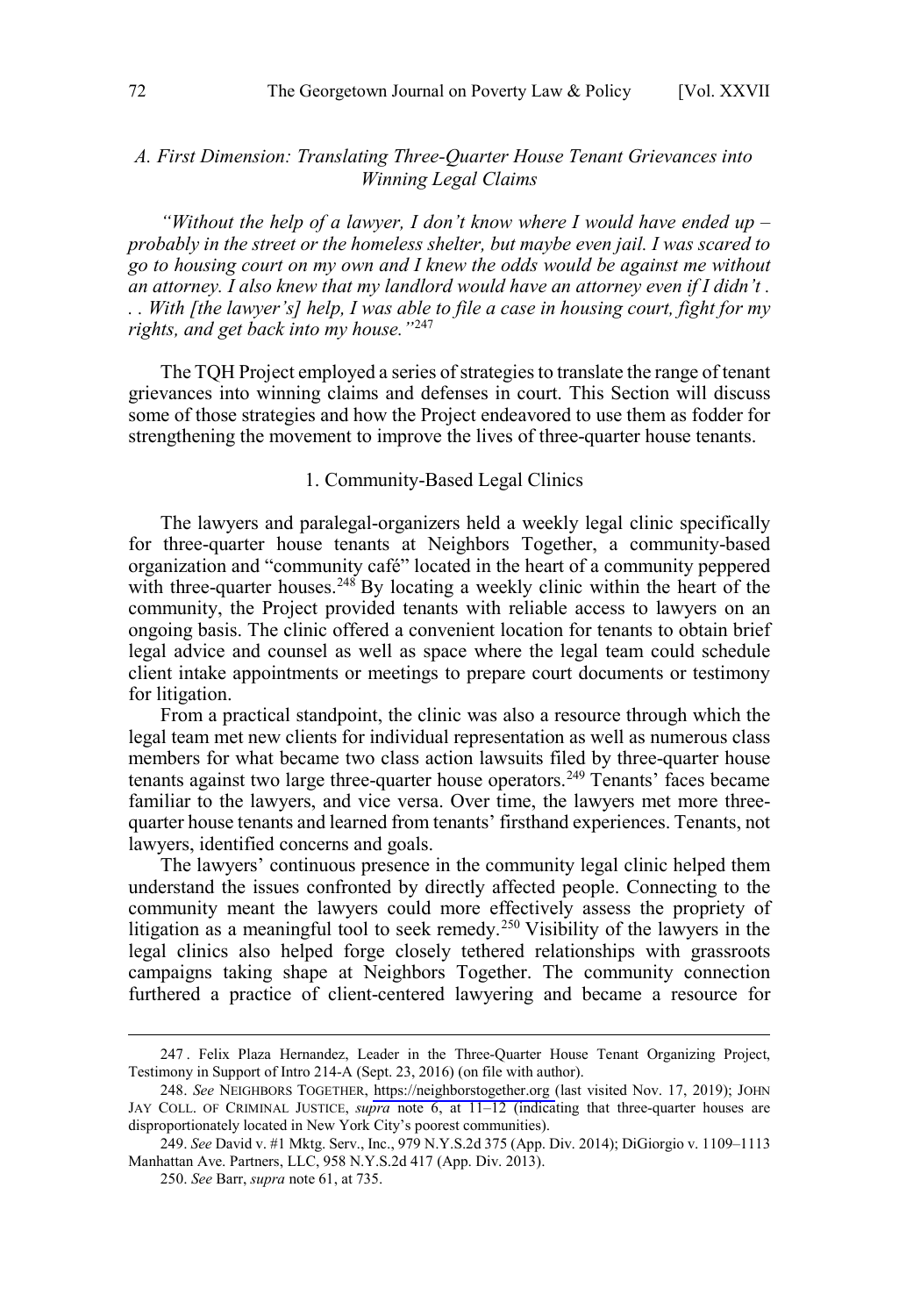<span id="page-42-0"></span>litigation strategy. The clinic was a place to hear stories, identify potential witness, understand the perspective of affected people, and gauge the level of outrage in the community.251

While the primary goal in each case derived from the legal clinic was to obtain the best result for the individual client, the fruits of the litigation were more comprehensive. Litigation offered a formal channel through which tenants could resist, assert power, and prevail against landlords. For the lawyers, the nuances of individual cases unearthed the mechanics of the three-quarter model, the tactics of house operators, and the barriers to court-based remedies.<sup>252</sup> Not insignificantly, the individual cases also hauled three-quarter house operators into the courthouse to confront the mobilization of collective tenant resistance.

2. Education, Language and Fact Development: Employing Legal Theories in Individual Cases to Change the Narrative and Win in Court

Because of a fundamental lack of knowledge about the three-quarter house industry, tenants, organizers, and lawyers each took on a role as translator. Tenants translated the three-quarter house world to lawyers, lawyers translated that world to the courts, and organizers helped to translate the world of lawyers and courts to the tenants. Together, tenants and lawyers developed a vocabulary to explain threequarter houses to other advocates, adversaries, judges, and elected officials. That education was essential to the litigation strategy.

Rebutting the pubic narrative of three-quarter house tenants as undesirables was also central to work in and outside the courtroom. In court, threequarter house tenants' claims were met with uncertainty, confusion, or outright bias by landlords' attorneys, court personnel, and even judges. Assumptions about who lived in three-quarter house derailed focus from narrow legal questions; merely litigating the merits was not an option. The Project recrafted the narrative. It defined three-quarter houses, explained the business model, and humanized the occupants. Unpacking the personal story that led a particular individual to a bunk in a three-quarter house was at the center of each case.

## *i. Disambiguation of the Three-Quarter House Model*

There is no legal definition of "three-quarter house." The popular belief is that the term "three-quarter house" was coined as a ploy to lend legitimacy to the underground housing model by tacitly suggesting that the houses were one step closer—three-quarters as opposed to halfway—to fully independent living for people exiting incarceration or substance use treatment.253 Three-quarter housing as a supportive bridge toward self-sufficiency was a myth. With that myth, and a glossary of deceptive language to legitimize it, landlords became expert at skirting accountability.

 <sup>251.</sup> *See id.*

<sup>252.</sup> *See* Godsoe, *supra* note 178, at 722 (proposing a "redefinition of expertise" that recognizes the knowledge and "community intelligence" of people "who have gone through the system").

<sup>253.</sup> *See* WAREHOUSING THE HOMELESS, *supra* note 6, at 5 (noting that illegal boarding houses "[c]ommonly called 'three-quarter houses' [is] a name borrowed from the old term 'halfway house'").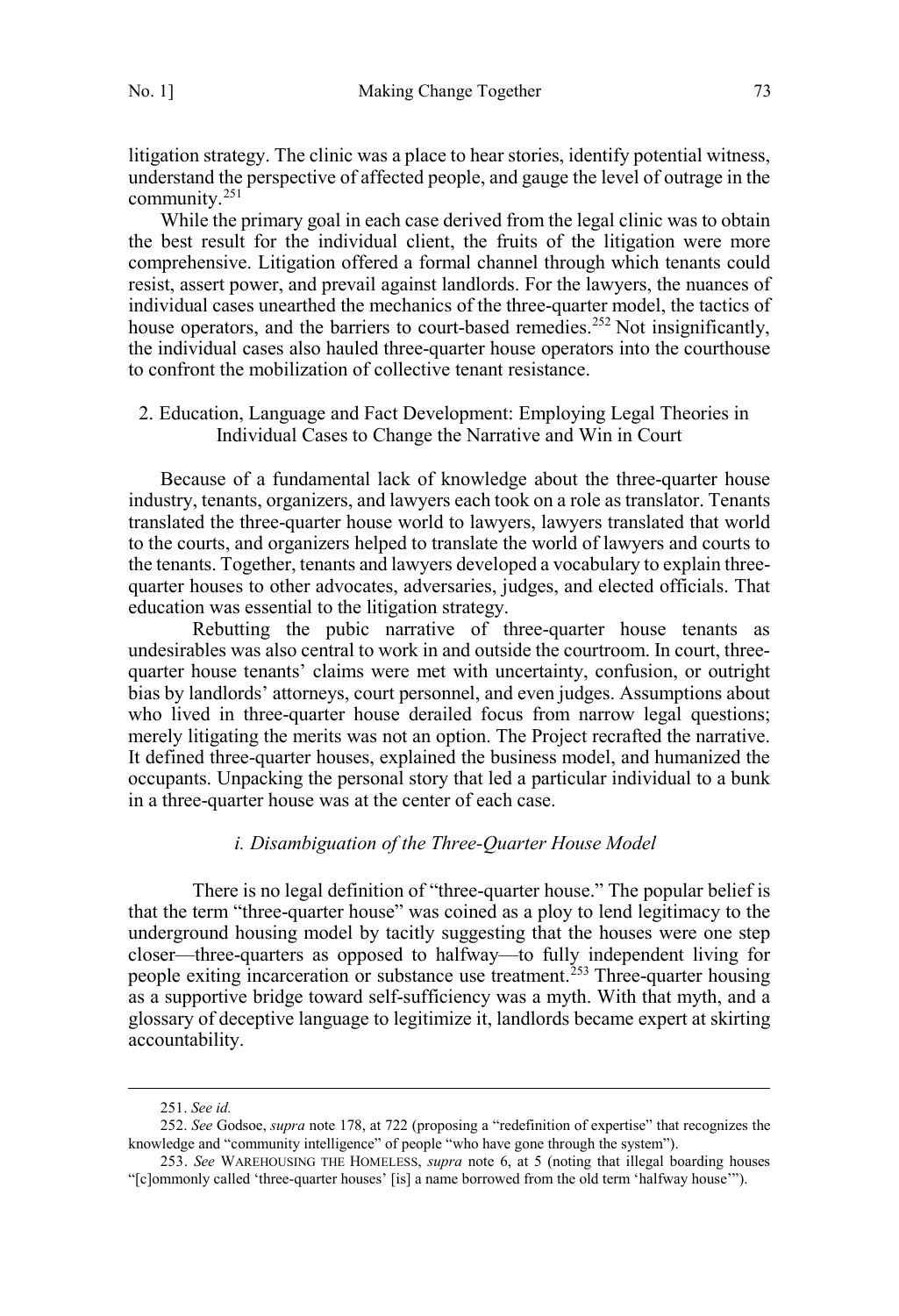Three-quarter house landlords did not refer to themselves as "landlords" or "owners." Instead, they were "operators" of housing "programs." <sup>254</sup> Landlords distributed literature to propagate a myth that people who lived in three-quarter houses were not "tenants." Instead, they were "participants," "clients," "licensees," or "patients."255 Many landlords required the occupants to sign purported "waivers of tenant rights," which put in writing a fabricated assertion that the occupants of three-quarter houses had no right to court process prior to eviction.<sup>256</sup> According to landlords, three-quarter house tenants were something different from and "less than" other residential occupants.<sup>257</sup> There were no leases. Instead, there were "occupancy agreements" and "house rules" that the landlords relied on as bases to evict without court process. <sup>258</sup> They did not lease rooms, apartments, or "dwellings."<sup>259</sup> They offered the privilege of using "bunks" in shared rooms. Landlords claimed that payments were not "rent" but rather "program fees," although the occupants paid for the space they occupied in the building. To reinforce the narrative that occupants had no property interest in a particular space—and to keep occupants in a constant state of flux—some landlords required occupants to change bunks every twenty-eight days.<sup>260</sup>

According to landlords, there were not even "evictions" at three-quarter houses. Instead, when an occupant was removed from the three-quarter house without court process, landlords called it a "discharge" from the "program."<sup>261</sup> Landlords did not have "employees" at the three-quarter houses, they had so-called "house managers." In exchange for a coveted private room—instead of the typical

257. *See, e.g.*, Bernstein v. Rozenbaum, No. 2007-1021, 2008 WL 2832169 (N.Y. App. Term July 10, 2008) (declining to restore tenants to possession despite apparent eviction without due process); Humphrey v. Green, Index No. L&T 13801/2012 (N.Y. Civ. Ct. Aug. 7, 2012) ("The Court notes that even if [the occupant] had established that he was a tenant rather than a licensee, the court would find restoration futile, as [the occupant] would be subject to eviction.").

258. *See, e.g.*, *Cooper*, 994 N.Y.S.2d at 254–56; NRI Group LLC v. Crawford, No. 159274/2014, 2016 WL 526623, at \*1 (N.Y. Sup. Ct. Jan. 22, 2016).

259. *See, e.g.*, *Cooper*, 994 N.Y.S.2d at 254 (quoting language of purported waiver of tenant rights, namely, "At the 'program' the *'Participant' is not a tenant of a room/apartment/hotel/dwelling*, i.e. al., but is in fact a '*Participant*' of sober/Recovery/facility/Institution and as such is therefore excluded from Landlord-Tenants Rights and Landlord-Tenant law") (emphasis in original); Wright v. Lewis, No. 12376/08, 2008 WL 4681929, at \*8 (N.Y. Sup. Ct. Oct. 23, 2008) ("At the 'program,' the 'client' is not a tenant of a room/Apartment/SRO/house/dwelling/hotel, et al., but is, in fact, a 'client' of a sober/recovery/residence/program/institution, and as therefore excluded from Landlord–Tenants' rights and Landlord–Tenant Law . . . Therefore, the resident must leave if asked per the rules and regulations of said 'program.'").

260. *See, e.g.*, *NRI Group LLC*, 2016 WL 526623, at \*1 ("Residents are allowed to live in the buildings for a period of six months and, during that time, they are required to change apartments every 28 days."); United States v. Narco Freedom, Inc., 95 F. Supp. 3d 747, 751 (S.D.N.Y. 2015) (noting that a requirement that occupants move every twenty-eight days "appears intended to skirt [the New York City Illegal Eviction Law]").

261. *See, e.g.*, JOHN JAY COLL. OF CRIMINAL JUSTICE, *supra* note 6, at 22 ([Three-quarter houses "They use the term "discharge" and hold themselves out as "programs," rather than private-sector residences, to assert authority to evict tenants at will, without regard to tenancy laws.").

 <sup>254.</sup> *See, e.g.*, Cooper v. Back on Track Grp., Inc., 994 N.Y.S.2d 251, 253–54 (Civ. Ct. 2014).

<sup>255.</sup> *See, e.g.*, Riordan Seville & Kates, *supra* note 34 (explaining the landlord's argument that they could lawfully engage in self-help to evict because "those who sleep in the bunks are not tenants but 'licensees'").

<sup>256.</sup> *See, e.g.*, *Cooper*, 994 N.Y.S.2d at 254–56; Davidson v. House of Hope, No. 19600/12, N.Y. L.J. 1202579307267, at \*1–2 (N.Y. Civ. Ct. Nov. 15, 2012).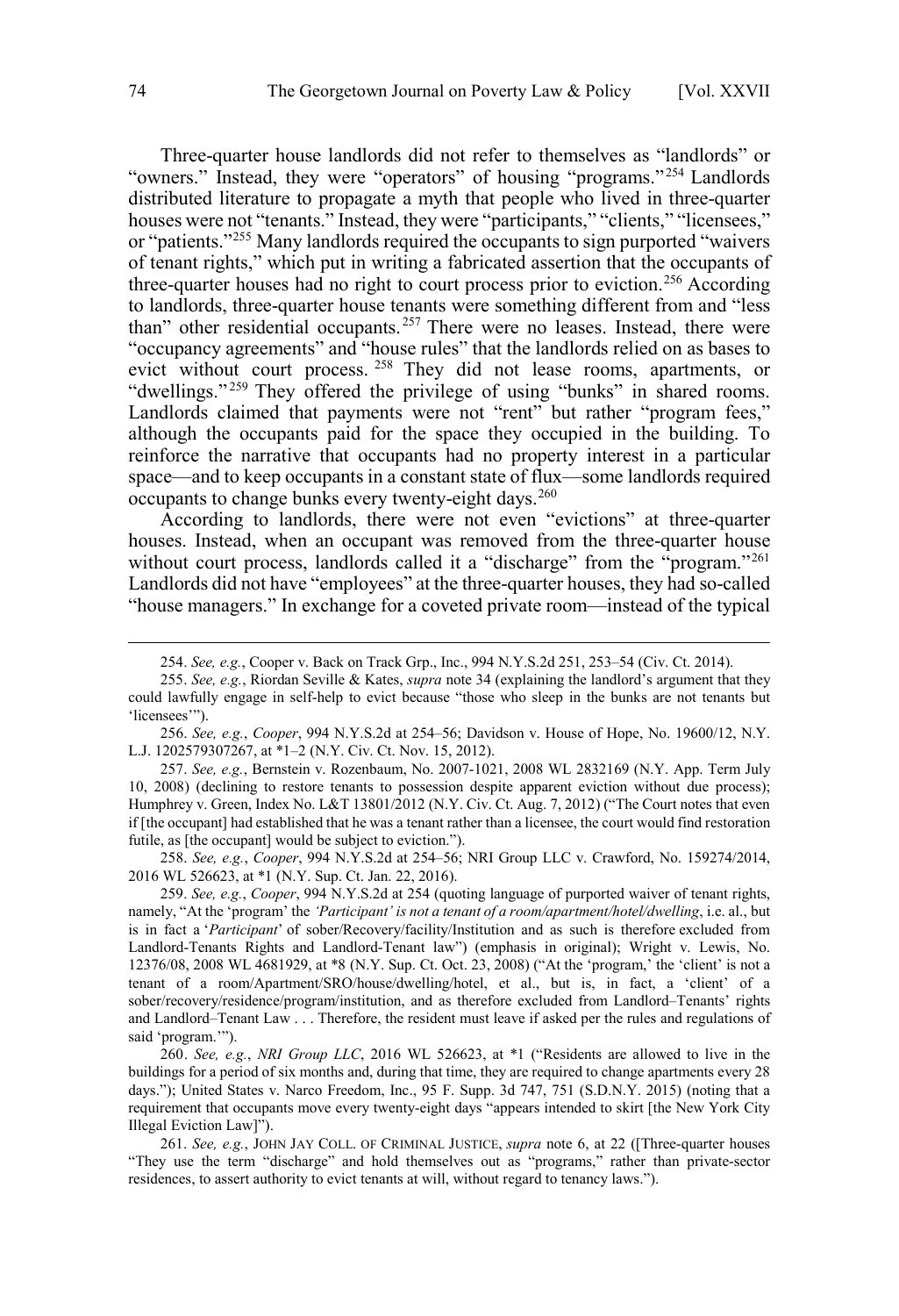cramped shared spaces—the house manager was charged to enforce the landlord's "house rules."<sup>262</sup> By artificially deputizing one tenant with a cloak of authority, the landlord could induce the house manager to carry out illegal self-help evictions. If police were inclined to issue a summons or make an arrest, it would be the house manager who would take the fall. By pitting tenants against one another, the landlord remained comfortably in the shadows, insulated from accountability.<sup>263</sup>

## *ii. Re-Defining Three-Quarter Houses*

To change the narrative, the Project first adopted a shared vocabulary. To comport with the tenants' understanding of—and experience in—the houses, the very name of the Project shifted.  $264$  Three-quarter house occupants were "tenants."<sup>265</sup> Operators were "owners."<sup>266</sup> The tenants occupied "dwellings."<sup>267</sup> The purported "waivers of tenant rights" were unconscionable contracts of adhesion.<sup>268</sup> Program fees were "rent."<sup>269</sup> The house managers were agents and/or employees of the owner. <sup>270</sup> So-called "discharges" were unlawful self-help

264. In 2009, MFY Legal Services, Inc. launched the "Illegal Boarding House Project" to support people who lived in what are now commonly referred to as three-quarter houses. *See Housing: Three-Quarter House Tenants*, MOBILIZATION FOR JUSTICE, [http://mobilizationforjustice.org/projects/illegal](http://mobilizationforjustice.org/projects/illegal-boarding-house-project/)[boarding-house-project/](http://mobilizationforjustice.org/projects/illegal-boarding-house-project/) (last visited Oct. 27, 2019). At the time, advocates referred to the unlicensed, unregulated houses as "illegal boarding houses." But tenants described their housing by a different name. To match the vocabulary of the community who lived in the houses, the Project rebranded itself as the "Three-Quarter House Project" soon thereafter.

 <sup>262.</sup> *See* JOHN JAY COLL. OF CRIMINAL JUSTICE, *supra* note 6, at 32. However, three-quarter house operators nonetheless generally declined to pay wages to the so-called "house managers." *See, e.g.*, Garcia v. Interline Emp. Assistance Program Inc., No. 15 Civ. 6731, 2017 WL 9855848 (E.D.N.Y. June 27, 2017) ("[w]hereas, Plaintiffs were House Managers at  $\frac{3}{4}$ -houses operated by [three-quarter house operator] and were not paid any monetary wages"); Moreno v. Interline Emp. Assistance Program Inc., No. 1:15-cv-04608 (E.D.N.Y. Aug. 6, 2015) (alleging that Plaintiff was not paid for work as house manager in threequarter house); *see supra* note 156 (the author learned from the tenants he worked with that residents received private rooms in exchange for working as house managers.).

<sup>263.</sup> *See* JOHN JAY COLL. OF CRIMINAL JUSTICE, *supra* note 6, at 26, 32–33 (discussing general role of "house managers" vis-à-vis other tenants). This dynamic contributed to the complicated feelings tenants and advocates had about enlisting police assistance. Because the landlords did not reside at the houses, the day-to-day enforcement of "house rules" often fell on unpaid house managers. Given the absence of those often affluent, often white landlords at the buildings, a call to the police could also lead to the unintended consequence of law enforcement targeting the house manager—often another low-income, formerly incarcerated Black or Brown person—for fines or arrest, leaving those ultimately responsible for, and profiting from, exploitation at the houses unscathed; *see supra* note 156 (in his work, the author observed landlords creating this dynamic between tenants).

<sup>265.</sup> *See* Smith v. Donovan, 878 N.Y.S.2d 675, 680 (App. Div. 2009) (holding that three-quarter house occupants "are tenants under [RPAPL § 711] since they paid rent and were entitled to possess or use rooms in the housing accommodation").

<sup>266.</sup> *See* N.Y. MULT. DWELL. LAW § 4 (McKinney 2011).

<sup>267.</sup> *See id.* 

<sup>268.</sup> *See, e.g.*, Cooper v. Back on Track Grp., Inc., 994 N.Y.S.2d 251, 256 (Civ. Ct. 2014).

<sup>269.</sup> *See* JOHN JAY COLL. OF CRIMINAL JUSTICE, *supra* note 6, at 13, 26 (discussing "fees" threequarter house operators charge occupants to supplement city-paid shelter allowance for rent.)

<sup>270.</sup> *See* Moreno v. Interline Emp. Assistance Program Inc., No. 1:15-cv-04608 (E.D.N.Y. Aug. 6, 2015) (including allegations by house manager that he was an employee under state and federal law).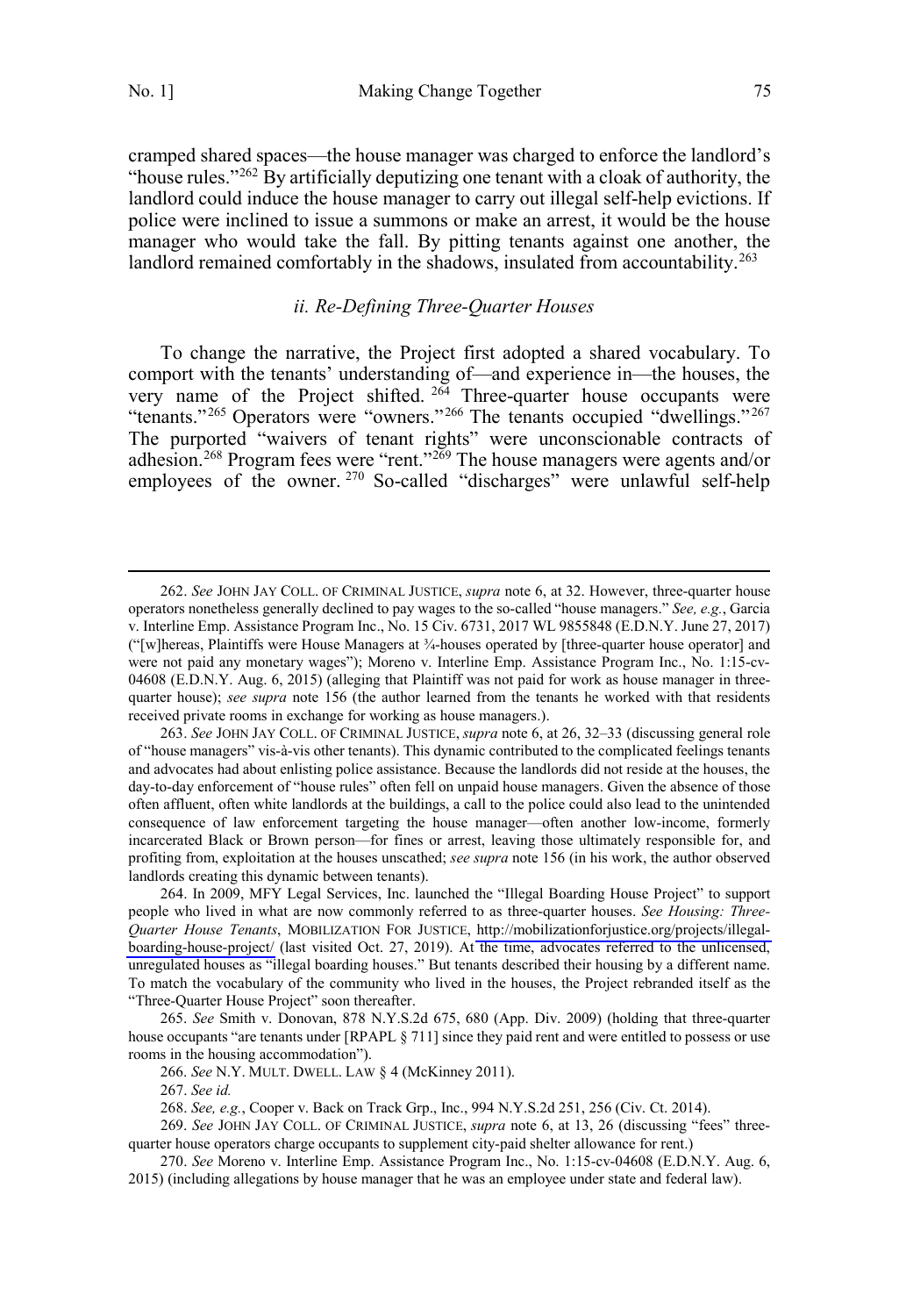evictions that could subject the owners and the house managers to criminal and civil penalties. 271

The Project needed to reeducate the judiciary if tenants were to obtain relief in court. That started by reframing the meaning of "dwelling" under state law.<sup>272</sup> Courts conceptualized "dwellings" as apartments or even particular rooms occupied by tenants. Renting a bunk was not something that the law appeared to contemplate. Consistent with that uncertainty, three-quarter house operators asserted that occupants were participants, clients, patients, squatters, licensees anything but tenants—to argue that the peculiarities of three-quarter house tenancy were beyond the protection of New York's landlord-tenant laws. Dismantling the operators' position required a multi-step analysis.273

Clearly establishing that occupants of three-quarter houses were "tenants" was essential to the shift in narrative. Under state law, "[a] tenant shall include an occupant of one or more rooms in a rooming house . . . who has been in possession for thirty consecutive days or longer."<sup>274</sup> Some courts relied on the plain language of that statute to grant tenants relief without grappling with the nuances of threequarter housing.<sup>275</sup> But the counternarrative advanced by many landlords—that the occupants were merely "licensees"—offered two major advantages for landlords. First, the narrative translated to victory in the courtroom.<sup>276</sup> Second, landlords were able to use the notion of licensee status to instill in the tenants that they were "less than" individuals for whom legal protections do apply.<sup>277</sup>

The Project's litigation strategy aimed to undo that narrative. Tenants gave personal, humanizing testimony that contextualized how they landed in the threequarter houses. It may not have been anyone's goal to remain in a three-quarter

274. N.Y. REAL PROP. ACTS. LAW § 711 (McKinney 2019).

*See, e.g.*, Memorandum from the N.Y.P.D. on Enforcement of Unlawful Evictions to All 271. Commands (Aug. 23, 2014), [http://mobilizationforjustice.org/wp-content/uploads/NYPD-FINEST-](http://mobilizationforjustice.org/wp-content/uploads/NYPD-FINEST-Message.pdf)[Message.pdf](http://mobilizationforjustice.org/wp-content/uploads/NYPD-FINEST-Message.pdf) (indicating that three-quarter houses are not exempt from New York City's Unlawful Eviction Law and clarifying that occupants cannot be "discharged" without a court order).

<sup>272.</sup> *See* N.Y. MULT. DWELL. LAW § 4.

<sup>273.</sup> Because of gaps or antiquity of state law, lawyers relied on more inclusive standards established in New York City's Unlawful Eviction Law to demonstrate the expanse of the prohibition against self-help evictions in New York State. *See, e.g.*, Truglio v. VNO 11 E. 68th St. LLC, No. 57103/12, 2012 WL 1849659, at \*8 (N.Y. Civ. Ct. May 21, 2012) (noting that "provisions of the [N.Y.C.] Administrative Code are intended to expand the available remedies in the case of unlawful eviction, not to restrict the class of individuals who can bring a proceeding under RPAPL 713(10)").

<sup>275.</sup> *See* Gregory v. Crespo, No. 801290/2012, 2012 N.Y.L.J. 1202545578195, at \*3 (N.Y. Civ. Ct. Mar. 6, 2012) (holding that self-help not permitted and landlord-tenant relationship existed where bunk "occupied

<sup>. . .</sup> for thirty or more consecutive days and rent was paid on [occupant's] behalf on a monthly basis."); Simmons, *supra* note 108, at 2 (recognizing that "[the *Gregory I*] decision is one of the first to reject the common defense of three-quarter houses—that such occupants are only 'licensees' of the programs").

<sup>276.</sup> *See, e.g.*, David v. #1 Mktg. Serv., Inc., 979 N.Y.S.2d 375, 378 (App. Div. 2014) (holding that plaintiff-occupants of three-quarter houses were "licensees, rather than tenants, and as such . . . not entitled to the protections [under state rent regulation laws]").

<sup>277.</sup> For example, one purported "Waiver of Participant Rights" provided, "At the 'program' the 'Participant' is not a tenant of a room/apartment/hotel/dwelling, i.e. al., but is in fact a 'Participant' of sober/Recovery/facility/ Institution and as such is therefore excluded from Landlord–Tenants Rights and Landlord–Tenant law as per uniform Landlord–Tenant Act: Set part II, sec 1.202(1) resident [at] an institution. Therefore the 'Participant' must leave as asked per the rules and regulations of the 'program.'" *See* Cooper v. Back on Track Grp., Inc., 994 N.Y.S.2d 251, 254 (Civ. Ct. 2014). Notably, the provision of law cited in the purported waiver is wholly inapplicable—indeed nonexistent—under New York law.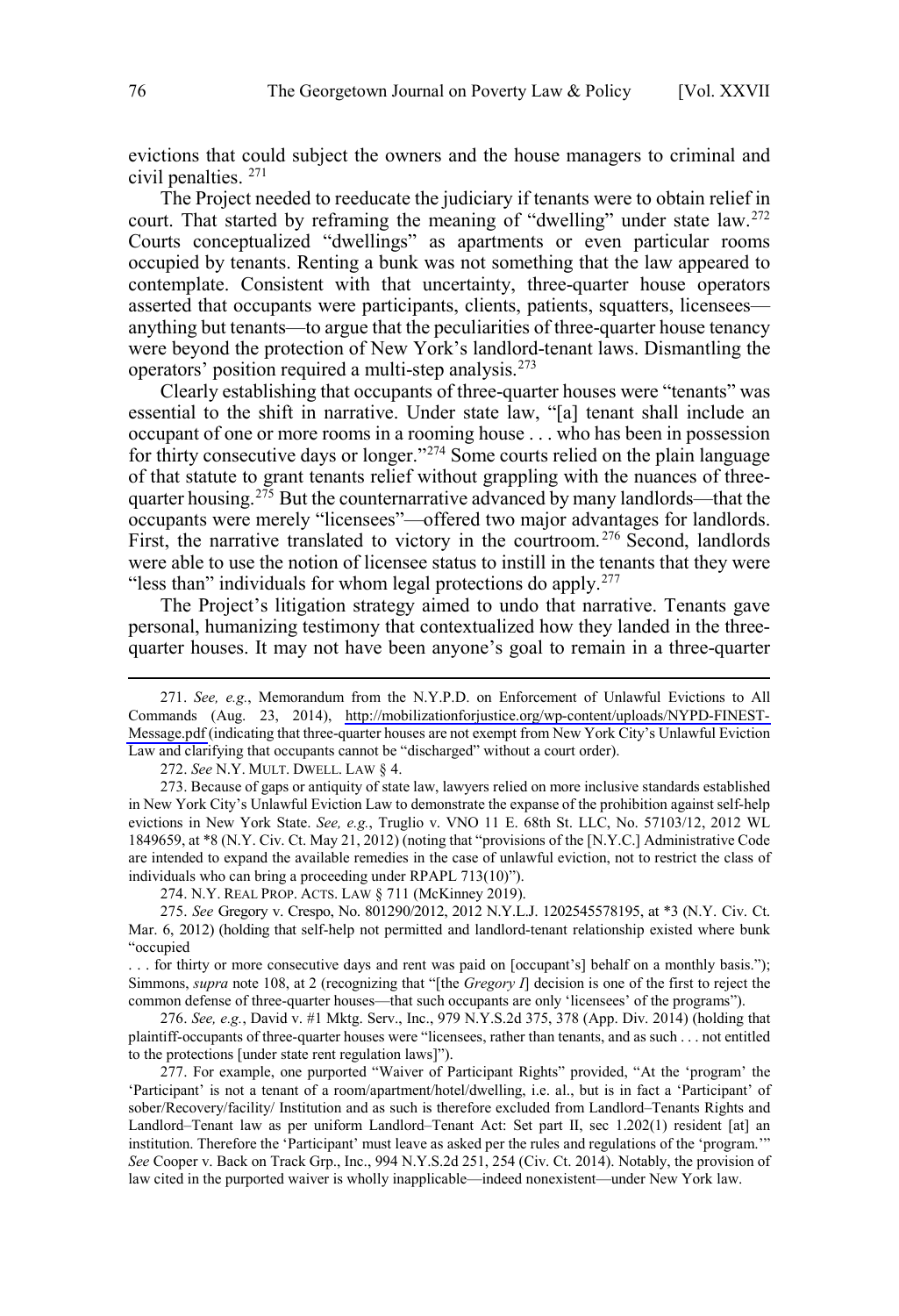house long term. But until something better came along, the identifiable bunking space in the corner of the house was the tenant's home.<sup>278</sup> Due to showing that occupants maintained "exclusive possession" of a certain, even if "relatively speaking, small" part of the three-quarter house, courts began to acknowledge that the non-traditional housing arrangement was consistent with a landlord-tenant relationship, as opposed to a mere license.<sup>279</sup> One court held expressly that a tenant's bunk in a three-quarter house "was a 'residential accommodation.<sup>'"280</sup> By evicting the tenant without court process, the court concluded that the landlord "wrongly deprived [the occupant] of his tenancy."<sup>281</sup> By reconceiving the notion of a bunk as a dwelling, tenants established that three-quarter house tenants have a right to court process prior to eviction.<sup>282</sup> The principle that the rooms or bunks in three-quarter houses were "dwellings" laid the foundation for a series of other procedural and substantive defenses in housing court, including the right to a permanent rent-stabilized lease.<sup>283</sup>

Next, tenants collectively dismantled the characterization of three-quarter houses as "program" housing. Like tenants, courts assumed that three-quarter housing was a legitimate housing model subject to some kind of oversight.<sup>284</sup> By eliciting the most basic evidence to the contrary—that three-quarter houses were unlicensed and unregulated—tenants and lawyers demystified the mechanics of the three-quarter house model and challenged the institutional subjugation of the people who lived in three-quarter houses.<sup>285</sup>

280. Ross v. Baumblit, 995 N.Y.S.2d 488, 488 (Civ. Ct. 2014). *See also* N.Y. MULT. DWELL. LAW § 4(4) (defining a "dwelling" as "any building or structure or portion thereof which is occupied in whole or in part as the home, residence or sleeping place of one or more human beings"); N.Y.C. ADMIN. CODE § 27-2004(a)(3) ("A dwelling is any building or structure or portion thereof which is occupied in whole or in part as the home, residence or sleeping place of one or more human beings*."); Id.* § 27-2004(a)(13) (A "[d]welling unit shall mean any residential accommodation in a multiple dwelling or private dwelling.").

281. *Ross*, 995 N.Y.S.2d at 488.

282. *Shearin*, 997 N.Y.S.2d at 232 (finding eviction without court process illegal where petitioner resided in bunk for over thirty days even though the petitioner was "discharged" for allegedly violating house rules).

284. *See, e.g.*, McIntosh v. Baumblit, et al., Index No. 18194/10, at 9–10 (N.Y. Civ. Ct. 2010) (denying relief despite being "greatly concerned" about the role played by three-quarter houses, "surprise" that such housing "exists with no regulation or oversight, and "doubts [about] the legality" of the houses where residential occupancy laws are "clearly being ignored").

285. *See, e.g.*, Davidson v. House of Hope, Index No. 19600/12, N.Y. L.J. 1202579307267, at \*3 (N.Y. Civ. Ct. 2012) ("House of Hope [three-quarter house] is not licensed by the State of New York or

 <sup>278.</sup> Numerous affidavits on file with author.

<sup>279.</sup> Shearin v. Back on Track Grp., Inc., 997 N.Y.S.2d 227, 232 (Civ. Ct. 2014); *Cooper*, 994 N.Y.S.2d at 255–56 (holding that occupant of a bunk bed for more than thirty days cannot be evicted without court process even where landlord alleged that occupant waived her rights); *Gregory*, No. 801290/2012, N.Y. L.J. 1202545578195, at \*3 (holding that self-help not permitted and landlord-tenant relationship existed where bunk "occupied . . . for thirty or more consecutive days and rent was paid on [occupant's] behalf on a monthly basis").

<sup>283.</sup> *See, e.g.*, Corrado v. Parker, Index No. 89390/17, N.Y. L.J. (N.Y. Civ. Ct. Dec. 10, 2018) (explaining occupants of three-quarter houses are entitled to rent-stabilized lease because the building contains more than six units and was built before 1974); Souffrant v. Kidd, Index No. 97224/17, N.Y. L.J. (N.Y. Civ. Ct. Apr. 18, 2018); Corrado v. DeGracia, Index No. 54153/16 (N.Y. Civ. Ct. 2016) (dismissing holdover proceeding to evict three-quarter house tenant, noting that a legally sufficient petition must include the particular bunk occupied); RYB Realty LLC v. Daniels*,* Index No. 73433/10 (N.Y. Civ. Ct. 2010) (dismissing petition where landlord sought to remove occupants of "all rooms" in a three-quarter house without providing a description of the particular rooms or apartments occupied by residents).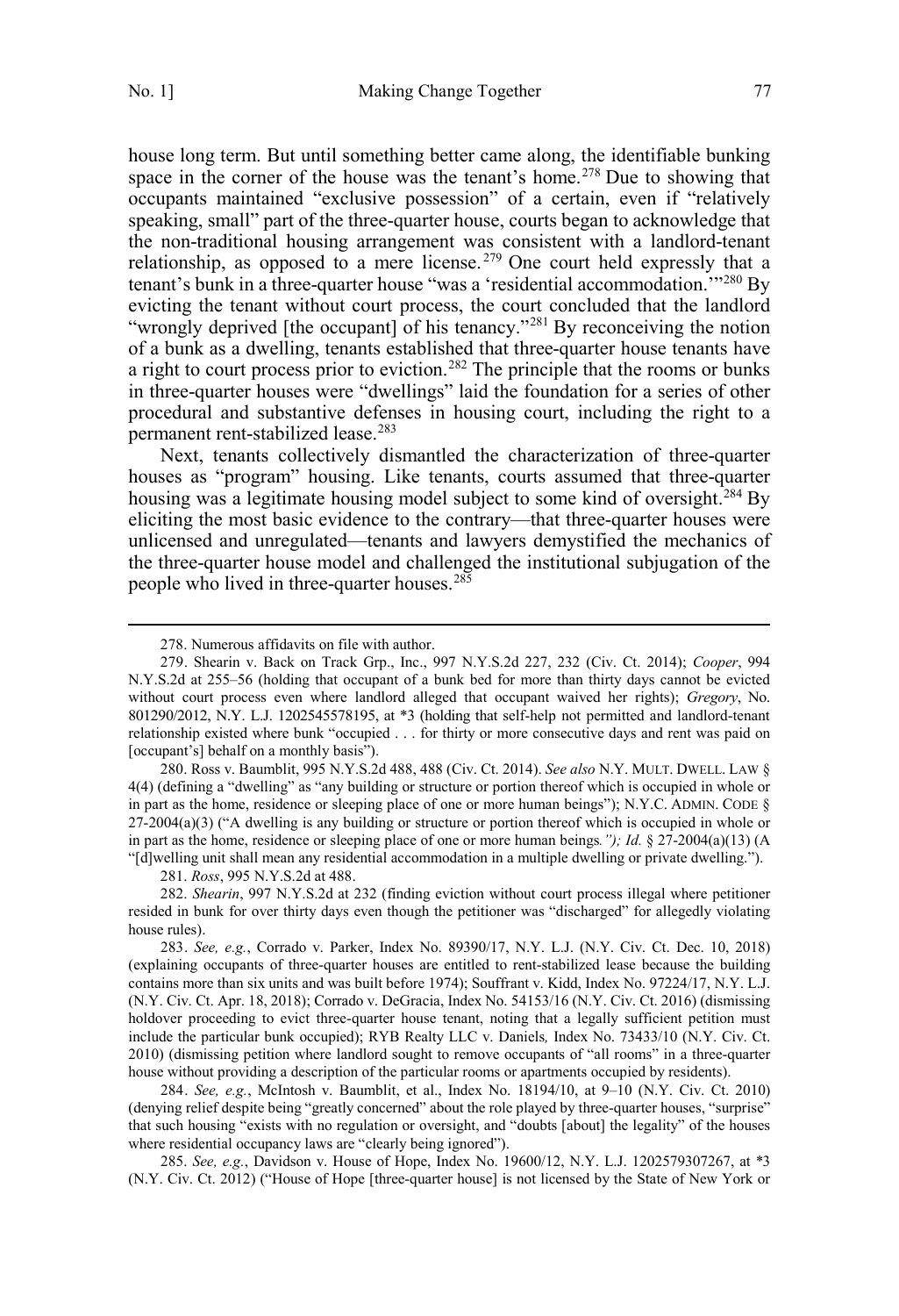Finally, tenants and lawyers contextualized the so-called "waiver of tenant rights" to demonstrate that they amounted to unconscionable contracts of adhesion that should not be enforced.<sup>286</sup> Tenants testified about circumstances, such as substance use or homelessness, that created a power imbalance, effectively stripping tenants of the capacity to knowingly and voluntarily consent to the terms.  $287$  The substance of the purported waivers included terms that were objectively and unreasonably favorable to the landlord.288 Apparently recognizing the precarity of housing options for three-quarter house tenants, and declining to sanction efforts by three-quarter house operators to capitalize on it, several courts held the agreements unenforceable.<sup>289</sup>

These litigation strategies translated into tangible relief for three-quarter house tenants. Courts restored tenants to possession following illegal evictions.<sup>290</sup> They deemed purported waivers of tenants' rights unenforceable.<sup>291</sup> They dismissed cases due to procedural flaws in how landlords described three-quarter houses.<sup>292</sup> They ordered necessary repairs.<sup>293</sup> Some courts even began to recognize the right

287. The occupant's desperate need for housing was also central to the court's finding that a purported waiver of rights in *Cooper* was unenforceable. *See* Cooper v. Back on Track Grp., Inc*.,*994 N.Y.S.2d 251, 256 (Civ. Ct. 2014). There, the occupant spent four to five months homeless before moving to a threequarter house and testified that she accepted poor conditions because she "had nowhere else to go." *Id.* at 625. The occupant did not read the seventeen-page "license agreement" because "she did not have glasses and the print appeared very small to her." *Id.* The landlord also did not discuss "the manner in which she might be removed from that housing" before the occupant signed. *Id.* Apparently engaging in similar reasoning, the court in *Shearin* "decline<sup>[d]</sup> to infer . . . that [the occupant] relinquished known rights" where the landlord presented the occupant—"who . . . was known to have a substances abuse issue"—with a dozen or more forms, which the occupant signed without reading. *Shearin*, 997 N.Y.S.2d at 231.

288. Holding that a license agreement was an unconscionable, the court in *Cooper* admonished that a plain reading "reveal[ed] terms that are, at best, formidable and oppressive." *Cooper*, 994 N.Y.S.2d at 256.

289. *Shearin*, 997 N.Y.S.2d at 232; *Cooper*, 994 N.Y.S.2d at 256; *Davidson*, Index No. 19600/12, N.Y.L.J. 1202579307267, at \*3.

290. *See Shearin*, 997 N.Y.S.2d at 232; *Ross v. Baumblit*, 995 N.Y.S.2d 488, 489–90 (N.Y. Civ. Ct. 2014); Gregory v. Crespo, Index No. 801290/12, N.Y.L.J. 1202545578195 (N.Y. Civ. Ct. Mar. 6, 2012).

291. *See Shearin*, 997 N.Y.S.2d at 231; *Cooper*, 994 N.Y.S.2d at 256; *Davidson*, Index No. 19600/12, N.Y.L.J. 1202579307267, at \*3.

292. Corrado v. DeGracia, Index No. 54153/16 (N.Y. Civ. Ct. May 5, 2016) (dismissing holdover proceeding to evict three-quarter house tenant, noting that a legally sufficient petition must include the particular bunk occupied); RYB Realty LLC v. Daniels, Index No. 73433/10 (N.Y. Civ. Ct. 2010) (dismissing petition where landlord sought to remove occupants of "all rooms" in a three-quarter house without providing a description of the particular rooms or apartments occupied by residents).

293. *See, e.g.*, Kidd v. Souffrant, Index No. 2945/17 (N.Y. Civ. Ct. 2017) (issuing order and notice of violations for repairs).

 $\overline{a}$ 

governmental agency and has not cited any authority that would provide it with an exemption from complying with the RPAPL or New York City Administrative Code.").

<sup>286.</sup> Indigent and disabled women were solicited from homeless shelters and substance abuse programs to live in a two-family building in Brooklyn. Wright v. Lewis, No. 12376/08, 2008 WL 4681929, at \*1 (N.Y. App. Div. Oct. 23, 2008). The operator of the house required the women to sign a document stating that: "At the 'program,' the 'client' is not a tenant of a room/Apartment/SRO/house/dwelling/hotel, et al., but is, in fact, a 'client' of a sober/recovery/residence/program/institution and as therefore excluded from Landlord-Tenants' rights and Landlord-Tenant Law . . ." *Id.* at \*8. The document provided that the residents could be evicted without court process. *Id.* In a decision granting the tenants' preliminary injunction in a declaratory judgment action, the court held that the agreement in question was an unenforceable contract of adhesion. *Id.* at \*13. *See also Davidson,* Index No. 19600/12, N.Y.L.J. 1202579307267, at \*3 (holding a Waiver of Tenants' Rights in a three-quarter house was unenforceable); David v. #1 Mktg. Serv., Inc., 979 N.Y.S.2d 375, 378 (App. Div. 2014) (reinstating unconscionable contracts of adhesion claim by three-quarter resident plaintiffs).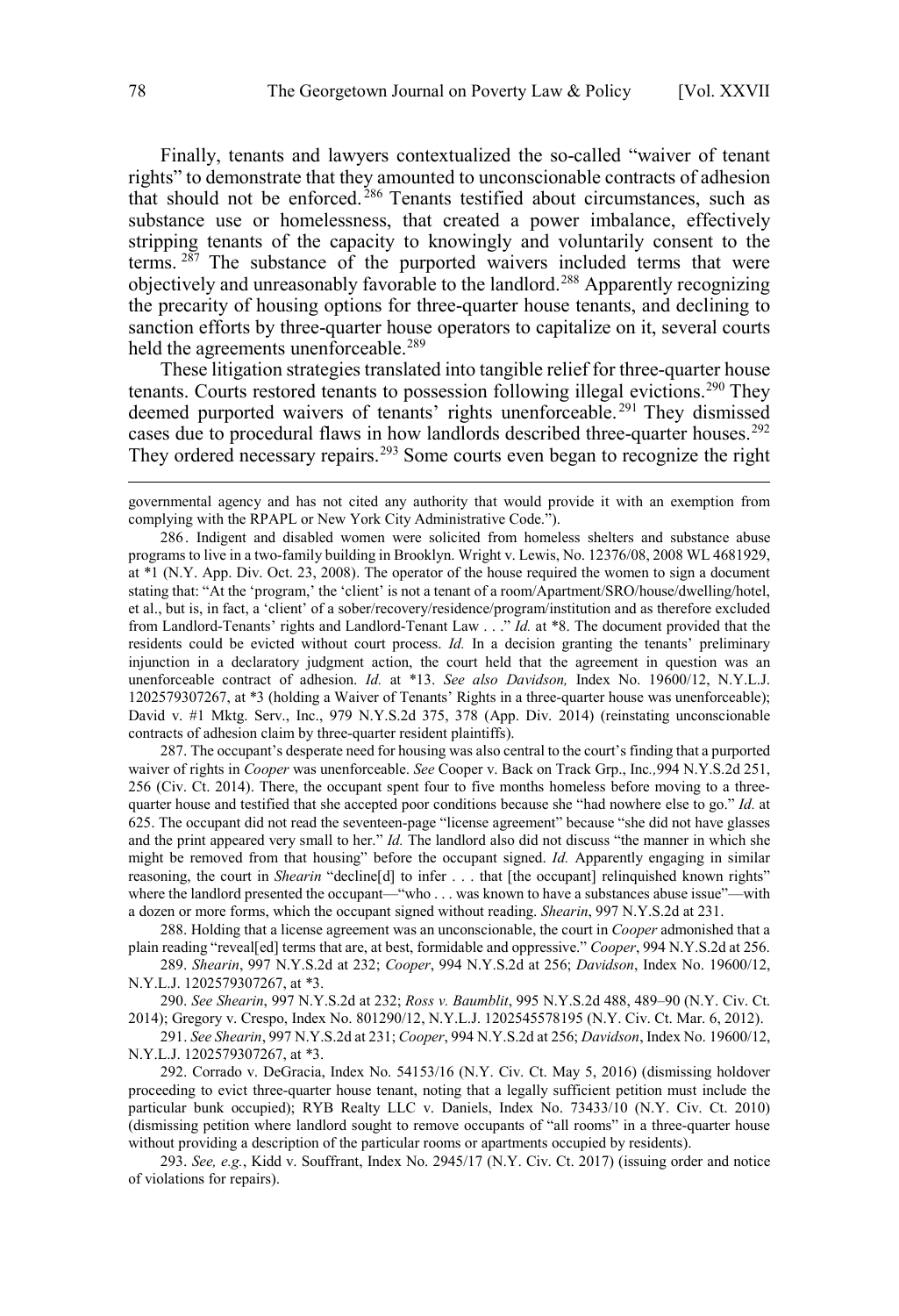<span id="page-48-0"></span>No. 1] Making Change Together 79

of tenants to remain in possession as long-term tenants.<sup>294</sup> Several landlords have been prosecuted and convicted for criminal conduct.<sup>295</sup> Although it is unlikely tenants will see a payout, the court in one class action lawsuit issued a judgment in favor of the tenants for more than four million dollars in damages.<sup>296</sup> That litigation, of course, provided concrete outcomes for the individual litigants. But it was the expansion of public consciousness that really altered the landscape of three-quarter housing in New York City.

## *B. Second Dimension: Expanding Public Consciousness about Three-Quarter House Justice*

*"It's a beat-up door like on any other house around. If you didn't know it and ask questions, you wouldn't know it's a Three-Quarter House 'cause it doesn't*  look like it. It's really hidden into the community 'cause that's the way they like it. *They want to keep it that way. Like, the community doesn't really want us there."*<sup>297</sup>

As noted, individual client representation generated a number of direct and ancillary benefits. But that alone was insufficient. According to Lucie White's charge for effective "second dimension" lawyering, "[t]he client will 'win,' ultimately, only if the lawyer moves the audience to action."<sup>298</sup> To do so, she argues, the lawyer must support community mobilization without "confining its own demands to the legally feasible remedies" and "expand public consciousness about justice and mobilize direct action for change."<sup>299</sup> Moving the "audience" of allies, government officials, legislators, and activists to action was an ongoing task and goal of the TQH Project.

In 2012, in a *New York Times* op-ed, Michelle Alexander posited that criminal defendants could potentially "crash the system" by exercising their right to a trial and refusing to plea out.<sup>300</sup> Exercising those rights, she suggested, could lead to

296. *See* Webster v. #1 Mktg. Serv., Inc., No. 30238/2010 (N.Y. Sup. Ct. June 1, 2017) (issuing judgment in favor of tenants in the amount of \$4,082,096.25).

 <sup>294.</sup> Corrado v. Parker, Index No. 89390/17 (N.Y. Civ. Ct. Dec. 10, 2018) (holding occupants of three-quarter house entitled to rent-stabilized lease because the building contains more than six units and was built before 1974); Souffrant v. Kidd, Index No. 97224/17 (N.Y. Civ. Ct. Apr. 18, 2018) (same).

<sup>295.</sup>  *See, e.g.*, Press Release, N.Y. State Office of the Attorney Gen., Attorney Gen. James Announces Conviction of "Three-Quarter House" Director Charged With Defrauding Medicaid Through A Kickback Scheme (Jan. 8, 2019), [https://ag.ny.gov/press-release/2019/attorney-general-james-announces](https://ag.ny.gov/press-release/2019/attorney-general-james-announces-conviction-three-quarter-house-director-charged)[conviction-three-quarter-house-director-charged](https://ag.ny.gov/press-release/2019/attorney-general-james-announces-conviction-three-quarter-house-director-charged) (conviction of three-quarter house operator for kickback scheme resulting in over \$2 million in fraudulent claims to Medicaid); Press Release, N.Y. State Office of the Attorney Gen., A.G. Schneiderman Announces Guilty Pleas Of "Three-Quarter" Housing Operators Yury Baumblit And Rimma Baumblit (Feb. 15, 2018) (on file with author) ("Yury Baumblit and Rimma Baumblit lined their pockets by preying on our most vulnerable New Yorkers."); Press Release, N.Y. State Office of the Attorney Gen., A.G. Schneiderman Announces Criminal Guilty Plea & Multi-Million Dollar Civil Settlement With Narco Freedom (May 31, 2017) (on file with author) ("Narco Freedom acknowledged that it violated the rights of its residents and illegally conditioned residency on attendance at its own substance abuse treatment program.").

<sup>297.</sup> JOHN JAY COLL. OF CRIMINAL JUSTICE, *supra* note 6, at 5.

<sup>298.</sup> White, *supra* note 3, at 759.

<sup>299.</sup> *Id.* at 759–60.

<sup>300.</sup>  Michelle Alexander, *Go to Trial: Crash the Justice System*, N.Y. TIMES (Mar. 11, 2012), <https://www.nytimes.com/2012/03/11/opinion/sunday/go-to-trial-crash-the-justice-system.html> ("People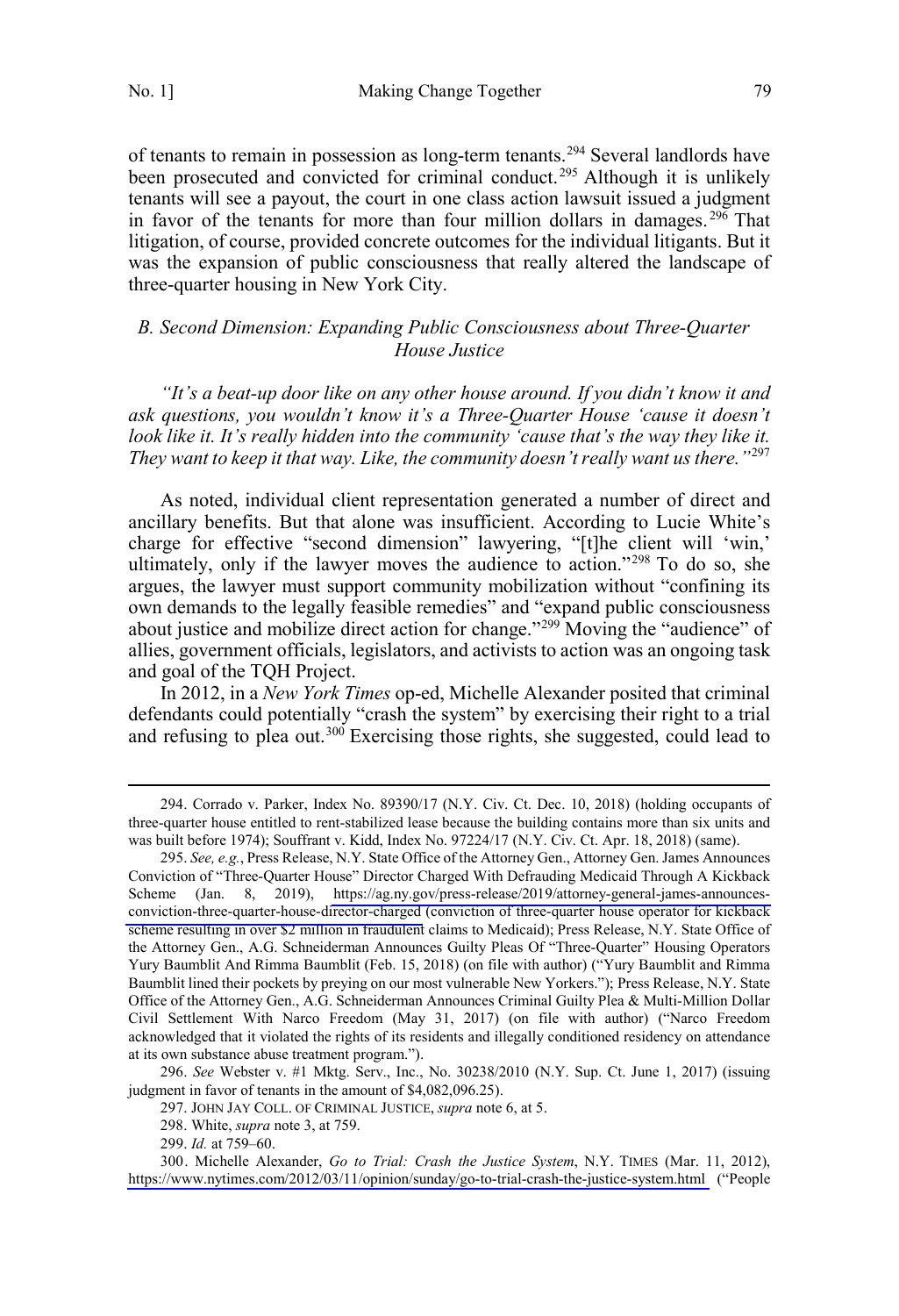<span id="page-49-0"></span>"[m]ass protest [that] would force a public conversation."<sup>301</sup> With just two lawyers, the TQH Project did not envision "crashing the system," but did believe that small legal battles could sow the seeds for more transformative change beyond individual legal victories. The theory was that by resisting the pattern of illegal evictions, challenging building-wide eviction proceedings, and demanding necessary repairs in court, tenants and lawyers could educate the judiciary about the three-quarter house problem and build a body of case law that could shift the legal landscape for three-quarter house tenants. There can be no doubt that there is still a long way to go. But the once-invisible population of three-quarter house tenants now occupies a tangible space in dialogue about housing justice, supportive reentry, and harm reduction approaches to substance use disorders.

#### 1. Educating the Community

*"I learned about my rights and how they were being abused after I came to my first TOP meeting, and now I organize with TOP so that others don't have to go through what I went through."*<sup>302</sup>

Community education was at least as important as litigation strategy for the Project. As advocated by White, even where litigation was unsuccessful, extensive media coverage was effective in increasing awareness and shaping the narrative of the problem.303 Yet there was still little formal information available to the public about the three-quarter house industry. To lend research-backed credibility to the problem, the Project collaborated with John Jay College of Criminal Justice to compile data and publish a report.<sup>304</sup> Using the awareness and outrage cultivated by the report, the Project built a coalition of institutional allies and garnered the support of local elected officials.<sup>305</sup>

The Project also undertook several directed efforts to create awareness. The lawyers and organizers regularly held know-your-rights presentations at TOP meetings, soup kitchens, social services offices, needle exchange programs, and parole offices. <sup>306</sup> The Project strategized to find tenants in the community. Whether it was at the entrance of the outpatient treatment program or the McDonald's where tenants sought refuge from the cold, the organizers were

 $\overline{a}$ 

should understand that simply exercising their rights would shake the foundations of our justice system which works only so long as we accept its terms.").

<sup>301.</sup> *Id.* 

<sup>302.</sup> Anthony Coleman, Leader in Tenant Organizing Project, Testimony in Support of Three-Quarter House Bill Package (Oct. 6, 2016) (on file with author).

<sup>303.</sup> Indeed, after years of litigation, media coverage from smaller outlets, and informal advocacy with elected officials, it was not merely a coincidence that New York City Mayor Bill De Blasio announced an intra-agency task force to investigate three-quarter houses just one day after the *New York Times* published a front-page exposé that highlighted how government inaction permitted exploitation and decrepit housing conditions in the three-quarter house industry. *See* Barker, *supra* note 7.

<sup>304.</sup> *See* JOHN JAY COLL. OF CRIMINAL JUSTICE, *supra* note 6.

<sup>305.</sup> *See infra* Section IV.B.3 (discussing formation of the TQH Reform Coalition).

<sup>306.</sup> *See supra* note 156. The following details about the Project come from the author's personal experiences and observations as one of the attorneys who was part of the law-and-organizing endeavor that is the focus of this article. The author has made every effort to support each factual assertion with independent sources.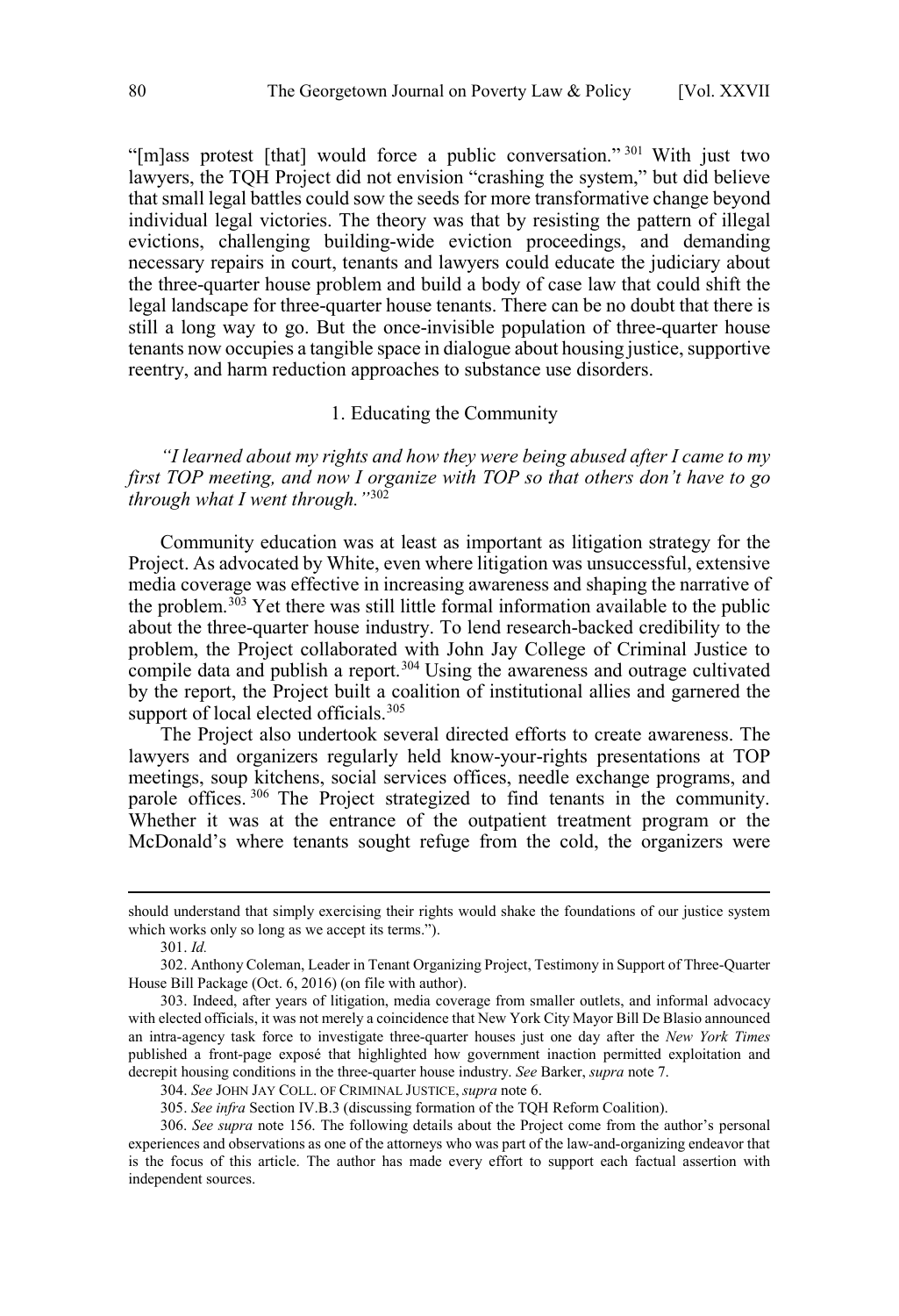<span id="page-50-0"></span>there.<sup>307</sup> Tenants, lawyers, and organizers presented together at conferences and CLE programs, police precincts, and in meetings with local elected officials. The lawyers also provided training on the three-quarter house model for the housing court judges in Kings County, where many three-quarter houses were located.

Whenever possible, TOP members also participated in presentations. Their presence infused personal anecdotes and practical tips into the lawyers' academic presentation of the law. Affected people who benefited from or found community in TOP also vouched for the value of organizing, increasing membership. Perhaps unlike other know-your-rights trainings that may overstate the effectiveness of rights-based advocacy in the face of structural racism and economic oppression, the TQH Project incorporated "frameworks that recognize the political nature of law, displace its authority, facilitate broader rights claims, and foster collective mobilization."308

Tenants, organizers, and lawyers engaged in storytelling collectively. Although the white, formally-educated lawyers may have been able to help inform tenants about what the law *says*, they needed the tenants' stories to truly understand what *actually happens* in practice. Storytelling informed the lawyers and the organizers of the well-founded fear within the three-quarter house tenant community of the potential consequences of activism. Retaliation, arrest, parole violation, and homelessness were undeniable risks of standing up for one's rights. Acknowledging those risks fueled motivation, creativity, and critiques related to strategies the Project would pursue.

#### 2. Class Action Litigation

While the increased contact with three-quarter house tenants broadened opportunity for representation in discrete legal matters that affected the particular individuals, those discrete legal victories did little to curb the systemic issues confronted by three-quarter house tenants around the City.<sup>309</sup> Absent a connection with movements on the ground, the reach of those legal victories was extremely limited. Tenants disconnected from the particular case in court did not benefit from favorable court decisions. Tenants who had no direct contact with the lawyers remained unclear or misinformed about their rights. In some cases, because of the protracted delay of the legal process, the pyrrhic courtroom victory came too late to circumvent displacement into a shelter, relapse, or reincarceration.<sup>310</sup>

 <sup>307.</sup> Samsel discusses a rather bland delivery of know-your-rights presentations that "maintains deference to the legal system" and fails to recognize the "inherently political nature of the legal system" and thus fortifies "the mythology of the unbiased, autonomous power of the rule of law . . . unable to expose the systems of oppression that reinforce and are supported by legal structures." Samsel, *supra* note 141, at 387–88 (discussing that the TQH Project rejected such de-politicized notions of the "rights discourse" in the context of community education).

<sup>308.</sup> *Id*. at 388; *see also* Sameer M. Ashar, *Public Interest Lawyers and Resistance Movements*, 95 CAL. L. REV. 1879, 1920–21 (2007) (endorsing a practice of "lawyering [which] places rights within the context of a larger political struggle").

<sup>309.</sup> *See* Mananzala et al., *supra* note 225, at 29 ("So I want to close by stating that legal victories alone mean nothing in the absence of community organizing and mass, sustained mobilization.").

<sup>310.</sup> *See* Shearin v. Back on Track Grp., Inc., 997 N.Y.S.2d 227, 232 (Civ. Ct. 2014) (discussing the order of restoration obtained nearly six months after the illegal eviction).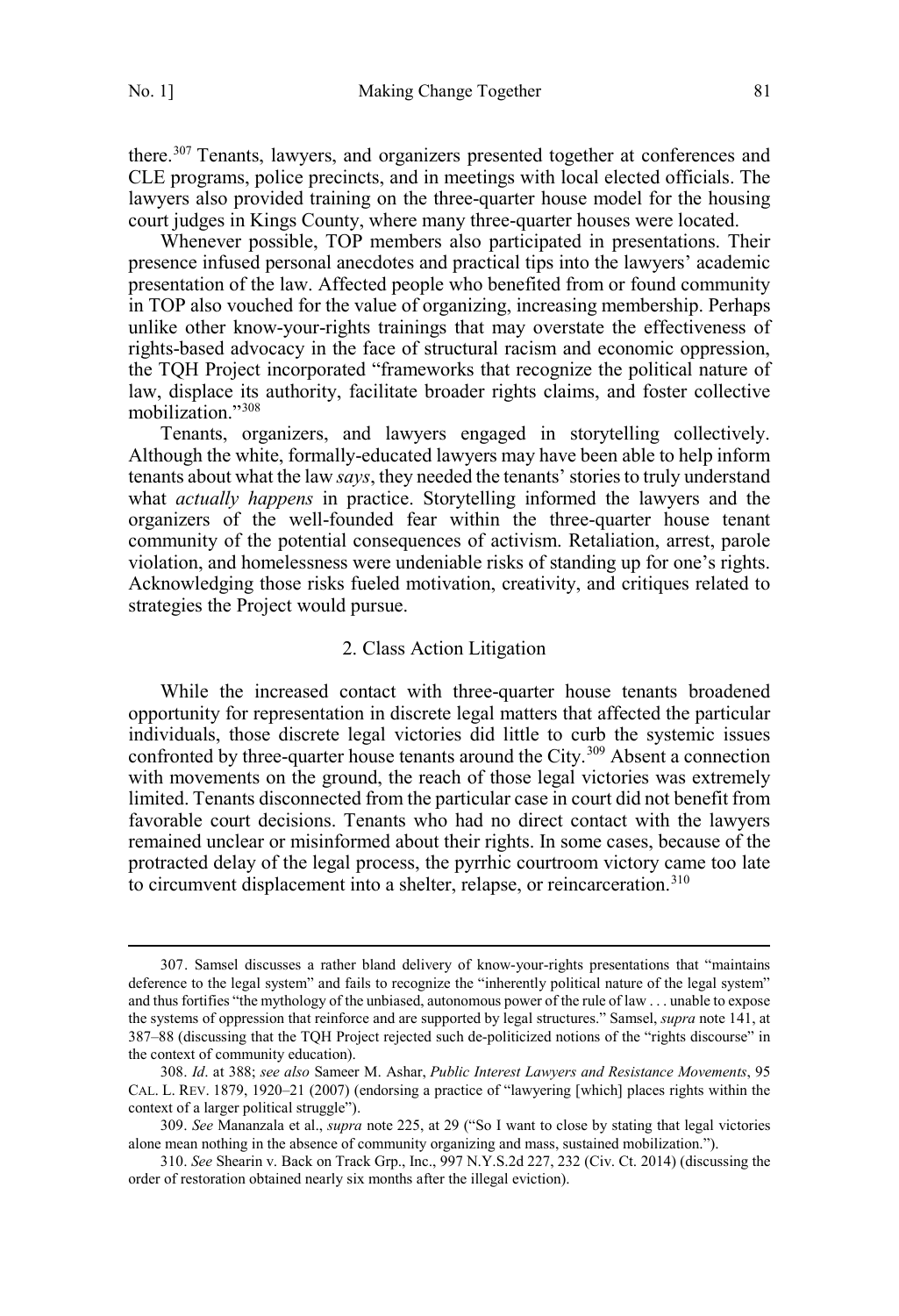In theory, the aim of class action litigation was to translate courtroom advocacy into tangible relief that would benefit hundreds of tenants in one fell swoop. In practice, however, the slow, technical nature of the litigation did little to improve the day-to-day lives of tenants. Perhaps the most notable example stems from *Webster v. #1 Marketing Service, Inc.*, a class action suit filed in 2010.311 After over seven years of litigation, thirty-four motions, and several multi-day hearings for contempt and on the merits, the plaintiff class obtained a judgment in excess of four million dollars against the defendant three-quarter house operator.<sup>312</sup> Despite that on-paper victory, tenants have not, and likely will not, see any of the money awarded to them.<sup>313</sup> Notwithstanding that frustrating outcome for the tenant class members, the litigation, consistent with Lucie White's second dimension of lawyering, produced "scaffolding for the development of local organizing"<sup>314</sup> that was largely successful in developing public consciousness.

The litigation coalesced a community of class members, stimulated regular press coverage,<sup>315</sup> and helped tenants and lawyers build an active three-quarter house tenant community. Tenants voiced frustration about the failure of the courts and law enforcement to protect their rights or provide tangible relief for their plight. Thus, incidentally, the frustrations with the litigation, the media coverage of it, and the uniting of tenants involved in it began to fortify solidarity among

313. In pursuit of claims in *State v. Baumblit*, Case No. 03334-2016 (N.Y. Sup. Ct.) the New York State Attorney General obtained attachment and restraining orders that froze all of Mr. Baumblit's assets. As a result, tenants have been unable to collect on the judgment they obtained from New York State Supreme Court. Tenants requested that the Attorney General release assets recovered to satisfy the tenants' state court judgment, but the Attorney General declined the request. *See supra* note 306.

314. Grinthal, *supra* note 167, at 53, 55 ("This was an organizing victory, not a litigation victory.").

 <sup>311.</sup> *See* Webster v. #1 Mktg. Serv., Inc., No. 30238/2010 (N.Y. Sup. Ct. June 1, 2017); Rodriguez, *supra* note 133 (discussing the origins of the class action suit).

<sup>312.</sup> *See Webster*, No. 30238/2010, at \*3 (issuing judgment in favor of tenants in the amount of \$4,082,096.25). In February 2018, the lead defendant in *Webster*, Yury Baumblit, pleaded guilty to a number of criminal charges filed by the New York State Attorney General. *See State v. Baumblit*, Case No. 03334-2016 (N.Y. Sup. Ct. 2016). Baumblit was sentenced to 2.5 to 4 years in state prison. In addition to the criminal plea, Baumblit entered into a civil settlement, which provided that Baumblit would forfeit assets from which the Attorney General expected to recoup upwards of \$2.5 million. *See* Barker Apr. 13, *supra* note 144; Press Release, N.Y. State Attorney Gen., A.G. Schneidernman Announces Guilty Pleas Of "Three-Quarter" Housing Operators Yury Baumblit and Rimm Baumblit (Feb. 15, 2018) (on file with author).

<sup>315.</sup> Indeed, the act of filing one class action case in 2010 provided impetus for the NPR affiliate in New York City, WNYC, to air a ten-minute story on the three-quarter house issue and on what tenants hoped to achieve through litigation. *See* Rodriguez, *supra* note 133. That initial story laid the foundation for substantial media coverage related to the class action over the next several years, including a front-page exposé in the *New York Times* in 2016. *See, e.g.*, Rick Bockmann, *Landlord Admits Misdeeds*, TIMES LEDGER (Apr. 14, 2012), [http://www.timesledger.com/stories/2012/15/threequarterhouse\\_jt\\_2012\\_04\\_12\\_q.html;](http://www.timesledger.com/stories/2012/15/threequarterhouse_jt_2012_04_12_q.html) Chris Glorioso, *Addiction Clinic Accused of Inflating Medicaid Bills, Again*, NBC NEW YORK (Oct. 9, 2013), [http://www.nbcnewyork.com/investigations/I-Team--Addiction-Clinic-Accused-of-Inflating-Medicaid-](https://www.nbcnewyork.com/investigations/I-Team--Addiction-Clinic-Accused-of-Inflating-Medicaid-Bills-Again-227122721.html?akmobile=o)[Bills-Again-227122721.html?akmobile=o;](https://www.nbcnewyork.com/investigations/I-Team--Addiction-Clinic-Accused-of-Inflating-Medicaid-Bills-Again-227122721.html?akmobile=o) Lore Croghan, *'Three-Quarter House' Operator Yury Baumblit Driving Us Out of Bed-Stuy Building, Tenants Charge*, DAILY NEWS (Jan. 3, 2012), [http://www.nydailynews.com/news/three-quarter-house-operator-yury-baumblit-driving-bed-stuy-](http://www.nydailynews.com/news/three-quarter-house-operator-yury-baumblit-driving-bed-stuy-building-tenants-charge-article-1.1000019)

[building-tenants-charge-article-1.1000019;](http://www.nydailynews.com/news/three-quarter-house-operator-yury-baumblit-driving-bed-stuy-building-tenants-charge-article-1.1000019) Jake Bernstein, *Inside a New York Drug Clinic Allegations of Kickbacks and Shoddy Care*, PROPUBLICA (Sept. 9, 2013), [http://www.propublica.org/article/inside-a](http://www.propublica.org/article/inside-a-new-york-drug-clinic-allegations-of-kickbacks-and-shoddy-care)[new-york-drug-clinic-allegations-of-kickbacks-and-shoddy-care;](http://www.propublica.org/article/inside-a-new-york-drug-clinic-allegations-of-kickbacks-and-shoddy-care) Barker, *supra* note 6.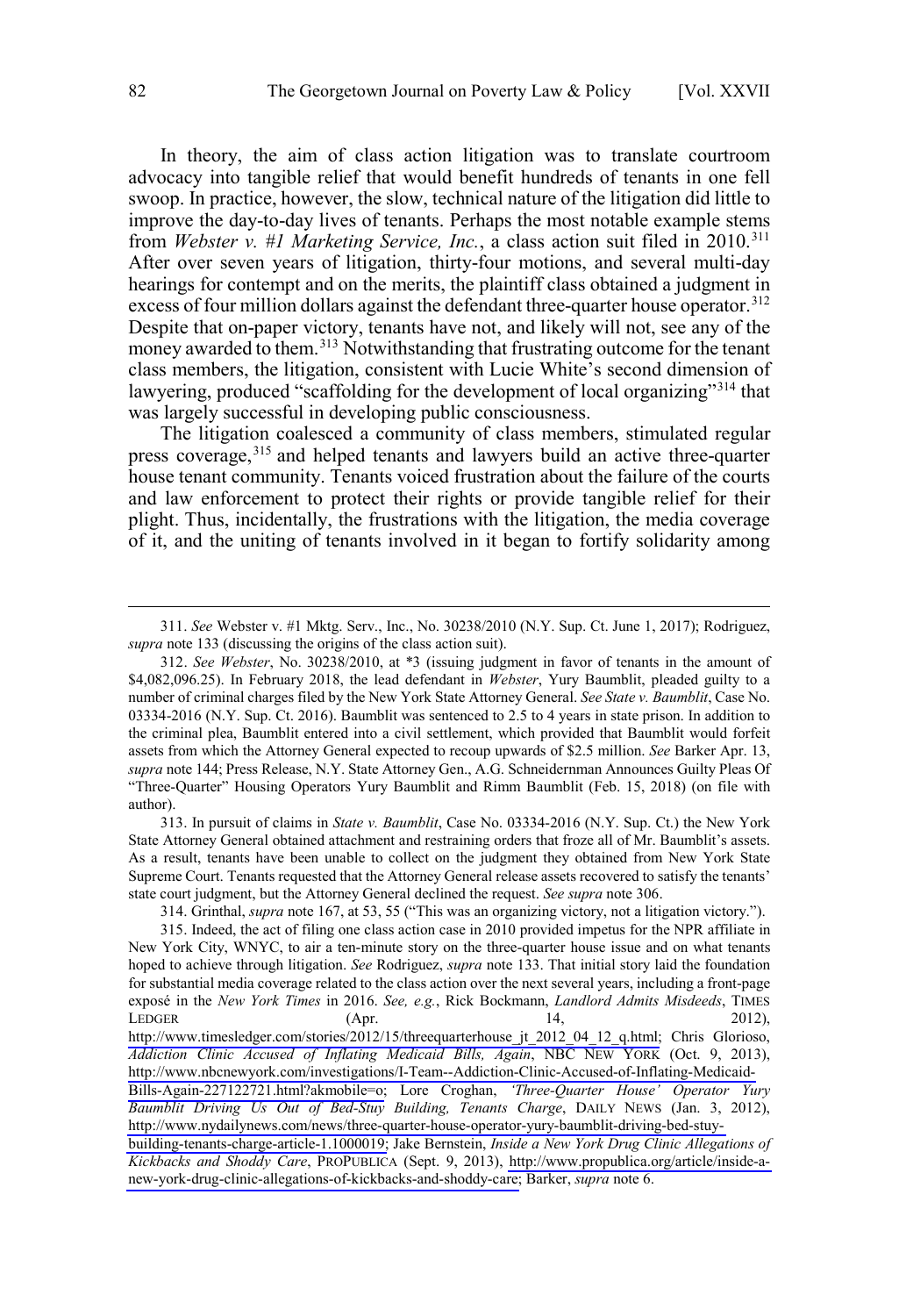<span id="page-52-0"></span>tenants and motivate collective, tenant-driven action to obtain change outside the courtroom.

For a critical mass of tenants who formerly vested faith in the courts to address the wrongs in the three-quarter house industry, the incidental mobilization produced from the failures of the class action litigation spawned righteous indignation and empowerment of tenants to demand change outside the court system. In addition to conversations about what lawyers and judges could do in court, tenants began meeting with elected officials, city and state agencies, the media, and potential allies to build a movement for change.<sup>316</sup>

## 3. Leveraging Media Coverage to Broaden Support Networks

Despite recognition of seemingly obvious injustices taking place in the threequarter house industry, most judges, elected officials, and policymakers were not instinctively moved to intervene in support of this marginalized community of tenants, who still lacked the strong backing of a highly-visible grassroots movement. To realize any legislative or policy reform objectives, tenants would need more power. They built that power by increasing community awareness, obtaining media attention, and continuing to expand a base through discrete organizing campaigns.

Maintaining a presence in various media outlets was an ongoing asset to the TQH Project's advocacy. Aside from serving the important purpose of creating awareness of the three-quarter house problem, media coverage also instilled pride, self-confidence, and motivation in TOP members and tenants. While the press habitually sought interviews and statements from the lawyers, the Project was deliberate to capitalize on opportunities to amplify tenant voices whenever possible.

The *New York Times* exposé catapulted the three-quarter house issue into the political spotlight. Within hours of its publication, Mayor Bill de Blasio announced that his administration would convene an interagency task force to "end the use of substandard three-quarter houses in New York City."317 As discussed in Section IV.C.4, *infra*, that Task Force became an essential resource for tenants and advocates to obtain redress outside of the court system.

The decision to engage so intimately with the media came with risks. Tenants' goal for media attention was to tell their story of injustice. But the layers of racism and stigma made it impossible to know whether a given reporter would see that story through the same lens. Despite the risk, brave activist tenants welcomed reporters into the most intimate corners of their lives.<sup>318</sup>

 <sup>316.</sup> For a heartening perspective on a lawyer's decision to shift efforts from litigation to movementbuilding, see Barr, *supra* note 61, at 731 ("So I decided that rather than spend all of my time trying to think of a lawsuit that would abolish prisons, I would try to figure out how to help push a people's movement forward.").

<sup>317.</sup> Press Release, The City of N.Y. Office of the Mayor, Mayor de Blasio Orders Immediate Actions to End the Use of Substandard Three-Quarter Houses in New York City (June 1, 2015), [https://www1.nyc.gov/assets/dhs/downloads/pdf/press-releases/three-quarter-houses.pdf;](https://www1.nyc.gov/assets/dhs/downloads/pdf/press-releases/three-quarter-houses.pdf) Barker, *supra* note 6.

<sup>318.</sup> Tenants welcomed reporters to visit three-quarter houses, attend tenant meetings and political rallies, observe court appearances, and even to bear witness during the chaos of an illegal eviction. *See, e.g.*, Benjamin Mueller & Tatiana Schlossberg, *New York Today: Inside an Investigation*, N. Y. TIMES (June 1, 2015),<https://cityroom.blogs.nytimes.com/2015/06/01/new-york-today-inside-an-investigation>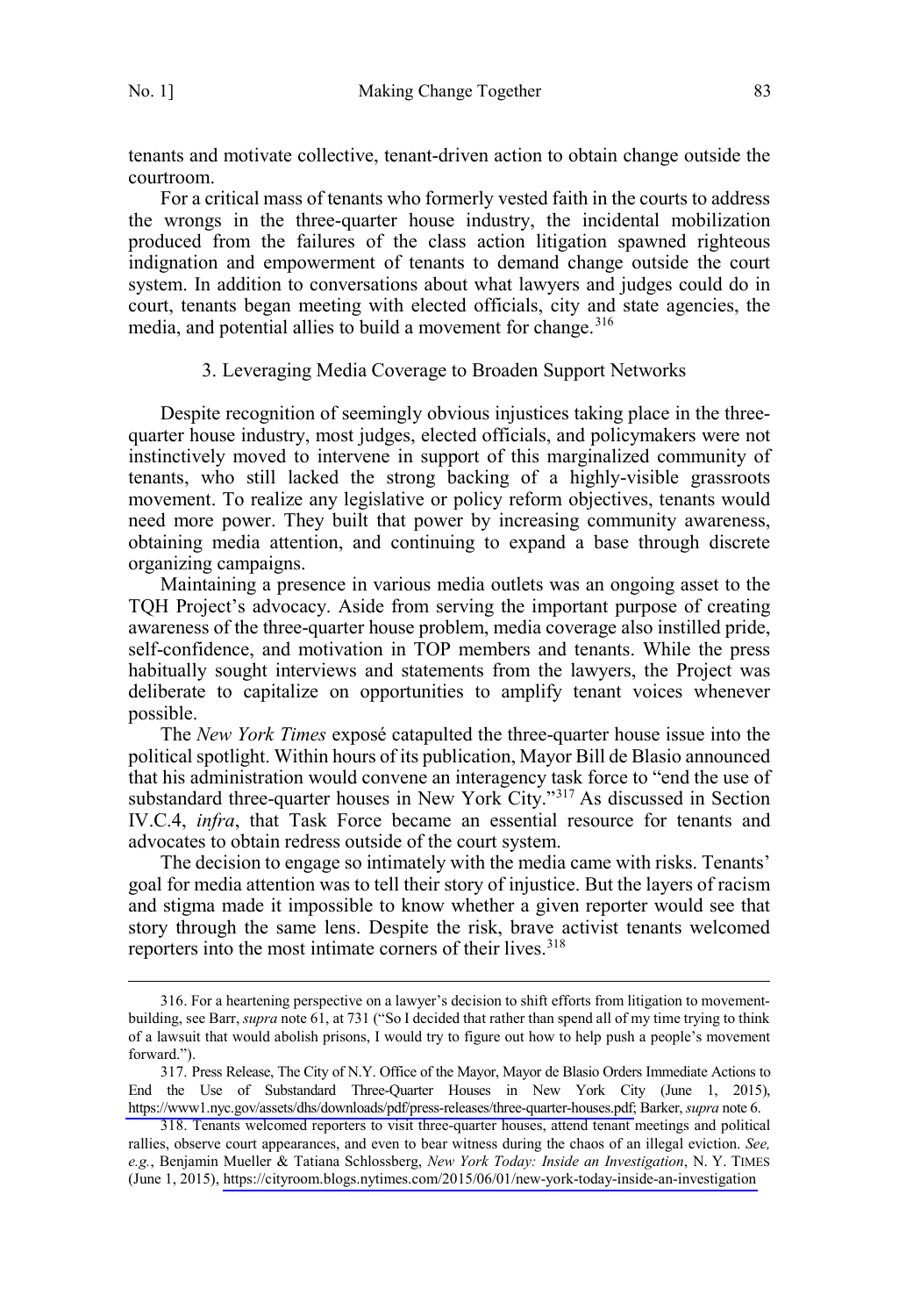The process was educational for both the tenants and the reporters. Lawyers and organizers worked with the tenants to mitigate the risk of a "bad" story by distilling the myriad problems related to three-quarter houses to a consensus of key "talking points" to frame the issue for an outsider. Lawyers and organizers urged use of people-first language like "person with a substance use disorder" or "person who was formerly incarcerated" in lieu of derogatory, colloquial terms like "addict," "junkie," "convict," or "ex-felon."<sup>319</sup> Those efforts were not uniformly successful, but with time, continued persistence and education, the results were increasingly visible in the way the press covered the human beings at the center of the three-quarter house crisis. $320$ 

Relying on the increased support, curiosity, and outrage that stemmed from the outpouring of press coverage, the Project convened a coalition of ally legal services providers, community-based organizations, prisoner reentry and harm reduction advocacy organizations, and tenants' rights groups to establish the Three-Quarter House Reform Coalition (TQH Reform Coalition).<sup>321</sup>

The collectivization of the institutional power from each individual organization that signed on to the TQH Reform Coalition gave traction to legislative proposals that had otherwise remained dormant. Rather than rely on the voices of lawyers and organizers, allies and community stakeholders began to see TOP and its membership as an autonomous source of tenant power and expertise. The development of TOP's own political consciousness, critical to a transition to Lucie White's third image of lawyering, was the most challenging aspect of the Project's work.

319. For a compilation of bias-free language guides, see *Resources for Humanizing Language*, THE OSBORNE ASS'N, [http://www.osborneny.org/resources/resources-for-humanizing-language.](http://www.osborneny.org/resources/resources-for-humanizing-language)

*Compare, e.g.*, Lore Croghan, *'Three-Quarter House' Operator Yury Baumblit Driving Us Out*  320. *of Bed-Stuy Building, Tenants Charge,* DAILY NEWS (Jan. 3, 2012), [https://www.nydailynews.com/news/three-quarter-house-operator-yury-baumblit-driving-bed-stuy](https://www.nydailynews.com/news/three-quarter-house-operator-yury-baumblit-driving-bed-stuy-building-tenants-charge-article-1.1000019)[building-tenants-charge-article-1.1000019](https://www.nydailynews.com/news/three-quarter-house-operator-yury-baumblit-driving-bed-stuy-building-tenants-charge-article-1.1000019) (referring to three-quarter houses as "transitional housing facilities for former addicts, ex-convicts and the homeless") *with* Lylla Younes, *What Happens When The 'Necessary Evil' Preventing Homelessness Falls Apart?*, GOTHAMIST (May 2, 2018), <https://gothamist.com/news/what-happens-when-the-necessary-evil-preventing-homelessness-falls-apart> (defining three-quarter houses as "unlicensed, unregulated buildings . . . where many of the city's most vulnerable and economically disadvantaged people live").

321. The Three-Quarter House Reform Coalition includes: Mobilization for Justice, Neighbors Together, BOOM! Health, Brooklyn Defender Services, Center for Court Innovations, Center for Employment Opportunities, Community Service Society, Correctional Association NY, Federal Defenders, The Fortune Society, Greenhope Services for Women, Legal Action Center, Legal Aid Society, Neighborhood Defender Services, New York City Anti-Violence Project, Office of the Appellate Defender, The Osborne Association, The Prisoner Reentry Institute at John Jay College, The Three-Quarter House Tenant Organizing Project, and VOCAL New York. *See* Patrick Tyrell, Three-Quarter House Task Force, Testimony Before the New York City Council (Apr. 29, 2019), [http://mobilizationforjustice.org/wp](http://mobilizationforjustice.org/wp-content/uploads/Testimony-2019-04-29-Intro-153-A-TQH-Task-Force.pdf)[content/uploads/Testimony-2019-04-29-Intro-153-A-TQH-Task-Force.pdf.](http://mobilizationforjustice.org/wp-content/uploads/Testimony-2019-04-29-Intro-153-A-TQH-Task-Force.pdf)

 $\overline{a}$ 

<sup>(&</sup>quot;Giving the landlord another excuse to evict by talking to a *New York Times* reporter would seem to be a risky choice for these tenants. And yet talk they did, to Kim Barker of the Metro desk, for a heartwrenching investigation into 'three-quarter' houses, an unregulated network of crowded and crumbling rooms for people with no better option."); Mona El-Naggar, Channon Hodge & Kim Barker, *Profiting From the Desperate* (video), N. Y. TIMES (May 30, 2015),

<https://www.nytimes.com/video/nyregion/100000003711706/profiting-from-the-desperate.html> (chronicling the day-to-day experiences of one three-quarter house tenant in the house, the outpatient treatment program, a tenant protest, and on the streets of New York).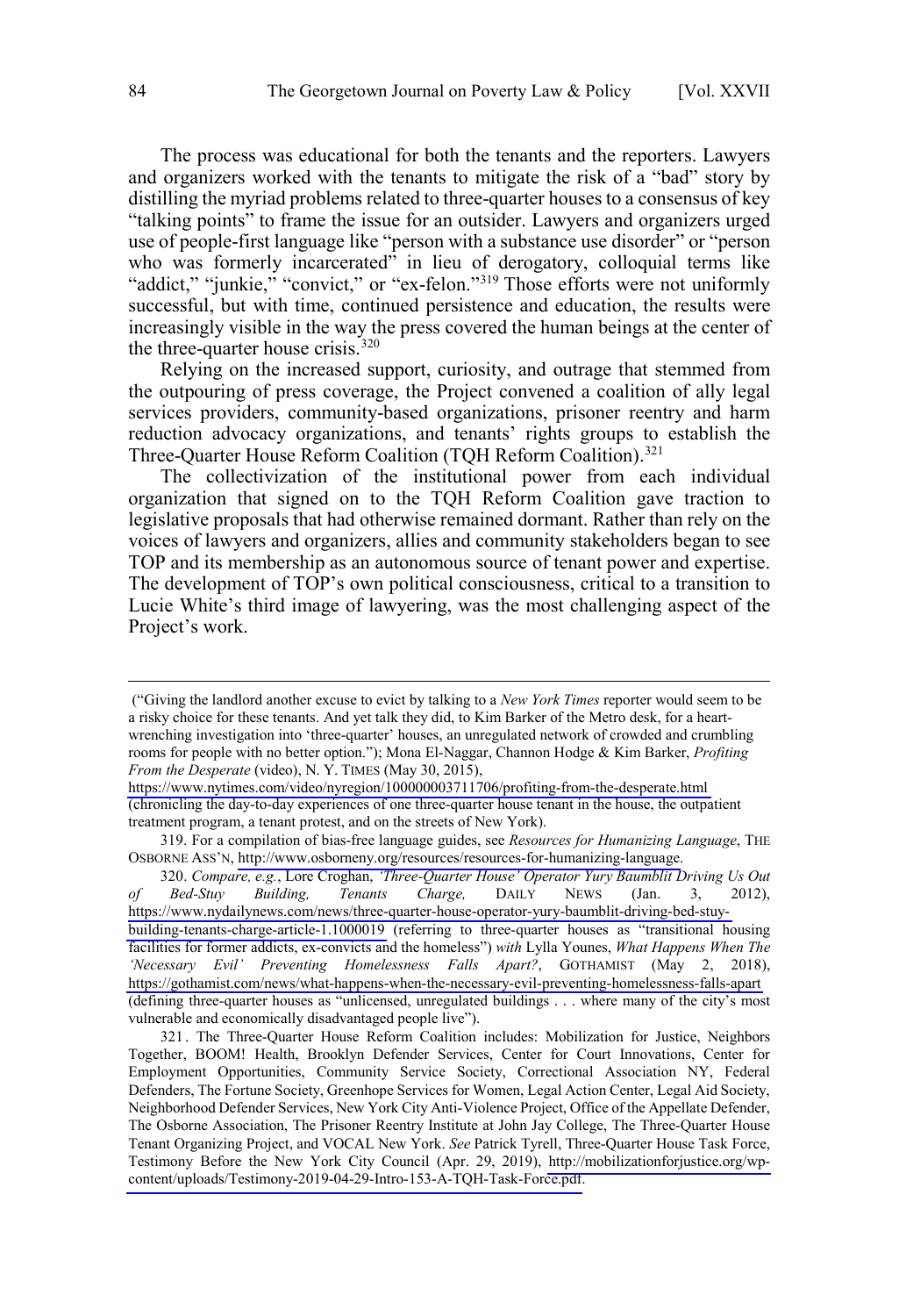## <span id="page-54-0"></span>*C. Third Dimension: Developing Political Consciousness among Three-Quarter House Tenants*

*"I don't really think… that this is really going to be that crucial unless the tenants have a voice to say what happens too . . . We need for people to give us a directional path to fair housing, affordable housing for low-income people."*<sup>322</sup>

The Project never fully succeeded in operationalizing a successful model of White's third-dimensional lawyering. For the lawyers and organizers in the TQH Project, the work was inherently and profoundly political. And as much as they desired every tenant to view their situation through a politicized lens of social inequity, political enlightenment was not an express goal for many tenants. As discussed repeatedly here, many tenants in three-quarter houses were in crisis and, as such, were acutely focused on basic survival. Thus, incentivizing political engagement was an ongoing challenge.<sup>323</sup>

To mitigate those challenges, the Project employed something akin to Grinthal's Political Enabler model. The lawyers remained tethered to community organizing goals and were "concerned specifically with [TOP's] interest in continuing to organize and to build power."<sup>324</sup> At all times during the Project's existence, the lawyers engaged in the "full range of [traditional] lawyering activities," but always in furtherance of organizing goals and the exercise of relational power.<sup>325</sup> The lawyers communicated regularly with the organizers to strategize how their practice could "enable the group to make its own demands and seek its own victory through political, economic, social or cultural means."<sup>326</sup> Rather than replace the "relational power with legal power," they used their privilege to "clear paths" for TOP to channel its own power to achieve victory.<sup>327</sup>

## 1. A Shared Understanding: Forming a Community and Framing the Problem

The small team of advocates that made up the TQH Project had, or at least believed that it had, some sense of the systemic issues that underlaid the threequarter house problem, particularly stemming from the impact the housing crisis was having on very low-income single adults with histories of substance use or incarceration. But the lawyers and organizers never lived in a three-quarter house.

Emma Whitford, *Three-Quarter Housing Slumlord Still Doing "Business As Usual" Despite*  322. *City Crackdown*, GOTHAMIST (Dec. 28, 2015), [https://gothamist.com/news/three-quarter-housing](https://gothamist.com/news/three-quarter-housing-slumlord-still-doing-business-as-usual-despite-city-crackdown)[slumlord-still-doing-business-as-usual-despite-city-crackdown](https://gothamist.com/news/three-quarter-housing-slumlord-still-doing-business-as-usual-despite-city-crackdown) (quoting TQH Project activist Luther Mack).

<sup>323.</sup> It is worth highlighting here that while incentivizing tenant engagement was a goal, it did not trump commitment to tenant autonomy. Thus, to remain consistent with the Project's goals to participate in, rather than lead, a tenant-driven movement, it was not the practice to "convince" people to join a particular campaign. We would, of course, try to identify some potential benefits but never without also discussing corollary risks. It was always paramount that the tenant exercise independent judgment in electing whether or not to participate.

<sup>324.</sup> *See* Grinthal, *supra* note 167, at 50.

<sup>325.</sup> *See id.* 

<sup>326.</sup> *See id.*

<sup>327.</sup> *Id.* at 50–51.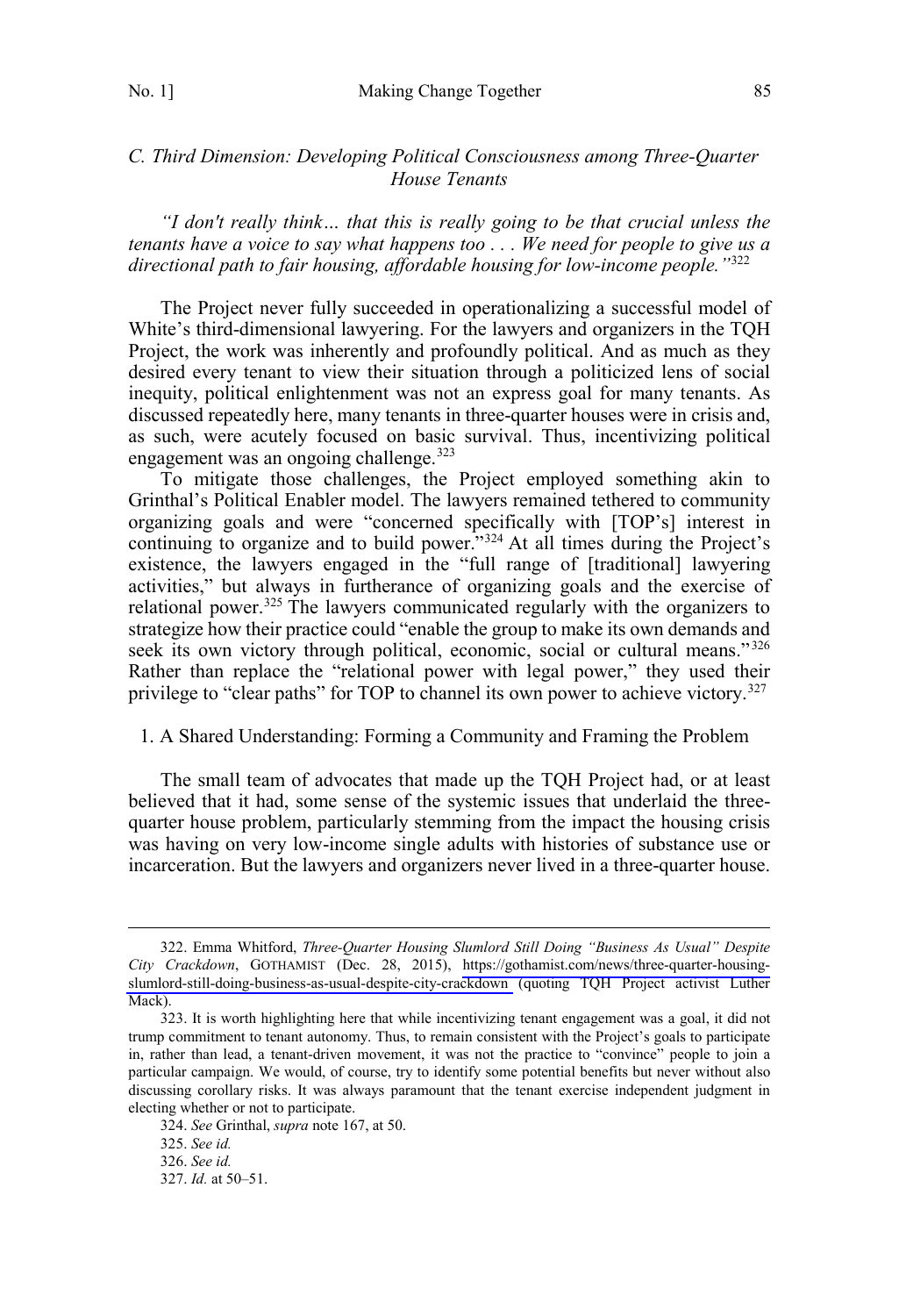They lacked the expertise of lived experience. Tenants had to be the architects of the movement's goals for there to be a movement at all.

At the Project's outset, however, three-quarter house tenants did not typically see themselves as a "community," and they did not necessarily have a shared understanding of the "problem." $328$  Community-based organizing efforts existed and were doing important, under-valued, and under-funded work. Those groups, however, were frequently targeting populations and building campaigns that failed to encompass the unique circumstances of the three-quarter house tenant. For example, there were robust campaigns focused on curbing gentrification and preserving housing for rent-stabilized tenants.<sup>329</sup> Likewise, movements to end homelessness were organized and continuing to build power.<sup>330</sup> There were grassroots community-based campaigns that aimed to end police violence in communities of color and hold law enforcement officers accountable for misconduct.<sup>331</sup> Parole reform and reentry services seeking to engage formally incarcerated people were similarly grounded and gaining traction.<sup>332</sup> Seeds of mobilization had also been sowed in the areas of substance use treatment and harm reduction services.<sup>333</sup> Despite these essential movements for progressive and sometimes radical reforms to injustice, there was not a space that effectively targeted the intersectionality of the movements—a movement focused acutely on justice for three-quarter house tenants.

Developing a community directed by three-quarter house tenants for the betterment of three-quarter house tenants became a key objective of tenants and organizers alike. It was that central goal that gave birth to TOP. TOP was established as "a tenants' union of current and former three-quarter house tenants fighting for justice for people living in three-quarter houses and the communities in which they live."<sup>334</sup> However, building a membership for TOP was challenging. During the initial years, TOP members were generally current and former clients represented by the lawyers in housing court proceedings. <sup>335</sup> Attendance at the

 <sup>328.</sup> Indeed, one challenging component to our organizing was the racism, homophobia, gender bias, and othering that permeated within the three-quarter house tenant community. The lawyers and organizers continually worked to meet tenants where they were in their process of political consciousness based on their experiences and recognize that process of movement-building "will be imperfect, that its members will have blind spots, and that each area of its program, like all aspects of anti-oppression, is not about arriving but instead about engaging in a process with integrity, reflection, and openness to change." *See*  Mananzala & Spade, *supra* note 218, at 58.

*See, e.g.*, GOOD OLD LOWER EAST SIDE (GOLES), [https://goles.org](https://goles.org/) (last visited Nov. 17, 2019); 329. COMMUNITY ACTION FOR SAFE APARTMENTS (CASA), [https://nsacasa.wordpress.com/coalition](https://nsacasa.wordpress.com/coalition-organizing)[organizing](https://nsacasa.wordpress.com/coalition-organizing) (last visited Nov. 17, 2019).

<sup>330.</sup> See, e.g., PICTURE THE HOMELESS, [http://picturethehomeless.org](http://picturethehomeless.org/) (last visited Nov. 17, 2019); COAL. FOR THE HOMELESS, [https://www.coalitionforthehomeless.org](https://www.coalitionforthehomeless.org/) (last visited Nov. 17, 2019).

*See, e.g.*, VOICES OF COMMUNITY ACTIVISTS & LEADERS (VOCAL-NY), [http://www.vocal-](http://www.vocal-ny.org/)331. [ny.org](http://www.vocal-ny.org/) (last visited Nov. 17, 2019); COMMUNITIES UNITED FOR POLICE REFORM, <https://www.changethenypd.org/> (last visited Nov. 17, 2019).

<sup>332.</sup> See, e.g., FORTUNE SOC'Y, [https://fortunesociety.org](https://fortunesociety.org/) (last visited Oct. 1, 2019); OSBORNE ASS'N, [http://www.osborneny.org](https://fortunesociety.org/) (last visited Nov. 17, 2019).

<sup>333.</sup> See, e.g., INJECTION DRUG USERS HEALTH ALLIANCE, [https://iduha.org](https://iduha.org/) (last visited Nov. 17, 2019); ST. ANN'S CORNER OF HARM REDUCTION, [https://sachr.org](https://sachr.org/) (last visited Nov. 17, 2019).

THREE-QUARTER HOUSE TENANT ORGANIZING PROJECT,<http://www.topnyc.org/who-we-are> 334. (last visited Nov. 17, 2019).

<sup>335.</sup> Much like the community building discussed by Karen Gargamelli and Jay Kim, the space for storytelling and the recognition of shared legal experiences coupled with "support and politicization"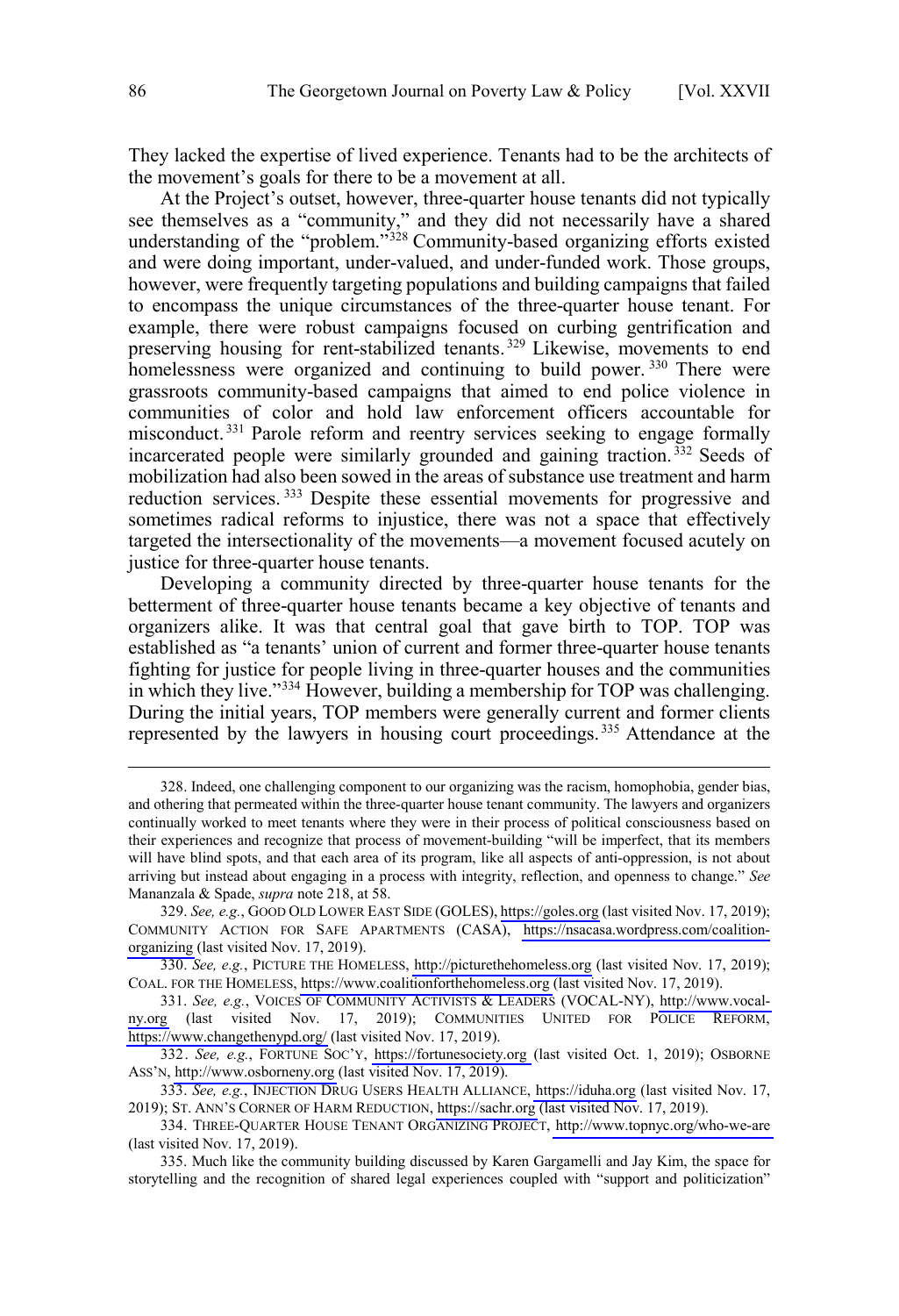$\overline{a}$ 

meetings was low, three to six members most of the time. Layers of personal crisis in tenants' lives often inhibited sustained involvement.<sup>336</sup> Because of the legal services providers' reluctance to allocate scarce funding entirely to organizing, institutional capacity to organize was also limited.<sup>337</sup>

Given the lack of organizing capacity and a still-underdeveloped base of tenant leaders, lawyers increasingly became involved in the organizing. One or both of the two attorneys regularly attended the weekly meetings and frequently took some role in facilitating part of each meeting. Despite diligent efforts by organizers to focus meeting agendas on global campaign issues and broadly-applicable community education, the presence of lawyers invariably, even if unintentionally, opened the door to distractions caused by discrete, individual legal questions.

Slowly but surely, members began to take ownership of TOP and crafted a formal mission statement.<sup>338</sup> The attorneys continued to attend and assist with facilitation of the meetings, but as membership grew, the "need" for attorneys in the room diminished. The organizers ultimately requested that lawyers disengage from membership meetings to allow tenants to concentrate agendas on collective, rather than individual, goals and interests and to brainstorm non-litigation tactics for resistance.<sup>339</sup> Even if seemingly insignificant at the time, the targeted exclusion of lawyers from the organizing agenda was indicative of TOP beginning to realize a "shared goal of [a] 'nonhierarchical community'" made by and for directly affected people.340

Tenants coalesced around the injustice and indignity of the pattern of illegal evictions; forced substance use treatment; overcrowding; demeaning housing conditions; scrutiny by parole officers and law enforcement; apparent indifference by government officials; and, more than anything else, the need for safe, stable,

340. White, *supra* note 3, at 765.

helped convert legal education into "transformative, organizing space[.]" *See* Gargamelli & Kim, *supra*  note 232, at 208.

<sup>336</sup> . *See* Cummings & Eagly, *supra* note 135, at 498 (recognizing how people with "severe disabilities, health problems, or substance abuse issues" may be "less able to participate in organizing activities for a variety of reasons unrelated to their desire to organize").

<sup>337.</sup>  By 2014, the TQH Project staff increased to one part-time social worker/organizer, a full-time paralegal/organizer, two staff attorneys, and one supervising attorney. In 2016, the institutional collaborators to TOP expanded from MFY and Neighbors Together to include VOCAL-NY, a "grassroots membership organization that builds power among low-income people affected by HIV/AIDS, the drug war, mass incarceration, and homelessness in order to create healthy and just communities." *See* VOICES OF COMMUNITY ACTIVISTS & LEADERS (VOCAL-NY), [http://www.vocal-ny.org/?page\\_id=211](http://www.vocal-ny.org/?page_id=211) (last visited Nov. 17, 2019).

<sup>338.</sup>  *See* THREE-QUARTER HOUSE TENANT ORGANIZING PROJECT, [http://www.topnyc.org/who-we](http://www.topnyc.org/who-we-are)[are](http://www.topnyc.org/who-we-are) (last visited Nov. 17, 2019) ("The Three-Quarter House Tenant Organizing Project (TOP) is a tenants' union of current and former three-quarter house tenants fighting for justice for people living in three-quarter houses and the communities in which they live.").

<sup>339.</sup> Perhaps one of the most unique components of the TQH Project model has been the willingness of team members to openly express discomfort, concern, and genuine uncertainty about what the consequences of our work would be for the tenants that we were so committed to serving. This is not to suggest that the team was not deliberate about strategy and process—it was. But the team was acutely aware of how systems—and even advocates—have overlooked, undermined, and failed the population of diverse individuals who live in three-quarter houses. Thus, in addition to the relational exchange between advocates and tenants, the Project also endeavored, albeit imperfectly, to maintain open lines of communication and to at least attempt to check and balance the roles undertaken by the various members of the team.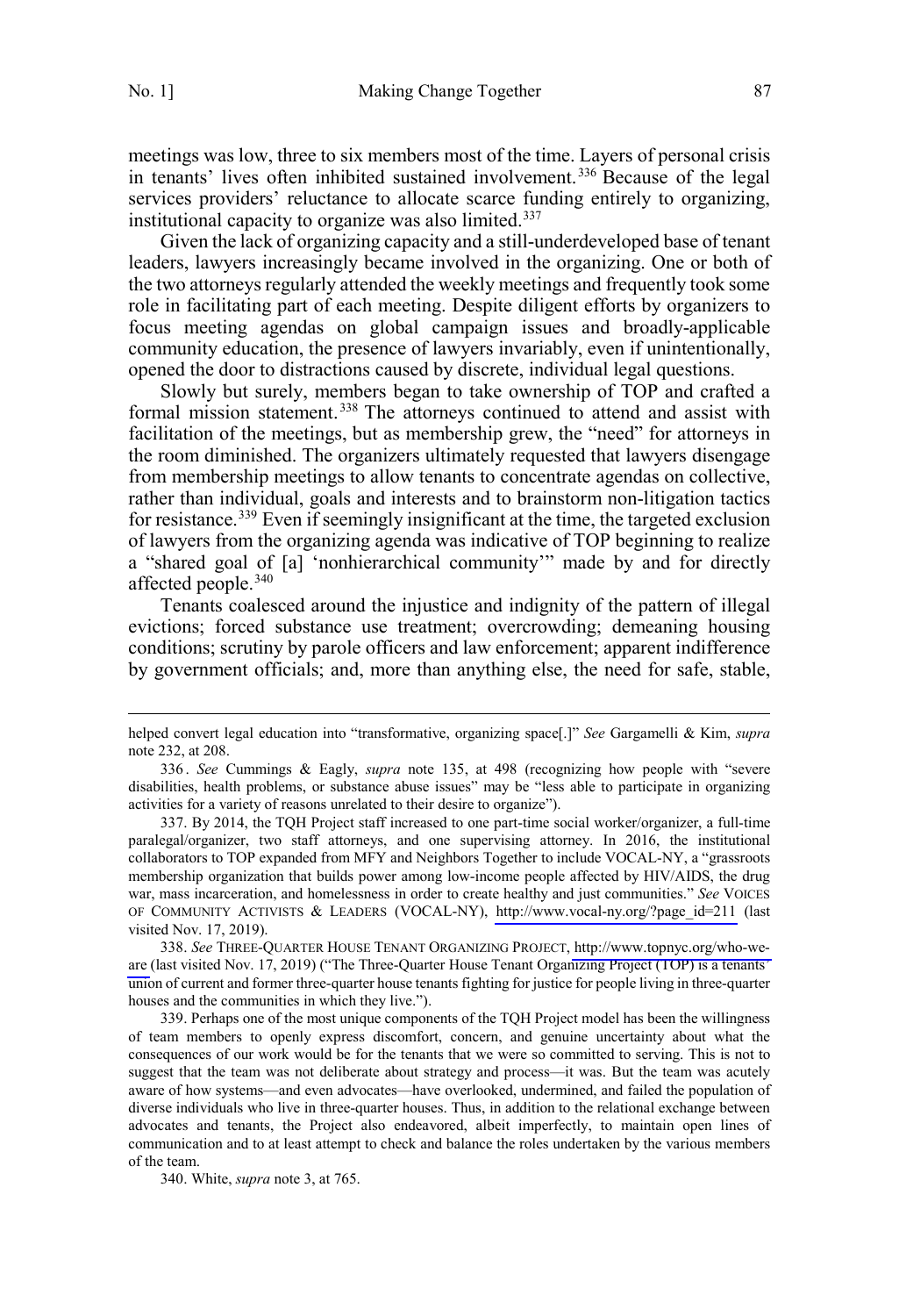<span id="page-57-0"></span>and dignified housing. They pointed to prior contact with the criminal legal system, substance use, mental health disabilities, poverty, and personal crisis as factors that led them to reside in a three-quarter house. Their expertise and their stories tangibly identified "the problem" and pinpointed some of the root underlying causes.

## 2. Politicizing Education within the Three-Quarter House Community

Three-quarter house landlords routinely violated the law by illegally evicting tenants. Consistent with established critiques of the "rights discourse," a narrow focus on "[w]inning a 'right' in a court case" would fail to recognize on-the-ground realities for tenants and run a risk of stunting the broad, progressive change that tenants sought.<sup>341</sup> To combat that risk and demand enforcement of the law, tenants, organizers, and lawyers launched a grassroots campaign to educate police officers, garner support from elected officials, and empower tenants to engage in collective action. Aiming toward the "full potential [of] community education [to] advance social justice agendas by planting seeds for leadership development, community empowerment, and mobilization,"<sup>342</sup> organizers used education about tenants' legal rights to stimulate education about the "historical, economic, social[,] and political roots" of the underlying inequities and to energize "non-hierarchical, participatory, and community-driven" collective action for change.<sup>343</sup>

Central to that goal was politicizing TOP members' experiences and motivating a view of individual legal problems through the lens of historical systems of power and oppression.<sup>344</sup> Rather than look to lawyers or judges or politicians, the organizers looked to a local museum. Organizers arranged a trip to New York City's Museo del Barrio for TOP members to view an exhibit on the legacy of the Young Lords Party in New York.<sup>345</sup> The metamorphosis that occurred among TOP members was remarkable. The museum space appeared to trigger near-uniform recognition that three-quarter house tenants were part of a politicized social history. Members transcended a normative discussion of "tenant rights." They talked about politics and history. They talked about their identity and how they experienced New York as Black or Puerto Rican men. They drew on personal connections to the Young Lords, the Black Panthers, and other activists in poor New York City communities. Admiring a photograph from the Young Lords' "Garbage Offensive," one member said, "What if we cut off the street until we all get stable housing?"<sup>346</sup> Without a word about "the law," the organizers' goal

 <sup>341.</sup> *See* Paul D. Butler, *Poor People Lose: Gideon and the Critique of Rights*, 122 YALE L.J. 2176, 2189 (2013) (discussing regressive nature of the rights discourse and inadequacy of "rights" to further broader political goals).

<sup>342.</sup> Newman, *supra* note 231 at 632.

<sup>343.</sup> *Id.* at 637.

<sup>344.</sup> White, *supra* note 3, at 745 (discussing the collaboration of organizers and the community to "recast" individual problems as "collective [and] political").

*See ¡PRESENTE! The Young Lords in New York*, EL MUSEO DEL BARRIO, 345 . <https://www.elmuseo.org/the-young-lords-in-new-york> (last visited Nov. 17, 2019).

<sup>346.</sup> The Garbage Offensive refers to a 1969 direct action campaign undertaken by Young Lords activists who piled garbage in the street, blocking traffic in East Harlem to demand the City's Department of Sanitation do regular garbage pickup in their neglected community. *See Young Lords' 'Garbage*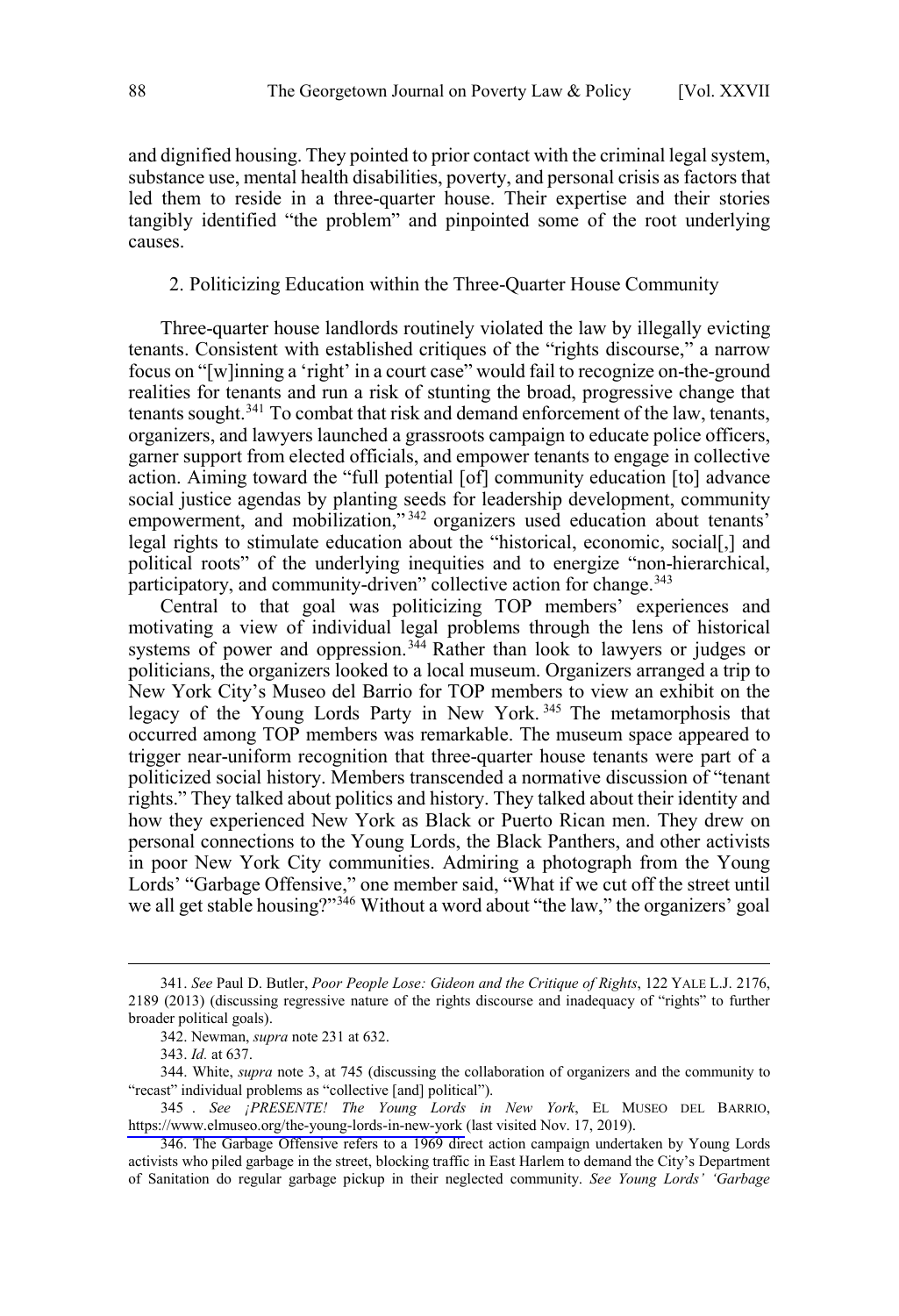$\overline{a}$ 

<span id="page-58-0"></span>No. 1] Making Change Together 89

of politicizing a community identity—a challenging and often fraught task spurred organically from the artwork, photography, and news clippings of a political movement that colored the Museo's exhibit.<sup>347</sup> It would be disingenuous to suggest that the museum visit resulted in a transformative political rebirth of TOP, but it certainly reinforced the value of art as education and as a tool to invigorate a grassroots law-and-organizing campaign.

## 3. A Grassroots Campaign to End Illegal Evictions

*"Whether living in a three-quarter house or not, all tenants deserve to be treated with dignity and respect, and their rights need to be protected. I applaud the [Three-Quarter House] Tenant Organizing Project for advocating against illegal evictions by working with the NYPD to protect New York's most vulnerable tenants, but hope police officers do more to ensure bad landlords do not violate the law."*<sup>348</sup>

Making a person homeless is a violent act.<sup>349</sup> Notwithstanding the violence of illegal eviction, it is classified as a mere misdemeanor under New York law.<sup>350</sup> Tenants were tired of police inaction and tired of their housing stability being left to the whim of officers who disproportionately sided with landlords. In the spring of 2014, TOP organizers commenced the "No More Illegal Lockouts Campaign."351 The goal was to collect 1000 signed postcards from tenants and community allies demanding that NYPD Commissioner Bill Bratton issue an operations order instructing officers to properly enforce the Illegal Eviction Law, consistent with the NYPD Patrol Guide.<sup>352</sup>

At the outset of the No More Illegal Lockouts Campaign, TOP requested a meeting with top brass officials at the NYPD to present the postcards collected and

NAT'L COAL. FOR THE HOMELESS, VULNERABLE TO HATE: A SURVEY OF BIAS-MOTIVATED 349. VIOLENCE AGAINST PEOPLE EXPERIENCING HOMELESSNESS IN 2016–2017, 7–9, 16 (2018), [https://nationalhomeless.org/wp-content/uploads/2019/01/hate-crimes-2016-17-final\\_for-web2.pdf](https://nationalhomeless.org/wp-content/uploads/2019/01/hate-crimes-2016-17-final_for-web2.pdf) (explaining how "structural violence," characterized by systemic inequality, institutional divestment and lack of compassion, "can lead to direct violence when a community is thoroughly dehumanized").

350. *See* N.Y.C. ADMIN. CODE § 26-523. "Broken windows" or "quality-of-life" policing is premised on a theory that sees a law enforcement focus on "minor incivilities as the way to restore neighborhood stability." See ALEX S. VITALE, CITY OF DISORDER 2 (N.Y.U. Press 2008). Proponents of the model believe "criminalization of homelessness and the rise of quality-of-life policing as a necessary counteraction to the growth of unregulated social behaviors that threaten to destabilize local neighborhoods and entire cities." *Id.* at 17. The irony is that by failing to hold the monied class of landlords accountable for their so-called "minor" illegal eviction offenses, the police were necessarily complicit in the destabilization of an entire community of low-income tenants.

351. *See* Press Release, MFY Legal Servs., Inc., Tenants Protest Illegal Evictions (Oct. 14, 2014) (on file with author).

352. *See* Three-Quarter House Tenant Organizing Project, Letter to Comm'r William Bratton (Apr. 11, 2014) (on file with author).

*Offensive' [1969]*, ALL OUR HISTORIES NYC, <https://www.allourhistoriesnyc.com/new-page-4>(last visited Nov. 17. 2019).

<sup>347.</sup>  *See* Holland Cotter, *When the Young Lords Were Outlaws in New York*, N.Y. TIMES (July 23, 2015), [https://www.nytimes.com/2015/07/24/arts/design/when-the-young-lords-strove-to-change-new](https://www.nytimes.com/2015/07/24/arts/design/when-the-young-lords-strove-to-change-new-york.html)[york.html](https://www.nytimes.com/2015/07/24/arts/design/when-the-young-lords-strove-to-change-new-york.html).

<sup>348.</sup> Press Release, MFY Legal Servs., Inc., Tenants Protest Illegal Evictions (Oct. 14, 2014) (on file with author) (quoting New York City Council Member Jumaane Williams).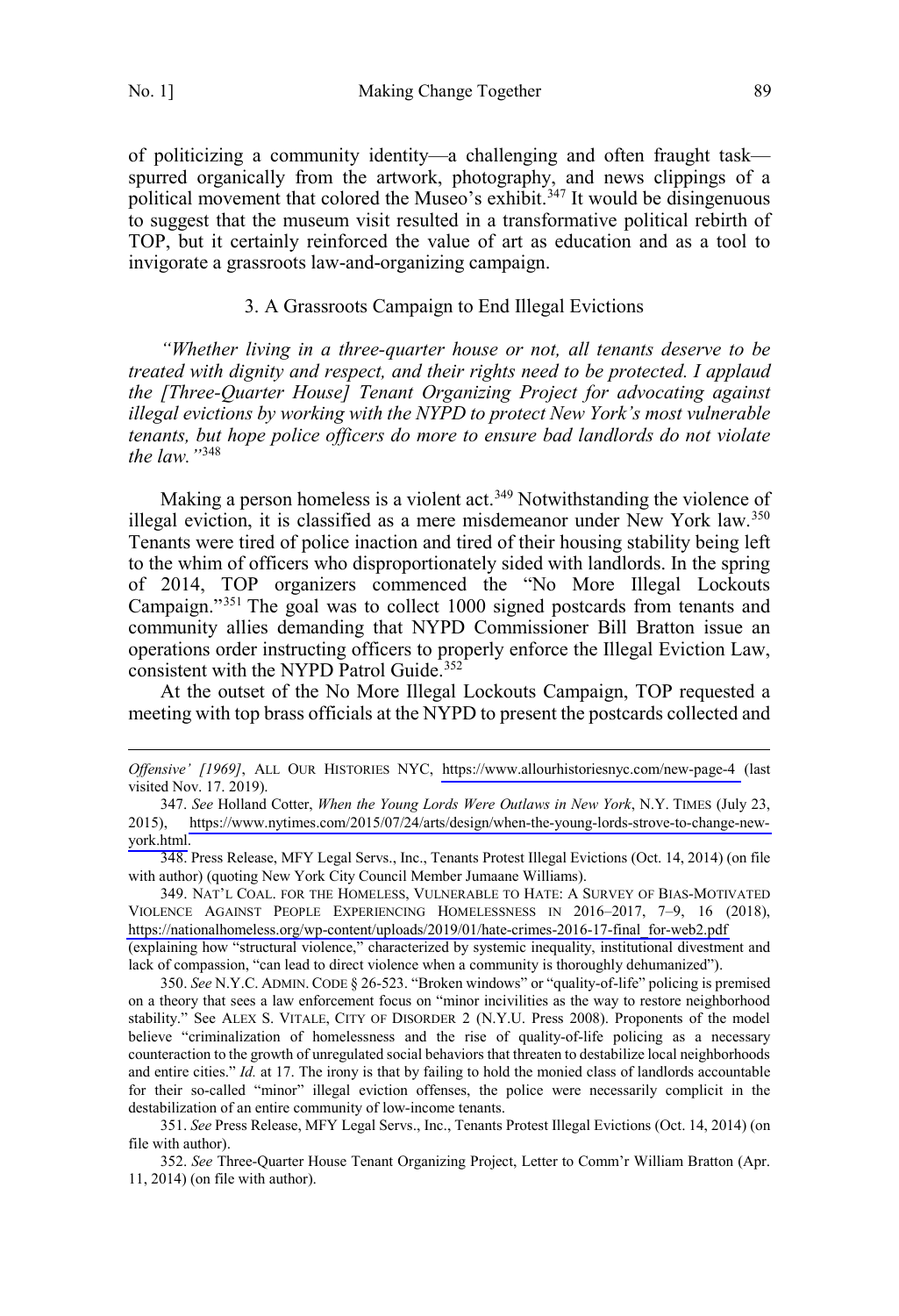<span id="page-59-0"></span>air grievances about the ineffectual enforcement of the Illegal Eviction Law at three-quarter houses. The NYPD did not respond. Righteously indignant, the tenants, lawyers, and organizers planned a rally and press conference on the steps of city hall to denounce systemic failures of the NYPD to protect the rights of three-quarter house tenants. The date of the press conference approached with no word from the NYPD. On the eve of the press conference, however, the legal team received a call from the Deputy Commissioner for Collaborative Policing, indicating that she would be willing to meet. TOP did not cancel the rally but shifted the tone to celebrate the triumph of grassroots, collective action.

Following the rally, the NYPD committed to arrange meetings with the top brass at each precinct where three-quarter houses were located. Tenants and lawyers met face-to-face with the commanding officers and trained officers about the rights of three-quarter house tenants. In addition, and perhaps more consequential than any other tenant victory inside the courtroom or out, the NYPD issued a FINEST Message "to ensure enforcement of the Unlawful Eviction Law at three-quarter houses."<sup>353</sup> The TQH Project copied and distributed the document to tenants around New York City. With the FINEST Message in hand, tenants were no longer placed in the uncomfortable position of attempting to explain their rights to the officers from whom they sought assistance. In addition to becoming a practical, effective tool for tenants to obtain assistance from the NYPD, the issuance of the FINEST Message was concrete evidence that in the tenant-driven movement to improve three-quarter house tenants' lives, tenants were winning.

#### 4. Legislative Advocacy and Government Accountability

*"Thankfully the Taskforce came to my three-quarter house, and I was able to be relocated. Since being relocated by the Taskforce, I no longer worry about bed bugs, roaches, or lack of heat and hot water. I no longer have to worry about my belonging being stolen. I no longer have to worry if I or someone else in my house*  is going to be thrown out on the street with no notice. I have security and peace of *mind today."*<sup>354</sup>

The Project coupled strategic use of the press with targeted campaigns to control the narrative and further tenants' objectives. On the heels of the *New York Times* multi-part exposé, New York City mayor, Bill de Blasio, convened an interagency taskforce charged with enforcing housing code requirements and tenant safety in three-quarter houses. Then, with a base of community leaders, a galvanized coalition of allies, and political will cultivated by tenants' efforts over the years, the Project advocated for legislative reform, advancing a package of five legislative proposals in April 2016.<sup>355</sup>

<sup>353.</sup> An NYPD FINEST Message is an internal policy document meant to clarify NYPD procedure. Memorandum from the N.Y.P.D. on Enforcement of Unlawful Evictions to All Commands (Aug. 23, 2014), [http://mobilizationforjustice.org/wp-content/uploads/NYPD-FINEST-Message.pdf.](http://mobilizationforjustice.org/wp-content/uploads/NYPD-FINEST-Message.pdf)

<sup>354.</sup> Anthony Coleman, Leader in Tenant Organizing Project, Testimony In Support of Three-Quarter House Bill Package (Oct. 6, 2016) (on file with author).

<sup>355.</sup> *See* Jonathan Sizemore, *Three-Quarter Housing: Council Seeks to Address Blight*, CITYLAND (Feb. 2, 2017),<https://www.citylandnyc.org/three-quarter-housing/>.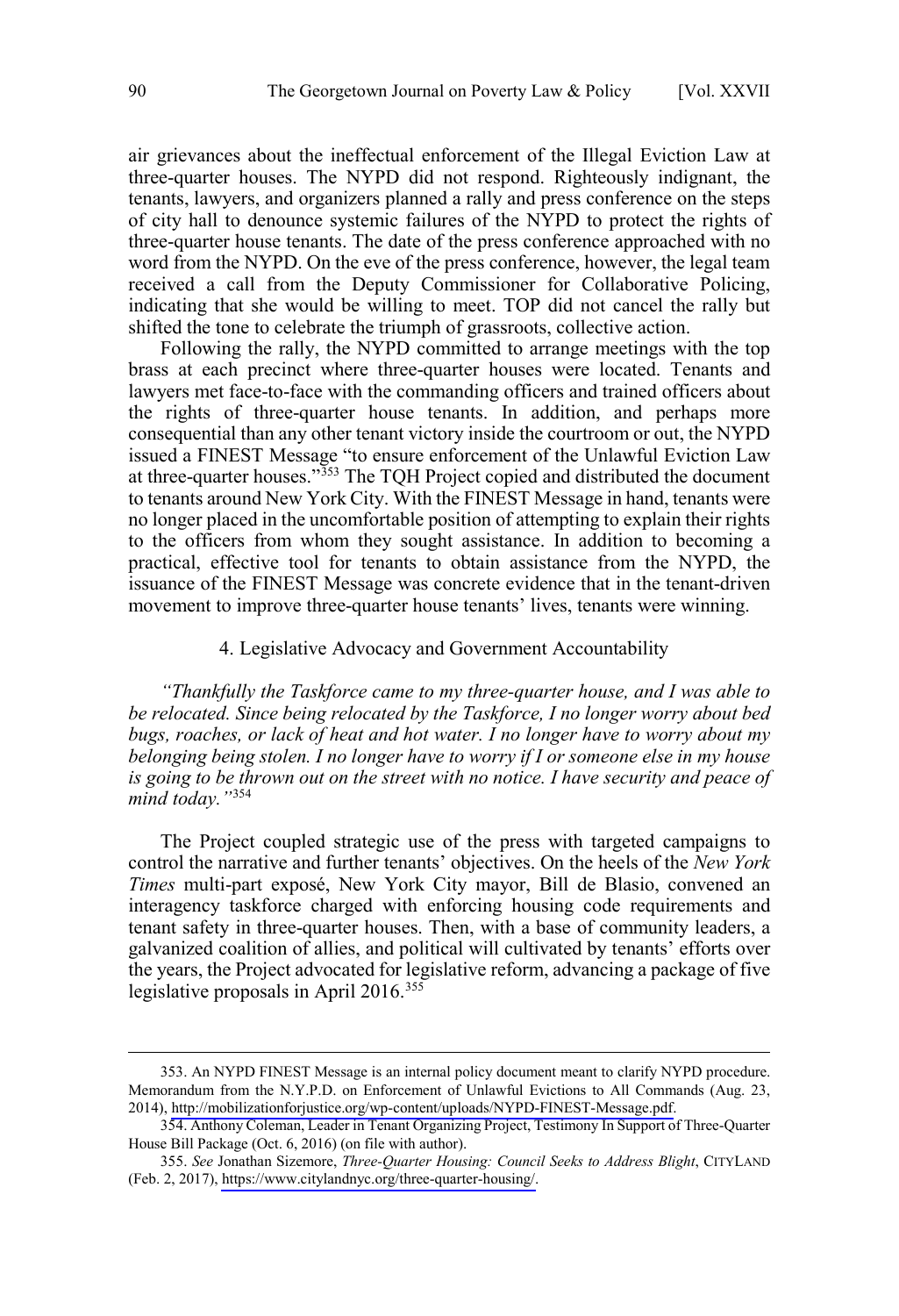On February 15, 2017, after years of grassroots advocacy with City elected officials, Mayor de Blasio signed into law a package of five bills intended to improve the lives of people who live in three-quarter houses.<sup>356</sup> A community of three-quarter house tenants, once invisible to governmental stakeholders, was now posing for a photograph together with the mayor to memorialize the new laws on the books.<sup>357</sup> The years of advocacy in the courts, in the press, and on the street continued to bear fruit. Tenants and advocates now met on a regular basis with the Commissioner of the New York City Human Resources Administration, the agency at the helm of the Mayor's Taskforce on Three-Quarter Houses.<sup>358</sup> Sustained pressure from TOP, and the organizers who support it, has compelled city agencies to take affirmative action to restore essential services like heat, hot water, or gas, instead of merely directing tenants to the courts to pursue their own—often futile—remedy there.

Successful legislative reforms, litigation victories, and media attention also spurred action from various prosecutorial authorities. In recent years, at least four major operators of three-quarter houses were convicted of crimes stemming from multi-million-dollar Medicaid fraud and kickback schemes. <sup>359</sup> Because tenants bore the brunt of the abuses at the heart of landlords' criminality, many tenants were relieved to finally see some accountability. While just a drop in the accountability bucket, the prosecutions of the elite, profiteering landlords served to demonstrate, even if only symbolically for some tenants, that the lives of poor people matter.360

*See* N.Y.C. ADMIN. CODE § 21-138 (requires that the Department of Social Services provide 356. "know-your-rights" materials to all tenants receiving the public assistance shelter allowance in New York City, helping educate and protect them from illegal evictions); THREE-QUARTER HOUS. TASK FORCE, THREE-QUARTER HOUSING QUARTERLY REPORT (REPORT PERIOD: JUNE 1, 2015–DEC. 31, 2017) 1 (on file with author) (Local Law No. 13 requires Mayor's Task Force on Three-Quarter Housing to report information to the City Council and the public to track the extent of the problem and properly target solutions); N.Y.C. ADMIN. CODE § 26-301(1)(a)(v) (removes the deadline—previously ninety days within which the occupant of a building vacated pursuant to a city vacate order may obtain "emergency relocation services" from the Department of Housing Preservation and Development); *Id.* § 26-1201 (prohibits landlords from conditioning occupancy of a dwelling upon the occupant seeking, receiving, or refraining from medical treatment including substance use services); *Id.* § 26-1202 (provides occupants with a private right of action to seek damages against any landlord who violates N.Y.C. Admin. Code § 26-1201); *Id.* § 27-2142 (provides for a \$5000 fine to be imposed against landlords who permit reoccupancy of the premises while it remains subject to a vacate order); *Id.*  $\S$  26-301(7)(a) (codifies reasonable alternative means by which displaced people can prove their residence and eligibility for relocation services, including other government agency records and medical records, and prohibits the Department of Housing Preservation and Development from denying relocation assistance based solely on the unsupported word of a landlord with a financial interest in preventing the tenant from accessing assistance). *See generally* Kim Barker, *Bills Passed to Help Tenants of New York 'Three-Quarter Homes*,*'* N.Y. TIMES (Feb. 1, 2017), [https://www.nytimes.com/2017/02/01/nyregion/bills-tenants-protection-three](https://www.nytimes.com/2017/02/01/nyregion/bills-tenants-protection-three-quarter-homes-new-york.html)[quarter-homes-new-york.html](https://www.nytimes.com/2017/02/01/nyregion/bills-tenants-protection-three-quarter-homes-new-york.html); Tom Valentino, *Laws Boost Protections for Three-Quarter House Tenants*, BEHAVIORAL HEALTHCARE EXECUTIVE (Mar. 22, 2017), [https://www.psychcongress.com/](https://www.psychcongress.com/%20%20article/laws-boost-protections-three-quarter-house-tenants) [article/laws-boost-protections-three-quarter-house-tenants.](https://www.psychcongress.com/%20%20article/laws-boost-protections-three-quarter-house-tenants)

*See, e.g.*, TOP (@TOPnyc), TWITTER, (Jun. 7, 2017, 6:18 PM), [https://twitter.com/TOPnyc/](https://twitter.com/TOPnyc/status/872578622313426944) 357. [status/872578622313426944.](https://twitter.com/TOPnyc/status/872578622313426944)

*See, e.g.*, TOP (@TOPnyc), TWITTER (June 7, 2017), [https://twitter.com/TOPnyc/status/](https://twitter.com/TOPnyc/status/872578622313426944) 358 . [872578622313426944](https://twitter.com/TOPnyc/status/872578622313426944) (photo of HRA Commissioner Steve Banks addressing a town hall organized by and for three-quarter house tenants and advocates).

359. *See supra* note 295.

360. *See* Barker Apr. 13, *supra* note 145.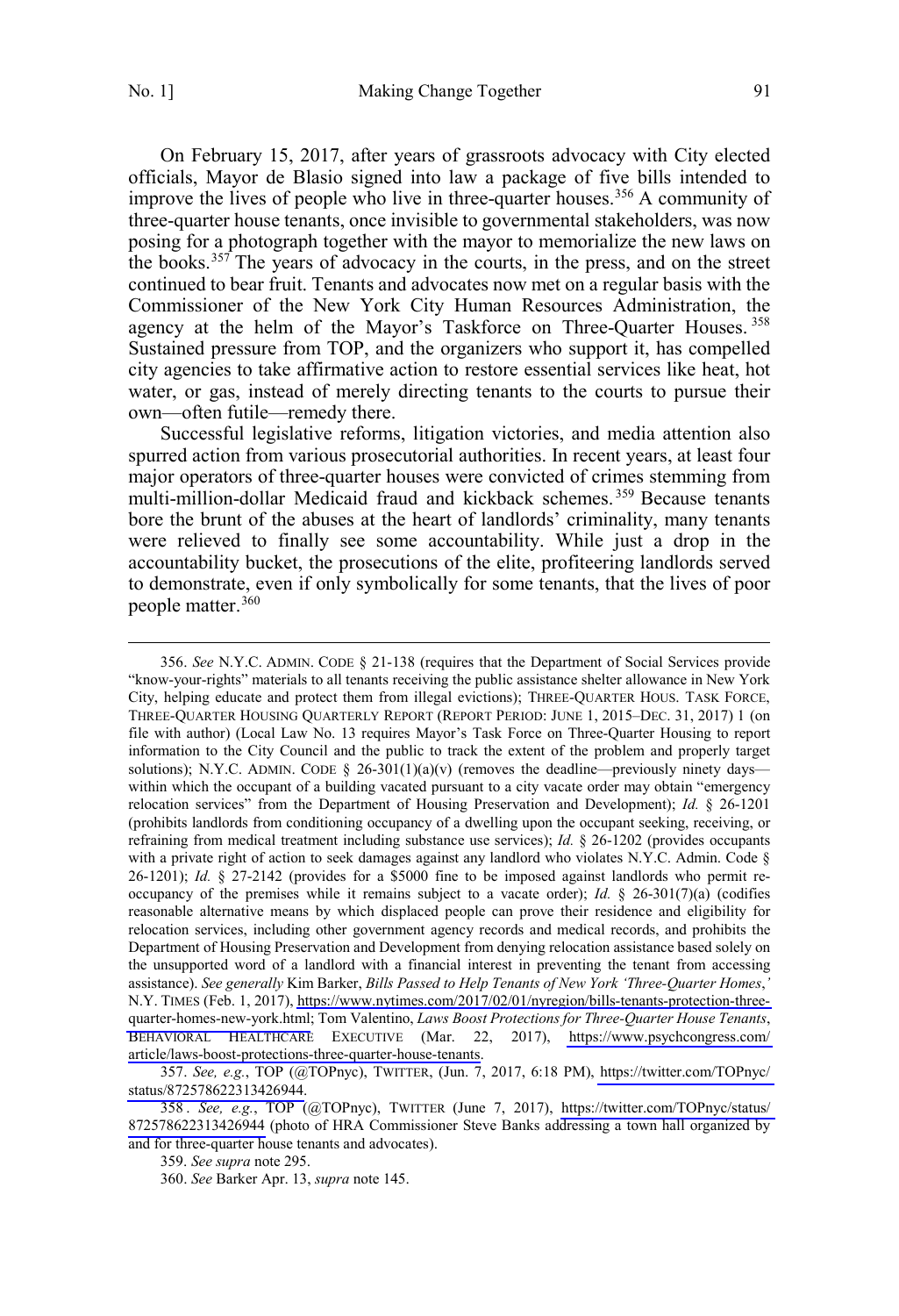<span id="page-61-0"></span>But those prosecutions did not fundamentally shift the paradigm. At every stage of the movement, tenants and advocates remained ambivalent about engaging law enforcement as an advocacy tool. Many tenants carried deep scars from their own traumatic experiences with the criminal legal system. Those histories tarnished the ability or willingness to trust the police or to see them as allies. That did not change with a handful of landlord prosecutions. To contrary, the prosecutions underscored legal systems' inability to deliver justice. As a result of lawsuits and prosecutions, the federal government recovered some \$118 million for landlord fraud.<sup>361</sup> The State of New York obtained or expects to obtain upwards of five million dollars more.<sup>362</sup> But what did the tenants who were the scapegoats at the center of the entire three-quarter house scheme recover? Zero.<sup>363</sup>

#### 5. A Note about Reliance on the Non-Profit Industrial Complex

*"[W]e must remain critically aware of the contradictions inherent in using the non[-]profit structure to build power for oppressed people. We must remember that our services operate as a shadow state, quelling resistance, and that foundations operate as stored, stolen wealth, often keeping the lid on social justice and rewarding reformist projects, while the state criminalizes radical redistributionist political organizations."*<sup>364</sup>

Dean Spade characterizes the non-profit industrial complex as "the carrot that corresponds to the stick of criminalization of social movements."365 The result, he argues, is that the types of social movement work funded by elite corporate funders are only those that "do not threaten the white supremacist political and economic status quo."366 Thus, the work is relegated to a role of providing "direct, survivalbased services" that are "disconnected from any political mobilization aimed at getting to the root causes of the need for these services."367 As discussed in Section III.A.1, *supra*, non-profit legal services providers tend to be designed with structural limitations that confine the ability for those institutions to engage in

 <sup>361.</sup>  *See* Press Release, N.Y. State Office of the Attorney Gen., A.G. Schneiderman Announces Criminal Guilty Plea & Multi-Million Dollar Civil Settlement With Narco Freedom (May 31, 2017), [https://ag.ny.gov/press-release/ag-schneiderman-announces-criminal-guilty-plea-and-multi-million](https://ag.ny.gov/press-release/ag-schneiderman-announces-criminal-guilty-plea-and-multi-million-dollar-civil)[dollar-civil](https://ag.ny.gov/press-release/ag-schneiderman-announces-criminal-guilty-plea-and-multi-million-dollar-civil) (noting that Narco Freedom settled government claims for \$118 million).

<sup>362.</sup>  *See* Press Release, N.Y. State Office of the Attorney Gen., Attorney Gen. James Announces Conviction of "Three-Quarter House" Director Charged With Defrauding Medicaid Through A Kickback Scheme (Jan. 8, 2019), [https://ag.ny.gov/press-release/attorney-general-james-announces-conviction](https://ag.ny.gov/press-release/attorney-general-james-announces-conviction-three-quarter-house-director-charged)[three-quarter-house-director-charged](https://ag.ny.gov/press-release/attorney-general-james-announces-conviction-three-quarter-house-director-charged) (noting that the defendants will pay more than \$2.4 million in restitution to the New York State Medicaid Program); Press Release, N.Y. State Office of the Attorney Gen., A.G. Schneiderman Announces Guilty Pleas Of "Three-Quarter" Housing Operators Yury Baumblit & Rimma Baumblit (Feb. 15, 2018) (on file with author) (noting that the New York Medicaid program expects to recoup between \$1.5 and \$2.5 million).

<sup>363.</sup> Tenants obtained a judgment awarding them more than four million dollars. *See* Webster v. #1 Mktg. Serv., Inc., No. 30238/2010, at \*3 (N.Y. Sup. Ct. June 1, 2017) (issuing judgment in favor of tenants in the amount of \$4,082,096.25). To date, not a single dollar has been paid out by the defendants.

<sup>364.</sup> *See* Mananzala & Spade, *supra* note 218, at 17.

<sup>365.</sup> DEAN SPADE, NORMAL LIFE: ADMINISTRATIVE VIOLENCE, CRITICAL TRANS POLITICS, AND THE LIMITS OF THE LAW 97 (Duke University Press 2015).

<sup>366.</sup> *Id.* at 96.

<sup>367.</sup> *Id.* at 97.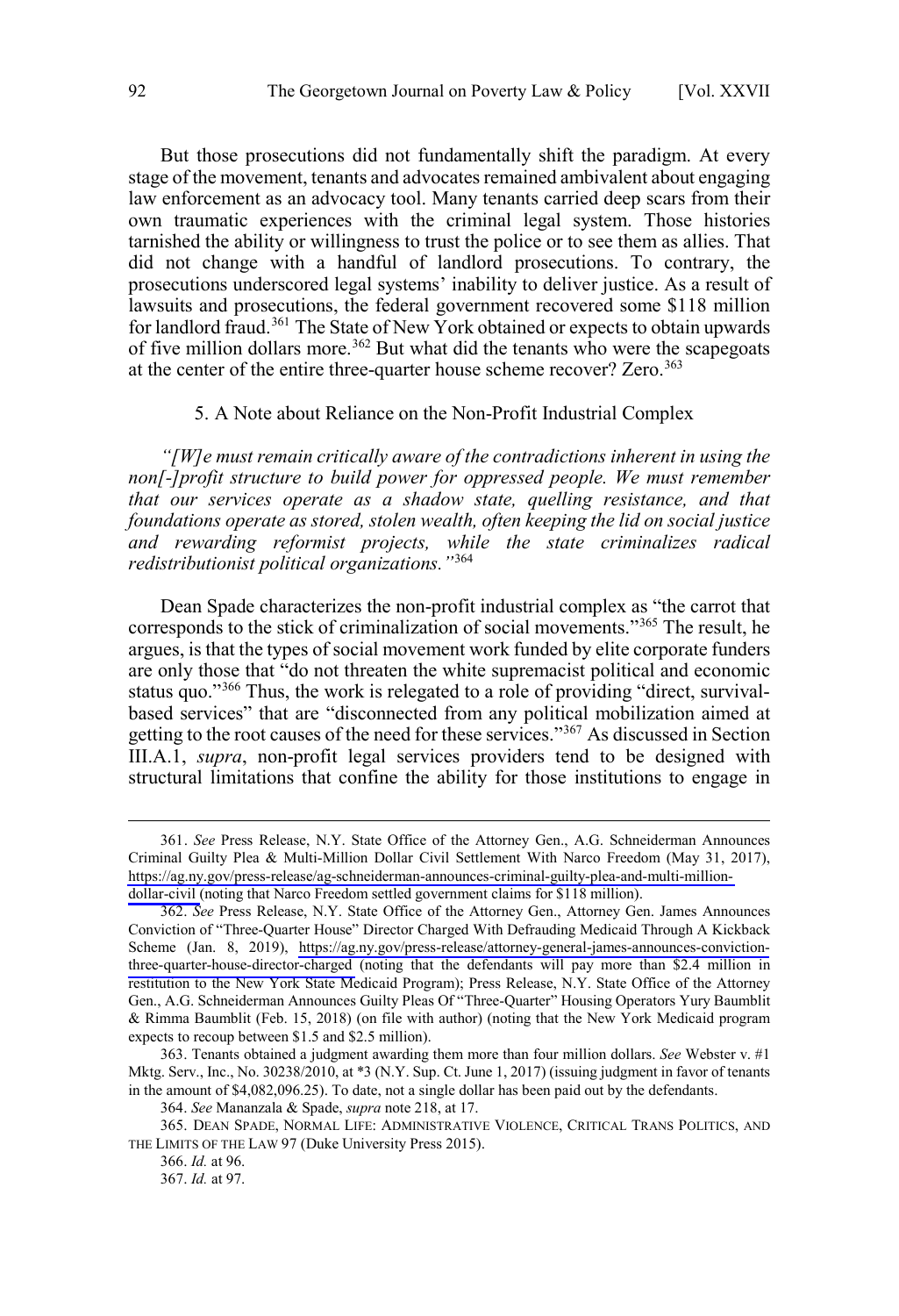more radical systems-change work. As a result, movements are fragmented to disaggregate the delivery of direct legal services from grassroots organizing.<sup>368</sup> "[S]ervices organizations offer little opportunity for vulnerable communities facing poverty, homelessness, unemployment, deportation, and criminalization to build networking relationships for analysis and resistance."<sup>369</sup>

To combat that reality, creating a space for networking and critical analysis by three-quarter house tenants was at the heart of TOP's mission. Thus, even when courtroom advocacy involved clients who were unaffiliated with TOP, the triumphs and setbacks from that litigation were embraced by TOP as their own. TOP members made the Project's legal work relevant. Without TOP, there was no grassroots thread to unite the stories, victories, and defeats into one coherent narrative. And without the organizing component of the TQH Project, the momentum fueled by litigation would fade away. Yet without institutional support from an organization that would prioritize funding, training, and supervision for organizers, maintaining a robust community organizing structure was unsustainable. The ironic central flaw in the Project's design was that the institutional support that made the Project possible was also the barrier that inhibited TOP from blossoming into an autonomous, tenant-driven movement toward radical, transformative change.<sup>370</sup>

Embedded within White's discussion of the Three Dimensions is the implication that a hallmark of successful social justice or movement lawyering would be linear progression from lawyer-driven legal claims towards a more hands-off approach directed by an autonomous, politically-enlightened constituency. Although that kind of trajectory may be the idyllic aspiration of many social justice practitioners, it obscures the messiness that is arguably inherent in any law-and-organizing practice. As this Article argues, it is the flexibility and dexterity of a law-and-organizing approach informed by a systems theory analysis of the problem that can cultivate seeds for more lasting change. It is also patience. Movement lawyering, like movement-building, is a recursive process. Active participation, leadership development, and engagement from the tenant community, consistent with White's Third Dimension, was always the goal. Because of the systemic obstacles to basic survival and the destabilizing effects of human crisis, which is ever-present in the lives of three-quarter house tenants, it was seldom possible for the Project to proceed on an unencumbered trajectory toward a united front of tenant autonomy without the support, intervention, and creativity of organizers to push the movement forward.

Campaigns started, paused, and rekindled. Litigation stalled, waned, or failed to translate into transformative change. Funding for the Project grew and diminished. But through it all, litigation and organizing tactics adapted to account for the intersectionality of systems and circumstances that formed the particular

 <sup>368.</sup> *Id.*; Farnia, *supra* note 206, at 280.

<sup>369.</sup> SPADE, *supra* note 365.

<sup>370.</sup> For discussion about the challenges of relying the non-profit structure to promote grassroots social movements, see DYLAN RODRÍGUEZ, THE REVOLUTION WILL NOT BE FUNDED: BEYOND THE NON-PROFIT INDUSTRIAL COMPLEX 21–40 (Incite! Women of Color Against Violence eds., 2007) ("[F]orms of sustained grassroots social movements that do not rely on material assets of institutionalized legitimacy . . . have become largely unimaginable within the political culture of the current US Left.").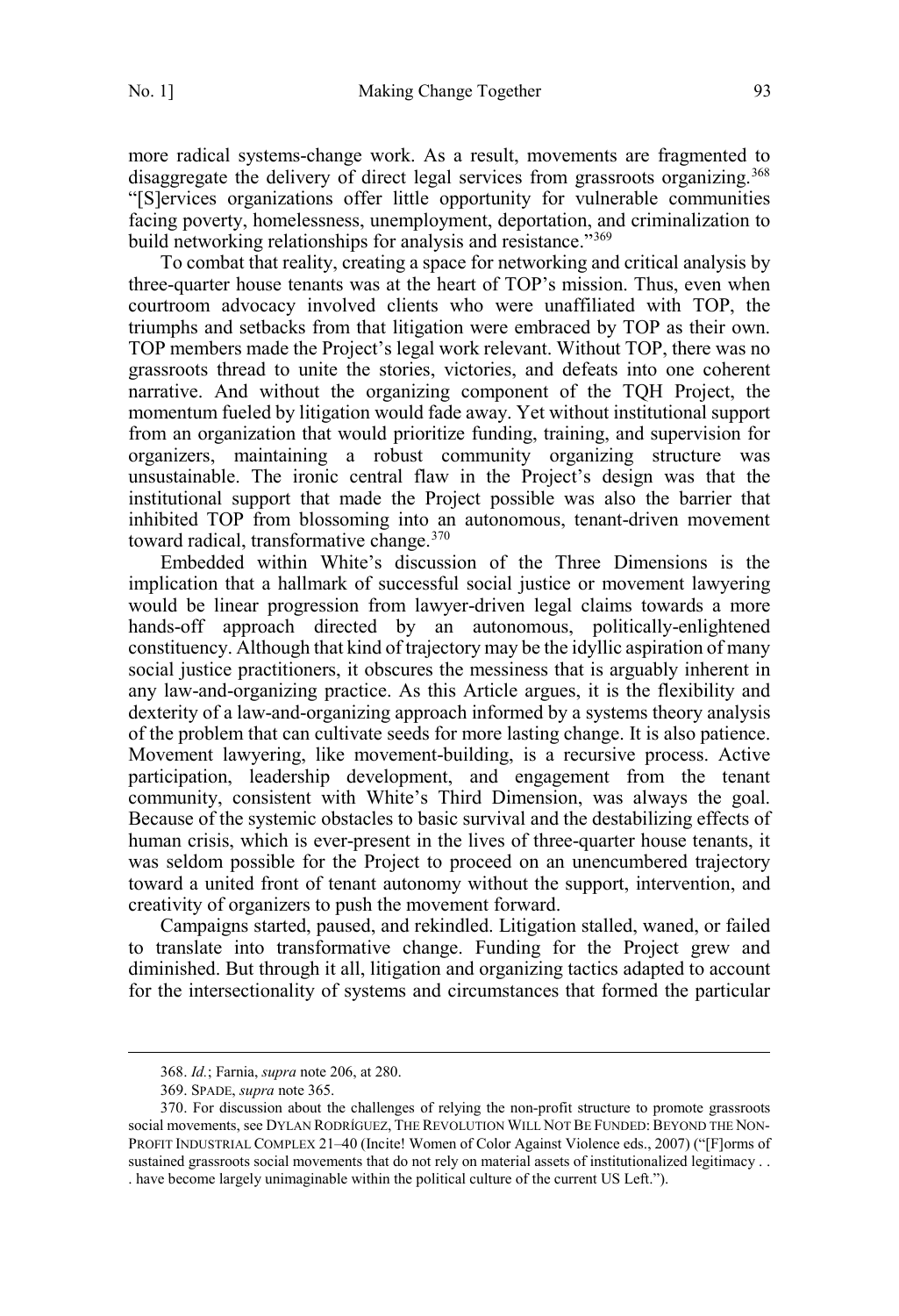needs of the three-quarter house community at a given time.<sup>371</sup> And fundamentally, the TQH Project remained patiently steadfast, willing to welcome newcomers and allies, accept setbacks, and adjust strategies however necessary to further the objectives of the constituency.

It would be disingenuous to assert that the TQH Project and the three-quarter house tenant community fully realized implementation of White's Third Dimension. However, as a result of that adaptive creativity, tenants for whom the government was previously out of reach were able to collectivize their power. They produced tangible reforms from the New York Police Department, changed the law in the courtroom and in the legislature, built relationships with elected officials, and forced city and state agencies to be accountable to three-quarter house tenants. Tenants are now a recognized voice on issues related to housing and homelessness, policing and community reentry, as well as substance use treatment and harm reduction.

Despite those victories, in 2018, when the headlines from the legal battles in the three-quarter house industry began to subside, Mobilization for Justice quietly disbanded the Three-Quarter House Project.<sup>372</sup> With the remarkable development of Universal Access to Counsel in New York City, it was no longer an organizational priority to secure funding from other sources to keep the Project afloat.<sup>373</sup> While TOP remains intact due to continued support from Neighbors Together, an underfunded community-based organization and soup kitchen, and VOCAL-NY, a fierce but overworked community membership organization, it no longer has the embedded legal support of any institutional legal services provider. Consequently, that vibrant, if messy, law-and-organizing endeavor with threequarter house tenants is no more.

<sup>371.</sup> One example where tenants shifted strategy came in the context of a federal indictment and civil suit commenced by the United States Department of Justice against Narco Freedom. *See generally* United States v. Narco Freedom, Inc., 95 F. Supp. 3d 747 (S.D.N.Y. 2015). Although three-quarter houses were the vehicle through which Narco Freedom engaged in its criminal enterprise, the wellbeing of the house occupants was a distant afterthought in the litigation, which sought criminal and civil penalties against Narco Freedom. *See id.* (remaining silent as to the maintenance of physical conditions in the Narco Freedom three-quarter houses). Indeed, during the course of the proceedings tenants complained that they were without air conditioning during the hot summer months. When the temporary receiver appointed by the federal court failed to respond to tenants' concerns, TOP mounted a campaign that culminated with TOP confronting the receiver in the courthouse, presenting her with a demand letter signed by some 200 tenants, and informing her that tenants would not be silenced. Air conditioners were installed immediately in the days that followed. *See* Cole Rosengren, *Narco Freedom About to Lose Its Three-Quarter Homes*, MOTT HAVEN HERALD (Aug. 28, 2015), [http://www.motthavenherald.com/2015/08/28/narco-freedom](http://www.motthavenherald.com/2015/08/28/narco-freedom-about-to-lose-its-three-quarter-homes/)[about-to-lose-its-three-quarter-homes](http://www.motthavenherald.com/2015/08/28/narco-freedom-about-to-lose-its-three-quarter-homes/) ("One notable change for Narco Freedom residents has been the addition of air conditioners, as the result of a tenant organizing campaign."). Even though obtaining air conditioners was a "non-legal" victory, in that the occupants had no "right" to them, the organizing effort made it nearly impossible for the receiver to refuse the demand. And because that win came as a result of grassroots mobilizing—as opposed to arguments made by lawyers in court—tenants were able to more tangibly take ownership of their triumph.

<sup>372.</sup> Although the TQH Project is still on the Mobilization for Justice website, the organization no longer staffs attorneys, paralegals, or organizers who specialize in three-quarter house issues and does not provide institutional support to TOP.

<sup>373.</sup> Because several legal services providers around New York City are now funded for Universal Access to Counsel, the historical reluctance to undertake cases where there may be no long-term right to occupancy has diminished. *See supra* note 101.